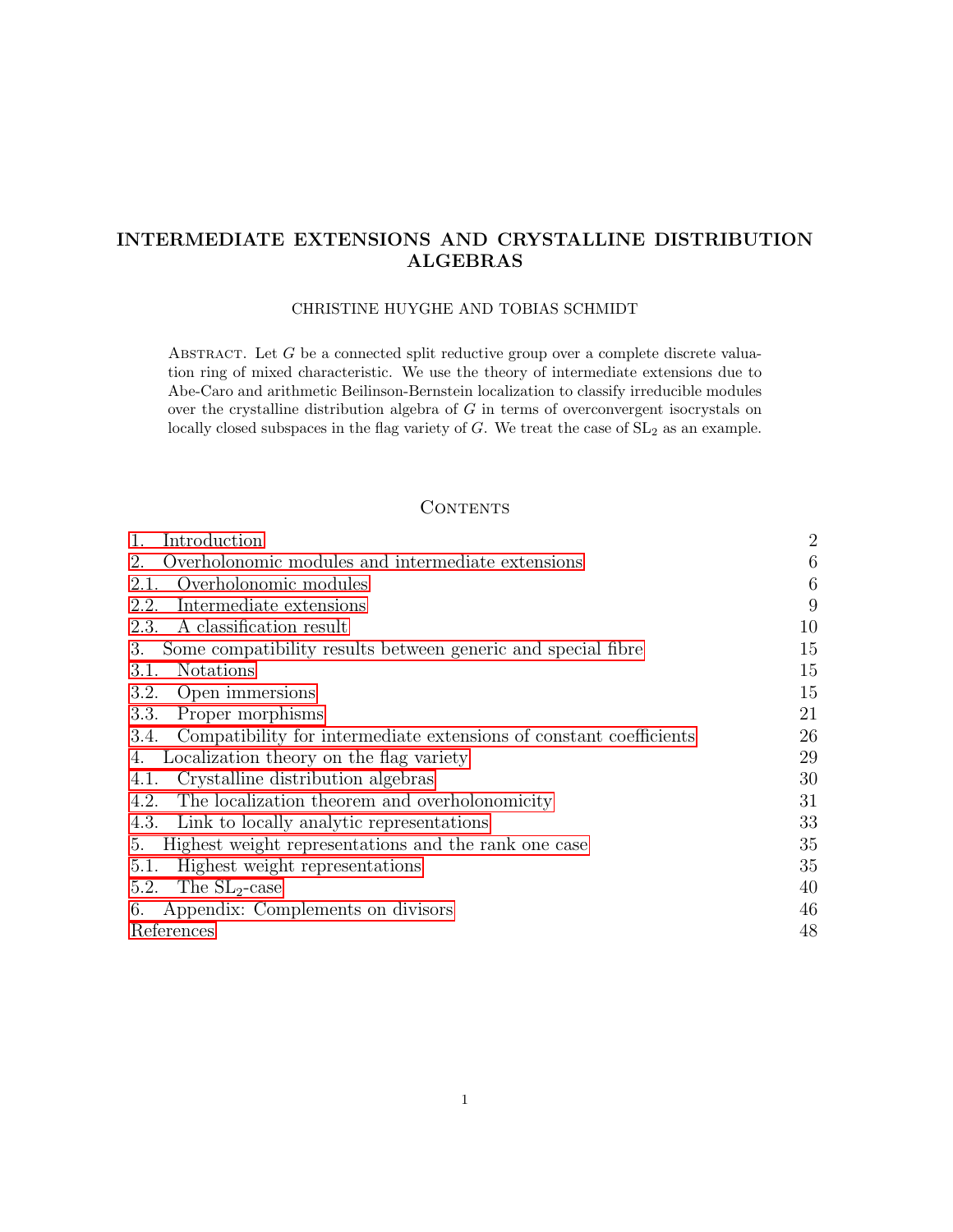### 1. INTRODUCTION

<span id="page-1-0"></span>Let  $\mathfrak o$  denote a complete discrete valuation ring of mixed characteristic  $(0, p)$ , with fraction field L and perfect residue field k. Let G be a connected split reductive group over  $\mathfrak o$  with L-Lie algebra  $\mathfrak{g} = Lie(G) \otimes \mathbb{Q}$ .

In [\[39\]](#page-48-0) we have introduced and studied the crystalline distribution algebra  $D^{\dagger}(\mathcal{G})$  associated to the *p*-adic completion  $\mathcal G$  of  $G$ . It is a certain weak completion of the classical universal enveloping algebra  $U(\mathfrak{g})$ . The interest in the algebra  $D^{\dagger}(\mathcal{G})$  comes at least from two sources. On the one hand, it has the universal property to act as global arithmetic differential operators (in the sense of Berthelot  $|6|$ ) on any formal  $\sigma$ -scheme which has a G-action. On the other hand,  $D^{\dagger}(\mathcal{G})$  is canonically isomorphic to Emerton's analytic distribution algebra  $D^{an}(G^{\circ})$  as introduced in [\[26\]](#page-48-1). Here,  $G^{\circ}$  equals the rigid-analytic generic fibre of the formal completion of  $G$  along its unit section. Analytic distribution algebras are useful tools to study locally analytic representations p-adic Lie groups. Let  $G(L)$  be the group of L-valued points of G and let  $G(n)$ <sup>o</sup> be the n-th rigid-analytic congruence subgroup of G (with  $G(0)^\circ = G^\circ$ ). Any irreducible admissible locally analytic  $G(L)$ -representation V has an infinitesimal character  $\theta$  and a level n. The latter equals the least natural number  $n \geq 0$  such that  $V_{G(n)^\circ - an} \neq 0$ , i.e. such that V contains a nonzero  $G(n)$ <sup>o</sup>-analytic vector. The dual space  $(V_{G(n)^\circ-\text{an}})'$  is naturally a module over the ring  $D^{an}(G(n)^\circ)$ . Coherent modules over a central reduction like  $D^{an}(G(n)^\circ)_{\theta}$  can be viewed as a p-adic local data, in analogy to classical Harish-Chandra modules for admissible representations of real-analytic Lie groups.

In this article, we only consider the simplest case: representations of level zero and with trivial infinitesimal character  $\theta_0$ . We then propose to study the irreducible modules over the ring  $D^{\dagger}(\mathcal{G})_{\theta_0}$ . Our approach will be geometric through some crystalline version of localization, similar to the classical procedure of localizing  $U(\mathfrak{g})$ -modules. Recall that, in the classical setting of  $U(\mathfrak{g})$ -modules, a combination of the Beilinson-Bernstein localization theorem over the flag variety of  $\mathfrak g$  together with the formalism of intermediate extensions [\[3,](#page-47-2) [13,](#page-47-3) [35\]](#page-48-2) produces a geometric classification of many irreducible modules, namely those which localize to D-modules which are *holonomic*.

Let in the following  $B \subset G$  be a Borel subgroup scheme. In [\[40\]](#page-48-3) we have established an analogue of the Beilinson-Bernstein theorem for the sheaf of arithmetic differential operators  $\mathscr{D}^{\dagger}_{\mathcal{F}}$  $P^{\dagger}_{\mathcal{P}}$  on the formal completion  $\mathcal P$  of the flag scheme  $P = G/B$ : one has a canonical isomorphism  $H^0(\mathcal{P},\mathscr{D}^{\dagger}_\mathcal{P}$  $p^{\dagger}_{\mathcal{P}}$   $\cong$   $D^{\dagger}(\mathcal{G})_{\theta_0}$  and the global sections functor  $H^0(\mathcal{P},-)$  furnishes an equivalence between the category of coherent  $\mathscr{D}^\dagger_\mathcal{P}$  $p^{\dagger}$ -modules and coherent  $D^{\dagger}(\mathcal{G})_{\theta_0}$ -modules. A quasi-inverse is given by the adjoint functor  $\mathscr{L}oc(M) = \mathscr{D}_P^{\dagger} \otimes_{D^{\dagger}(\mathcal{G})_{\theta_0}} M$ . This allows to pass back and forth between modules over  $D^{\dagger}(\mathcal{G})_{\theta_0}$  and sheaves on  $\mathcal{P}$ .

On the other hand, Abe-Caro have recently developed a theory of weights in  $p$ -adic co-homology [\[1\]](#page-47-4). On the way, they also developed a formalism of intermediate extensions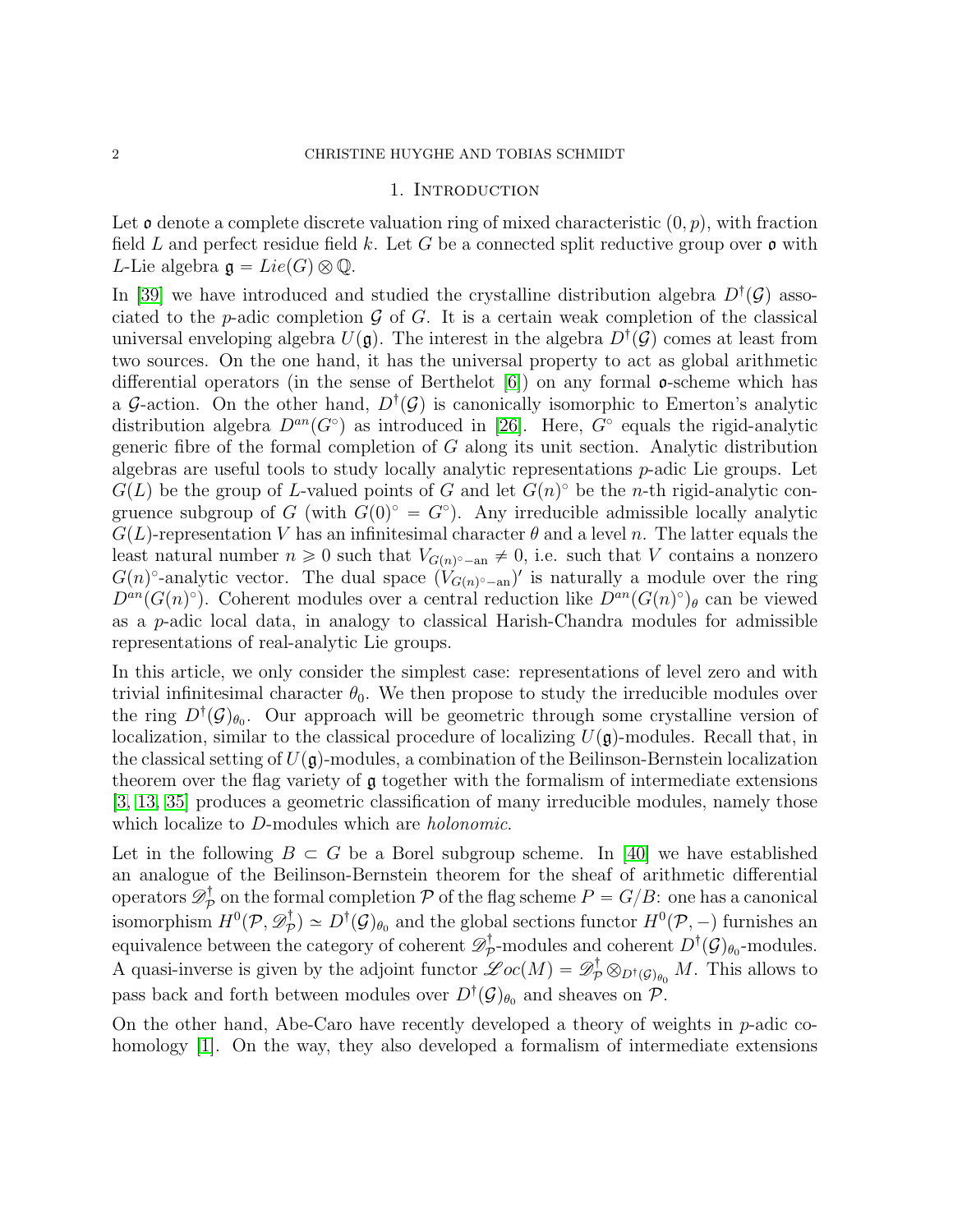for arithmetic  $\mathscr{D}$ -modules. Our aim is to use a combination of Abe-Caro's theory, specialized to the flag variety, and localization to obtain classification results for irreducible  $D^{\dagger}(\mathcal{G})$ -modules.

We emphasize straightaway that our results are arithmetic analogues of classical results on algebraic D-modules on the complex flag variety [\[35\]](#page-48-2). However, the arithmetic setting requires much more care, since the functors in question (direct images, intermediate extensions etc.) are not straightforward generalizations of the classical functors and much more subtle. Moreover, we consequently work in absence of Frobenius structures. Since many foundational results on arithmetic  $\mathscr{D}$ -modules and p-adic cohomology do contain Frobenius structures as a standard hypothesis, our level of generality requires several new arguments in many places.

To be more precise, we introduce some more notation. A nonzero  $D^{\dagger}(\mathcal{G})_{\theta_0}$ -module M is called *geometrically overholonomic*, if its localization  $\mathscr{Loc}(M)$  is overholonomic after any base change. We then consider the parameter set of pairs  $(Y, \mathcal{E})$  where  $Y \subseteq \mathcal{P}_s$  is a connected smooth locally closed subvariety of the special fibre  $P<sub>s</sub>$  with Zariski closure X, and  $\mathcal E$  is an irreducible overconvergent isocrystal on the couple  $\mathbb Y = (Y, X)$ , which is overholonomic after any base change.<sup>[1](#page-2-0)</sup> Two pairs are equivalent  $(Y, \mathcal{E}) \sim (Y', \mathcal{E}')$  if  $X = X'$  and the two isocrystals  $\mathcal{E}, \mathcal{E}'$  coincide on an open dense subset of X. Given such a pair  $(Y, \mathcal{E})$  we put

$$
\mathcal{L}(Y,\mathcal{E}):=v_{!+}(\mathcal{E})
$$

where  $v : \mathbb{Y} \to \mathbb{P} = (\mathcal{P}_s, \mathcal{P}_s)$  is the immersion of couples associated with Y and  $v_{!+}$  is its arithmetic intermediate extension functor. We then have, cf. Thm. [4.2.3:](#page-31-0)

**Theorem 1.** The correspondence  $(Y, \mathcal{E}) \rightarrow H^0(\mathcal{P}, \mathcal{L}(Y, \mathcal{E}))$  induces a bijection

 ${pairs (Y, E)}/\sim \stackrel{\simeq}{\longrightarrow} {irreducible~geometrically~overholonomic~}D^{\dagger}(\mathcal{G})_{\theta_0}\text{-modules}\}/\simeq$ 

For example, each couple  $\mathbb Y$  is equipped with the constant overconvergent isocrystal  $\mathcal O_{\mathbb Y}$ . If Z is a divisor in  $\mathcal{P}_s$  and  $\mathcal{U} = \mathcal{P}\backslash Z$  with  $\mathbb{Y} = (\mathcal{U}_s, \mathcal{P}_s)$ , then  $\mathcal{O}_{\mathbb{Y}} = \mathcal{O}_{\mathcal{P},\mathbb{Q}}(^{\dagger}Z)$  equals functions on  $U$  with overconvergent singularities along Z. In general, if Y admits a formal lift with connected rigid-analytic generic fibre, then  $\mathcal{O}_{\mathbb{Y}}$  is irreducible and corresponds therefore to an irreducible overholonomic  $D^{\dagger}(\mathcal{G})_{\theta_0}$ -module.

In general, we expect that many  $D^{\dagger}(\mathcal{G})_{\theta_0}$ -modules, in particular those which come from admissible  $G(L)$ -representations, are in fact geometrically overholonomic. As an example, we treat the case of highest weight modules (but there are many more, already in dimension one, cf. Theorem 3 below). We show that the central block of the classical BGG category  $\mathcal{O}_0$  embeds, via the base change  $U(\mathfrak{g}) \to D^{\dagger}(\mathcal{G})$ , fully faithfully into the category of coherent  $D^{\dagger}(\mathcal{G})$ -modules (cf. Thm. [5.1.7\)](#page-37-0). It is well-known that the irreducible modules in  $\mathcal{O}_0$  are parametrized by the Weyl group elements  $w \in W$  via  $L(w) := L(-w(\rho) - \rho)$ where  $\rho$  denotes half the sum over the positive roots and where  $L(-w(\rho) - \rho)$  denotes

<span id="page-2-0"></span><sup>&</sup>lt;sup>1</sup>This extra condition is automatic, if  $\mathcal E$  has a Frobenius structure.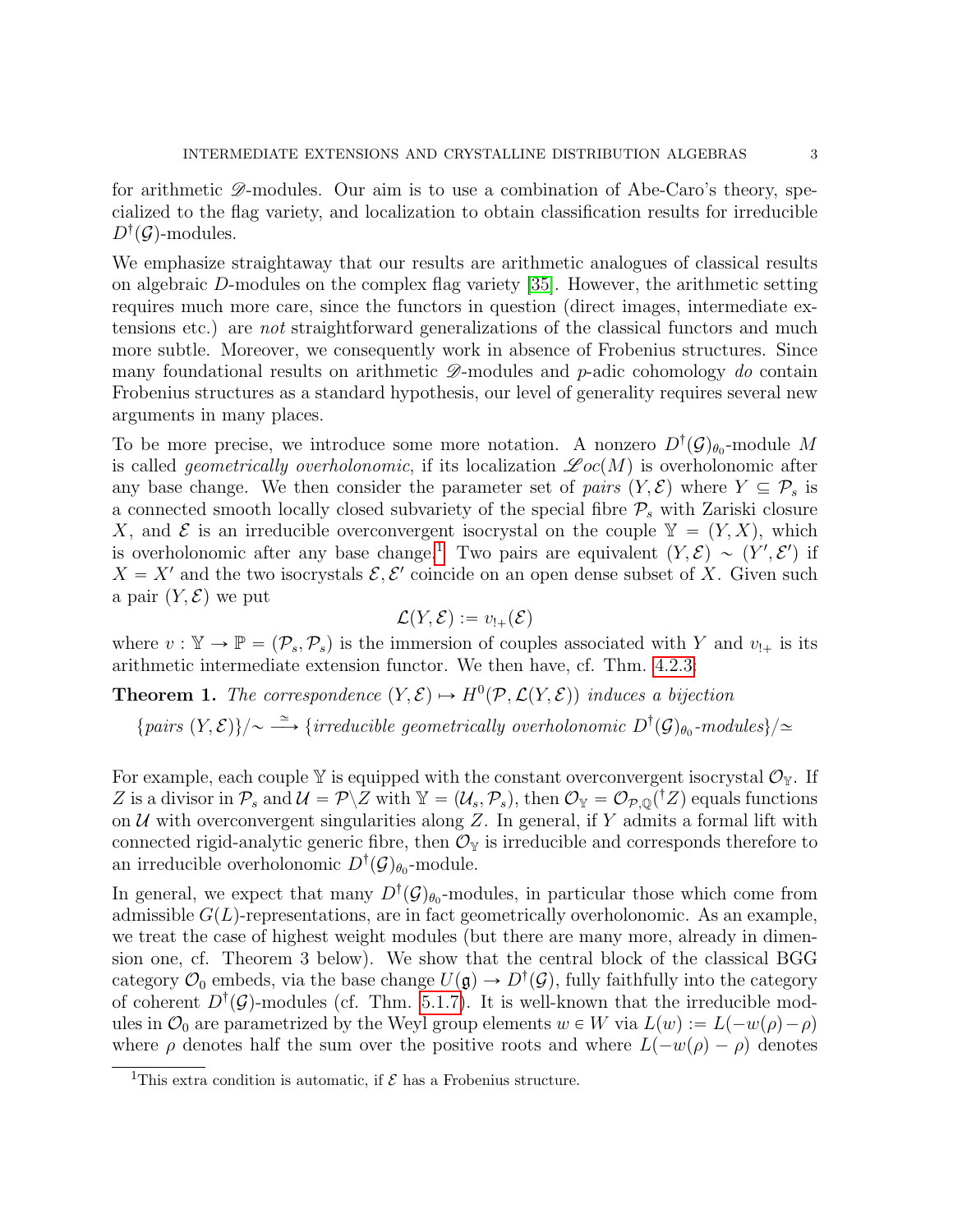the unique irreducible quotient of the Verma module with highest weight  $-w(\rho) - \rho$ . We write

$$
L^{\dagger}(w) := D^{\dagger}(\mathcal{G}) \otimes_{U(\mathfrak{g})} L(w)
$$

for its crystalline counterpart. On the other hand, let

$$
Y_w := BwB/B \subset P = G/B
$$

be the Bruhat cell in P associated with  $w \in W$  and let  $X_w$  be its Zariski-closure, a Schubert scheme. We have the couple  $\mathbb{Y}_w = (Y_{w,s}, X_{w,s})$  and the immersion  $v : \mathbb{Y}_w \to \mathbb{P}$ . Our second main result is the following, cf. Thm. [5.1.9:](#page-38-0)

**Theorem 2.** Let  $w \in W$ . One has a canonical  $\mathscr{D}^{\dagger}_{\mathcal{P}}$  $\mathbb{P}_{\mathcal{P}}$ -linear isomorphism

$$
\mathscr{Loc}(L^{\dagger}(w)) \simeq v_{!+}(\mathcal{O}_{\mathbb{Y}_w}).
$$

The  $D^{\dagger}(\mathcal{G})$ -module  $L^{\dagger}(w)$  is geometrically overholonomic.

In the final section, we discuss in more detail the example  $G = SL_2$ . In this case, P equals the projective line over  $\mathfrak o$  and we show that any irreducible coherent  $\mathscr{D}^{\dagger}_{\mathcal{P}}$  $\mathcal{P}^{\dagger}$ -module is in fact holonomic. This implies that any irreducible  $D^{\dagger}(\mathcal{G})_{\theta_0}$ -module is geometrically holonomic (i.e. localizes to a holonomic module). We explain the difference between holonomic and overholonomic in this case. In this case, theorem 1 gives a classification in terms of isocrystals on either a closed point y of  $\mathbb{P}^1_k$  or an open complement Y of finitely many closed points  $Z = \{y_1, ..., y_n\}$  of  $\mathbb{P}_k^1$ . In the first case, the point is a complete invariant. For example, the point  $y = \infty$  corresponds to  $L^{\dagger}(-2\rho)$ . In the second case, the empty divisor  $Z = \emptyset$  corresponds to the trivial representation. For a non-empty Z, we may suppose that all its points  $y_1, ..., y_n$  are k-rational with  $y_1 = \infty$ . There are then two extreme cases

$$
Y = \mathbb{A}^1_k \text{ and } Y = \mathbb{P}^1_k \backslash \mathbb{P}^1(k),
$$

the affine line and Drinfeld's upper half plane, respectively. We illustrate the two by means of two "new" examples. In the case  $Y = \mathbb{A}_k^1$  we assume that L contains the p-th roots of unity  $\mu_p$  and we choose an element  $\pi \in \mathfrak{o}$  with

$$
\mathrm{ord}_p(\pi)=1/(p-1).
$$

We let  $\mathscr{L}_{\pi}$  be the coherent  $\mathscr{D}_{\mathcal{P}}^{\dagger}$  $\mathcal{P}_{\mathcal{P}}$ -module defined by the *Dwork overconvergent F-isocrystal* on Y associated with  $\pi$ . On the other hand, we let  $\mathfrak{n} = L \cdot e$  be the nilpotent radical of on Y associated with  $\pi$ . On the other hand, we let  $\mathfrak{n} = L \cdot e$  be the nilpotent radical of  $Lie(B)$ , where  $e = \begin{pmatrix} 0 & 1 \\ 0 & 0 \end{pmatrix}$ . Let  $\eta : \mathfrak{n} \to L$  be a nonzero character and consider Kostant's standard Whittaker module

$$
W_{\theta_0,\eta}:=U(\mathfrak{g})\otimes_{Z(\mathfrak{g})\otimes U(\mathfrak{n})}L_{\theta_0,\eta}
$$

with character  $\eta$  and infinitesimal character  $\theta_0$ , cf. [\[42,](#page-48-4) (3.6.1)] for its original definition over the complex numbers. It is an irreducible  $U(\mathfrak{g})$ -module [\[11,](#page-47-5) Lem. 5.3], but not a highest weight module, i.e. it does not lie in  $\mathcal{O}_0$ . We write

$$
W^{\dagger}_{\theta_0,\eta} := D^{\dagger}(\mathcal{G}) \otimes_{U(\mathfrak{g})} W_{\theta_0,\eta}
$$

for its crystalline counterpart. Our third main result is the following, cf. [5.2.3:](#page-43-0)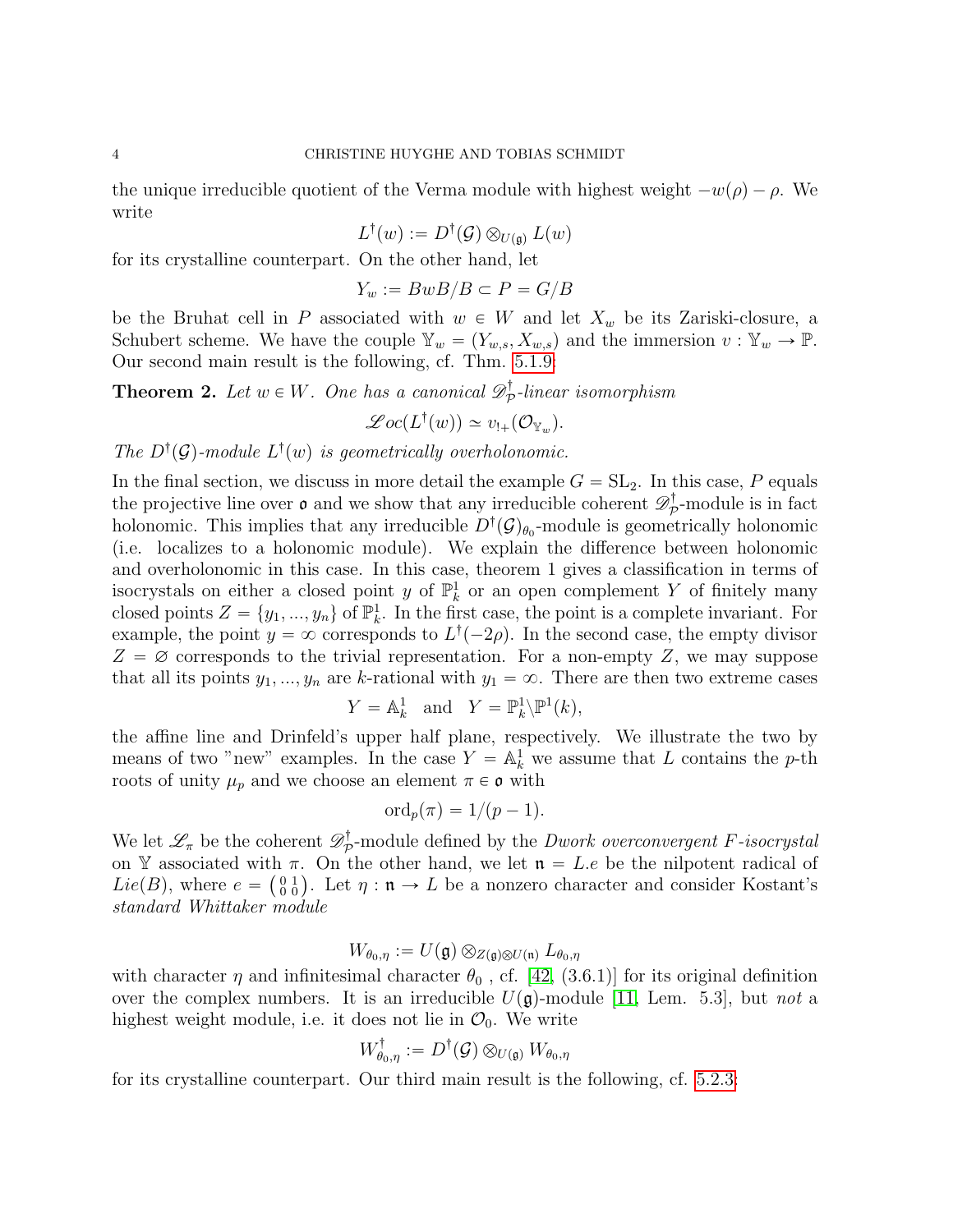**Theorem 3.** Let  $\eta(e) := \pi$ . There is a canonical  $\mathscr{D}^{\dagger}_{\mathcal{P}}$  $\mathbb{P}_{\mathcal{P}}$ -linear isomorphism

$$
\mathscr{Loc}(W_{\theta_0,\eta}^{\dagger}) \stackrel{\simeq}{\longrightarrow} \mathscr{L}_{\pi}.
$$

The crystalline Whittaker module  $W_{\theta_0,\eta}^{\dagger}$  is geometrically overholonomic.

The theorem shows, in particular, that the Dwork isocrystal  $\mathscr{L}_{\pi}$  is algebraic in the sense that it comes from an algebraic  $\mathscr{D}_{\mathbb{P}^1_L}$ -module, namely  $Loc(W_{\theta_0,\eta})$ , by extension of scalars  $\overline{\mathscr{D}}_{\mathbb{P}^1_L} \rightarrow \mathscr{D}^\dagger_{\mathcal{F}}$  $\mathcal{D}_{\mathcal{P}}^{\mathcal{F}}$ . However, the holonomic  $\mathscr{D}_{\mathbb{P}^1_L}$ -module  $Loc(W_{\theta_0,\eta})$  is not regular, but has an irregular singularity at infinity.

We discuss an example in the Drinfeld case, where  $Y = \mathbb{P}_k^1 \backslash \mathbb{P}^1(k)$ . We identify  $k = \mathbb{F}_q$ . We assume that L contains the cyclic group  $\mu_{q+1}$  of  $(q + 1)$ -th roots of unity. The space Y admits a distinguished unramified Galois covering  $u: Y' \to Y$  with Galois group  $\mu_{q+1}$ , given by the so-called Drinfeld curve

$$
Y' = \left\{ (x, y) \in \mathbb{A}_k^2 \mid xy^q - x^q y = 1 \right\}.
$$

The latter admits a smooth and projective compactification  $\overline{Y'}$ . The covering map u extends to a smooth and tamely ramified morphism  $u : \overline{Y'} \to \mathbb{P}^1_k$  which maps the boundary bijectively to  $Z = \mathbb{P}^1(k)$ . We denote by  $u : \mathbb{Y}' \to \mathbb{Y}$  the morphism of couples induced by u in this situation and we let

$$
\mathcal{E} = \mathbb{R}^{\bullet} u_{\mathrm{rig},*} \mathcal{O}_{\mathbb{Y}'}
$$

be the relative rigid cohomology sheaf. Using results of Grosse-Klönne [\[29\]](#page-48-5), we show that  $\mathcal E$  admits an isotypic decomposition into overconvergent F-isocrystals  $\mathcal E(j)$  on Y of rank one. In particular, each pair  $(Y, \mathcal{E}(j))$  corresponds in the classification of theorem 1 to an irreducible geometrically overholonomic  $D^{\dagger}(\mathcal{G})_{\theta_0}$ -module  $H^0(\mathcal{P}, v_{!+} \mathcal{E}(j)).$ 

We do not know whether the modules  $H^0(\mathcal{P}, v_{!+}\mathcal{E}(j))$  are *algebraic*, in the sense that they arise by base change from irreducible  $U(\mathfrak{g})$ -modules. If algebraic, to which class do they belong? We recall that irreducible  $U(\mathfrak{g})$ -modules fall into three classes: highest weight modules, Whittaker modules and a third class whose objects (with a fixed central character) are in bijective correspondence with similarity classes of irreducible elements of a certain localization of the first Weyl algebra [\[11\]](#page-47-5). We plan to come back to these questions in future work.

We would like to warmly thank Daniel Caro for his quick and precise answers to our questions on overholonomic modules and on several other related problems for arithmetic D-modules.

*Notations and Conventions.* In this article,  $\mathfrak{o}$  denotes a complete discrete valuation ring of mixed characteristic  $(0, p)$ . We let L be its fraction field and k its residue field, which is assumed to be perfect. We suppose that there exists a lifting of the Frobenius of  $k$  to  $\mathfrak{o}$ . We denote by  $\varpi$  a uniformizer of  $\varphi$ . All formal schemes  $\mathfrak{X}$  over  $\varphi$  are assumed to be locally noetherian and such that  $\varpi \mathcal{O}_{\mathfrak{X}}$  is an ideal of definition. Without further mentioning, all occuring modules will be left modules.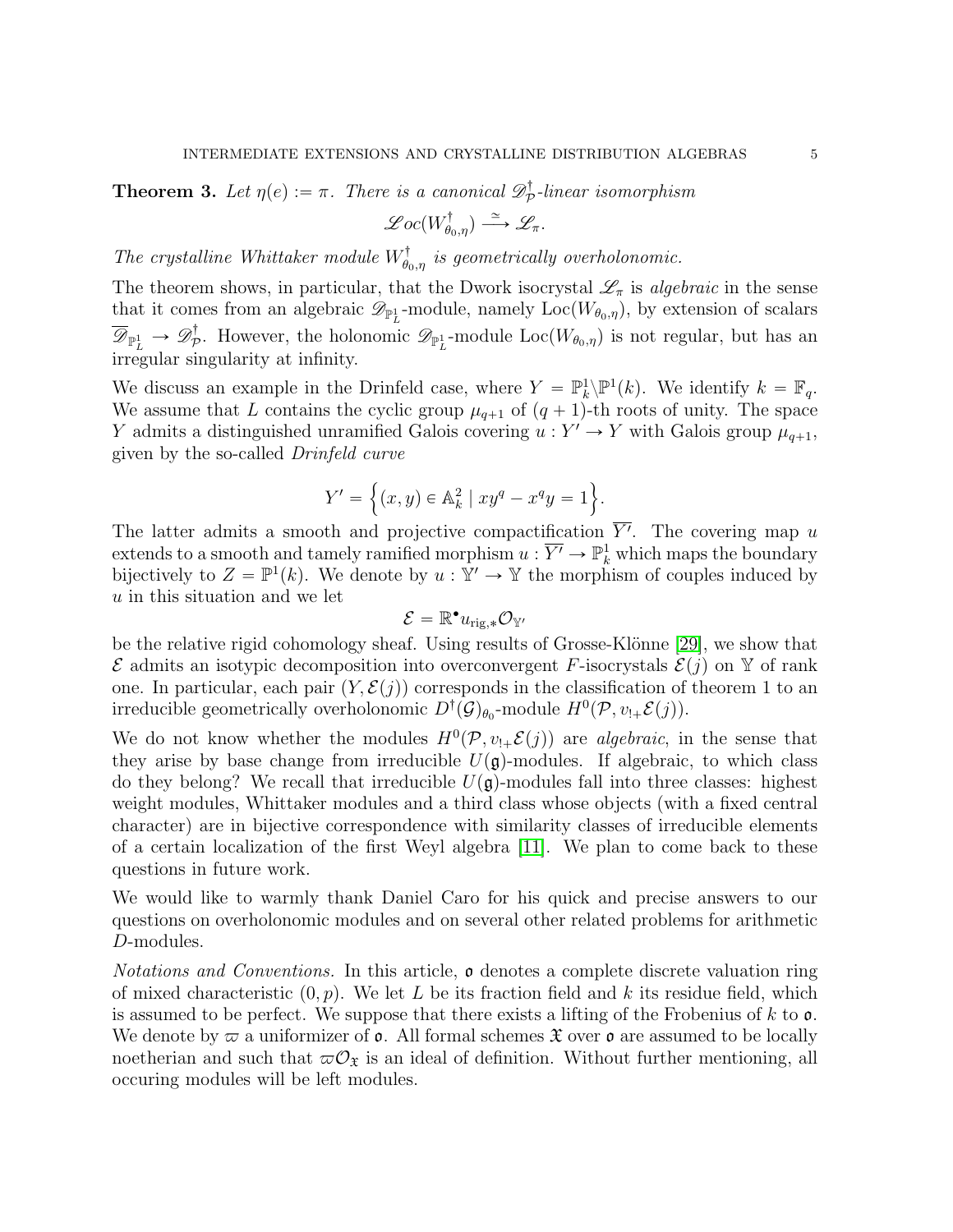## 6 CHRISTINE HUYGHE AND TOBIAS SCHMIDT

#### 2. Overholonomic modules and intermediate extensions

<span id="page-5-0"></span>For a smooth formal **o**-scheme  $\mathfrak{X}$  we denote by  $\mathscr{D}_{\mathfrak{X}}^{\dagger}$  $\mathbf{x}^{\mathsf{T}}$  the sheaf of arithmetic differential operators on  $\mathfrak X$  (with p inverted). We refer to [\[6\]](#page-47-1) for the basic features of the category of  $\mathscr{D}^{\dagger}_{\mathfrak{X}}$  $\mathbf{X}^{\dagger}$ -modules.

<span id="page-5-1"></span>2.1. Overholonomic modules. We introduce the framework of overholonomic complexes of arithmetic D-modules (without Frobenius structure), stable after any base change following Caro [\[20\]](#page-47-6), Abe-Caro [\[1\]](#page-47-4), [\[2\]](#page-47-7).

Recall that a *variety* over some field  $k$  is a reduced, separated,  $k$ -scheme of finite type. A frame  $(Y, X, \mathcal{P})$  is the data consisting of a separated and smooth formal scheme P over  $\mathfrak{o}$ , a closed subvariety X of its special fibre  $\mathcal{P}_s$ , and an open subscheme Y of X. A morphism between two such frames is the data  $u = (b, a, f)$  consisting of morphisms  $b: Y' \to Y, a: X' \to X, f: \mathcal{P}' \to \mathcal{P}$  such that f induces b and a. A l.p. frame  $(Y, X, \mathcal{P}, \mathcal{Q})$ is the data of a proper and smooth formal scheme  $\mathcal Q$  over  $\mathfrak o$ , an open formal subscheme  $\mathcal{P} \subset \mathcal{Q}$  such that  $(Y, X, \mathcal{P})$  is a frame. A morphism of l.p frames is defined in analogy to a morphisms of frames. It is called *complete* if the morphism  $a: X' \to X$  is proper. A couple Y is the data  $(Y, X)$  consisting of a k-variety X and an open subscheme  $Y \subset X$ such that there exists a l.p. frame of the form  $(Y, X, \mathcal{P}, \mathcal{Q})$ . A morphism of couples is the data  $u = (b, a)$  consisting of morphisms  $b : Y' \to Y, a : X' \to X$  such that b is induced by a. It is called complete if a is proper. Let P be a property of morphisms of schemes. One

Denote by  $P$  a smooth and proper formal scheme over  $\rho$ .

says that u is c-P if u is complete and b satisfies P. For all this, cf.  $[1, 1.1]$ .

Let  $\mathcal{E}$  be a complex of overholonomic  $\mathscr{D}^{\dagger}_{\mathcal{F}}$  $\not\Gamma_{\mathcal{P}}$ -modules, as introduced by Caro [\[16,](#page-47-8) 3.1]. Fol-lowing [\[2,](#page-47-7) 1], we say that  $\mathcal E$  is overholonomic after any base change if the following is true. For any morphism  $k \to k'$  of perfect fields, denote  $\mathfrak{o}' = \mathfrak{o} \otimes_{W(k)} W(k')$  (where  $W(k)$ , resp.  $W(k')$  is the Witt vector ring of k, resp. k'), f the canonical morphism  $\mathcal{P}' = \mathcal{P} \times_{\text{Spf } \mathfrak{o}} \text{Spf } \mathfrak{o}' \to \mathcal{P}$ . Then  $\mathcal E$  is stable by any base change if for any such morphism  $k \to k'$ ,  $f^*{\mathcal{E}}$  is a complex of overholonomic modules. This category is stable by all cohomological operations except (maybe) by tensor product.

We denote by  $D^b_{\text{ovhol}}(\mathscr{D}^\dagger_{\mathcal{F}})$  $\mathcal{D}_{\mathcal{P}}^{\dagger}$ ) the triangulated category of complexes of overholonomic  $\mathscr{D}_{\mathcal{P}}^{\dagger}$ 'T<br>P modules. Note that by [\[20,](#page-47-6) Exemple 3.2.2], an element of the triangulated category of complexes of overholonomic  $\mathscr{D}^{\dagger}_{\mathcal{P}}$  $\mathcal{P}_{\mathcal{P}}$  endowed with a Frobenius structure is stable by any base change. In particular, the category  $F-D^b_{\text{ovhol}}(\mathscr{D}^{\dagger}_{\mathcal{F}})$  $(\mathcal{P})$  is the same as the usual one introduced in [\[1\]](#page-47-4) (without any base change condition).

Let Z be a closed subset of  $\mathcal{P}_s$ , the special fibre of  $\mathcal{P}$ . There are two functors  $\mathbb{R}\Gamma_2^{\dagger}$  $Z$  and  $({}^{\dagger}Z)$  defined on  $D^b_{\text{ovhol}}(\mathscr{D}^{\dagger}_{\mathcal{P}})$  $(\mathcal{P})$  giving rise to a localization triangle

$$
\mathbb{R}\Gamma_Z^{\dagger}(\mathcal{E}) \to \mathcal{E} \to ({^{\dagger}Z})\mathcal{E} \stackrel{+1}{\to}
$$

for  $\mathcal{E} \in D^b_{\text{ovhol}}(\mathscr{D}^{\dagger}_{\mathcal{F}})$  $(\frac{\pi}{p})$ , cf. [\[1,](#page-47-4) 1.1.5].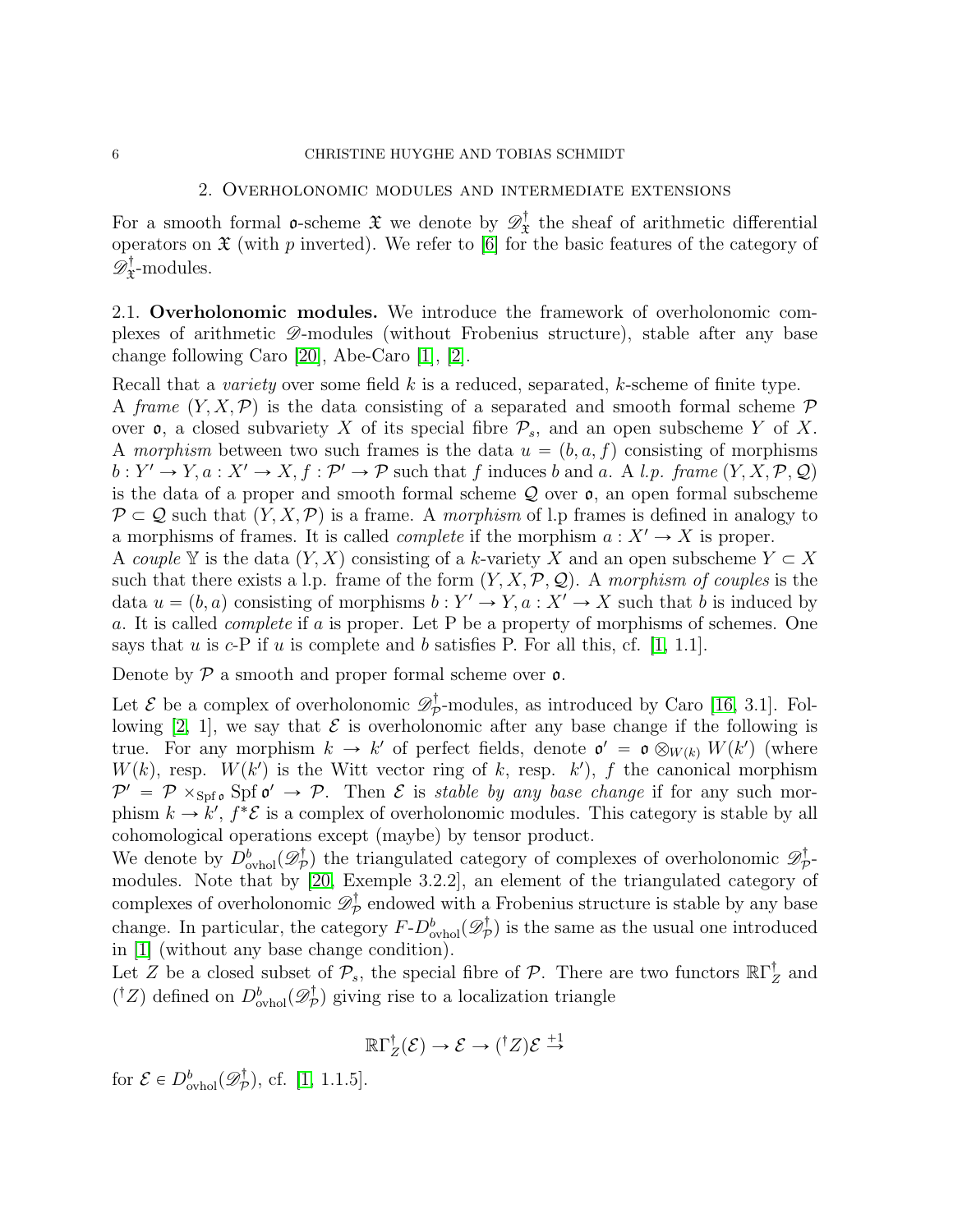Let now  $\mathbb{Y} = (Y, X)$  be a couple such that  $(Y, X, \mathcal{P}, \mathcal{P})$  is a l.p. frame. By abuse of notation, we will sometimes denote the frame  $(Y, X, \mathcal{P})$  (or even the l.p. frame  $(Y, X, \mathcal{P}, \mathcal{P})$ ) by Y, too. This should not cause confusion. Let

$$
Z := X \backslash Y \quad \text{and} \quad \mathcal{U} := \mathcal{P} \backslash Z.
$$

For  $\mathcal{E} \in D^b_{\mathrm{ovhol}}(\mathscr{D}^{\dagger}_{\mathcal{F}})$  $\mathcal{P}^{\mathsf{T}}$ ) one sets

$$
\mathbb{R}\Gamma_Y^{\dagger}(\mathcal{E}) := \mathbb{R}\Gamma_X^{\dagger} \circ ({^{\dagger}Z})(\mathcal{E}).
$$

The category  $D^b_{\text{ovhol}}(\mathbb{Y}/L)$  of overholonomic complexes on Y, stable by any base change, is defined to be the full subcategory of  $D^b_{\text{ovhol}}(\mathscr{D}^{\dagger}_\mathcal{F}$  $(\mathcal{P}_{\mathcal{P}}^{\mathsf{T}})$  formed by objects  $\mathcal{E}$  such that there is an isomorphism  $\mathcal{E} \stackrel{\simeq}{\longrightarrow} \mathbb{R}\Gamma_Y^{\dagger}$  $\int_Y(\mathcal{E})$  [\[1,](#page-47-4) 1.1.5].

The couple  $\mathbb P$  is obtained by taking  $Y = X = \mathcal P_s$  and then  $D^b_{\text{ovhol}}(\mathbb P/L) = D^b_{\text{ovhol}}(\mathscr D_{\mathcal P}^{\dagger})$  $\mathcal{P}^{\dagger}$ ).

We shall make use of the following two lemmas later on.

<span id="page-6-1"></span>**Lemma 2.1.1.** Let  $\alpha$  be a morphism in  $D^b_{\text{ovhol}}(\mathbb{Y}/L)$ . Then  $\alpha$  is an isomorphism in  $D^b_{\text{ovhol}}(\mathbb{Y}/L)$  if and only if  $\alpha_{|\mathcal{U}}$  is an isomorphism in  $D^b(D^{\dagger}_L)$  $_{\mathcal{U}}^{\intercal}).$ 

*Proof.* This is [\[1,](#page-47-4) 1.2.3].

<span id="page-6-0"></span>**Lemma 2.1.2.** Let Q be a smooth formal  $\mathfrak{o}$ -scheme,  $\mathcal{E} \in D^b_{\text{coh}}(\mathscr{D}^{\dagger}_{\mathcal{Q}})$ , X and T two closed subsets of Q and  $S := T \bigcap X$ . Assume that  $\mathcal{E}_{\vert \mathcal{Q} \vert T}$  has support in  $X \setminus T$ , then we have the following isomorphism  $\mathbb{R}\Gamma_X^{\dagger}({}^{\dagger}S)(\mathcal{E}) \simeq ({}^{\dagger}T)\mathcal{E}$ .

*Proof.* First remark that the canonical morphism  $\mathbb{R}\Gamma_X^{\dagger}(\dagger T)\mathcal{E} \to (\dagger T)\mathcal{E}$  is an isomorphism outside T by hypothesis, between two coherent  $\mathscr{D}_{\mathcal{Q}}^{\dagger}(T)$ -modules, so that it is an isomorphism and the module  $({}^{\dagger}T)\mathcal{E}$  has support in X. Then we may apply the Mayer-Vietoris exact sequence  $[14,$  Théorème 2.2.16] and obtain an exact triangle

$$
({}^{\dagger}S)\mathcal{E} \to ({}^{\dagger}T)\mathcal{E} \bigoplus ({}^{\dagger}X)\mathcal{E} \to ({}^{\dagger}(T\bigcup X))\mathcal{E} \stackrel{+1}{\to}.
$$

The result follows then from  $\mathbb{R}\Gamma_X^{\dagger}({}^{\dagger}X)\mathcal{E} = \mathbb{R}\Gamma_X^{\dagger}({}^{\dagger}(T))$  $(X)\mathcal{E} = 0.$ 

As a next step, recall that there is a canonical t-structure on  $D_{\text{ovhol}}^b(\mathbb{Y}/L)$ , cf. [\[1,](#page-47-4) 1.2]. First of all,  $D_{\text{ovhol}}^{\geq 0}(\mathbb{Y}/L)$  is defined to be the strictly full subcategory of objects  $\mathcal{E} \in D_{\text{ovhol}}^b(\mathbb{Y}/L)$ such that

$$
\mathcal{E}_{|\mathcal{U}} \in D^{\geq 0}(D_{\mathcal{U}}^{\dagger})
$$

(analogously for  $\leq 0$ ). The truncation functors relative to the couple Y are defined to be

$$
\tau_{\geq 0}^{\mathbb{Y}} = ({^{\dagger}Z}) \circ \tau_{\geq 0} \text{ resp. } \tau_{\leq 0}^{\mathbb{Y}} = ({^{\dagger}Z}) \circ \tau_{\leq 0},
$$

where  $\tau_{\geqslant 0}$  resp.  $\tau_{\leqslant 0}$  are the usual truncation functors. The functors  $\tau_{\geqslant}^{\mathbb{Y}}$  $\mathcal{L}_{\geq 0}^{\mathbb{Y}}$  and  $\tau_{\leq 0}^{\mathbb{Y}}$  define a t-structure on  $D^b_{\text{ovhol}}(\mathbb{Y}/L)$  whose heart is denoted by Ovhol $(\mathbb{Y}/L)$  [\[1,](#page-47-4) 1.2.9]. As the truncation functors commute with base change, the category  $\text{Ovhol}(\mathbb{Y}/L)$  is stable by any base change.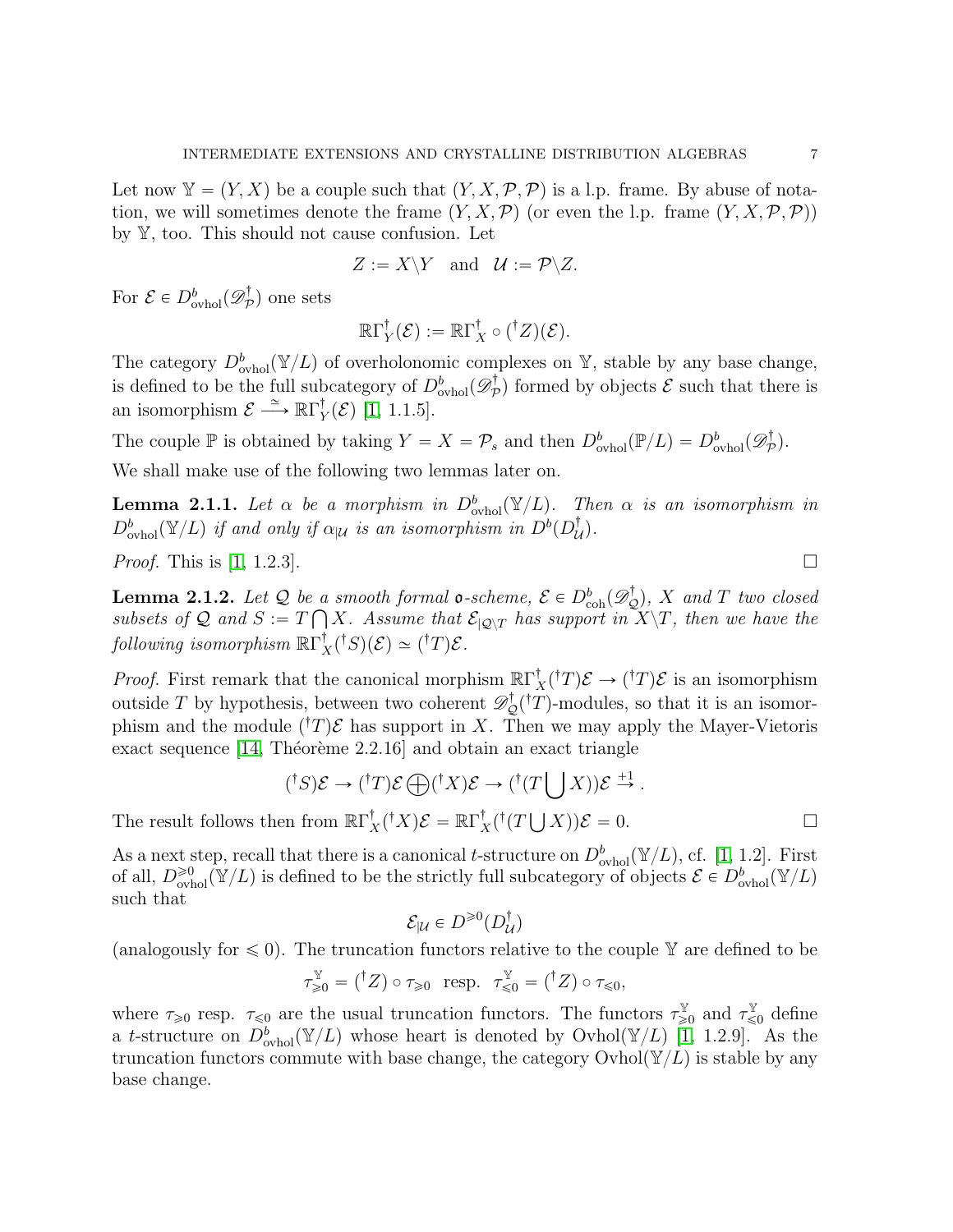Main examples: (i) In the case where  $\mathbb{Y} = \mathbb{P}$ , the category Ovhol $(\mathbb{P}/L)$  is the category of overholonomic arithmetic  $\mathscr{D}^{\dagger}_{\mathcal{P}}$  $\mathcal{P}_{\mathcal{P}}$ -modules on  $\mathcal{P}$ , stable by any base change.

(ii) If Z is a divisor in  $\mathcal{P}_s$  with open complement  $Y = \overline{\mathcal{P}}_s \setminus Z$  and  $\mathbb{Y} = (Y, \mathcal{P}_s, \mathcal{P})$ , then  $\operatorname{Ovhol}(\mathbb{Y}/L)$  is the category of overholonomic  $\mathscr{D}^\dagger_\mathcal{P}$  $p^{\dagger}_{\mathcal{P}}(^{\dagger}Z)$ -modules, stable by any base change.

**Definition 2.1.3.** Let  $Y = (Y, X, \mathcal{P})$  be a frame and let  $Z = X \ Y$ . If Y is smooth, and if there exists a divisor T of  $P_s$  such that č

$$
Z = X \bigcap T,
$$

we say that Y is *smooth outside of T*. In this case, we let  $\mathcal{U}_T := \mathcal{P}\backslash T$ .

For the rest of this subsection, we let  $\mathbb{Y} = (Y, X, \mathcal{P})$  be a frame which is smooth outside T, for some divisor  $T \subset \mathcal{P}_s$ .

In this case, the category of coherent  $\mathscr{D}^{\dagger}_{\mathcal{P}}$  $p^{\dagger}(Z)$ -modules contains a full subcategory, denoted by Caro

 $\text{Isoc}^{\dagger \dagger}(\mathbb{Y}/L),$ 

which is equivalent to the category of overconvergent isocrystals on  $Y$ , overconvergent along Z, the equivalence being given by a certain specialization functor  $[1, 1.2.14]$ . This category does not depend on the choice of the ambient formal scheme P. Since we work here with modules without Frobenius structure, we consider from now on the full subcategory of objects of Isoc<sup>††</sup>( $\mathbb{Y}/L$ ), belonging to Ovhol( $\mathbb{Y}/L$ ), thus consisting of objects which are overholonomic after any base change.

To avoid too many notations, let us keep the notation Isoc<sup>††</sup>( $\mathbb{Y}/L$ ) for this category. The following result is due to Caro.

<span id="page-7-0"></span>**Theorem 2.1.4.** (Caro) Let  $\mathbb{Y} = (Y, X, \mathcal{P})$  be smooth outside a divisor  $T \subset \mathcal{P}_s$ . Let  $\mathcal{E}$ be a coherent  $\mathscr{D}^\dagger_{\mathcal{F}}$  $\mathcal{D}_{\mathcal{P}}^{\dagger}\text{-module},\text{ that is an overholonomic } \mathscr{D}_{\mathcal{P}}^{\dagger}$  $p^{\dagger}_{\mathcal{P}}(^{\dagger}T)$ -module, stable by any base change (see [\[14\]](#page-47-9) and [\[20\]](#page-47-6)), and such that  $\mathcal{E}_{|\mathcal{U}_T} \in \text{im}(\text{sp}_{Y \hookrightarrow \mathcal{U}_T,+})$ , which means that

- (i) the module  $\mathcal{E}_{|\mathcal{U}_T}$  has support in Y,
- (ii) for any affine open  $V \subset \mathcal{U}_T$ , for any smooth formal scheme  $\mathfrak{Y}$  lifting Y Ş  $\mathit{scheme} \mathfrak{Y}$  lifting  $Y\bigcap V$  and for any lifting  $v : \mathfrak{Y} \hookrightarrow \mathcal{V}$  of the closed immersion  $Y \cap \mathcal{V} \hookrightarrow \mathcal{V}$ , the module  $v' \mathcal{E}_{|\mathcal{V}|}$ is coherent over  $\mathcal{O}_{\mathfrak{A}}$ .

Then  $\mathcal{E} \in \text{Isoc}^{\dagger}(\mathbb{Y}/L)$ .

*Proof.* This is [18, Corollaire 3.5.10] and [15, Théorème 2.5.10]. 
$$
\Box
$$

In the situation of the theorem, there is the following equivalent characterisation of the objects in the subcategory im $(sp_{Y\rightarrow U,+})$ , which we will use later on.

<span id="page-7-1"></span>**Proposition 2.1.5.** Let  $\mathbb{Y} = (Y, X, \mathcal{P})$  be smooth outside a divisor  $T \subset \mathcal{P}_s$  and let  $\mathcal{E}$  be a coherent  $\mathscr{D}^{\dagger}_{\mathcal{U}}$  $\mathcal{U}_T$ -module. Then  $\mathcal{E} \in \text{im}(\text{sp}_{Y \hookrightarrow \mathcal{U}_T,+})$  if and only if

- (i) the module  $\mathcal{E}_{|\mathcal{U}_T}$  has support in Y and
- (ii) there exist affine opens  $(\mathcal{U}_i)_{i\in I}$  of  $\mathcal{U}_T$ , such that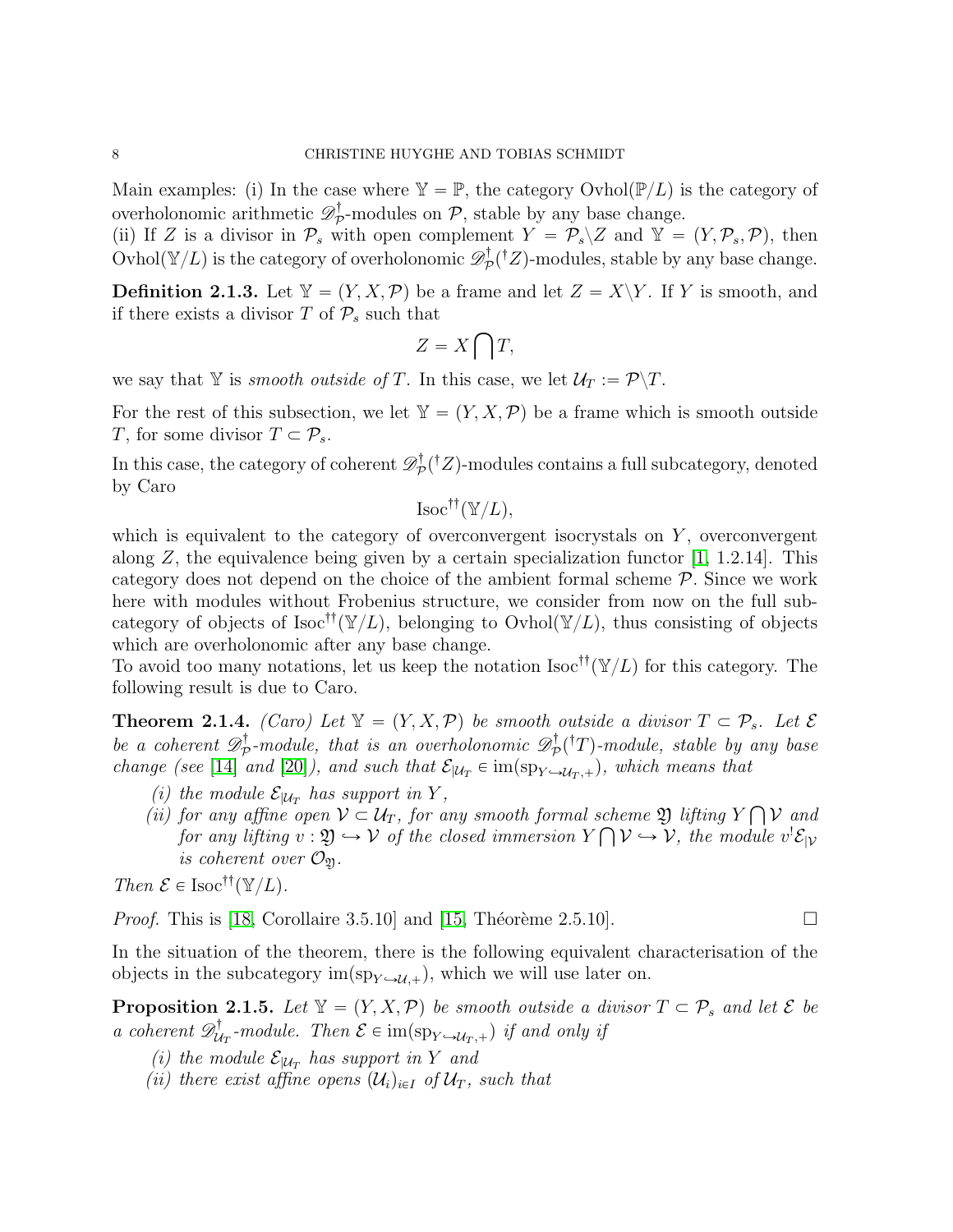(a)  $(Y_i := Y \cap \mathcal{U}_i)_{i \in I}$  is a Zariski cover of Y,

Ş

(b) for each i, there exists a smooth formal affine scheme  $\mathfrak{Y}_i$  lifting  $Y_i$  and a lifting  $u_i : \mathfrak{Y}_i \hookrightarrow \mathcal{U}_i$  of the closed immersion  $Y_i \hookrightarrow \mathcal{U}_i$ , such that  $u_i^!\mathcal{E}_{|\mathcal{U}_i}$  is a  $coherent$   $\mathcal{O}_{\mathfrak{Y}_i}$ -module.

Proof. Let us start with maps of smooth affine formal schemes as in the statement

$$
u_i:\mathfrak{Y}_i\to\mathcal{U}_i
$$

with  $\mathfrak{Y}_i$  a smooth lifting of  $Y_i$ . Let us consider an affine open  $\mathcal V$  and a lifting  $v: \mathfrak{Y} \hookrightarrow \mathcal V$ of the closed immersion  $Y \cap V \hookrightarrow V$  as in (ii) of [2.1.4.](#page-7-0) We have to show that  $v^! \mathcal{E}_{|V}$  is a coherent  $\mathcal{O}_{\mathfrak{Y}}$ -module. This is a local question on  $\mathfrak{Y}$ . We put  $\mathcal{V}_i := \mathcal{U}_i \cap \mathcal{V}$  and may thus work over each č

$$
\mathfrak{Z}_i:=\mathfrak{Y}\bigcap\mathcal{V}_i.
$$

Let  $v_i := v|_{\mathfrak{Z}_i} : \mathfrak{Z}_i \hookrightarrow \mathcal{V}_i$  be the restriction of the map v and put  $\mathcal{E}_i := \mathcal{E}_{|\mathcal{V}_i}$ . We shall also need the restrictions  $u_i := u_i|_{\mathfrak{Y}_i \cap \mathcal{V}} : \mathfrak{Y}_i \cap \mathcal{V} \hookrightarrow \mathcal{V}_i$ . The maps  $v_i$  and  $u_i$  are thus liftings of the closed immersion  $Y_i := Y \cap V_i \hookrightarrow V_i$ . Since  $\mathfrak{Z}_i$  and  $\mathfrak{Y}_i$  are affine, there exists, by formal smoothness, an isomorphism  $a: \mathfrak{Z}_i \simeq \mathfrak{Y}_i \cap \mathcal{V}$  of  $\mathfrak{o}$ -formal schemes; The following diagram of formal schemes is not necessarily commutative but induces a commutative diagram of special fibers

$$
\mathcal{V}_i \stackrel{\text{def}}{=} \mathcal{V}_i
$$
\n
$$
\bigcup_{i=1}^{v_i} \frac{u_i}{\lambda_i} \stackrel{u_i}{\longrightarrow} \mathfrak{Y}_i \bigcap \mathcal{V}.
$$

We can thus apply [\[15,](#page-47-11) Proposition 2.2.2] and we see that there is an isomorphism of functors  $v_{i+}a^! \simeq u_{i+}$ . Applying this to  $u_i^!\mathcal{E}_i$  and using Berthelot-Kashiwara theorem for the closed immersion  $\mathfrak{Y}_i \cap \mathcal{V} \hookrightarrow \mathcal{V}_i$  we find that  $v_{i+1} a^i u_i^j \mathcal{E}_i \simeq \mathcal{E}_i$ . Using Berthelot-Kashiwara theorem for the closed immersion  $\mathfrak{Z}_i \hookrightarrow \mathcal{V}_i$ , we get that  $v_i^!\mathcal{E}_i \simeq a^!u_i^!\mathcal{E}_i$ . By hypothesis,  $u_i^!\mathcal{E}_i$ is a coherent  $\mathcal{O}_{\mathfrak{Y}_i \cap V}$ -module, so that  $v_i^! \mathcal{E}_i$  is a coherent  $\mathcal{O}_{\mathfrak{Z}_i}$ -module as well, which proves our claim.  $\Box$ 

<span id="page-8-0"></span>2.2. Intermediate extensions. We keep the notation of the previous subsection. We introduce the intermediate extension functor for arithmetic  $\mathscr{D}$ -modules following Abe-Caro [\[1\]](#page-47-4). Note that this part of Abe-Caro's article does not make use of the fact that the residue field  $k$  is finite, as they state at the beginning of their paper. All their results remain thus true when we consider the category of modules, which are overholonomic after any base change.

Let

$$
u:\mathbb{Y}\longrightarrow\mathbb{Y}'
$$

be a complete morphism of couples. There is a canonical homomorphism

$$
\theta_{u,\mathcal{E}}: u_!\mathcal{E} \longrightarrow u_+\mathcal{E}
$$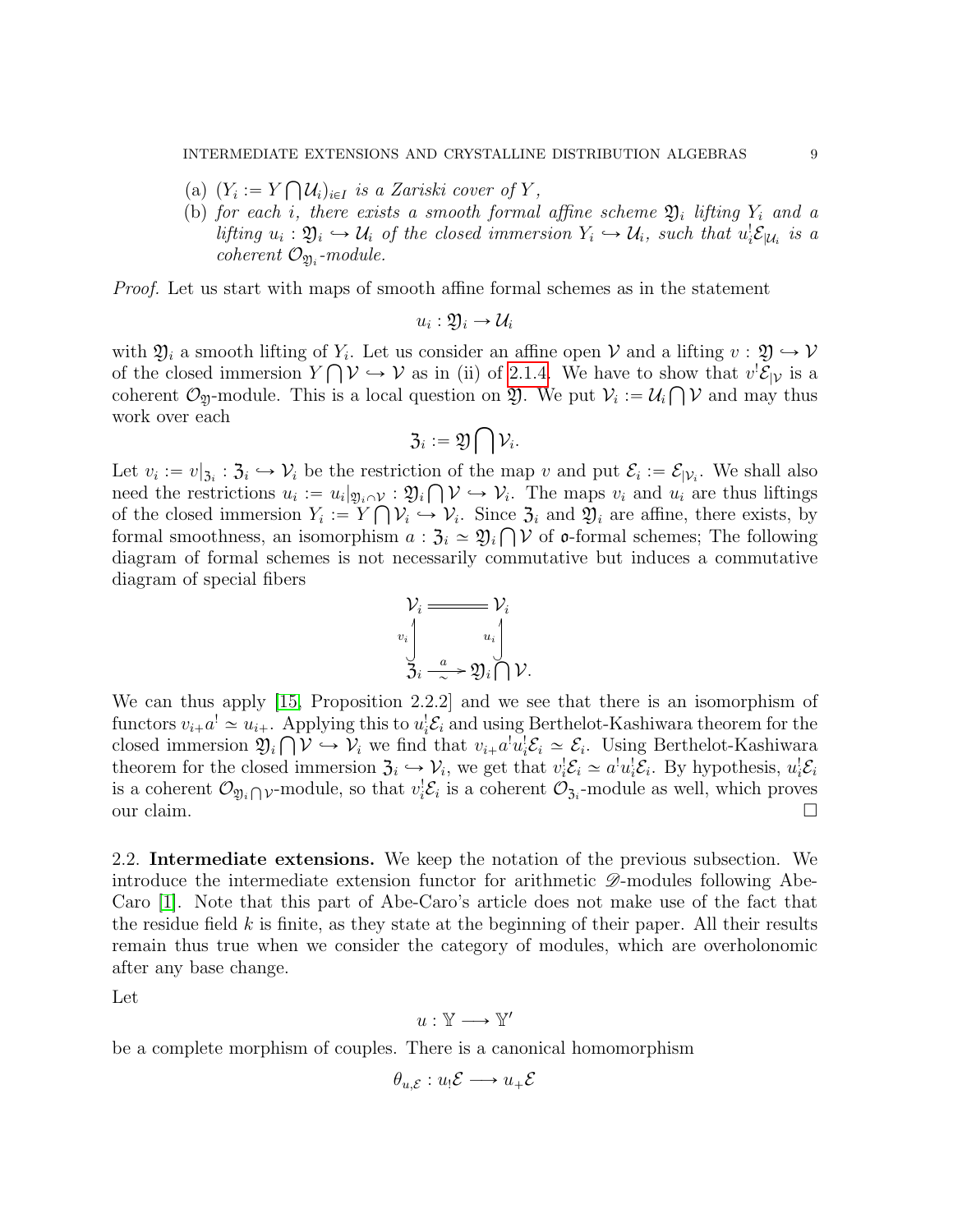for any complex  $\mathcal{E} \in D^b_{\text{ovhol}}(\mathbb{Y})$ , cf. [\[1,](#page-47-4) 1.3.4]. The morphism is compatible with composition in the following sense: if  $w = u_2 \circ u_1$ , where  $u_1$  and  $u_2$  are c-complete morphisms of couples, then

<span id="page-9-1"></span>
$$
(2.2.1) \t u_{2!} \circ u_{1!} \xrightarrow{u_{2!}(\theta_{u_1})} u_{2!} \circ u_{1+} \xrightarrow{\theta_{u_2(u_1+)}} u_{2+} \circ u_{1+}
$$

by [\[1,](#page-47-4) Prop. 1.3.7]. We denote by an exponent  $(-)^0 = \mathcal{H}_t^0(-)$  the application of the first cohomology sheaf  $\mathcal{H}_t^0 = \tau_{\leq t}^{\mathbb{Y}}$  $\mathbb{Y}_{\leqslant 0}^{\mathbb{Y}} \tau_{\geqslant}^{\mathbb{Y}}$  $\mathbb{E}_{\geqslant 0}^{\mathbb{Y}}$  relative to the *t*-structure on  $D^b_{\text{ovhol}}(\mathbb{Y}/L)$  (and similar for Y'). If u is a c-immersion, and if  $\mathcal{E} \in \text{Ovhol}(\mathbb{Y}/L)$ , then the *intermediate extension of*  $\mathcal{E}$ on  $\mathbb{Y}'$  is defined to be

$$
u_{!+}(\mathcal{E}) := \operatorname{im}(\theta_{u,\mathcal{E}}^0: u_!^0 \mathcal{E} \to u_+^0 \mathcal{E}).
$$

Note that if u is a c-affine immersion, then  $u_+$  and  $u_!$  are t-exact by [\[1,](#page-47-4) Remark 1.4.2], so that the definition simplifies to

$$
u_{!+}(\mathcal{E}) = \operatorname{im}(\theta_{u,\mathcal{E}}: u_{!}\mathcal{E} \to u_{+}\mathcal{E}).
$$

Remark: There are also versions with Frobenius F-Isoc<sup>††</sup>( $\mathbb{Y}/L$ ) and F-Ovhol( $\mathbb{Y}/L$ ) [\[1,](#page-47-4) 1.2.13/14], which we will occasionally make use of (e.g. in subsection 3.4). The category  $F\text{-}Isoc^{\dagger\dagger}(\mathbb{Y}/L)$  is a full subcategory of F-Ovhol $(\mathbb{Y}/L)$ . The intermediate extension functor preserves Frobenius structures [\[1,](#page-47-4) 1.4.1]. Recall that in this case, the base change condition on overholonomic modules is automatically satisfied.

<span id="page-9-0"></span>2.3. A classification result. We keep the notation of the previous subsections. In particular,  $P$  still denotes a smooth and proper formal scheme over  $\rho$ . Our goal here is to classify the  $\mathscr{D}^\dagger_{\mathcal{F}}$  $\mathcal{P}_{\mathcal{P}}^{\mathsf{T}}$ -modules overholonomic after any base change, which are irreducible, up to isomorphism. Although this is in analogy to the classical setting of algebraic D-modules on complex varieties [\[35,](#page-48-2) 3.4], this requires some care, since the functors in questions (direct images, intermediate extensions etc.) are not straightforward generalizations of the classical functors.

We will only consider couples that arise from a smooth locally closed subvariety  $Y \subseteq \mathcal{P}_s$ by taking its Zariski closure  $X = \overline{Y}$  in  $\mathcal{P}_s$ . Then  $(Y, X, \mathcal{P})$  is a frame and  $(Y, X, \mathcal{P}, \mathcal{P})$  is a l.p. frame and  $Y = (Y, X)$  is a couple. By abuse of notation, we will sometimes denote the frame  $(Y, X, \mathcal{P})$  (or even the l.p. frame  $(Y, X, \mathcal{P}, \mathcal{P})$ ) by Y, too. This should not cause confusion.

For such a couple  $\mathbb{Y} = (Y, X)$ , we consider the corresponding c-locally closed immersion

$$
v:\mathbb{Y}\longrightarrow \mathbb{P}.
$$

The associated intermediate extension functor between categories of overholonomic modules, stable by any base change,

$$
v_{!+}: \mathrm{Ovbol}(\mathbb{Y}/L) \longrightarrow \mathrm{Ovbol}(\mathbb{P}/L),
$$

is given by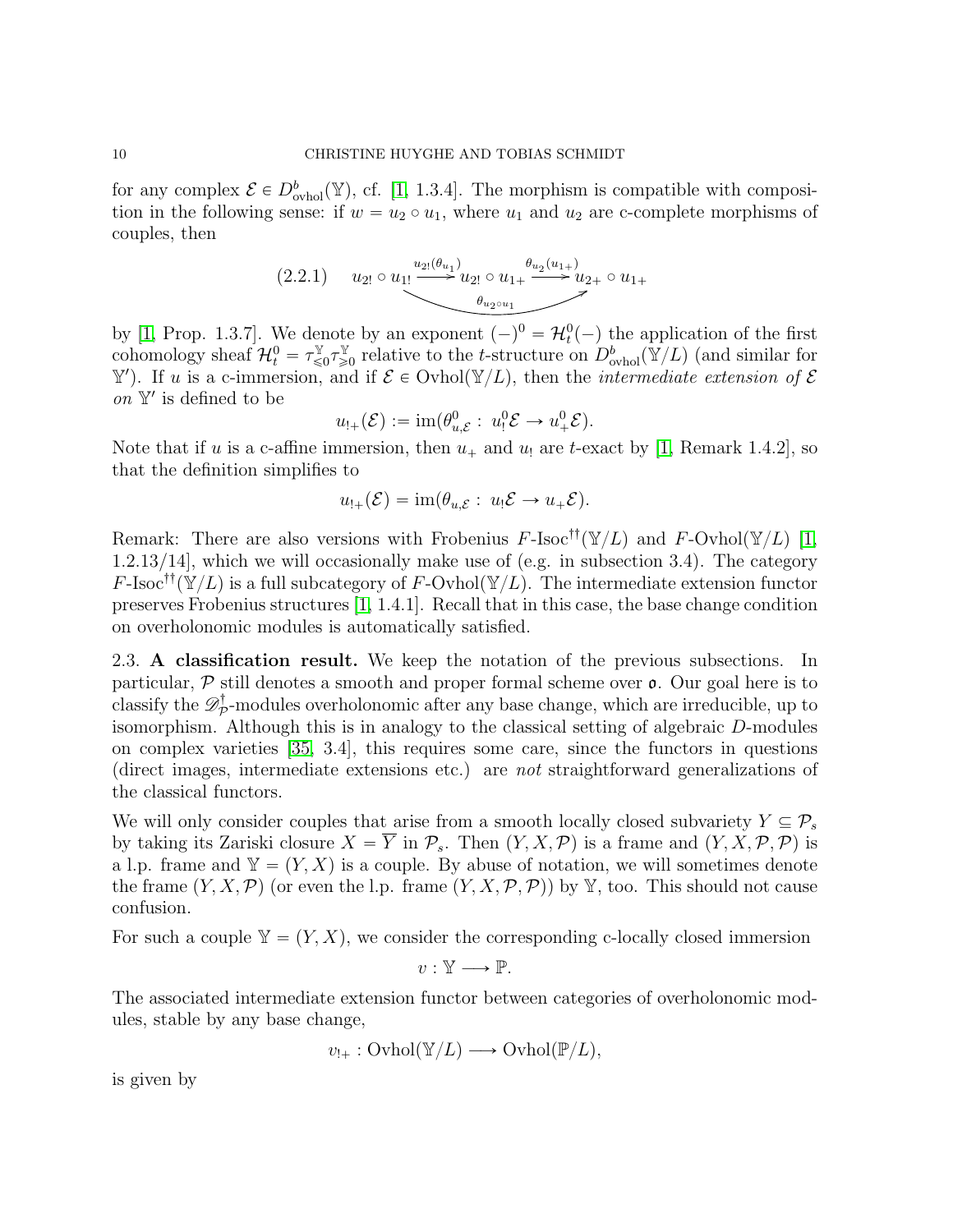$$
v_{!+}(\mathcal{E}) := \operatorname{im}(\theta_{v,\mathcal{E}}^0 : v_!^0 \mathcal{E} \longrightarrow v_+^0 \mathcal{E}).
$$

Let us suppose for a moment that  $Y \subseteq \mathcal{P}_s$  is *closed* and lifts to a closed immersion  $\mathfrak{Y} \subseteq \mathcal{P}$  between **o**-smooth closed formal schemes. Then Ovhol $(\mathbb{Y}/L)$  identifies with the category of overholonomic  $\mathscr{D}^{\dagger}_{\lambda}$  $y^{\dagger}$ -modules and the functor  $v_{!+}$  coincides with the direct image functor appearing in the Berthelot-Kashiwara equivalence [\[9\]](#page-47-12). By the latter equivalence, the functor  $v_{!+}$  induces a bijection between the (isomorphism classes of) irreducible  $\mathscr{D}^{\dagger}_{\lambda}$ j<br>V= modules and irreducible  $\mathscr{D}^{\dagger}_{\mathcal{P}}$  $p^{\dagger}$ -modules supported on Y.

The case of a closed immersion generalizes as follows. Recall that  $\text{Ovhol}(\mathbb{Y}/L)$  denotes the category of overholonomic modules on Y stable by any base change.

**Lemma 2.3.1.** Let  $\mathcal{M} \in \text{Ovhol}(\mathbb{P}/L)$ . There is an open dense smooth subscheme  $U \subset \mathcal{P}_s$ with the property: if  $u: \mathbb{U} = (\mathcal{U}, \mathcal{P}_s, \mathcal{P}) \to \mathbb{P}$  denotes the corresponding c-open immersion, then  $u^! \mathcal{M}$  is an overconvergent isocrystal on  $\mathbb{U}$ , which is overholonomic after any base change.

*Proof.* The module  $\mathcal M$  is overcoherent with finite extraordinary fibers, and by [\[17,](#page-47-13) Théorème 3.7, there exists a divisor T such that  $({}^{\dagger}T)\mathcal{M}$  is an overconvergent isocrystal along T. Denote  $\mathcal{U} = \mathcal{P}\backslash T$ , and  $u: \mathbb{U} \hookrightarrow \mathbb{P}$  the c-immersion of triples, then  $u^! \mathcal{M} = (T^* \mathcal{M})$  is an overconvergent isocrystal on U. Since M is overholonomic, so is  $u^{\dagger}M$ , by stability of overholonomicity under inverse image (no Frobenius structure needed), cf. [\[1,](#page-47-4) 1.3.14].  $\square$ 

Since any overholonomic  $\mathscr{D}^{\dagger}_{\mathcal{P}}$  $\mathcal{P}_{\mathcal{P}}$ -module M is coherent [\[16,](#page-47-8) 3.1], we may view its support Supp $(\mathcal{M})$  as a closed reduced subvariety of  $\mathcal{P}_s$ .

<span id="page-10-0"></span>**Proposition 2.3.2.** Let M be an irreducible object of Ovhol( $\mathbb{P}/L$ ). There is an open dense smooth affine subscheme of an irreducible component of  $\text{Supp}(\mathcal{M})$  with the property: if  $v: \mathbb{Y} \to \mathbb{P}$  denotes the corresponding immersion, then  $\mathcal{E} := v^{\dagger} \mathcal{M}$  is an irreducible overconvergent isocrystal on Y. Moreover, the overconvergent isocrystal  $\mathcal E$  lies in Ovhol $(\mathbb{Y}/L)$ and  $v_{\perp}(\mathcal{E}) = \mathcal{M}$ .

*Proof.* Take  $X_s$  an irreducible component of  $Supp(\mathcal{M})$ , then there exists some divisor  $T'' \subset \mathcal{P}_s$  such that  $\mathcal{U} = \mathcal{P} \backslash T''$  is affine,  $Y'_s = X_s \bigcap (\mathcal{P}_s \backslash T'')$  is a smooth affine dense open subset of  $X_s$ , and T'' contains all the irreducible components of  $Supp(\mathcal{M})$  which are not equal to  $X_s$  [\(6.0.2\)](#page-46-0). Denote

$$
\mathbb{U}:=(\mathcal{U}_s,\mathcal{P}_s,\mathcal{P}_s)\quad\text{and}\quad\mathbb{Y}':=(Y'_s,X_s,\mathcal{P}_s).
$$

Since the scheme  $Y'_s$  is smooth and affine, there exists a smooth affine formal scheme  $\mathfrak{Y}'$  lifting  $Y'_s$  over Spf  $\mathfrak o$ , and since  $\mathcal U$  is a formally smooth Spf  $\mathfrak o$ -formal scheme, the closed immersion  $Y_s' \hookrightarrow \mathcal{U}_s$  can be lifted to a closed immersion  $\tilde{k}: \mathfrak{Y}' \hookrightarrow \mathcal{U}$ . Note that  $Supp(\mathcal{M}_{|\mathcal{U}}) = Y_s'$ by our choice of Z. The overholonomic module M is a  $\mathscr{D}^{\dagger}_{\mathcal{F}}$  $\mathcal{P}_{\mathcal{P}}^{\mathsf{T}}$ -module, so that  $\mathcal{M}_{|\mathcal{U}|}$  is a overholonomic  $\mathscr{D}^\dagger_\mu$  $\mathcal{U}^{\dagger}$ -module with support in  $Y'_{s}$ , and  $\mathcal{N} = \tilde{k}^{!} \mathcal{M}_{|\mathcal{U}}$  is an overholonomic  $\mathscr{D}_{\mathfrak{Y}'}^{\dagger}$ module by Caro-Kashiwara theorem for overholonomic complexes [\[16,](#page-47-8) Théorème 2.11].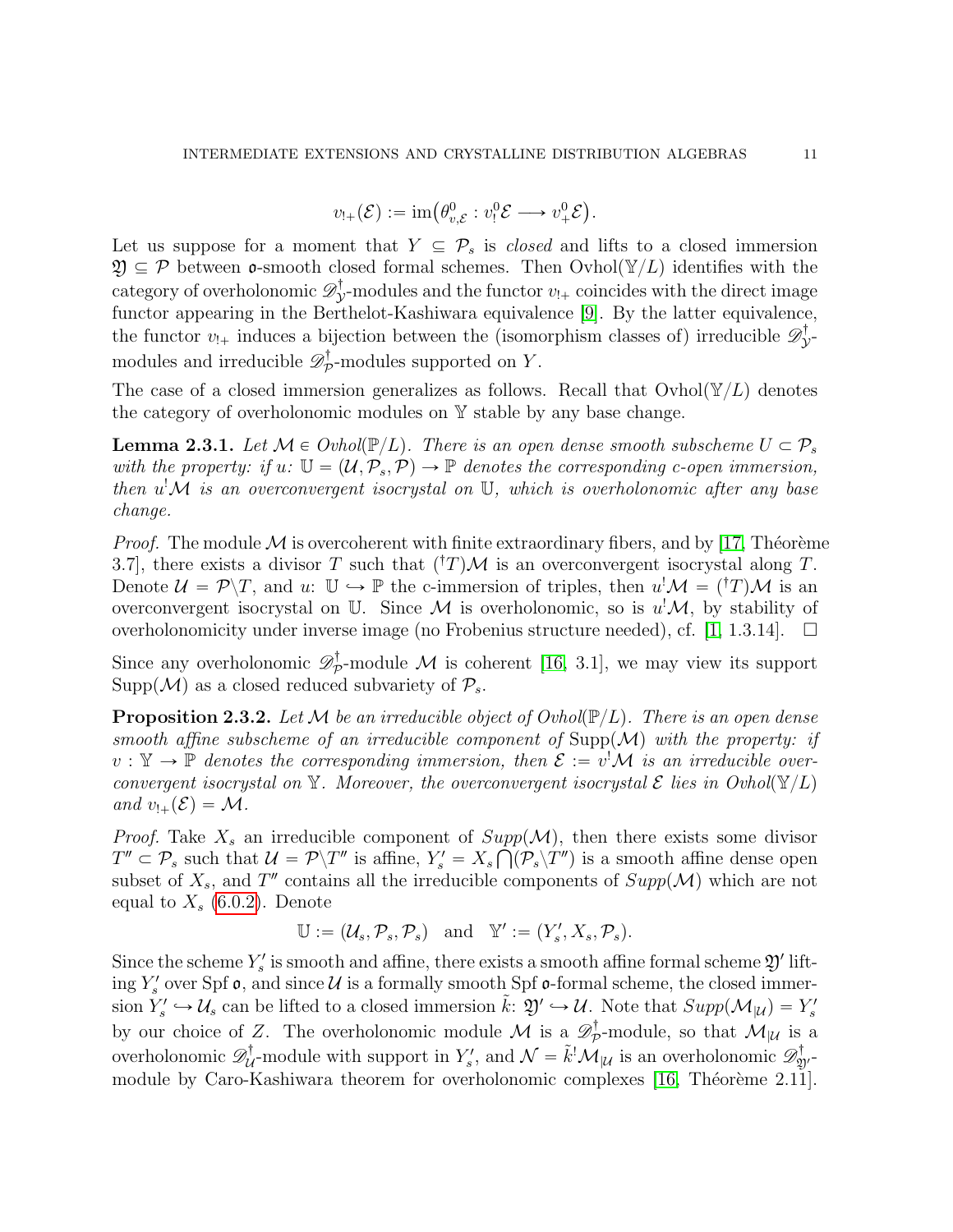The module  $\mathcal N$  is in particular overcoherent after any base change with finite extraordi-nary fibers and using [\[17,](#page-47-13) Théorème 3.7] we see that there exists some divisor  $T'$  of  $\mathfrak{Y}'$ such that  $({}^{\dagger}T')\mathcal{N}$  is an overconvergent isocrystal. This isocrystal is overholonomic after any base change as well, by stability of overholonomicity by localization [\[16,](#page-47-8) Proposition 2.4, (5). It can not be zero, otherwise  $Supp(\mathcal{N})$  would be contained in T'. Let  $\overline{T}'$  be the closure of  $T'$  in  $X_s$ .

Then by [6.0.3](#page-46-1)  $\overline{T}' \bigcap Y'_s = T'$  and by [6.0.1](#page-45-1) there exists a divisor T of  $P_s$  such that  $\mathcal{V} = \mathcal{P} \setminus T$ Then by 6.0.3  $I \mid Y_s = I'$  and by 6.0.1 the<br>is affine,  $\overline{T}' \bigcup T'' \subset T$  and

$$
\mathfrak{Y} = \mathcal{V} \bigcap \mathfrak{Y}' \subset \mathfrak{Y}' \backslash T'
$$

is open, hence dense, in  $Y'_s$  (note that  $Y'_s$  is irreducible, since its closure is). Note that  $Y_s = \mathcal{V} \bigcap X_s$ , so that the frame  $\mathbb{Y} = (Y_s, X_s, \mathcal{P}_s)$  is smooth outside the divisor T. Denote by v the c-affine immersion  $Y \to \mathbb{P}$  and by k the closed immersion  $\mathfrak{Y} \to \mathcal{V}$ . As  $\mathcal{N}_{|\mathfrak{Y}'\setminus T'}$ is a locally free  $\mathcal{O}_{\mathfrak{Y}'\mathfrak{Y}'}$ -module of finite type, the module  $\mathcal{N}_{|\mathfrak{Y}} = k^! \mathcal{M}_{|\mathcal{V}}$  is a locally free O<sub>2</sub>-module of finite type and we can apply [2.1.4](#page-7-0) and [2.1.5](#page-7-1) to see that  $\mathcal{E} = (\dagger T)\mathcal{M} \in$  $\text{Isoc}^{\dagger\dagger}(\mathbb{Y}/L)$ . It is non zero by construction.

Then by [2.1.2,](#page-6-0) we see that  $\mathcal{E} = (\dagger T)\mathcal{M} = v^!\mathcal{M}$ . In particular,  $\mathcal{E}$  is overholonomic after base change, by stability of overholonomicity under inverse image [\[1,](#page-47-4) 1.3.14]. Denote  $\mathbb{V} = (\mathcal{U}_s, \mathcal{P}_s, \mathcal{P}),$  a the c-open affine immersion  $\mathbb{V} \to \mathbb{P}$ . As a is the inclusion of the complement of a divisor T of  $P_s$ ,  $a^{!0} \mathcal{M} = a^! \mathcal{M} = (T^*M) \mathcal{M} \in \text{Ovhol}(\mathbb{V}/L)$  and is irreducible by [\[1,](#page-47-4) Lemma 1.4.6], since it is non zero. Since the module  $({}^{\dagger}T)\mathcal{M}$  has support in X again by [2.1.2,](#page-6-0) we can apply Abe-Caro's version of Kashiwara's theorem [\[1,](#page-47-4) 1.3.2(iii)] for the c-closed immersion  $\mathbb{Y} \hookrightarrow \mathbb{V}$  which implies that  $\mathcal{E} = v^! \mathcal{M} \in \text{Ovhol}(\mathbb{Y}/L)$  is irreducible. Moreover, by adjointness [\[1,](#page-47-4) 1.1.10]

$$
\operatorname{Hom}(v_!\mathcal{E},\mathcal{M}) = \operatorname{Hom}(\mathcal{E},v^!\mathcal{M}) \neq 0
$$

and there is therefore a non-zero morphism  $v_1 \mathcal{E} \to \mathcal{M}$ . In other words,  $\mathcal{M}$  is a quotient of  $v_1 \mathcal{E}$ . But  $v_1 \mathcal{E} = v_1^0 \mathcal{E}$ , since  $Y_s$  is affine, and  $v_1 \mathcal{E}$  is the unique irreducible quotient of  $v_!^0$   $\mathcal{E}$  [\[1,](#page-47-4) 1.4.7(ii)]. We therefore must have  $v_+$   $\mathcal{E} = \mathcal{M}$ .

Consider now a pair  $(Y, \mathcal{E})$  where  $Y \subseteq \mathcal{P}_s$  is a connected smooth locally closed subvariety and  $\mathcal E$  is an irreducible overconvergent isocrystal on  $\mathbb Y = (Y, X)$ , which belongs to Ovhol $(\mathbb{Y}/L)$ , the category of overholonomic modules on Y that is stable after base change. We write

$$
\mathcal{L}(Y,\mathcal{E}) := v_{!+}(\mathcal{E}) \in \mathrm{Ovbol}(\mathbb{P}/L).
$$

Remark: We recall that any overconvergent F-isocrystal on  $\mathbb{Y} = (Y, X)$  is automatically overholonomic [\[1,](#page-47-4) 1.2.14].

<span id="page-11-0"></span>Proposition 2.3.3. The  $\mathscr{D}^{\dagger}_{\mathcal{P}}$  $p_{\mathcal{P}}^{\dagger}\text{-module }\mathcal{L}(Y,\mathcal{E})$  is an irreducible object of  $Ovhol(\mathbb{P}/L)$ , with support  $\overline{Y}$  and satisfies  $v^! \mathcal{L}(Y, \mathcal{E}) = \mathcal{E}$ .

*Proof.* The irreducibility statement and the fact that  $0 \neq v' \mathcal{L}(Y, \mathcal{E}) \subset v'v_{+}^{0}\mathcal{E} = \mathcal{E}$  follow from [\[1,](#page-47-4) 1.4.7(i)] and its proof. As it is irreducible as an overholonomic  $\mathscr{D}^\dagger_{\mathcal{P}}$  $\mathcal{P}^{\mathsf{T}}$ -module, it is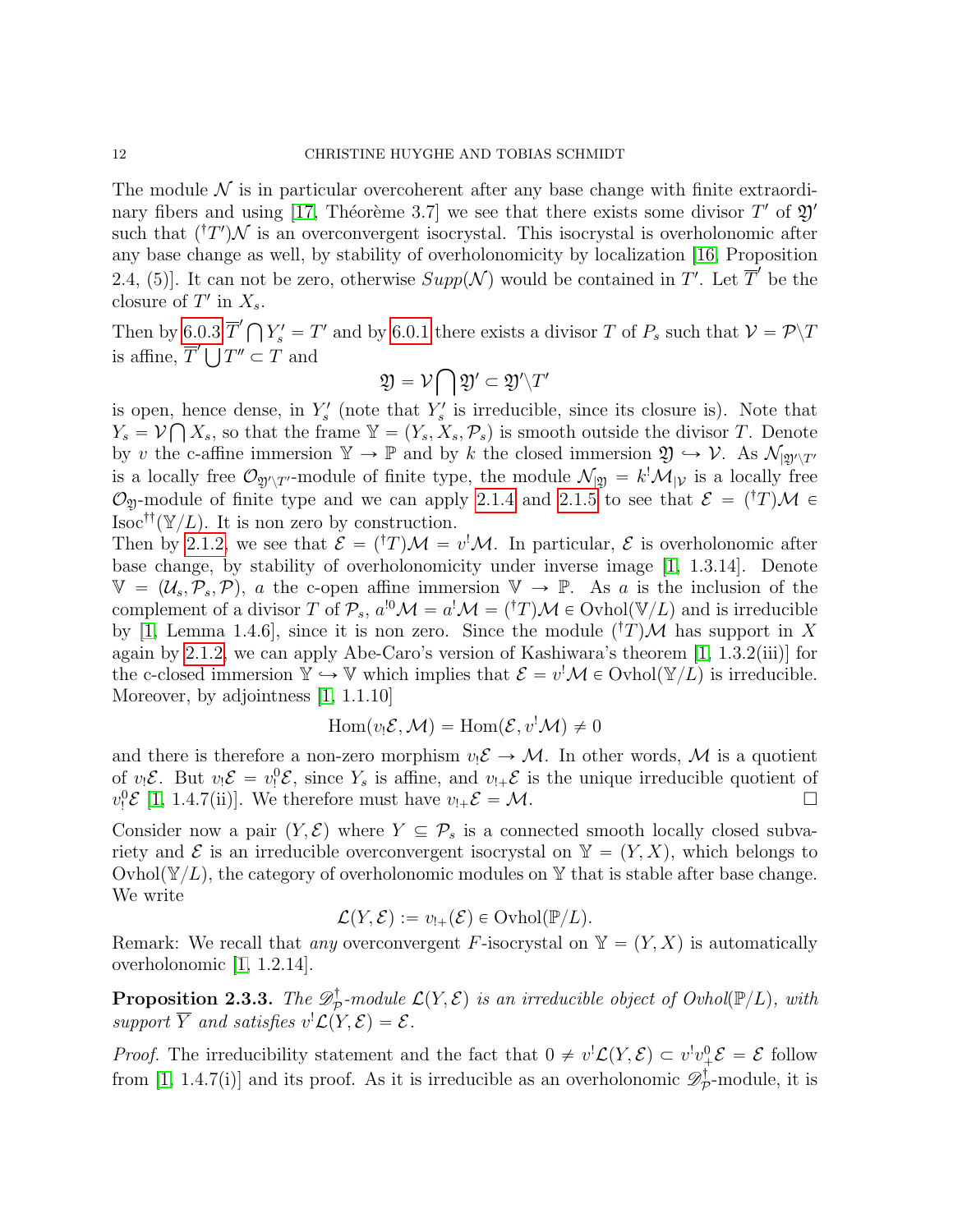a fortiori irreducible as an element of  $\text{Ovhol}(\mathbb{P}/L)$  (with base change condition). Since  $\mathcal E$ is irreducible,  $v^! \mathcal{L}(Y, \mathcal{E}) = \mathcal{E}$  as claimed or by [\[1,](#page-47-4) Lemma 1.4.5(ii)]. Finally, if  $k : \mathbb{Y} \to \mathbb{U}$ is a c-closed immersion and  $u : \mathbb{U} \to \mathbb{P}$  a c-open immersion such that  $v = u \circ k$ , then  $v_{!+} = u_{!+} \circ k_{!+}$  [\[1,](#page-47-4) 1.4.5(i)]. The support of  $k_{!+} \mathcal{E} = k_{+} \mathcal{E}$  equals Y and the support of  $\mathcal{L}(Y, \mathcal{E}) = u_{!+} k_{!+} \mathcal{E}$  equals  $\overline{Y}$ .

Two pairs are said to be *equivalent*  $(Y, \mathcal{E}) \sim (Y', \mathcal{E}')$  if  $\overline{Y} = \overline{Y'}$  and there is an open dense  $U \subset \overline{Y}$  contained in the intersection  $Y \cap Y'$  such that  $u' \mathcal{E} \simeq u'' \mathcal{E}'$ . Here u denotes the c-open immersion  $\mathbb{U} = (U, \overline{Y}, \mathcal{P}) \to \mathbb{Y}$  and similarly for u'. This defines an equivalence relation  $\sim$  on the set of pairs.

<span id="page-12-0"></span>**Theorem 2.3.4.** The correspondence  $(Y, \mathcal{E}) \rightarrow \mathcal{L}(Y, \mathcal{E})$  induces a bijection

{ $pairs (Y, \mathcal{E})\}/\sim \stackrel{\simeq}{\longrightarrow} \{irreducible objects of Ovhol(\mathbb{Y}/L)\}/\simeq$ 

*Proof.* Let us show that the map in question is well-defined. Let  $(Y, \mathcal{E})$  and  $(Y', \mathcal{E}')$  be two equivalent couples. Choose an open dense  $U \subset \overline{Y}$  contained in the intersection  $Y \cap Y'$ such that  $u' \mathcal{E} \simeq u'' \mathcal{E}'$ . Note that  $v \circ u = v' \circ u'$ . Define  $\mathcal{F} = (v \circ u)' \mathcal{L}(Y, \mathcal{E})$  and similarly for  $\mathcal{L}(Y',\mathcal{E}')$ . Then  $(v \circ u)_{!+} \mathcal{F} = \mathcal{L}(Y,\mathcal{E})$  according to [2.3.2](#page-10-0) and  $\mathcal{F} = u^! v^! \mathcal{L}(Y,\mathcal{E}) = u^! \mathcal{E}$ according to [2.3.3.](#page-11-0) Hence,  $\mathcal{F} \simeq \mathcal{F}'$  and we obtain  $\mathcal{L}(Y, \mathcal{E}) \simeq \mathcal{L}(Y', \mathcal{E}')$ .

Let us next show that the map is injective. So suppose that  $\mathcal{L}(Y,\mathcal{E}) \simeq \mathcal{L}(Y',\mathcal{E}')$  for two couples  $(Y, \mathcal{E})$  and  $(Y', \mathcal{E}')$ . Then [2.3.3](#page-11-0) implies  $\overline{Y} = \overline{Y'}$  and moreover, if  $U \subset \overline{Y}$  is open dense and contained in the intersection  $Y \cap Y'$ , then  $(v \circ u)' \mathcal{L}(Y, \mathcal{E}) = u' \mathcal{E}$ . Since  $v \circ u = v' \circ u'$ , we obtain  $u' \mathcal{E} \simeq u'' \mathcal{E}'$  as desired. This proves the injectivity. The surjectivity of the map is a direct consequence of [2.3.2.](#page-10-0)

Let  $Y \subseteq \mathcal{P}_s$  be a smooth locally closed subvariety and  $\mathbb{Y} = (Y, X)$ .

<span id="page-12-1"></span>**Definition 2.3.5.** Let  $d := \dim(\mathcal{P}_s) - \dim(Y)$ . We define the constant overholonomic module on the frame Y to be

$$
\mathcal{O}_{\mathbb{Y}} = \mathbb{R}\Gamma_{\mathbb{Y}}(\mathcal{O}_{\mathcal{P},\mathbb{Q}})[d].
$$

**Proposition 2.3.6.** Suppose that Y is connected and there exists a smooth formal scheme  $\mathfrak Y$  over **o**, so that the immersion  $Y \to \mathcal P$  lifts to some morphism of formal schemes  $\mathcal Y \hookrightarrow \mathcal P$ . The module  $\mathcal{O}_{\mathbb{Y}}$  lies in F-Isoc<sup>††</sup>( $\mathbb{Y}/L$ ). If the rigid-analytic generic fiber  $\mathcal{Y}_L$  is connected, then  $\mathcal{O}_{Y}$  is an irreducible object in the category  $\mathrm{Ovhol}(\mathbb{Y}/L)$ .

*Proof.* Denote  $Z = X\Y$  and  $\mathcal{U} = \mathcal{P}\Z$ . We have the closed immersion of smooth formal schemes  $v : \mathcal{Y} \hookrightarrow \mathcal{U}$ . Then, by [\[7,](#page-47-14) Proposition 1.4], we see that

$$
\mathcal{O}_{\mathbb{Y}|\mathcal{U}} = \mathbb{R}\Gamma_{\mathcal{Y}}(\mathcal{O}_{\mathcal{U},\mathbb{Q}})[d] \simeq v_{+}v^{!}\mathcal{O}_{\mathcal{U},\mathbb{Q}}[d] = v_{+}\mathcal{O}_{\mathcal{Y}}.
$$

This coincides with  $\text{sp}_+\mathcal{O}_Y$  and hence lies in the category F-Isoc<sup>††</sup>(Y,  $\mathcal{U}/L$ ), in the notation of [\[1,](#page-47-4) 1.2.14]. This shows  $\mathcal{O}_{\mathbb{Y}} \in F\text{-}Isoc^{\dagger \dagger}(\mathbb{Y}/L)$ .

The irreducibility statement is based on the following lemma.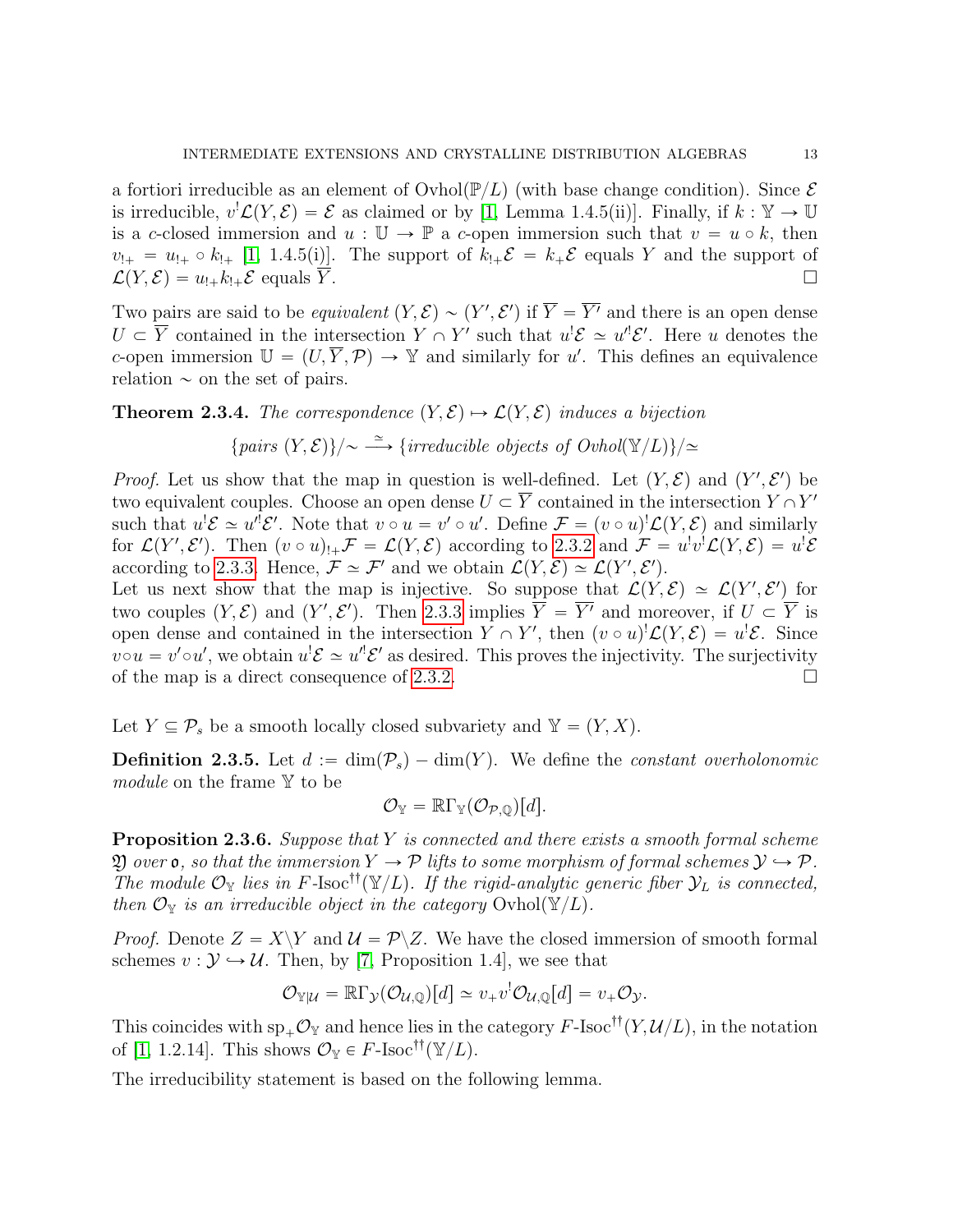Auxiliary lemma. Let Q be a connected smooth formal scheme over  $\mathfrak o$  and  $\mathcal Q_L$  its generic fiber (as rigid analytic space). Assume furthermore that  $\mathcal{Q}_L$  is connected.

- (i) The constant isocrystal  $\mathcal{O}_{Q_L}$  is irreducible in the category of convergent isocrystals.
- (*ii*) The coherent  $\mathscr{D}_{\mathcal{Q}}^{\dagger}$ -module  $\mathcal{O}_{\mathcal{Q},\mathbb{Q}}$  is irreducible in the category of  $\mathscr{D}_{\mathcal{Q}}^{\dagger}$ -modules.

*Proof of the auxiliary lemma.* We begin by (i). Let E be a subobject of  $\mathcal{O}_{Q_L}$  in the abelian category of convergent isocrystals over  $\mathcal{Q}_L$ , and  $E' = \mathcal{O}_{\mathcal{Q}_L}/E$  be the quotient. As convergent isocrystals over  $\mathcal{Q}_L$ , E and E' are locally free  $\mathcal{O}_{\mathcal{Q}_L}$ -modules so that there exists an admissible cover by affinoids  $\mathcal{U}_i$  ( $i \in I$ ) such that  $E_{|\mathcal{U}_i}$  and  $E'_{|\mathcal{U}_i}$  are free  $\mathcal{O}_{\mathcal{U}_i}$ -modules for each *i*. Fix  $i_0$  and denote by  $A = \Gamma(\mathcal{U}_{i_0}, \mathcal{O}_{\mathcal{U}_{i_0}})$ . Since  $\mathcal{U}_{i_0}$  is affinoid, we have an exact sequence of free A-modules

$$
0 \to \Gamma(\mathcal{U}_{i_0}, E) \to A \to \Gamma(\mathcal{U}_{i_0}, E') \to 0.
$$

Take x a point of  $\mathcal{U}_{i_0}$ , and  $L(x)$  its residue field, then the previous exact sequence remains exact after tensoring by  $L(x)$ , meaning that  $\Gamma(\mathcal{U}_{i_0}, E)$  is either equal to 0 or to A. Assume for example that this is equal to 0, so that  $E_{|\mathcal{U}_{i_0}} = 0$  by Tate's acyclicity theorem. By Zorn's lemma there is a maximal subset  $J \subset I$  such that  $E_{|U_i} = 0$  for each  $i \in J$ . Assume Zorn's lemma there is a maximal subset  $J \subset I$  such that  $E_{|U_i} = 0$  for each  $i \in J$ . Assume that  $J \neq I$  then  $J' = I \setminus J$  is not empty. By connectedness, the union  $\bigcup_{i \in J'} U_i$  intersects that  $J \neq I$  then  $J' = I \setminus J$  is not empty. By connectedness, the union  $\bigcup_{i \in J'} U_i$  intersects the union  $\bigcup_{i \in J} U_i$ , thus there exist  $l \in J'$ ,  $i \in J$  such that  $U_l \cap U_i \neq \emptyset$ . Since  $E_{|U_l}$  is either equal to 0 or to  $\mathcal{O}_{U_l}$ , we see that it is zero by restricting to  $U_l \bigcap U_i$ , which contradicts the fact that  $J \neq I$ . This proves (i).

For (ii) we use then that the abelian category of convergent isocrystals over the generic fiber  $\mathcal{Q}_L$  of the formal scheme  $\mathcal Q$  is equivalent to the category of coherent  $\mathscr{D}^\dagger_\mathcal{Q}$ -modules, that arecoherent  $\mathcal{O}_{\mathcal{Q},\mathbb{Q}}$ -modules ([\[6,](#page-47-1) 4.1.4]). The functors  $sp_*$  and  $sp^*$  realize this equivalence of categories. Let  $\mathcal{E}$  be a non-zero coherent  $\mathscr{D}_{\mathcal{Q}}^{\dagger}$ -submodule of  $\mathcal{O}_{\mathcal{Q},\mathbb{Q}}$ , then  $E = sp^*\mathcal{E}$  is a convergent isocrystal, that is a subobject of  $\mathcal{O}_{Q_L}$ . By (i), it is either 0 or equal to the constant convergent isocrystal  $\mathcal{O}_{\mathcal{Q}_L}$ . Thus  $\mathcal E$  is either 0 or  $\mathcal{O}_{\mathcal{Q},\mathbb{Q}}$  and this proves (ii). Thus the auxiliary lemma is proved.

Let us come back to the proof of the proposition. Let  $\alpha : \mathcal{E} \hookrightarrow \mathcal{O}_{\mathbb{Y}}$  be an injective morphism in the category Ovhol $(\mathbb{Y}/L)$ . As remarked in the beginning of the proof,

$$
\mathcal{O}_{\mathbb{Y}|\mathcal{U}} = \mathbb{R}\Gamma_{\mathcal{Y}}(\mathcal{O}_{\mathcal{U},\mathbb{Q}})[d] \simeq v_{+}v^{!}\mathcal{O}_{\mathcal{U},\mathbb{Q}}[d] = v_{+}\mathcal{O}_{\mathcal{Y}}.
$$

By Kashiwara's theorem for the closed immersion  $v : \mathcal{Y} \hookrightarrow \mathcal{U}$  [\[9\]](#page-47-12) and the previous lemma,  $v_+\mathcal{O}_\mathcal{Y}$  is irreducible in the category of coherent  $\mathscr{D}_\mathcal{U}^\dagger$  $\mathcal{U}$ -modules with support in  $\mathcal{Y}$ , so that  $\mathcal{E}_{|\mathcal{U}}$  is either 0 or equal to  $v_+\mathcal{O}_\mathcal{Y}$ . Using [2.1.1,](#page-6-1) we conclude that  $\mathcal E$  is either 0 or equal to  $\mathcal{O}_\mathbb{Y}.$ 

Example: If T is a divisor in  $\mathcal{P}_s$ ,  $\mathcal{U} := \mathcal{P}\backslash T$  and  $\mathbb{Y} = (\mathcal{U}_s, \mathcal{P}_s, \mathcal{P})$ , then Ovhol $(\mathbb{Y}/L)$  is the usual category of overholonomic  $\mathscr{D}^{\dagger}_{\mathcal{P}}$  $p^{\dagger}(T)$ -modules. In this case, if U and its generic fiber  $\mathcal{U}_L$  are connected, then the constant overholonomic module  $\mathcal{O}_{\mathbb{Y}} = \mathcal{O}_{\mathcal{P},\mathbb{Q}}({}^{\dagger}T)$  is an irreducible  $\mathscr{D}^\dagger_{\mathcal{F}}$  $p^{\dagger}_{\mathcal{P}}(\dagger T)$ -module by the previous proposition (applied to  $Y = \mathcal{U}_s$ ).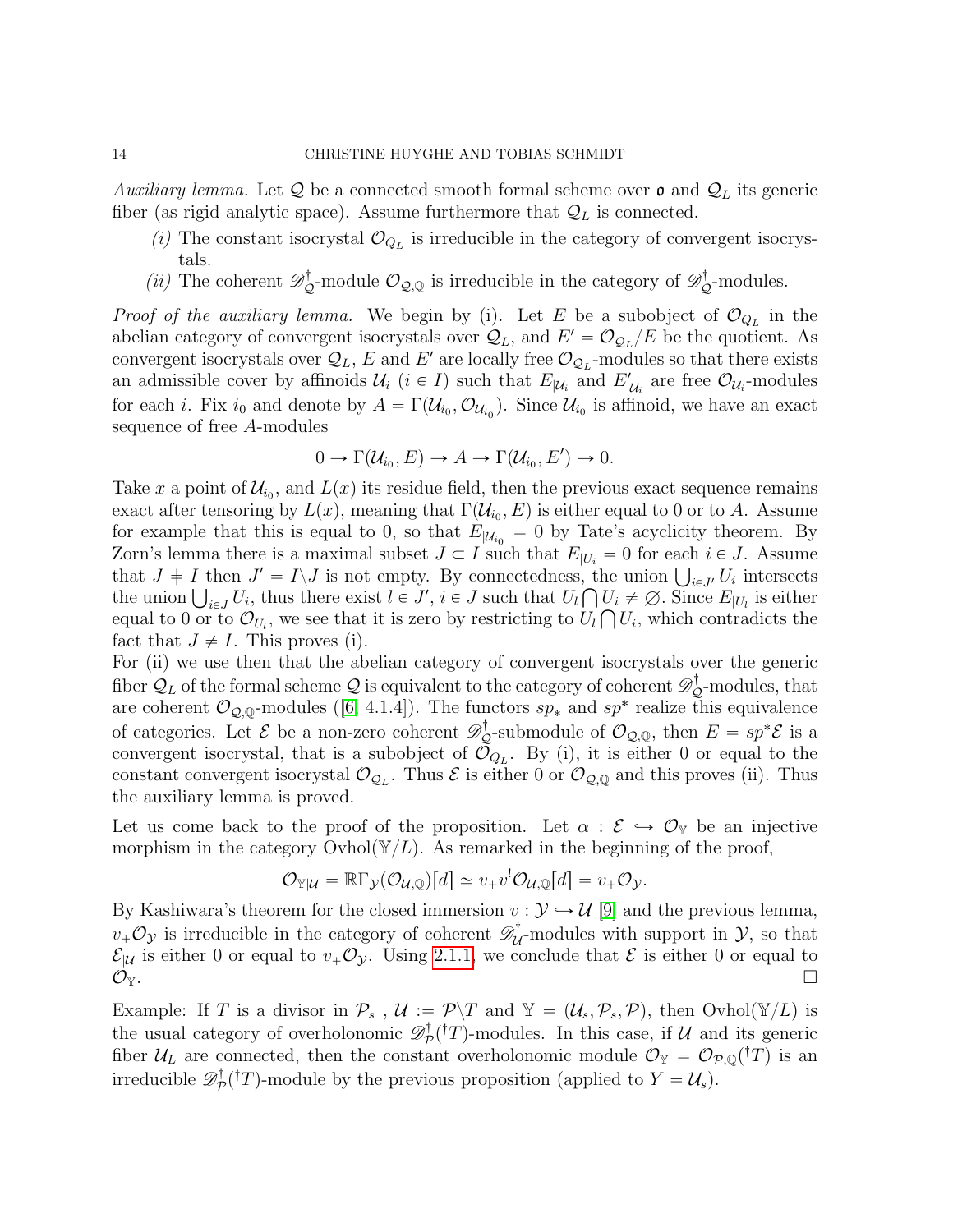<span id="page-14-3"></span>**Proposition 2.3.7.** The module  $v_{!+}(\mathcal{O}_{\mathbb{Y}})$  is an overholonomic  $F \text{-} \mathscr{D}^{\dagger}_{\mathcal{P}}$  $\mathbb{P}^{\mathsf{T}}$ -module, which is *irreducible as*  $\mathscr{D}^{\dagger}_{\mathcal{F}}$  $\mathbb{Z}_p^{\mathsf{T}}$ -module.

*Proof.* This follows from the theorem [2.3.4](#page-12-0) and the above proposition.  $\Box$ 

## 3. Some compatibility results between generic and special fibre

<span id="page-14-0"></span>We keep the notations introduced in the preceding section. In this section, we place ourselves into certain integral situations involving schemes over  $\rho$  and establish various compatibilities between the classical intermediate extensions on generic fibres and Abe-Caro intermediate extensions arising after reduction on the special fibre. We will focus in particular on the cases of open immersions and proper morphisms.

The results of this section are then applied in the final section [5](#page-34-0) in the case of highest weight representations, in order to compare intermediate extensions over the Bruhat cells in generic and special fibre, cf. prop. [5.1.8](#page-38-1) and thm. [5.1.9.](#page-38-0)

<span id="page-14-1"></span>3.1. **Notations.** For a **o**-scheme X, we write  $X_s$  and  $X_{\mathbb{Q}}$  for its special and generic fiber respectively. We denote

$$
X_i = X \times \text{Spec } \mathfrak{o}/\varpi^{i+1}
$$

and write  $\mathfrak X$  for the associated formal scheme obtained by  $\varpi$ -adic completion. We also have the frame  $X = (X_s, X_s, \mathfrak{X}).$ 

If  $f: X \to Y$  is a morphism of **o**-schemes, then  $f_s, f_{\mathbb{Q}}, f_i$  and  $\hat{f}$  will denote the induced morphisms  $X_s \to Y_s, X_{\mathbb{Q}} \to Y_{\mathbb{Q}}, X_i \to Y_i$  and  $\mathfrak{X} \to \mathfrak{Y}$  respectively. Moreover,  $F =$  $(f_s, f_s, \hat{f})$  will denote the induced morphism of frames  $\mathbb{X} \to \mathbb{Y}$ .

<span id="page-14-2"></span>3.2. Open immersions. Let P be a smooth scheme over  $\rho$ . The closed immersions  $P_i \hookrightarrow \mathcal{P}$  for any *i* give rise to a canonical ringed space morphism

$$
\alpha: \mathcal{P} = \varinjlim_{i} P_{i} \to P.
$$

This morphism  $\alpha$  comes with the diagram

$$
\mathcal{P}\stackrel{\alpha}{\rightarrow}P\stackrel{j}{\leftarrow}P_{\mathbb{Q}}
$$

which will be our basic underlying structure in the following.

We record a first simple property.

**Lemma 3.2.1.** (i) There is a canonical isomorphism

$$
\mathcal{O}_{P,\mathbb{Q}}\simeq j_*\mathcal{O}_{P_{\mathbb{Q}}}.
$$

(ii) There is a canonical isomorphism

$$
\mathscr{D}_{P,\mathbb{Q}}^{(m)} \simeq j_* \mathscr{D}_{P_\mathbb{Q}}
$$

for any m.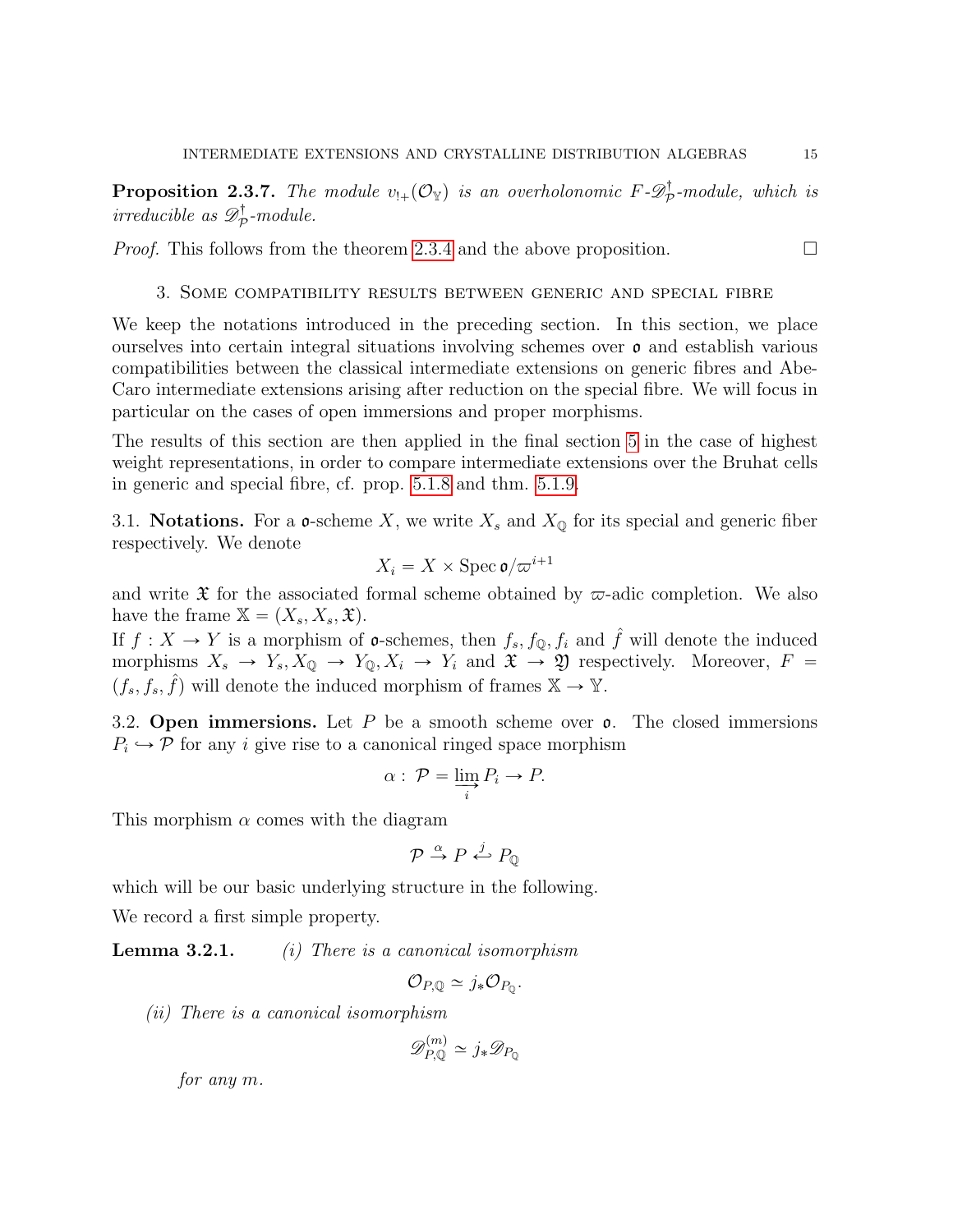Proof. For the first isomorphism, we see that there is a canonical morphism of quasicoherent  $\mathcal{O}_P$ -sheaves,  $\mathcal{O}_P \to j_* \mathcal{O}_{P_Q}$ , sending a local section f to f. After tensoring with Q, we get a map  $\mathcal{O}_{P,Q} \to j_* \mathcal{O}_{P_Q}$  and if  $P = \text{Spec } A$ , this morphism is the Identity of  $A_{\mathbb{Q}} = \Gamma(P, \mathcal{O}_{P, \mathbb{Q}}) = \Gamma(P, j_*\mathcal{O}_{P_{\mathbb{Q}}}).$  This proves (i). For (ii), we start with the canonical morphism

$$
\mathscr{D}_P^{(m)} \to j_* \mathscr{D}_{P_{\mathbb{Q}}} \simeq j_* \mathscr{D}_{P, \mathbb{Q}}^{(m)}.
$$

We deduce from this a morphism  $\mathscr{D}_{P,Q}^{(m)} \to j_* \mathscr{D}_{P_Q}$ . To check that it is an isomorphism, it is enough to consider the case where P is affine with local coordinates  $x_1, \ldots, x_M$ . Then both sheaves are free  $\mathcal{O}_{P,Q}$ -modules with basis  $\underline{\partial}^k$  and we conclude using (i).

If  $\mathcal E$  is a quasi-coherent  $\mathcal O_{P_0}$ -module, one defines

$$
\overline{\mathcal{E}} := \alpha^{-1} j_* \mathcal{E}.
$$

**Lemma 3.2.2.** The formation  $\mathcal{E} \to \mathcal{E}$  is an exact functor from quasi-coherent  $\mathcal{O}_{P_0}$ modules to  $\overline{\mathcal{O}}_{P_{\mathbb{Q}}}$ -modules. It extends to a derived functor  $D^b_{qcoh}(\mathcal{O}_{P_{\mathbb{Q}}}) \to D^b(\overline{\mathcal{O}}_{P_{\mathbb{Q}}})$ .

*Proof.* This statement comes from the fact that the functor  $j_*$  is exact on quasi-coherent  $\mathcal{O}_{P_0}$ -sheaves, since j is affine, as well as  $\alpha^{-1}$ . The functor  $\mathcal{E} \mapsto \overline{\mathcal{E}}$  is thus exact as the composition of two exact funtors.

In particular, one can consider the sheaf  $\mathscr{D}_{P_0}$  over the formal scheme  $\mathcal{P}$ .

Lemma 3.2.3. There is an injective flat morphism of sheaves of rings

$$
\overline{\mathscr{D}}_{P_{\mathbb{Q}}} \hookrightarrow \mathscr{D}_{\mathcal{P}}^{\dagger}.
$$

*Proof.* If  $U \subset P$  is an open affine of P with local coordinates  $x_1, ..., x_M$ , then we have the following description  $\frac{1}{2}$ 

$$
\Gamma(U, \alpha_*(\mathscr{D}_\mathcal{P}^\dagger)) = \left\{ \sum_{\underline{\nu}} a_{\underline{\nu}} \underline{\partial}^{[\underline{\nu}]} \, | \, a_{\underline{\nu}} \in \mathcal{O}_{\mathfrak{U}} \otimes \mathbb{Q} \, | \, \exists c > 0, \eta < 1, \, ||a_{\underline{\nu}}|| \leq c\eta^{|\underline{\nu}|} \right\}
$$

and

$$
\Gamma(U, \mathscr{D}_{P,Q}) = \left\{ \sum_{\underline{\nu},finite} a_{\underline{\nu}} \underline{\partial}^{[\underline{\nu}]} \mid a_{\underline{\nu}} \in \mathcal{O}_U \otimes \mathbb{Q} \right\}.
$$

This gives the inclusion. For the flatness, we know that  $\mathscr{D}^{\dagger}_{\mathcal{F}}$  $\widehat{\mathcal{P}}_{\mathcal{P},\mathbb{Q}}^{\dagger}$  is flat over  $\widehat{\mathscr{D}}_{\mathcal{P},\mathbb{Q}}^{(0)}$  [\[6,](#page-47-1) Cor. 3.5.4]. Moreover the sheaf  $\widehat{\mathscr{D}}_{\mathcal{P}}^{(0)}$  is flat over  $\mathscr{D}_{\mathcal{P}}^{(0)}$  $p_P^{(0)}$ , by completion, so that  $\mathscr{D}_{\mathcal{F}}^{\dagger}$  $\mathcal{P}$  is flat over  $\mathscr{D}_{P_{0}}$ . . В последните последните под се при последните последните последните под се при последните последните последн<br>В последните последните последните последните последните последните последните последните последните последнит

The proof of the following lemma is easy and left to the reader.

**Lemma 3.2.4.** (i) Let  $\mathcal{E}$  be a coherent  $\mathscr{D}_{P_Q}$ -module, then  $\mathscr{D}_P^{\dagger} \otimes_{\overline{\mathscr{D}}_{P_Q}} \overline{\mathcal{E}}$  is a coherent  $\mathscr{D}^{\dagger}_{\mathcal{F}}$  $\mathbb{Z}_{p}^{\mathbb{T}}$ -module.

(ii) Let  $\mathcal{E} \in D^b_{coh}(\mathscr{D}_{P_{\mathbb{Q}}})$ , then  $\mathscr{D}^{\dagger}_{\mathcal{P}} \otimes_{\overline{\mathscr{D}}_{P_{\mathbb{Q}}}} \overline{\mathcal{E}} \in D^b_{coh}(\mathscr{D}^{\dagger}_{\mathcal{P}})$  $\mathcal{P}^{\dagger}$ ).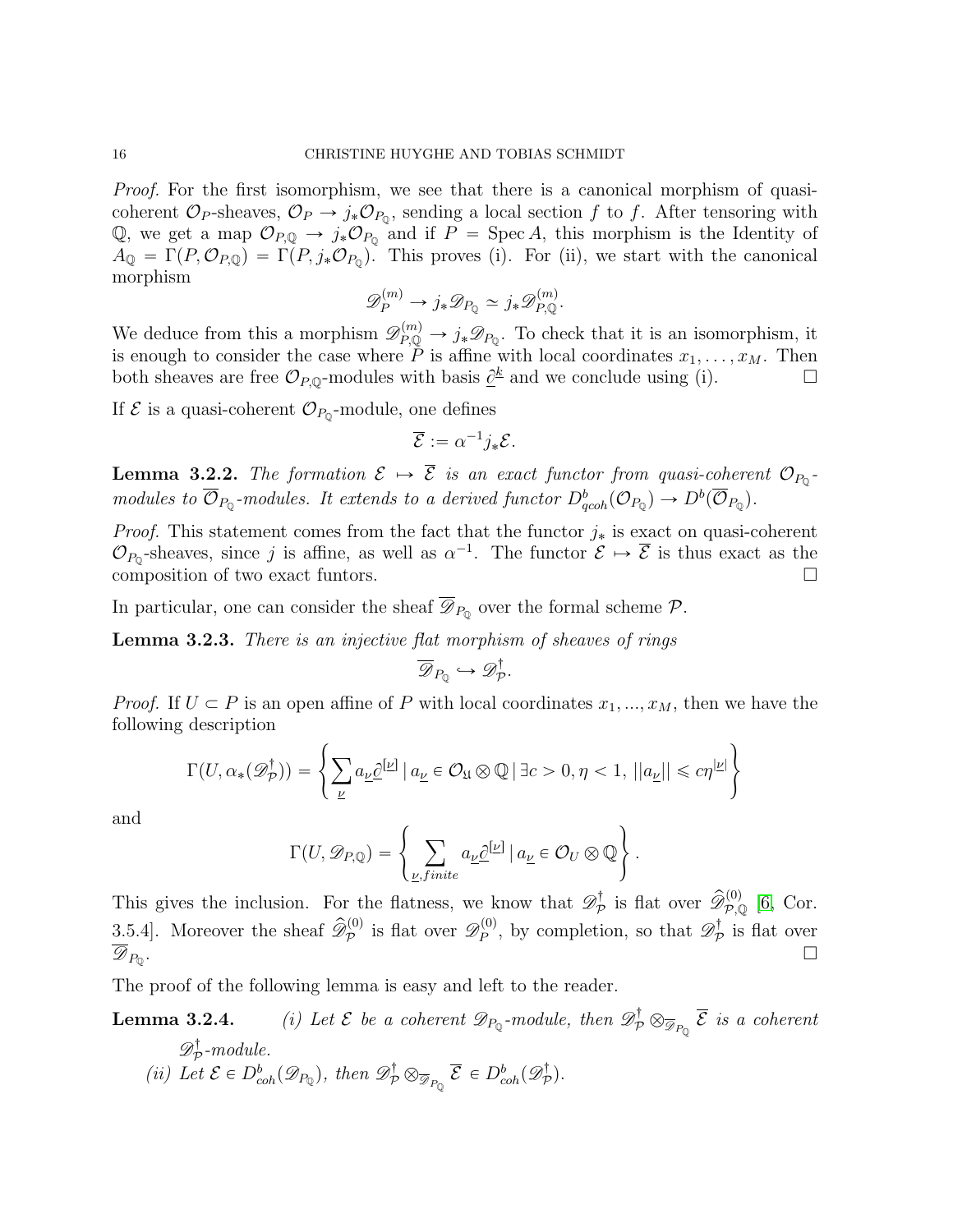The following proposition of commutation of duality with scalar extension is due to A. Virrion. Her statement involves perfect complexes, but as  $P_{\mathbb{Q}}$  is smooth, the sheaf  $\mathscr{D}_{P_{\mathbb{Q}}}$  has finite cohomological dimension and the category  $D^b_{coh}(\overline{\mathscr{D}}_{P_Q})$  coincides with the category of perfect complexes of  $\mathscr{D}_{P_0}$ -modules.

<span id="page-16-1"></span>**Proposition 3.2.5.** Let  $\mathcal{E} \in D^b_{coh}(\mathscr{D}_{P_Q})$ , then

$$
\mathscr{D}^{\dagger}_{\mathcal{P}} \otimes_{\overline{\mathscr{D}}_{P_{\mathbb{Q}}}} \mathbb{D}_{\overline{\mathscr{D}}_{P_{\mathbb{Q}}}}(\overline{\mathcal{E}}) \simeq \mathbb{D}_{\mathscr{D}^{\dagger}_{\mathcal{P}}}(\mathscr{D}^{\dagger}_{\mathcal{P}} \otimes_{\overline{\mathscr{D}}_{P_{\mathbb{Q}}}} \overline{\mathcal{E}}).
$$

*Proof.* This is [\[55,](#page-49-0) 1.4,4.4].

Let us recall that, if  $d = \dim(P_0)$ ,

$$
\mathbb{D}_{\mathscr{D}_{P_{\mathbb{Q}}}}(\mathcal{E}):=\mathbb{R}\mathcal{H}om_{\mathscr{D}_{P_{\mathbb{Q}}}}(\mathcal{E},\mathscr{D}_{P_{\mathbb{Q}}}[d])\otimes_{\mathcal{O}_{P_{\mathbb{Q}}}}\omega_{P_{\mathbb{Q}}}.
$$

<span id="page-16-2"></span>**Definition 3.2.6.** Let P be a smooth **o**-scheme,  $Z \subset P$  a divisor, we say that Z is a transversal divisor if  $Z_s$  and  $Z_{\mathbb{Q}}$  are divisors respectively of  $P_s$  and  $P_{\mathbb{Q}}$ .

In the following, let Z be a transversal divisor in P.

We write j for the open immersion  $P \setminus Z \subset P$ . We can define, for  $\mathcal{E}$  a coherent  $\mathscr{D}_{P_0}$ -module,

$$
(*Z_{\mathbb{Q}})\mathcal{E}=\mathscr{D}_{P_{\mathbb{Q}}}(*Z_{\mathbb{Q}})\otimes_{\mathscr{D}_{P_{\mathbb{Q}}}}\mathcal{E}.
$$

Note that  $(*Z_{\mathbb{Q}})\mathcal{E} = j_{\mathbb{Q}+}j_{\mathbb{Q}!}\mathcal{E}$ . In the same way, we define for  $\mathcal{E}$  a coherent  $\mathscr{D}_{\mathcal{P}}^{\dagger}$  $\bar{p}$ -module,

$$
({}^{\dagger}Z_{s})\mathcal{E}=\mathscr{D}_{\mathcal{P}}^{\dagger}({}^{\dagger}Z_{s})\otimes_{\mathscr{D}_{\mathcal{P}}^{\dagger}}\mathcal{E}.
$$

Let  $Y = P \setminus Z$  with immersion  $j : Y \hookrightarrow P$  and let J be the frame morphism

$$
J: \mathbb{Y} := (Y_s, P_s, \mathcal{P}) \to \mathbb{P} := (P_s, P_s, \mathcal{P}).
$$

Then  $({}^{\dagger}Z_s)\mathcal{E} = J_+J^!\mathcal{E}$ . By definition, in this situation,  $J_+$  is the forget functor from the category Ovhol $(\mathbb{Y}/L)$  to the category Ovhol $(\mathbb{P}/L)$ . Moreover the functor  $j_{\mathbb{Q}_+}$  is exact since  $Z_{\mathbb{Q}}$  is a divisor of  $P_{\mathbb{Q}}$  and induces an equivalence of categories between coherent  $\mathscr{D}_{P_0}(*Z_{\mathbb{Q}})$ -modules and coherent  $\mathscr{D}_{Y_0}$ -modules. At the level of sheaves of  $\mathcal{O}_{Y_0}$ -modules,  $j_{\mathbb{Q}+} = j_{\mathbb{Q}*}$ . Recall also that in this situation objects of Ovhol $(\mathbb{Y}/L)$  consist of degree zero complexes of  $\mathscr{D}^{\dagger}_{\mathcal{P}}$  $p^{\dagger}_{\mathcal{P}}(^{\dagger}Z_s)$ -modules by [\[1,](#page-47-4) Remark 1.2.7 (iii)].

<span id="page-16-0"></span>**Proposition 3.2.7.** Let  $\mathcal{E} \in D_{hol}^b(Y_{\mathbb{Q}})$ , such that  $\mathcal{F} = \mathscr{D}_\mathcal{P}^{\dagger} \otimes_{\overline{\mathscr{D}}_{P_{\mathbb{Q}}}} \overline{j_{\mathbb{Q}+\mathcal{E}}} \in D_{orbol}^b(\mathbb{Y})$ . Let  $c_{\mathbb{Q}}$ resp. C be the canonical isomorphism  $\mathcal{E} \simeq \mathbb{D}_{Y_{\mathbb{O}}} \circ \mathbb{D}_{Y_{\mathbb{O}}}(\mathcal{E})$  resp.  $\mathcal{F} \simeq \mathbb{D}_{\mathbb{Y}} \circ \mathbb{D}_{\mathbb{Y}}(\mathcal{F})$ . Then we have a commutative diagram

$$
\overline{j_{\mathbb{Q}+}\mathcal{E}} \xrightarrow{\overline{j_{\mathbb{Q}+}c_{\mathbb{Q}}}} \overline{j_{\mathbb{Q}+}\mathbb{D}_{Y_{\mathbb{Q}}}\circ \mathbb{D}_{Y_{\mathbb{Q}}}(\mathcal{E})}
$$
\n
$$
J_{+}(\mathscr{D}_{\mathcal{P}}^{\dagger} \otimes_{\overline{\mathcal{D}}_{P_{\mathbb{Q}}}} \overline{j_{\mathbb{Q}+}\mathcal{E}}) \xrightarrow{J_{+}C} J_{+}\mathbb{D}_{Y} \circ \mathbb{D}_{Y} \left(\mathscr{D}_{\mathcal{P}}^{\dagger} \otimes_{\overline{\mathcal{D}}_{P_{\mathbb{Q}}}} \overline{j_{\mathbb{Q}+}\mathcal{E}}\right)
$$

.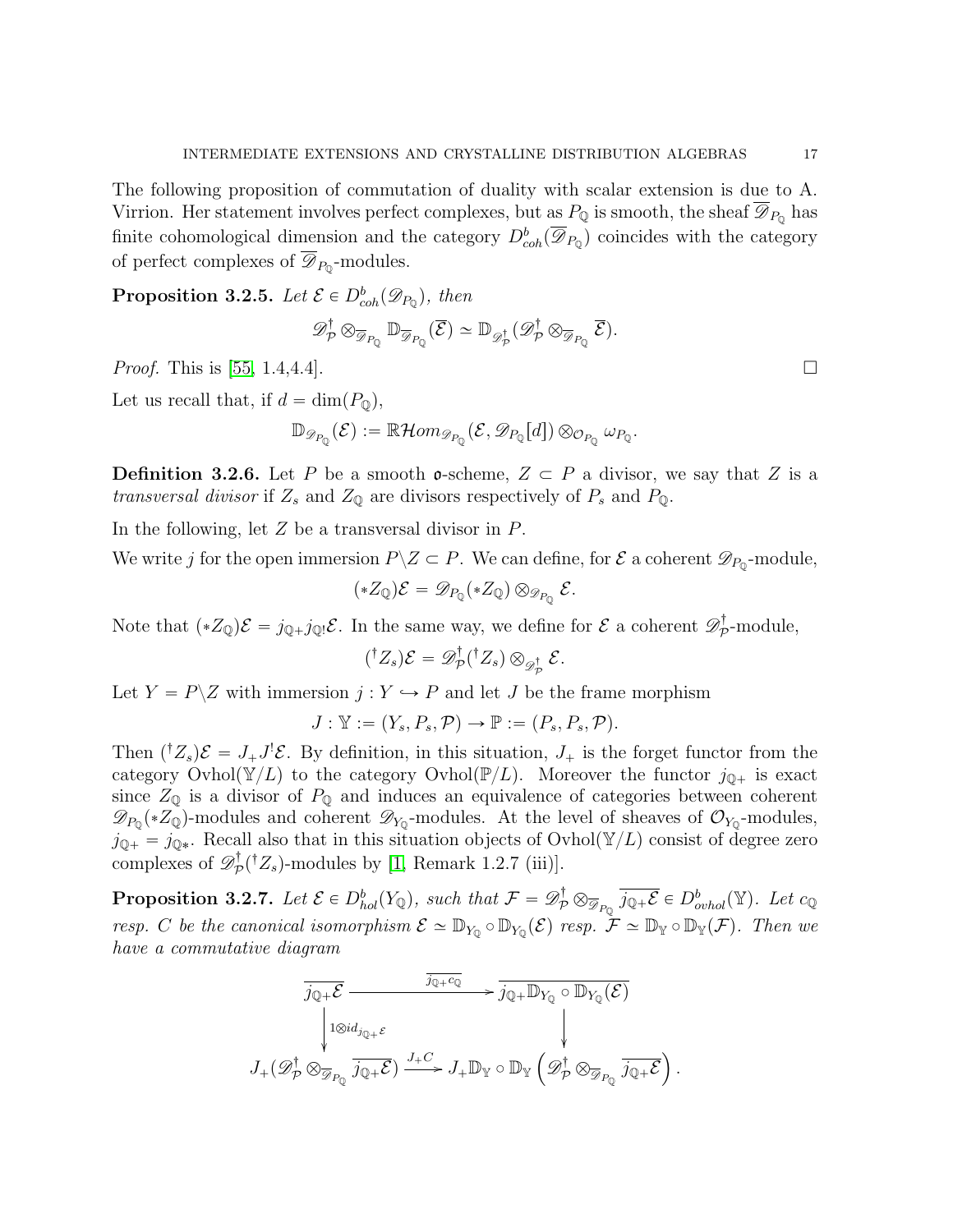*Proof.* Let us first remark that the sheaf  $\mathscr{D}_{\mathcal{F}}^{\dagger}$  $\mathcal{D}^{\dagger}_{\mathcal{P}}(^{\dagger}Z_s)$  is flat over  $\mathcal{D}^{\dagger}_{\mathcal{P}}$  $\mathcal{P}_{\mathcal{P}}^{\mathcal{T}}$  and thus flat over  $\mathscr{D}_{P_{\mathbb{Q}}}$ . This is why no derived tensor product appears in the previous diagram. Moreover, it is enough to prove the statement for a single  $\mathscr{D}_{Y_0}$ -holonomic module  $\mathcal E$  such that  $\mathcal F$  =  $\mathscr{D}_p^{\dagger} \otimes_{\overline{\mathscr{D}}_{P_0}} \overline{j_{\mathbb{Q}*} \mathcal{E}}$  is an overholonomic module over Y. In this case, all complexes are single modules in degree 0. The top horizontal arrow of the diagram is induced by the following map :

$$
\mathcal{E} \longrightarrow \mathcal{H}om_{\mathscr{D}_{Y_{\mathbb{Q}}}}(\mathcal{H}om_{\mathscr{D}_{Y_{\mathbb{Q}}}}(\mathcal{E}, \mathscr{D}_{Y_{\mathbb{Q}}})) \longrightarrow \mathbb{D}_{Y_{\mathbb{Q}}} \circ \mathbb{D}_{Y_{\mathbb{Q}}}(\mathcal{E})
$$
  

$$
x \longmapsto ev_x(\varphi) = \varphi(x).
$$

Recall that  $C: \mathcal{F} \to \mathbb{D}_{\mathbb{Y}} \mathbb{D}_{\mathbb{Y}} \mathcal{F}$  is defined in our case as follows: as  $\mathcal{F}$  is overholonomic over Y, one has

$$
\mathcal{F} \simeq ({}^{\dagger}Z_s)\mathcal{F} = \mathscr{D}_{\mathcal{P}}^{\dagger}({}^{\dagger}Z_s) \otimes_{\mathscr{D}_{\mathcal{P}}^{\dagger}} \mathcal{F}.
$$

We therefore see using the base change result [\[55,](#page-49-0) 1.4,4.4] that

$$
\mathbb{D}_{\mathbb{Y}}(\mathcal{F}) = \mathscr{D}_{\mathcal{P}}^{\dagger}({^{\dagger}Z_{s}}) \otimes_{\mathscr{D}_{\mathcal{P}}^{\dagger}} \mathbb{D}_{\mathbb{P}}(\mathcal{F})
$$
\n
$$
= \mathbb{R}\mathcal{H}om_{\mathscr{D}_{\mathcal{P}}^{\dagger}({^{\dagger}Z_{s}})}(\mathcal{F}, \mathscr{D}_{\mathcal{P}}^{\dagger}({^{\dagger}Z_{s}})[d]) \otimes_{\mathcal{O}_{\mathcal{P}}} \omega_{\mathcal{P}},
$$
\n
$$
= \mathbb{R}\mathcal{H}om_{\mathscr{D}_{\mathcal{P}}^{\dagger}({^{\dagger}Z_{s}})}(\mathcal{F}, \mathscr{D}_{\mathcal{P}}^{\dagger}({^{\dagger}Z_{s}})[d]) \otimes_{\mathcal{O}_{\mathcal{P}}({^{\dagger}Z_{s}})} \omega_{\mathcal{P}}({^{\dagger}Z_{s}}),
$$

and the canonical map  $C$  is then given by the following composition

$$
\mathcal{F}\longrightarrow \mathcal{H}om_{\mathscr{D}^{\dagger}_{\mathcal{P}}(^{\dagger}Z_{s})}(\mathcal{H}om_{\mathscr{D}^{\dagger}_{\mathcal{P}}(^{\dagger}Z_{s})}(\mathcal{F},\mathscr{D}^{\dagger}_{\mathcal{P}}(^{\dagger}Z_{s})))\longrightarrow \mathbb{D}_{\mathbb{Y}}\circ \mathbb{D}_{\mathbb{Y}}(\mathcal{F}) .
$$

Note that C is an isomorphism, since it is an isomorphism when restricted to  $\mathcal{P}\backslash Z$  by [\[6,](#page-47-1) 4.3.10]. Moreover, one has a canonical isomorphism

$$
\mathcal{F} \simeq \mathscr{D}_{\mathcal{P}}^{\dagger}({}^{\dagger}Z_s) \otimes_{\overline{\mathscr{D}}_{P_{\mathbb{Q}}}(*Z_{\mathbb{Q}})} \overline{j_{\mathbb{Q}+} \mathcal{E}},
$$

so that we can use again [\[55,](#page-49-0) 1.4,4.4], to obtain the following isomorphisms

$$
\mathbb{D}_{\mathbb{Y}}(\mathcal{F}) \simeq \mathscr{D}_{\mathcal{P}}^{\dagger}({}^{\dagger}Z_{s}) \otimes_{\overline{\mathscr{D}}_{P_{\mathbb{Q}}(*Z_{\mathbb{Q}})}} \mathbb{R} \mathcal{H} \text{om}_{\overline{\mathscr{D}}_{P_{\mathbb{Q}}(*Z_{\mathbb{Q}})}}(\overline{j_{\mathbb{Q}+\mathcal{E}},\overline{\mathscr{D}}_{P_{\mathbb{Q}}(*Z_{\mathbb{Q}})}}[d]) \otimes_{\overline{\mathcal{O}}_{P}} \overline{\omega}_{P_{\mathbb{Q}}(*Z_{\mathbb{Q}})},
$$
  

$$
\mathbb{D}_{\mathbb{Y}}(\mathcal{F}) \simeq \mathscr{D}_{\mathcal{P}}^{\dagger}({}^{\dagger}Z_{s}) \otimes_{\overline{\mathscr{D}}_{P_{\mathbb{Q}}(*Z_{\mathbb{Q}})}} \overline{j_{\mathbb{Q}+\mathbb{D}}Y_{\mathbb{Q}}\mathcal{E}},
$$

where we identify

$$
j_{\mathbb{Q}+} \mathbb{D}_{Y_{\mathbb{Q}}} \mathcal{E} = \mathbb{R} \mathcal{H}om_{\mathscr{D}_{P_{\mathbb{Q}}}(*Z_{\mathbb{Q}})}(j_{\mathbb{Q}+} \mathcal{E}, \mathscr{D}_{P_{\mathbb{Q}}}(*Z_{\mathbb{Q}})[d]) \otimes_{\mathcal{O}_P} \omega_{P_{\mathbb{Q}}}(*Z_{\mathbb{Q}}).
$$

Using again [\[55,](#page-49-0) 1.4,4.4] between the sheaves  $\overline{\mathscr{D}}_{P_{\mathbb{Q}}}(*Z_{\mathbb{Q}})$  and  $\mathscr{D}_{\mathcal{P}}^{\dagger}$  $p^{\dagger}(Z_s)$ , we find a canonical isomorphism

$$
\mathbb{D}_{\mathbb{Y}}\mathbb{D}_{\mathbb{Y}}(\mathcal{F})\simeq \mathscr{D}^{\dagger}_{\mathcal{P}}({}^{\dagger}Z_s)\otimes_{\overline{\mathscr{D}}_{P_{\mathbb{Q}}(*Z_{\mathbb{Q}})}}\overline{j_{\mathbb{Q}+\mathbb{D}_{Y_{\mathbb{Q}}}\mathbb{D}_{Y_{\mathbb{Q}}}\mathcal{E}}},
$$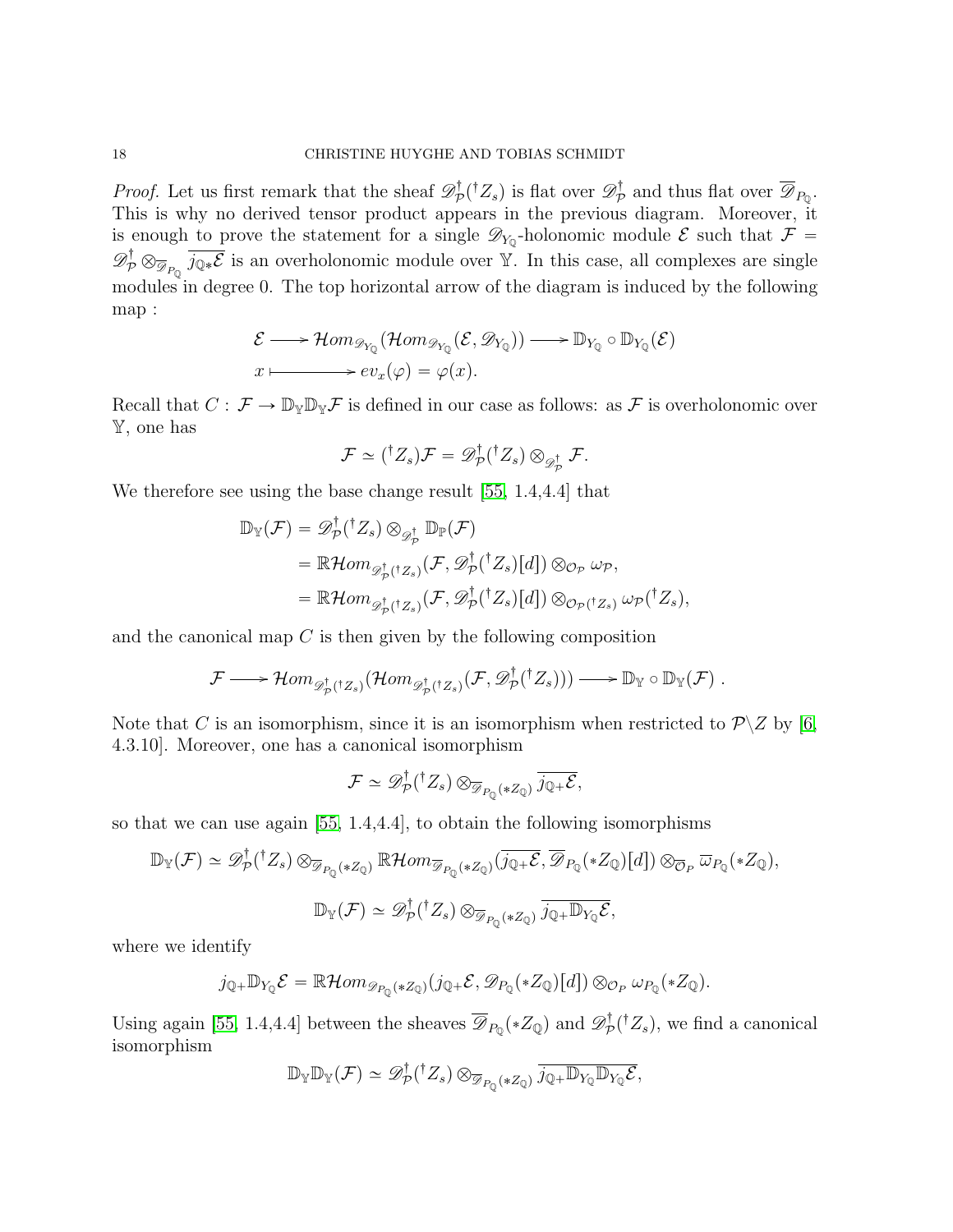which allows us to write the diagram of the statement in the following way

$$
\overline{j_{\mathbb{Q}+\mathcal{E}}}
$$
\n
$$
\overline{j_{\mathbb{Q}+\mathcal{E}}}
$$
\n
$$
\downarrow
$$
\n
$$
J_{\mathbb{Q}}(\mathcal{E})
$$
\n
$$
J_{\mathbb{Q}}(\mathcal{E})
$$
\n
$$
J_{\mathbb{Q}}(\mathcal{E})
$$
\n
$$
J_{\mathbb{Q}}(\mathcal{E})
$$
\n
$$
J_{\mathbb{Q}}(\mathcal{E})
$$
\n
$$
J_{\mathbb{Q}}(\mathcal{E})
$$
\n
$$
J_{\mathbb{Q}}(\mathcal{E})
$$
\n
$$
J_{\mathbb{Q}}(\mathcal{E})
$$
\n
$$
J_{\mathbb{Q}}(\mathcal{E})
$$
\n
$$
J_{\mathbb{Q}}(\mathcal{E})
$$
\n
$$
J_{\mathbb{Q}}(\mathcal{E})
$$
\n
$$
J_{\mathbb{Q}}(\mathcal{E})
$$
\n
$$
J_{\mathbb{Q}}(\mathcal{E})
$$
\n
$$
J_{\mathbb{Q}}(\mathcal{E})
$$
\n
$$
J_{\mathbb{Q}}(\mathcal{E})
$$
\n
$$
J_{\mathbb{Q}}(\mathcal{E})
$$
\n
$$
J_{\mathbb{Q}}(\mathcal{E})
$$
\n
$$
J_{\mathbb{Q}}(\mathcal{E})
$$
\n
$$
J_{\mathbb{Q}}(\mathcal{E})
$$
\n
$$
J_{\mathbb{Q}}(\mathcal{E})
$$
\n
$$
J_{\mathbb{Q}}(\mathcal{E})
$$
\n
$$
J_{\mathbb{Q}}(\mathcal{E})
$$
\n
$$
J_{\mathbb{Q}}(\mathcal{E})
$$
\n
$$
J_{\mathbb{Q}}(\mathcal{E})
$$
\n
$$
J_{\mathbb{Q}}(\mathcal{E})
$$
\n
$$
J_{\mathbb{Q}}(\mathcal{E})
$$
\n
$$
J_{\mathbb{Q}}(\mathcal{E})
$$
\n
$$
J_{\mathbb{Q}}(\mathcal{E})
$$
\n
$$
J_{\mathbb{Q}}(\mathcal{E})
$$
\n<math display="block</math>

The commutativity of this diagram follows then from the identity  $(1\otimes id)(ev_x) = ev(1\otimes x)$ for a local section  $x \in \overline{j_{\mathbb{Q}+\mathcal{E}}}$ .

<span id="page-18-0"></span>**Corollary 3.2.8.** In the situation of the proposition, let  $\mathcal{E} \in D_{hol}^b(Y_{\mathbb{Q}})$ , such that  $\mathcal{F} =$  $\mathscr{D}_\mathcal{P}^\dagger \otimes_{\overline{\mathscr{D}}_{P_Q}} \overline{j_{\mathbb{Q}+\mathcal{E}}} \in D^b_{orbol}(\mathbb{Y})$ . We then have a commutative diagram

$$
\overline{j_{\mathbb{Q}+}}\mathcal{E} \xrightarrow{\sim} \overline{j_{\mathbb{Q}+}} \overline{j_{\mathbb{Q}+}}\mathcal{E}
$$
\n
$$
\downarrow \qquad \qquad \downarrow
$$
\n
$$
\mathscr{D}_{\mathcal{P}}^{\dagger} \otimes_{\overline{\mathscr{D}}_{P_{\mathbb{Q}}}} \overline{j_{\mathbb{Q}+}}\mathcal{E} \xrightarrow{\sim} J_{+}J^{!}J_{!}(\mathscr{D}_{\mathcal{P}}^{\dagger} \otimes_{\overline{\mathscr{D}}_{P_{\mathbb{Q}}}} \overline{j_{\mathbb{Q}+}}\mathcal{E}).
$$

*Proof.* We have the following equality as functors on  $D_{hol}^b(Y_Q)$ 

$$
j_{\mathbb{Q}}^{\mathbf{j}} j_{\mathbb{Q}!} = j_{\mathbb{Q}}^{\mathbf{j}} \mathbb{D}_{P_{\mathbb{Q}}} j_{\mathbb{Q}+} \mathbb{D}_{Y_{\mathbb{Q}}} = \mathbb{D}_{Y_{\mathbb{Q}}} j_{\mathbb{Q}}^{\mathbf{j}} j_{\mathbb{Q}+} \mathbb{D}_{Y_{\mathbb{Q}}} = \mathbb{D}_{Y_{\mathbb{Q}}} \mathbb{D}_{Y_{\mathbb{Q}}} \simeq \mathrm{id}.
$$

On the other hand let us notice that  $J' = \mathscr{D}_{\mathcal{F}}^{\dagger}$  $p^{\dagger}_{\mathcal{P}}(^{\dagger}Z_s) \otimes_{\mathscr{D}_{\mathcal{P}}^{\dagger}}$  is a scalar extension so that again by [\[55,](#page-49-0) 1.4,4.4],  $J^! \mathbb{D}_{\mathbb{P}} = \mathbb{D}_{\mathbb{Y}} J^!$ . Moreover if  $\mathcal{F} \in D^b_{\text{ovhol}}(\mathbb{Y}), J^! J_+ \mathcal{F} = \mathscr{D}_{\mathcal{F}}^{\dagger}$  $\mathcal{P}_{\mathcal{P}}^{\dagger}({}^{\dagger}Z_s)\otimes_{\mathscr{D}_{\mathcal{P}}^{\dagger}}\mathcal{F}\simeq \mathcal{F}$ by definition of elements of  $D^b_{\text{ovhol}}(\mathbb{Y})$ . Using these remarks, we compute

$$
J^{!} J_{!} = J^{!} \mathbb{D}_{\mathbb{P}} J_{+} \mathbb{D}_{\mathbb{Y}}
$$
  
=  $\mathbb{D}_{\mathbb{Y}} J^{!} J_{+} \mathbb{D}_{\mathbb{Y}}$   
=  $\mathbb{D}_{\mathbb{Y}} \mathbb{D}_{\mathbb{Y}} \simeq id$ ,

so that the diagram of the corollary is the same as the diagram of the previous proposi-tion [3.2.7.](#page-16-0)  $\Box$ 

We next give another compatibility statement.

<span id="page-18-1"></span>**Proposition 3.2.9.** Let  $\mathcal{E} \in D^b_{hol}(P_{\mathbb{Q}})$ , such that  $\mathcal{F} = \mathscr{D}^{\dagger}_{\mathcal{P}} \otimes_{\overline{\mathscr{P}}_{P_{\mathbb{Q}}}} \overline{j_{\mathbb{Q}+\mathcal{E}}} \in D^b_{ovhol}(\mathbb{P})$ . Let can :  $\mathcal{E} \to j_{\mathbb{Q}+} j_{\mathbb{Q}}^! \mathcal{E}$  and  $CAN : \mathcal{F} \to J_+ J^! \mathcal{F}$  be the canonical morphisms. Then the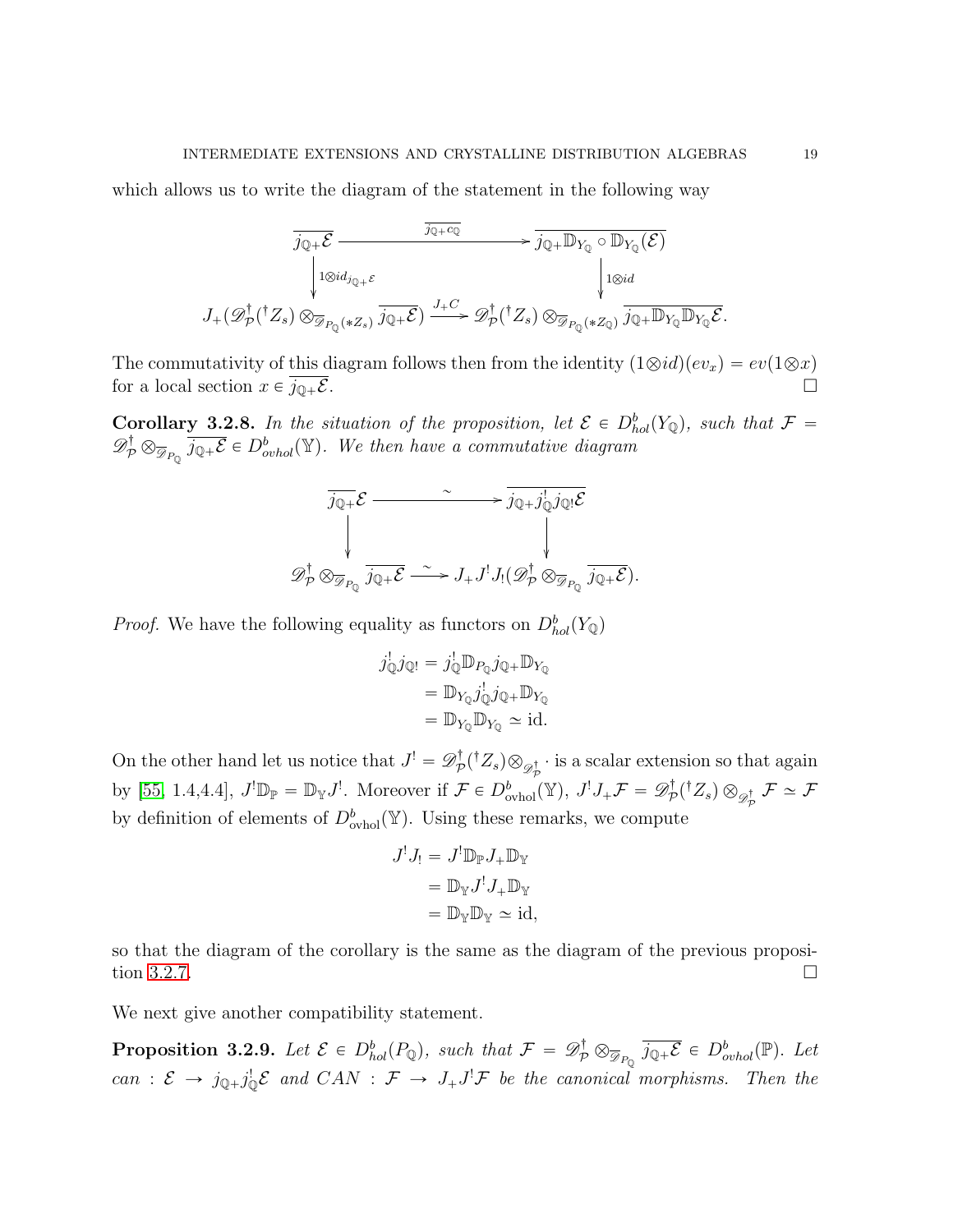following diagram is commutative



Proof. If we explicit all functors in our situation, we find the following diagram that is clearly commutative

$$
\mathcal{E} \xrightarrow{\text{can}} \overline{\mathscr{D}}_{P_{\mathbb{Q}}}(*Z_{\mathbb{Q}}) \otimes_{\overline{\mathscr{D}}_{P_{\mathbb{Q}}}} \mathcal{E}
$$
\n
$$
\downarrow \qquad \qquad \downarrow
$$
\n
$$
\mathscr{D}^{\dagger}_{\mathcal{P}} \otimes_{\overline{\mathscr{D}}_{P_{\mathbb{Q}}}} \mathcal{E} \xrightarrow{\text{CAN}} \mathscr{D}^{\dagger}_{\mathcal{P}}({}^{\dagger}Z_{s}) \otimes_{\overline{\mathscr{D}}_{P_{\mathbb{Q}}}} \mathcal{E}.
$$

Recall that a relative normal crossing divisor is transversal.

<span id="page-19-0"></span>**Proposition 3.2.10.** Let  $Z \subseteq P$  be a relative normal crossing divisor. Then one has

$$
\mathcal{O}_{\mathcal{P},\mathbb{Q}}({}^{\dagger}Z_s)\simeq\mathscr{D}_{\mathcal{P}}^{\dagger}\otimes_{\overline{\mathscr{D}}_{P_{\mathbb{Q}}}}\overline{j_{\mathbb{Q}*}\mathcal{O}_{Y_{\mathbb{Q}}}}.
$$

*Proof.* This is a result of Berthelot, cf. [\[5,](#page-47-15) 4.3.2].

Note that the sheaf  $j_*\mathcal{O}_{Y_{\mathbb{Q}}}$  is equal to  $\mathcal{O}_{P_{\mathbb{Q}}}(*Z_{\mathbb{Q}})$  and the isomorphism is given by the canonical inclusion of sheaves of rings  $\mathcal{O}_{P_0}(*Z_{{\mathbb Q}}) \hookrightarrow \mathcal{O}_{\mathcal{P}, {\mathbb Q}}({}^{\dagger}Z_s)$ , sending 1 to 1. This allows us to identify  $\mathcal{O}_{\mathcal{P},\mathbb{Q}}({}^{\dagger}Z_s)$  with  $\mathscr{D}_{\mathcal{P}}^{\dagger} \otimes_{\overline{\mathscr{P}}_{P_0}} \overline{j_* \mathcal{O}_{Y_0}} = \mathcal{O}_{Y}$ . In the same situation as in [3.2.7](#page-16-0) we have

<span id="page-19-1"></span>**Proposition 3.2.11.** Let  $Z \subset P$  be a relative normal crossing divisor.

- (i)  $\mathbb{D}_{Y_{\mathbb{O}}} \mathcal{O}_{Y_{\mathbb{O}}} = \mathcal{O}_{Y_{\mathbb{O}}}$ ,  $\mathbb{D}_{\mathbb{Y}} \mathcal{O}_{\mathbb{Y}} = \mathcal{O}_{\mathbb{Y}}$ ,
- (ii) there is a canonical isomorphism  $J_! \mathcal{O}_\mathbb{Y} \simeq \mathscr{D}_\mathcal{P}^{\dagger} \otimes_{\overline{\mathscr{D}}_{P_0}} j_{\mathbb{Q}} \mathcal{O}_{Y_{\mathbb{Q}}}$ .

*Proof.* The fact that  $\mathbb{D}_{Y_0}\mathcal{O}_{Y_0} = \mathcal{O}_{Y_0}$  is classical and comes from the fact that on the smooth scheme  $Y_{\mathbb{Q}}$ , the  $\mathscr{D}_{Y_0}$ -module  $\mathcal{O}_{Y_0}$  admits a resolution by the Spencer complex, and that this complex is auto-dual. To see the second statement, we use the fact proved in [\[44,](#page-49-1) Lemme 4.2.1] that  $\mathcal{O}_{\mathbb{Y}} = \mathcal{O}_{\mathcal{P},\mathbb{Q}}({}^{\dagger}Z_s)$  also admits a resolution by a Spencer complex (with  $d = \dim Y_{\mathbb{Q}}$ )

$$
0 \to \mathscr{D}_\mathcal{P}^\dagger({}^\dagger Z_s) \otimes_{\mathcal{O}_\mathcal{P}} \Lambda^d \mathcal{T}_\mathcal{P} \to \ldots \to \mathscr{D}_\mathcal{P}^\dagger({}^\dagger Z_s) \otimes_{\mathcal{O}_\mathcal{P}} \Lambda^1 \mathcal{T}_\mathcal{P} \to \mathscr{D}_\mathcal{P}^\dagger({}^\dagger Z_s)
$$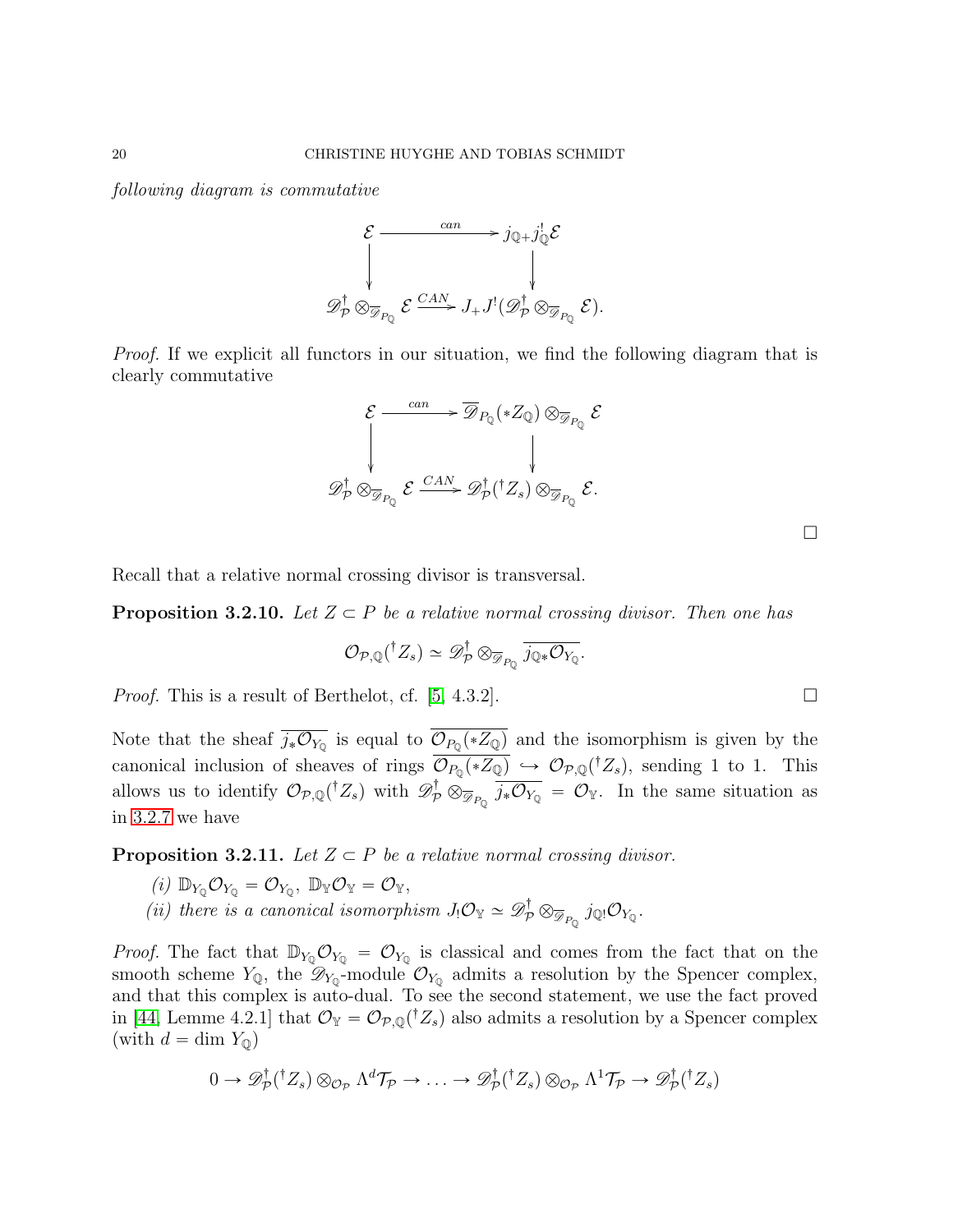that is auto-dual for the functor  $\mathbb{D}_{\mathbb{Y}} = R\mathcal{H}om_{\mathscr{D}^{\dagger}_{\mathcal{P}}(^{\dagger}Z_{s})}(\,\cdot\,,\mathscr{D}^{\dagger}_{\mathcal{P}})$  $p^{\dagger}(\dagger Z_s)[d]) \otimes_{\mathcal{O}_{\mathcal{P}}} \omega_{\mathcal{P}}$ . This proves (i) and (ii) follows from the computation

$$
J_!\mathcal{O}_{\mathbb{Y}} = \mathbb{D}_{\mathbb{P}} J_+ \mathbb{D}_{\mathbb{Y}} \mathcal{O}_{\mathbb{Y}}
$$
  
\n
$$
= \mathbb{D}_{\mathbb{P}} J_+ \mathcal{O}_{\mathbb{Y}}
$$
  
\n
$$
= \mathbb{D}_{\mathbb{P}} (\mathscr{D}_{\mathcal{P}}^{\dagger} \otimes_{\overline{\mathscr{D}}_{P_{\mathbb{Q}}}} \overline{j_+ \mathcal{O}_{Y_{\mathbb{Q}}}}) \text{ by } 3.2.10,
$$
  
\n
$$
\simeq \mathscr{D}_{\mathcal{P}}^{\dagger} \otimes_{\overline{\mathscr{D}}_{P_{\mathbb{Q}}}} \overline{\mathbb{D}_{P_{\mathbb{Q}}}(j_+ \mathcal{O}_{Y_{\mathbb{Q}}})} \text{ by } 3.2.5.
$$

<span id="page-20-0"></span>3.3. Proper morphisms. Before giving compatibility results for direct images relative to proper morphisms, we establish two auxiliary lemmas.

<span id="page-20-1"></span>**Lemma 3.3.1.** Let  $f : P \to Q$  be a morphism of smooth **o**-schemes and  $\mathcal{F} \in D_{qcoh}^+(\mathcal{O}_{P_Q})$ with  $\overline{\mathcal{F}} \in D^+(\overline{\mathcal{O}}_{P_0})$ . There is a natural map  $\overline{Rf_{\mathbb{Q} *}(\mathcal{F})} \to R\hat{f}_*(\overline{\mathcal{F}})$ .

Proof. We have the following diagram

$$
\mathcal{P} \xrightarrow{\alpha} P \xleftarrow{j} P_{\mathbb{Q}}
$$
\n
$$
\oint_{\mathcal{Q}} f \qquad \qquad f_{\mathbb{Q}}
$$
\n
$$
\mathcal{Q} \xrightarrow{\alpha} Q \xleftarrow{j} Q_{\mathbb{Q}},
$$

in which both squares are commutative diagrams (the left one is commutative as it is commutative when  $P$  and  $Q$  are replaced by  $P_i$  and  $Q_i$ ). Let  $\mathcal E$  be a quasi-coherent sheaf on  $P_{\mathbb{Q}}$ , we have a canonical map  $j_*\mathcal{E} \to \alpha_*\alpha^{-1}j_*\mathcal{E}$ . If we compose this map by  $f_*$ , we get by adjunction by  $\alpha$  a map  $\overline{f_{\mathbb{Q}*}\mathcal{E}} \to \hat{f}*\overline{\mathcal{E}}$ . Let  $\mathcal{F} \stackrel{\simeq}{\to} \mathcal{I}_{\bullet,\bullet}$  be an injective resolution of F by a double complex of quasi-coherent  $\mathcal{O}_{P_0}$ -modules. As the functor  $\mathcal{E} \mapsto \overline{\mathcal{E}}$  is exact on quasi-coherent  $\mathcal{O}_{P_{\mathbb{Q}}}$ -modules, we have a quasi-isomorphism  $\mathbb{R} \hat{f}_*(\overline{\mathcal{F}}) \simeq \mathbb{R} \hat{f}_*(\overline{\mathcal{I}}_{\bullet,\bullet})$ . We finally obtain the map of the lemma by the following composition

$$
\overline{\mathbb{R}f_{\mathbb{Q}*}(\mathcal{F})} \simeq \overline{f_{\mathbb{Q}*}(\mathcal{I}_{\bullet,\bullet})} \to \hat{f}_*(\overline{\mathcal{I}}_{\bullet,\bullet}) \to \mathbb{R}\hat{f}_*(\overline{\mathcal{I}}_{\bullet,\bullet}) \simeq \mathbb{R}\hat{f}_*(\overline{\mathcal{F}}).
$$

ji<br>.

<span id="page-20-2"></span>**Lemma 3.3.2.** Let  $f : P \to Q$  be a morphism of smooth **o**-schemes,  $\mathcal{E} \in D^b_{coh}(\mathscr{D}_{P_Q})$ . There is a canonical morphism in  $D^+(\overline{\mathscr{D}}_{Q_0})$ on a construction of the construction of the construction of the construction of the construction of the construction of the construction of the construction of the construction of the construction of the construction of

$$
\mathscr{D}^{\dagger}_{\mathcal{Q}} \otimes_{\overline{\mathscr{D}}_{Q_{\mathbb{Q}}}} \overline{f_{\mathbb{Q}+}(\mathcal{E})} \to \hat{f}_{+}\left(\mathscr{D}^{\dagger}_{\mathcal{P}} \otimes_{\overline{\mathscr{D}}_{P_{\mathbb{Q}}}} \overline{\mathcal{E}}\right).
$$

*Proof.* It is enough to prove that there is a morphism

$$
\overline{f_{\mathbb{Q}+}(\mathcal{E})}\rightarrow \hat{f}_{+}\left(\mathscr{D}_{\mathcal{P}}^{\dagger}\otimes_{\overline{\mathscr{D}}_{P_{\mathbb{Q}}}}\overline{\mathcal{E}}\right).
$$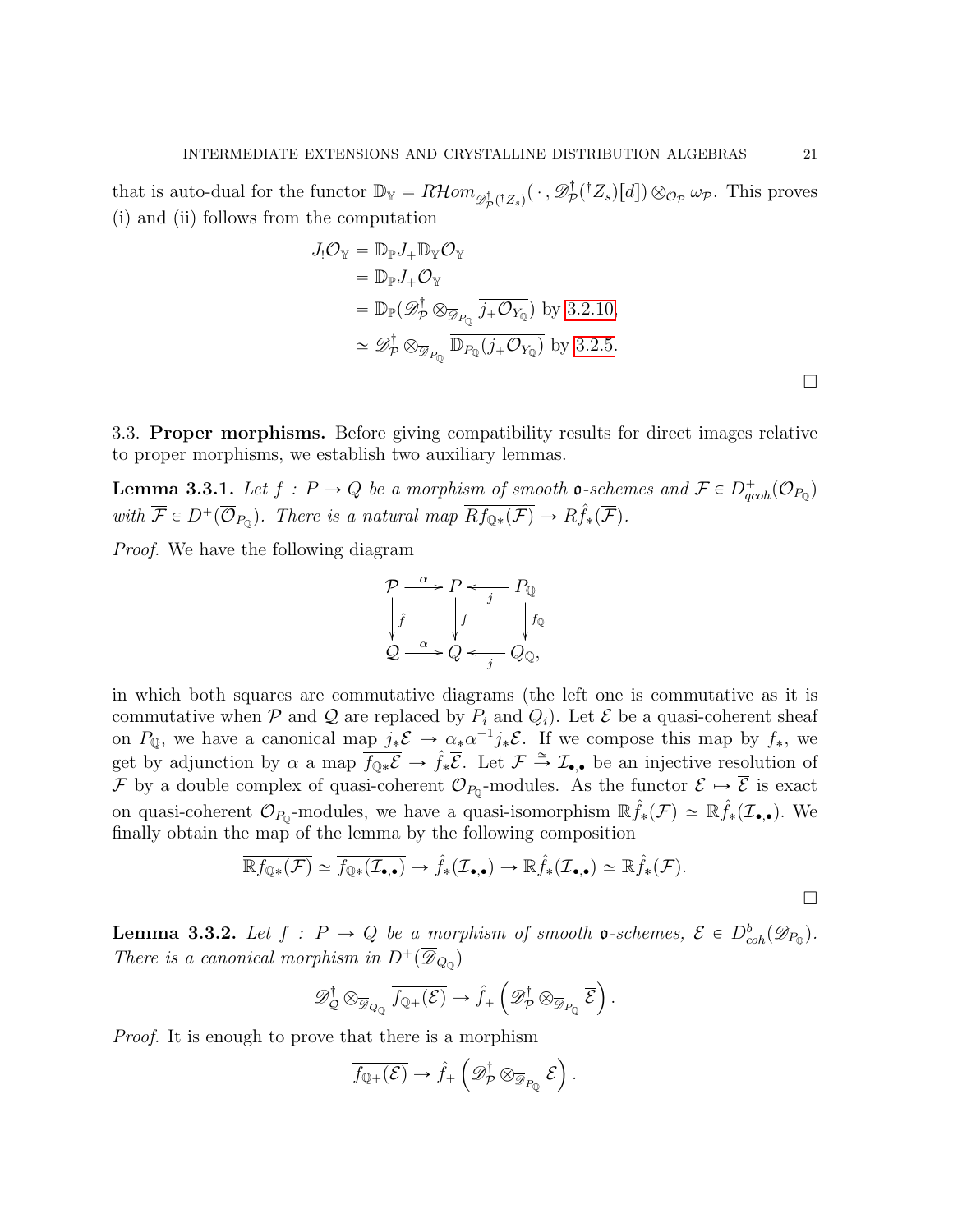Denote the transfer sheaves  $\mathscr{D}_{Q_0 \leftarrow P_0} = \omega_{P/Q} \otimes_{\mathcal{O}_{P_0}} f_{\mathbb{Q}}^* \mathscr{D}_{Q_0}$ , and

$$
\widehat{\mathscr{D}}_{\mathcal{P}\to\mathcal{Q}}^{(m)}=\varprojlim_i f_i^*\mathscr{D}_{Q_i}^{(m)}, \widehat{\mathscr{D}}_{\mathcal{Q}\leftarrow\mathcal{P}}^{(m)}=\omega_{\mathcal{P}/\mathcal{Q}}\otimes_{\mathcal{O}_{\mathcal{P}}}\widehat{\mathscr{D}}_{\mathcal{P}\to\mathcal{Q}}^{(m)},\ \mathscr{D}_{\mathcal{Q}\leftarrow\mathcal{P}}^{\dagger}=\varinjlim_m\widehat{\mathscr{D}}_{\mathcal{Q}\leftarrow\mathcal{P},\mathbb{Q}}^{(m)}.
$$

Recall that

$$
f_{\mathbb{Q}+}(\mathcal{E}) = Rf_{\mathbb{Q}*} \left( \mathscr{D}_{\mathcal{Q}_{\mathbb{Q}} \leftarrow P_{\mathbb{Q}}} \otimes^{\mathbf{L}}_{\mathscr{P}_{P_{\mathbb{Q}}}} \mathcal{E} \right), \hat{f}_{+} \left( \mathscr{D}_{\mathcal{P}}^{\dagger} \otimes_{\overline{\mathscr{P}}_{P_{\mathbb{Q}}}} \overline{\mathcal{E}} \right) = R\hat{f}_{*} \left( \mathscr{D}_{\mathcal{Q} \leftarrow \mathcal{P}} \otimes^{\mathbf{L}}_{\overline{\mathscr{P}}_{P_{\mathbb{Q}}}} \overline{\mathcal{E}} \right).
$$

Note that we have

$$
\overline{f_{\mathbb{Q}}^{-1}\mathscr{D}}_{Q_{\mathbb{Q}}} \simeq \alpha^{-1} f^{-1}(\mathscr{D}_{Q} \otimes \mathbb{Q}) = \hat{f}^{-1} \alpha^{-1}(\mathscr{D}_{Q} \otimes \mathbb{Q}),
$$

and for all  $m \geq 0$ , we have maps:  $\alpha^{-1}(\mathscr{D}_Q) \to \widehat{\mathscr{D}}_Q^{(m)}$ . The latter induce maps  $\widehat{f}^*(\alpha^{-1}(\mathscr{D}_Q)) \to$  $\widehat{\mathscr{D}}_{\mathcal{P}\to\mathcal{Q}}^{(m)}$ , which in turn give rise to maps of transfer sheaves  $\overline{\mathscr{D}}_{Q_0\leftarrow P_0}\to \mathscr{D}^{\dagger}_{\mathcal{Q}}$ ¦T<br>Q←P∙ Take  $\mathcal{E} \in D^b_{coh}(\mathscr{D}_{P_Q})$ . Since  $\mathscr{D}_{Q_Q \leftarrow P_Q}$  is a quasi-coherent  $\mathcal{O}_{P_Q}$ -module, we see that

$$
\mathscr{D}_{Q_{\mathbb{Q}} \leftarrow P_{\mathbb{Q}}} \otimes_{\mathscr{D}_{P_{\mathbb{Q}}}}^{\mathbf{L}} \mathcal{E} \in D_{qcoh}^b(\mathcal{O}_{P_{\mathbb{Q}}}),
$$

so that we can apply [3.3.1](#page-20-1) to this complex of sheaves. The map of the statement arises then from the composition  $\ddot{}$ ¯  $\mathbf{r}$ ji<br>L  $\mathbf{r}$ ¯

$$
Rf_{\mathbb{Q}*}\left(\mathscr{D}_{Q_{\mathbb{Q}}\leftarrow P_{\mathbb{Q}}}\otimes_{\mathscr{D}_{P_{\mathbb{Q}}}}^{\mathbf{L}}\mathcal{E}\right)\to Rf_{*}\left(\overline{\mathscr{D}_{Q_{\mathbb{Q}}\leftarrow P_{\mathbb{Q}}}\otimes_{\mathscr{D}_{P_{\mathbb{Q}}}}^{\mathbf{L}}\mathcal{E}}\right)\to Rf_{*}\left(\mathscr{D}_{\mathbb{Q}\leftarrow\mathcal{P}}^{\dagger}\otimes_{\mathscr{D}_{P_{\mathbb{Q}}}}^{\mathbf{L}}\mathcal{E}\right).
$$

We assume from now on for the rest for this subsection that

$$
f: P \longrightarrow Q
$$

is a proper morphism between smooth  $\mathfrak{o}$ -schemes.

Both sheaves  $\mathscr{D}_{P_{\mathbb{Q}}}$  and  $\mathscr{D}_{\mathcal{P}}^{\dagger}$  have finite cohomological dimension [\[8,](#page-47-16) 4.4.8], as well as  $Rf_*$ since f is proper. Take  $*\in \{-, b\}$  and  $\mathcal{E} \in D^*_{coh}(\mathscr{D}_{P_{\mathbb{Q}}})$ , then  $f_{\mathbb{Q}_+}(\mathcal{E})$  (resp.  $\hat{f}_+(\mathscr{D}_{\mathcal{P}}^{\dagger} \otimes_{\overline{\mathcal{P}}_{P_{\mathbb{Q}}}} \overline{\mathcal{E}})$ are objects of  $D^*_{coh}(\overline{\mathscr{D}}_{Q_0})$ , (resp.  $D^*_{coh}(\mathscr{D}_{\mathcal{Q}}^{\dagger})$ ), and thanks to the lemma, there is a map

$$
\mathscr{D}^{\dagger}_{\mathcal{Q}} \otimes_{\overline{\mathscr{D}}_{Q_{\mathbb{Q}}}} \overline{f_{\mathbb{Q}+}(\mathcal{E})} \to \hat{f}_{+}(\mathscr{D}^{\dagger}_{\mathcal{P}} \otimes_{\overline{\mathscr{D}}_{P_{\mathbb{Q}}}} \overline{\mathcal{E}}).
$$

Our goal (see [3.3.6\)](#page-23-0) is to prove that this map is an isomorphism, provided that P and  $Q$ are projective o-schemes.

As usual, we will factorize  $f$  into a closed immersion followed by a projection. We first deal with the case of a closed immersion. So let  $i: P \hookrightarrow Q$  be a closed immersion of smooth  $o$ -schemes, defined by some sheaf of ideals  $\mathcal{I} \subset \mathcal{O}_Q$ . We then have the following compatibility result for closed immersions

<span id="page-21-0"></span>**Proposition 3.3.3.** Let  $*\in \{-, b\}$  Let  $\mathcal{E} \in D^*_{coh}(\mathscr{D}_{P_Q})$ , then there is a canonical isomorphism in  $D_{coh}^*(\mathscr{D}_Q^{\dagger})$  $\mathbf{r}$ ¯

$$
\mathscr{D}^{\dagger}_{\mathcal{Q}} \otimes_{\overline{\mathscr{D}}_{Q_{\mathbb{Q}}}} \overline{i_{\mathbb{Q}+}(\mathcal{E})} \simeq \hat{i}_{+}\left(\mathscr{D}^{\dagger}_{\mathcal{P}} \otimes_{\overline{\mathscr{D}}_{P_{\mathbb{Q}}}} \overline{\mathcal{E}}\right).
$$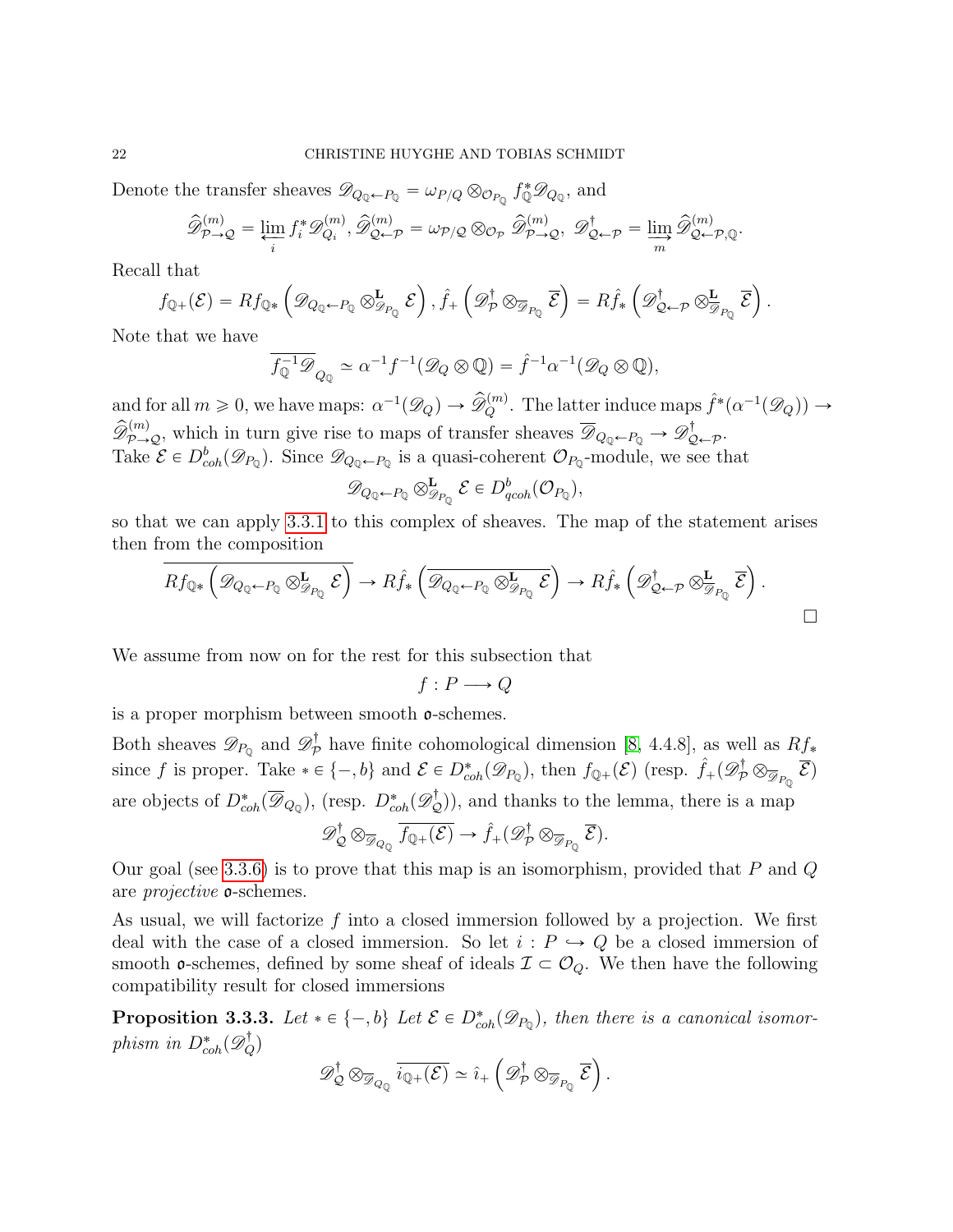*Proof.* It is well known that  $i_{\pm Q}$  sends  $D_{coh}^*(\mathscr{D}_{P_Q})$  to  $D_{coh}^*(\mathscr{D}_{Q_Q})$ , resp.  $\hat{i}_{\pm}$  sends  $D_{coh}^*(\mathscr{D}_P^{\dagger})$  $\binom{!}{P}$ to  $D^*_{coh}(\mathscr{D}_Q^{\dagger})$ . Finally both functors send  $D^*_{coh}(\mathscr{D}_{P_Q})$  to  $D^*_{coh}(\mathscr{D}_Q^{\dagger})$ . The map from the LHS to the RHS is the one given in the previous lemma [3.3.2.](#page-20-2) Since  $i$  is a closed immersion,  $i$ is affine, it has finite cohomological dimension and both functors are way out left in the sense of [\[34,](#page-48-6) I,7]. Proving that the map is an isomorphism is a local question on  $Q$ , so that we can assume that Q is affine and P as well. In this case any coherent  $\mathscr{D}_{P_0}$ -module is a quotient of a finite free  $\mathscr{D}_{P_0}$ -module, and using a standard dévissage argument for way out left functors [\[34,](#page-48-6) I,7, (iv)] we are reduced to prove the lemma in the case where  $\mathcal{E} = \mathscr{D}_{P_0}$ . In this case, we have the following formulas

$$
i_{\mathbb{Q}+}(\mathscr{D}_{P_{\mathbb{Q}}})=i_{*}\left(\mathscr{D}_{Q_{\mathbb{Q}}\leftarrow P_{\mathbb{Q}}}\right),\; \hat{\imath}_{+}\left(\mathscr{D}_{\mathcal{P}}^{\dagger}\right)=\hat{\imath}_{*}\left(\mathscr{D}_{\mathcal{Q}\leftarrow\mathcal{P}}^{\dagger}\right)
$$

As  $\hat{i}$  is a quasi-compact morphism,  $\mathbb{R}\hat{i}_{*} = \hat{i}_{*}$  commutes with inductive limits so that

<span id="page-22-0"></span>
$$
\hat{i}_{*}\left(\mathscr{D}^{\dagger}_{\mathcal{Q}\leftarrow\mathcal{P}}\right)=\varinjlim_{m}\hat{i}_{*}\left(\widehat{\mathscr{D}}^{(m)}_{\mathcal{Q}\leftarrow\mathcal{P},\mathbb{Q}}\right).
$$

Let us fix an integer  $m$ , we have to show that

$$
(3.3.4) \quad \hat{\imath}_{*} \left( \widehat{\mathcal{D}}_{\mathcal{Q}\leftarrow \mathcal{P},\mathbb{Q}}^{(m)} \right) \simeq \widehat{\mathcal{D}}_{\mathcal{Q},\mathbb{Q}}^{(m)} \otimes_{\overline{\mathcal{D}}_{P_{\mathbb{Q}}}} \overline{i_{*} \left( \mathcal{D}_{Q_{\mathbb{Q}}\leftarrow P_{\mathbb{Q}}}\right)}.
$$

We first compute the left hand side of this formula. By [\[9,](#page-47-12) Thm.3.5.3], we know that  $\hat{i}_{+}(\hat{\mathscr{D}}_{\mathcal{P}}^{(m)})$  is a coherent  $\hat{\mathscr{D}}_{\mathcal{Q}}^{(m)}$ -module, and as  $\hat{i}$  is affine, we have by [\[30,](#page-48-7) prop. 13.2.3]

<span id="page-22-1"></span>
$$
(3.3.5) \quad \hat{\imath}_{+}(\widehat{\mathscr{D}}_{\mathcal{P}}^{(m)}) \simeq \varprojlim_{i} i_{*}(\mathscr{D}_{Q_{i} \leftarrow P_{i}}^{(m)}).
$$

We now come to the right hand side of the formula [3.3.4.](#page-22-0) We need the Auxiliary lemma. The sheaf  $i_{+}(\mathscr{D}_{P}^{(m)})$  $\mathcal{D}_P^{(m)}$ ) is a coherent  $\mathscr{D}_Q^{(m)}$ -module. Proof. We have

$$
i_{+}\mathscr{D}_{P}^{(m)} = i_{*} \left( i^{*}\omega_{Q}^{-1} \otimes_{\mathcal{O}_{Q}} i^{*}\mathscr{D}_{Q}^{(m)} \otimes_{\mathcal{O}_{P}} \omega_{P} \right)
$$
  

$$
\simeq \omega_{Q}^{-1} \otimes_{\mathcal{O}_{Q}} \mathscr{D}_{Q}^{(m)} \otimes_{\mathcal{O}_{Q}} i_{*}\omega_{P} \text{ by the projection formula,}
$$

the left  $\mathscr{D}_Q^{(m)}$ -module structure being given by the one of  $\omega_Q^{-1} \otimes_{\mathcal{O}_Q} \mathscr{D}_Q^{(m)}$ , that is by the right structure on  $\mathscr{D}_Q^{(m)}$  twisted on the left, which makes this left  $\mathscr{D}_Q^{(m)}$ -module a coherent module. This proves the auxiliary lemma.

Returning back to the proof of the proposition, consider the  $\widehat{\mathscr{D}}_{\mathcal{Q}}^{(m)}$ -module

$$
\mathcal{M}=\widehat{\mathscr{D}}^{(m)}_{\mathcal{Q}}\otimes_{\alpha^{-1}\mathscr{D}^{(m)}_{Q}}\alpha^{-1}i_{+}\mathscr{D}^{(m)}_{P}.
$$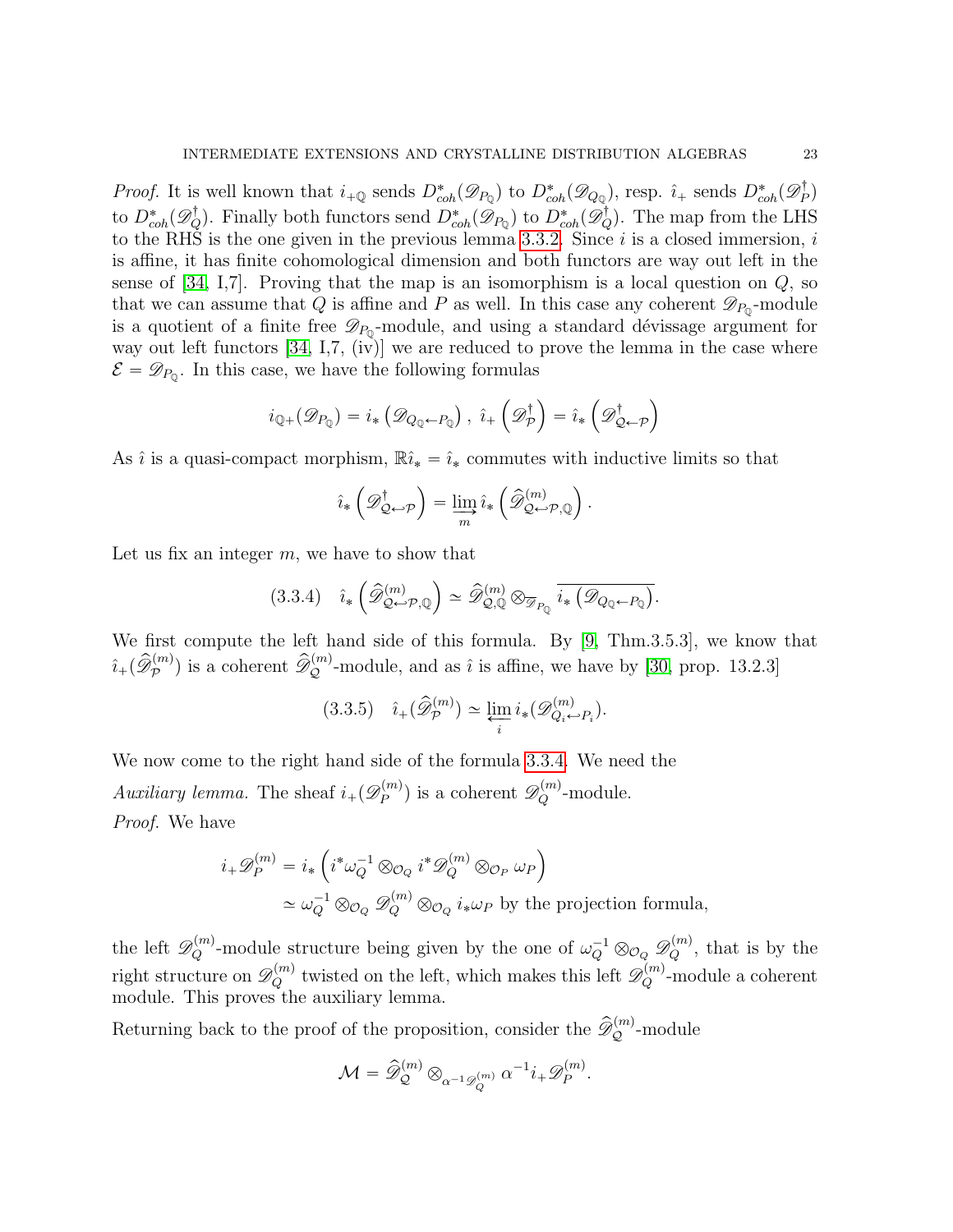The auxiliary lemma implies that  $\mathcal M$  is coherent, and so [\[6,](#page-47-1) 3.2.4] implies

$$
\mathcal{M} \simeq \varprojlim_{i} \mathscr{D}_{Q_{i}}^{(m)} \otimes_{\mathscr{D}_{Q_{i}}^{(m)}} i_{*} \mathscr{D}_{Q_{i} \leftrightarrow P_{i}}^{(m)}
$$

$$
\simeq \varprojlim_{i} i_{*} \mathscr{D}_{Q_{i} \leftrightarrow P_{i}}^{(m)}
$$

As  $\mathcal{M}_{\mathbb{Q}}$  coincides with  $\widehat{\mathscr{D}}_{\mathcal{Q}}^{(m)} \otimes_{\widehat{\mathscr{D}}_{Q_0}} \widehat{i_{\mathbb{Q}+}(\mathscr{D}_{P_{\mathbb{Q}}})}$ , this module is isomorphic with the right-hand side of [3.3.4.](#page-22-0) Comparing with the left-hand side [3.3.5](#page-22-1) proves the proposition.  $\Box$ 

As before, let  $* \in \{b, -\}.$ 

<span id="page-23-0"></span>**Proposition 3.3.6.** Let P, Q be smooth and projective **o**-schemes, let  $f : P \to Q$  be a proper morphism, and  $\hat{f}: \mathcal{P} \to \mathcal{Q}$  be the formal completion of f. Let  $\mathcal{E} \in D_{coh}^*(\mathscr{D}_{P_Q})$ , then there is a functorial isomorphism in  $D_{coh}^*(\mathscr{D}_{\mathcal{Q}}^{\dagger})$ 

$$
\mathscr{D}_{\mathcal{Q}}^{\dagger} \otimes_{\overline{\mathscr{D}}_{Q_{\mathbb{Q}}}} \overline{f_{\mathbb{Q}+}(\mathcal{E})} \simeq \hat{f}_{+}\left(\mathscr{D}_{\mathcal{P}}^{\dagger} \otimes_{\overline{\mathscr{D}}_{P_{\mathbb{Q}}}} \overline{\mathcal{E}}\right).
$$

*Proof.* We already noticed that both functors send objects of  $D_{coh}^*(\mathscr{D}_{P_Q})$  to objects of  $D_{coh}^*(\mathscr{D}_{\mathcal{Q}}^{\dagger})$ , as f has finite cohomological dimension. Moreover both functors are way out left in the sense of [\[34,](#page-48-6) I,7]. The map from LHS to RHS was defined in [3.3.2.](#page-20-2) Using [\[53,](#page-49-2) [Tag](https://stacks.math.columbia.edu/tag/0C4Q)  $[0C4Q]$  $[0C4Q]$ , we know that f is projective. Then, using the previous compatibility result [3.3.3](#page-21-0) for closed immersions, it is enough to prove the statement when  $P$  is a relative projective space over Q, say  $P = \mathbb{P}_{Q}^{M}$  and  $f : \mathbb{P}_{Q}^{\bar{M}} \to Q$  is the canonical map. Since the question is local on Q, we can (and we do assume) that Q is affine, smooth with coordinates  $t_1, \ldots, t_s$ . Let  $\mathcal E$  be a coherent  $\mathscr D_{P,Q}$ -module. As  $P_{\mathbb Q}$  is a noetherian space,  $\mathcal E$  is an inductive limit of its sub  $\mathcal{O}_{P_0}$ -coherent sheaves, so that there is a  $\mathcal{O}_{P_0}$ -coherent sheaf  $\mathcal{E}'$  and a surjection of  $\mathscr{D}_{P_{\mathbb{Q}}}$ -modules  $\mathscr{D}_{P_{\mathbb{Q}}} \otimes_{\mathcal{O}_{P_{\mathbb{Q}}}} \mathcal{E}' \twoheadrightarrow \mathcal{E}$ , where the  $\mathscr{D}_{P_{\mathbb{Q}}}$ -module structure on the left hand side is given by the one of  $\mathscr{D}_{P_0}$ . By Serre's theorem, for some  $a, r \in \mathbb{N}$ , there is a surjection of coherent  $\mathcal{O}_{P_0}$ -modules  $\mathcal{O}_{P_0}(-a)^r \to \mathcal{E}'$ , and we see that there is a surjection of coherent  $\mathscr{D}_{P_0}$ -modules  $\mathscr{D}_{P_0}(-a)^r \rightarrow \mathscr{E}$ . Iterating this process, we see that each coherent  $\mathscr{D}_{P_0}$ module has some resolution by  $\mathscr{D}_{P_0}$ -modules of the type  $\mathscr{D}_{P_0}(-a)^r$ . Finally using again the dévissage argument for way out left functors of  $[34, 1,7, (iv)]$  we are reduced to prove the proposition for a projective morphism  $f: P = \mathbb{P}_Q^M \to Q$ , with Q affine, endowed with coordinates, and  $\mathcal{E} = \mathscr{D}_{P_0}(-a)$ , with  $a \in \mathbb{N}$ . Let us assume this from now on.

Since  $\mathbb{R} f_*$  commutes with inductive limits, because  $\mathbb{P}^M_Q$  and Q are quasi-compact, it is also enough to prove that, for all  $m$ , we have on a construction of the construction of the construction of the construction of the construction of the construction of the construction of the construction of the construction of the construction of the construction of

<span id="page-23-1"></span>
$$
(3.3.7) \quad \widehat{\mathscr{D}}_{\mathcal{Q}}^{(m)} \otimes_{\overline{\mathscr{D}}_{Q_{\mathbb{Q}}}} \overline{f_{+}(\mathscr{D}_{P_{\mathbb{Q}}}(-a))} \simeq \widehat{f}_{+}\left(\widehat{\mathscr{D}}_{\mathcal{P},\mathbb{Q}}^{(m)} \otimes_{\overline{\mathscr{D}}_{P_{\mathbb{Q}}}} \overline{\mathscr{D}}_{P_{\mathbb{Q}}}(-a)\right).
$$

The following lemma therefore completes the proof of the proposition.  $\Box$ 

Lemma 3.3.8. Assertion [3.3.7](#page-23-1) is true for any m.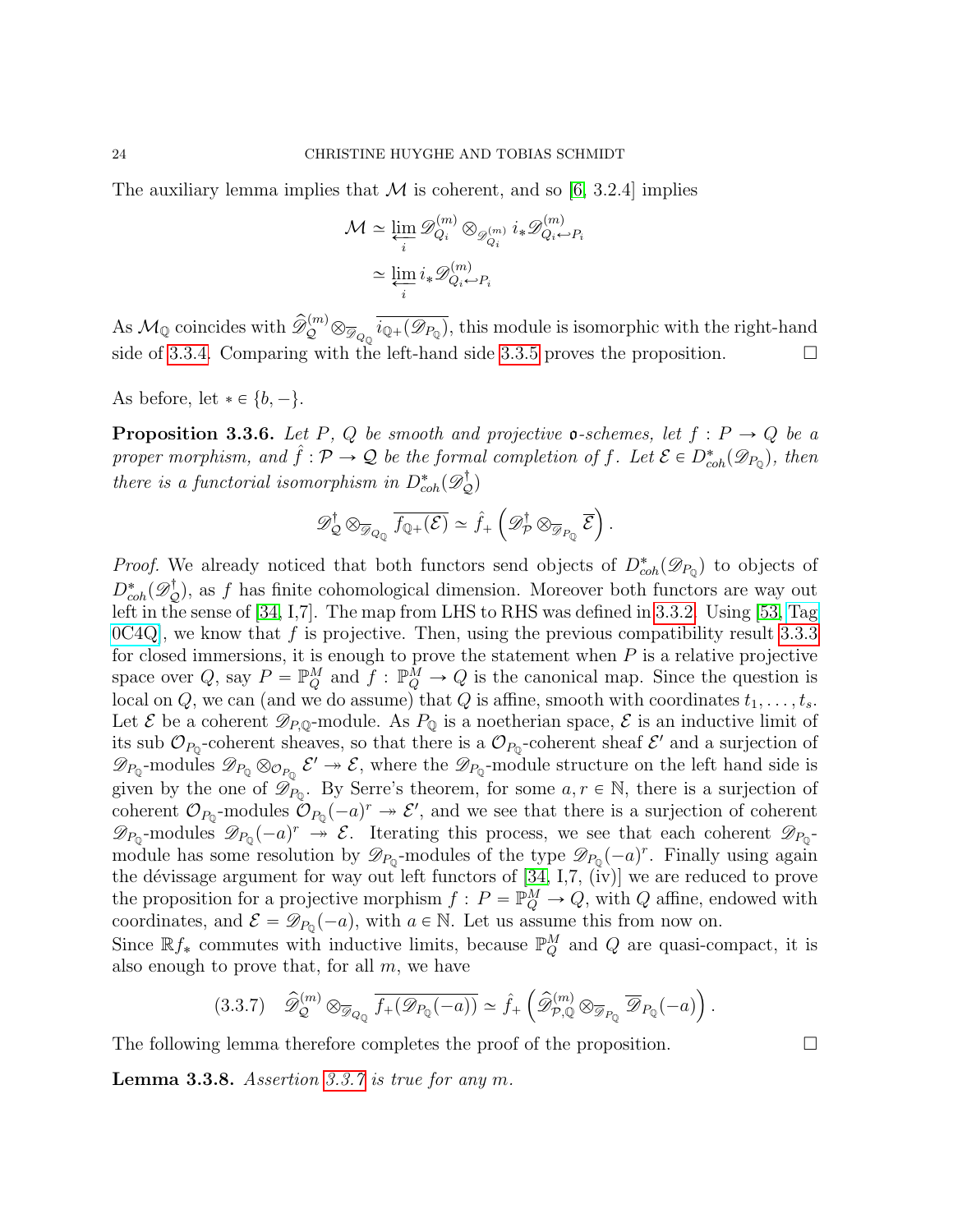*Proof.* Let  $\mathcal{F} = \mathscr{D}_P^{(m)}$  $p^{(m)}(-a)$ , we have ´

$$
f_{+}(\mathcal{F}) = \mathbb{R} f_{*} \left( \mathcal{D}_{Q \leftarrow P}^{(m)} \otimes_{\mathcal{D}_{P}^{(m)}} \mathcal{D}_{P}^{(m)}(-a) \right)
$$
  
\n
$$
= \mathbb{R} f_{*} \left( f^{*} \mathcal{D}_{Q}^{(m)} \otimes_{\mathcal{O}_{P}} \omega_{P/Q}(-a) \right),
$$
  
\n
$$
= (\mathcal{D}_{Q}^{(m)} \otimes_{\mathcal{O}_{Q}} \omega_{Q}^{-1}) \otimes_{\mathcal{O}_{Q}} \mathbb{R} f_{*}(\omega_{P}(-a)) \text{ (by the projection formula)},
$$

where the left  $\mathscr{D}_Q^{(m)}$ -module structure is given by the left structure of  $\mathscr{D}_Q^{(m)} \otimes_{\mathcal{O}_Q} \omega_Q^{-1}$ , obtained by twisting the right structure of  $\mathscr{D}_Q^{(m)}$ . As  $\omega_Q$  is free of rank 1,

$$
\omega_P \simeq \omega_P \otimes_{\mathcal{O}_P} f^* \omega_Q^{-1} \simeq \omega_{P/Q} \simeq \mathcal{O}_P(-M-1),
$$

where  $M := \dim P_{\mathbb{Q}} - \dim Q_{\mathbb{Q}}$ . We refer for example to [\[33,](#page-48-8) III,thm. 5.1] for the computation of  $\mathbb{R} f_*(\mathcal{O}_P(-M-1))$  over any affine base Q, which is a complex of finite free  $\mathcal{O}_Q$ -modules. More precisely, denote

$$
d = \max\{rank(H^{0}(P, \mathcal{O}_{P}(-a - M - 1))), rank(H^{M}(P, \mathcal{O}_{P}(-a - M - 1)))\}.
$$

There are several cases:

- (i) If  $a \leq -M-1$ , then  $f_+(\mathcal{F}) \simeq \mathcal{D}_Q^{(m)} \otimes_{\mathcal{O}_Q} \mathcal{O}_Q^d$  is concentrated in degree 0,
- (*ii*) if  $a \ge 0$ , then  $f_+(\mathcal{F}) \simeq \mathcal{D}_Q^{(m)} \otimes_{\mathcal{O}_Q} \mathcal{O}_Q^d[-M]$  is concentrated in degree M,

(iii) if  $-M \le a \le -1$ , then  $f_+(\mathcal{F})=0$ .

Note also that we have the following isomorphism of (twisted) left  $\widehat{\mathscr{D}}_{Q,\mathbb{Q}}^{(m)}$ -modules

$$
\widehat{\mathscr{D}}^{(m)}_{\mathcal{Q},\mathbb{Q}} \otimes_{\overline{\mathscr{D}}^{(m)}_{Q}} (\overline{\mathscr{D}}^{(m)}_{Q} \otimes_{\overline{\mathcal{O}}_{Q_{\mathbb{Q}}}} \overline{\omega_{Q}}^{-1}) \simeq \widehat{\mathscr{D}}^{(m)}_{\mathcal{Q},\mathbb{Q}} \otimes_{\mathcal{O}_{\mathbb{Q}}} \omega_{\mathcal{Q}}^{-1}.
$$

We will first compute the left-hand side of [3.3.7.](#page-23-1) Let us denote

$$
\begin{split} \mathcal{A} &:= \widehat{\mathscr{D}}^{(m)}_{\mathcal{Q}} \otimes_{\alpha^{-1}\mathscr{D}^{(m)}_{\mathcal{Q}}} \alpha^{-1} f_{+}(\mathcal{F}) \in D^{b}_{coh}(\widehat{\mathscr{D}}^{(m)}_{\mathcal{Q}}) \\ &= (\widehat{\mathscr{D}}^{(m)}_{\mathcal{Q}} \otimes_{\mathcal{O}_{\mathcal{Q}}} \omega_{\mathcal{Q}}^{-1}) \otimes_{\alpha^{-1}\mathcal{O}_{\mathcal{Q}}} \alpha^{-1} \mathbb{R} f_{*}(\omega_{P}(-a)), \end{split}
$$

that consists of a complex concentrated in at most one degree where it is isomorphic to a direct sum of d copies of  $\hat{\mathscr{D}}_{\mathcal{Q}}^{(m)}$ . In particular, by 3.2.1 of [\[9\]](#page-47-12), it satisfies  $\mathcal{A} \simeq$  $\mathbb{R} \varprojlim_i (\mathscr{D}_{Q_i}^{(m)} \otimes_{\widehat{\mathscr{D}}_{\mathcal{Q}}^{(m)}}^L \mathcal{A})$ . Since  $\mathcal A$  is a complex of finite free  $\widehat{\mathscr{D}}_{\mathcal{Q}}^{(m)}$ -modules, we have

$$
\mathscr{D}_{Q_i}^{(m)} \otimes_{\widehat{\mathscr{D}}_{Q}^{(m)}}^L \mathcal{A} = \mathscr{D}_{Q_i}^{(m)} \otimes_{\widehat{\mathscr{D}}_Q^{(m)}} \mathcal{A} \simeq \mathscr{D}_{Q_i}^{(m)} \otimes_{\mathcal{O}_{Q_i}} \omega_{Q_i}^{-1} \otimes_{\alpha^{-1}\mathcal{O}_Q} \alpha^{-1} \mathbb{R} f_* (\omega_P(-a)),
$$

is a complex either in degree  $M$  or 0, where it is isomorphic to a direct sum of  $d$  copies of  $\mathscr{D}^{(m)}_{O_i}$  $Q_i^{(m)}$ . Finally we have

$$
\mathcal{A} \simeq \mathbb{R} \lim_{i} \left( \mathscr{D}_{Q_i}^{(m)} \otimes_{\mathcal{O}_{Q_i}} \omega_{Q_i}^{-1} \otimes_{\alpha^{-1} \mathcal{O}_Q} \alpha^{-1} \mathbb{R} f_* (\omega_P(-a)) \right).
$$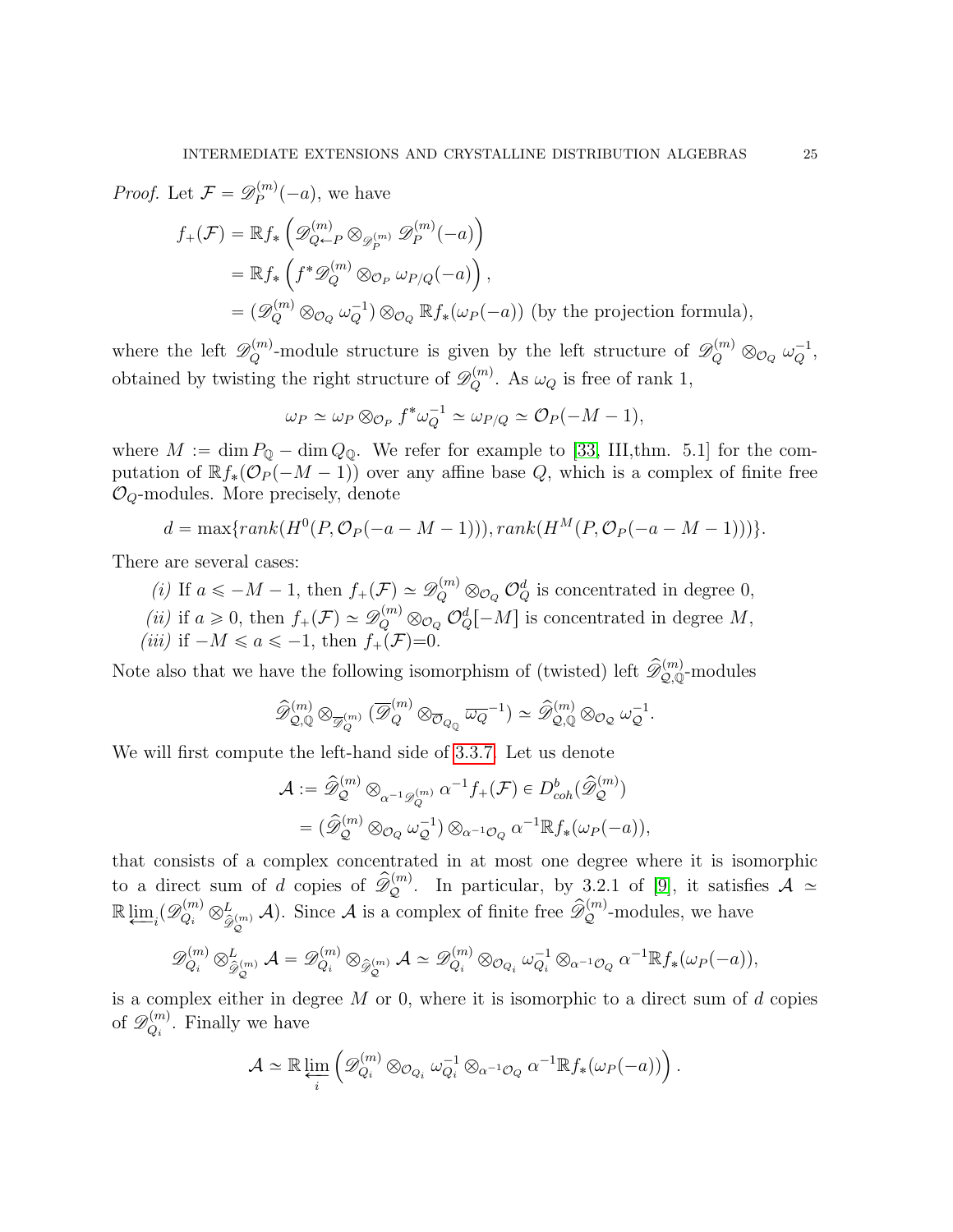To compute the right-hand side of [3.3.7,](#page-23-1) we introduce  $\mathcal{B} = \hat{f}_+(\hat{\mathscr{D}}_p^{(m)}(-a))$ , so that we have

$$
\mathcal{B} \simeq \mathbb{R}\hat{f}_* \left( \hat{f}^* (\hat{\mathscr{D}}_Q^{(m)} \otimes_{\mathcal{O}_Q} \omega_{\mathcal{O}_Q}^{-1}) \otimes_{\mathcal{O}_P} \omega_{\mathcal{P}} (-a) \right)
$$
  
\n
$$
\simeq \mathbb{R}\hat{f}_* \mathbb{R} \varprojlim_i \left( f_i^* (\mathscr{D}_{Q_i}^{(m)} \otimes_{\mathcal{O}_{Q_i}} \omega_{Q_i}^{-1}) \otimes_{\mathcal{O}_{P_i}} \omega_{P_i} (-a) \right)
$$
  
\n
$$
\simeq \mathbb{R} \varprojlim_i \mathbb{R} f_{i*} \left( f_i^* (\mathscr{D}_{Q_i}^{(m)} \otimes_{\mathcal{O}_{Q_i}} \omega_{Q_i}^{-1}) \otimes_{\mathcal{O}_{P_i}} \omega_{P_i} (-a) \right) \text{ by [53, Tag OBKP]}
$$
  
\n
$$
\simeq \mathbb{R} \varprojlim_i \left( \mathscr{D}_{Q_i}^{(m)} \otimes_{\mathcal{O}_{Q_i}} \omega_{Q_i}^{-1} \otimes_{\mathcal{O}_{Q_i}} \mathbb{R} f_{i*} \omega_{P_i} (-a) \right).
$$

Again, by using the computation of [\[33,](#page-48-8) III,thm. 5.1], we see that  $\mathbb{R} f_{i*} \omega_{P_i}(-a) \simeq$  $\mathbb{R} \tilde{f}_{i*} \mathcal{O}_{P_i}(-a-M-1)$ , is a complex concentrated in only one degree and

$$
\mathbb{R} f_{i*} \omega_{P_i}(-a) \simeq \mathcal{O}_{Q_i} \otimes_{\mathcal{O}_Q} \mathbb{R} f_* \omega_P(-a).
$$

This finally shows that B is isomorphic to A. This implies the lemma.

<span id="page-25-0"></span>3.4. Compatibility for intermediate extensions of constant coefficients. We now come to the main application of our previous compatibility results. For this we place ourselves in the following axiomatic situation (S):

- (i) Y is an affine and smooth scheme over  $\mathfrak{o}$ .
- (ii) there is an immersion  $v: Y \hookrightarrow P$  into a smooth projective scheme P over **o**. Let  $X := \overline{Y}$  be the Zariski closure of Y in P and  $Z := X\Y$ .
- (iii) There is a smooth and projective  $\mathfrak{o}$ -scheme X', a surjective morphism

 $b: X' \to X$ 

inducing an isomorphism  $Y' := b^{-1}Y \simeq Y$ , such that  $Z' = X' \ Y'$  is a transversal divisor as defined in [3.2.6](#page-16-2) with normal crossings. We have the open immersion  $j': Y \simeq b^{-1}Y \hookrightarrow X'.$ 

As usual  $\mathfrak{X}, \mathfrak{Y}$  etc. denote the formal schemes obtained from these schemes by p-adic completion, and  $X_s, Y_s$  etc. denote their special fiber. For simplicity, we also write v for the morphism of frames

$$
v: \mathbb{Y} = (Y_s, X_s, \mathcal{P}) \longrightarrow (P_s, P_s, \mathcal{P}) = \mathbb{P}
$$

induced by the immersion  $v: Y \hookrightarrow P$ . Let us introduce the composite morphism

$$
g: X' \xrightarrow{b} X \hookrightarrow P.
$$

By p-adic completion we obtain a morphism  $\hat{g} \colon \mathfrak{X}' \to \mathcal{P}$ , and a morphism of frames

$$
u = (Id_{Y_s}, b_s, \hat{g}) : \mathbb{Y}' = (Y_s, X'_s, \mathfrak{X}') \to \mathbb{Y} = (Y_s, X_s, \mathcal{P}).
$$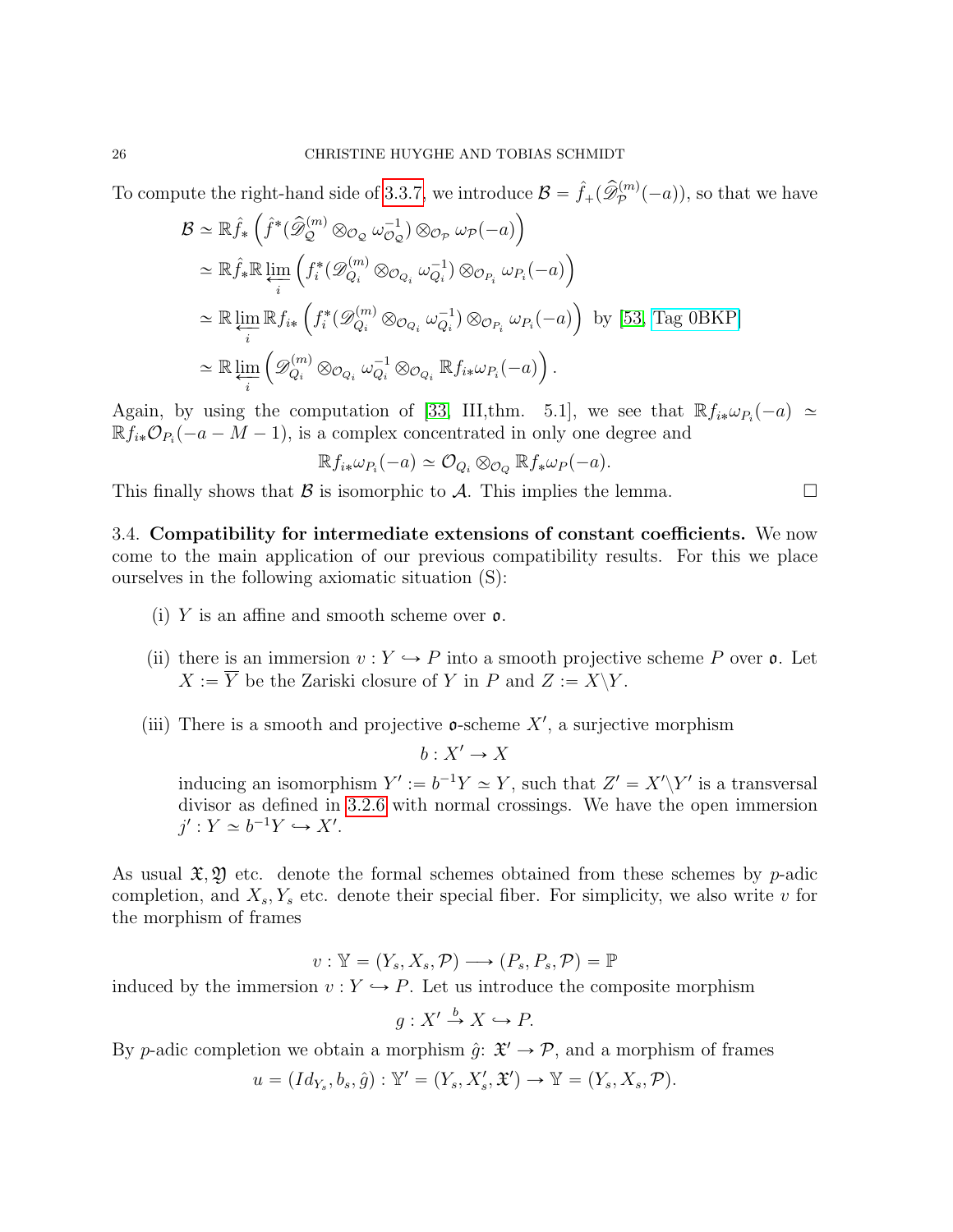Denoting  $G = (g_s, g_s, \hat{g})$  and  $J' = (j'_s, id_{X'_s}, id_{\mathfrak{X}'})$ , we then have the basic commutative diagram of frames:

$$
\mathbb{Y}' = (Y_s, X'_s, \mathfrak{X}') \xrightarrow{J'} (X'_s, X'_s, \mathfrak{X}') = \mathbb{X}'
$$

$$
\downarrow u \qquad \qquad \downarrow G
$$

$$
\mathbb{Y} = (Y_s, X_s, \mathcal{P}) \xrightarrow{v} (P_s, P_s, \mathcal{P}) = \mathbb{P}.
$$

The frame morphism  $u$  is c-affine, and the first morphism of this frame is equal to the identity, so that by [\[1,](#page-47-4) 1.2.8], we know that  $u_1$  and  $u_+$  are t-exact, and  $u_1 = u_+$ , as functors of abelian categories  $F\text{-}\text{Orhol}(\mathbb{Y}/L) \to F\text{-}\text{Orhol}(\mathbb{Y}/L)$  and equal to  $\mathcal{H}_t^0 u_+ = \mathcal{H}_t^0 u_+$ . Let

$$
Q := v \circ u = G \circ J',
$$

which is a c-affine immersion, (in particular  $Y_s \hookrightarrow P_s$  is an immersion). Note that we have

$$
J'_+\mathcal{O}_{\mathbb{Y}'}=\mathcal{O}_{\mathfrak{X}',\mathbb{Q}}(^{\dagger}Z'_s),
$$

and that in our case  $J'_{+}$  is the forget functor  $F\text{-}\text{Orhol}(\mathbb{Y}/L) \to F\text{-}\text{Orhol}(\mathbb{X}/L)$ . Let  $v_{\mathbb{Q}}$ be the immersion  $Y_{\mathbb{Q}} \hookrightarrow P_{\mathbb{Q}}$ . We now fix once and for all the following notations:

$$
\theta_{v_Q} = \theta_{v_Q, \mathcal{O}_{Y_Q}} : v_Q \mathcal{O}_{Y_Q} \to v_{Q_+} \mathcal{O}_{Y_Q} \quad \text{resp.} \quad \theta_{j'_Q} = \theta_{j'_Q, \mathcal{O}_{Y_Q}}
$$
  

$$
\theta_Q = \theta_{Q, \mathcal{O}_{Y'}}^0 = \theta_{Q, \mathcal{O}_{Y'}} : Q \mathcal{O}_{Y'} \to Q_+ \mathcal{O}_{Y'}
$$
  
resp. 
$$
\theta_{J'} = \theta_{J', \mathcal{O}_{Y'}}.
$$

We also need the two morphisms

$$
\theta_v^{alg} = \overline{\theta}_{v_{\mathbb{Q}}} \qquad \text{resp.} \qquad \theta_{j'}^{alg} = \overline{\theta}_{j'_{\mathbb{Q}}}.
$$

Our goal is to describe the relation between the classical intermediate extension  $v_{\mathbb{Q}^1}$ . on the generic fibre and the Abe-Caro intermediate extension  $v_{!+}\mathcal{O}_Y$  on the special fibre. We start with the following lemma.

<span id="page-26-0"></span>**Lemma 3.4.1.** We have the following commutative diagram in F-Ovhol $(\mathbb{X}/L)$ , where all maps are canonical

$$
\mathscr{D}_{\mathfrak{X}'}^{\dagger} \otimes_{\overline{\mathscr{D}}_{X'_{\mathbb{Q}}}} \overline{j'_{\mathbb{Q}!} \mathcal{O}_{Y_{\mathbb{Q}}}} \longrightarrow \mathscr{D}_{\mathfrak{X}'}^{\dagger} \otimes_{\overline{\mathscr{D}}_{X'_{\mathbb{Q}}}} \overline{j'_{\mathbb{Q}+} \mathcal{O}_{Y_{\mathbb{Q}}}}
$$
\n
$$
\xrightarrow{(1)} \begin{vmatrix} \sim & & (3) \\ & & \downarrow \\ & & J'_{1} \mathcal{O}_{Y'} \end{vmatrix} \simeq \xrightarrow{B_{J'}} J'_{+} \mathcal{O}_{Y'}
$$

and where the upper horizontal arrow equals  $\mathscr{D}^{\dagger}_{\mathfrak{X}'}\otimes\theta_{j'}^{alg}$  $_{j^{\prime }}^{alg}.$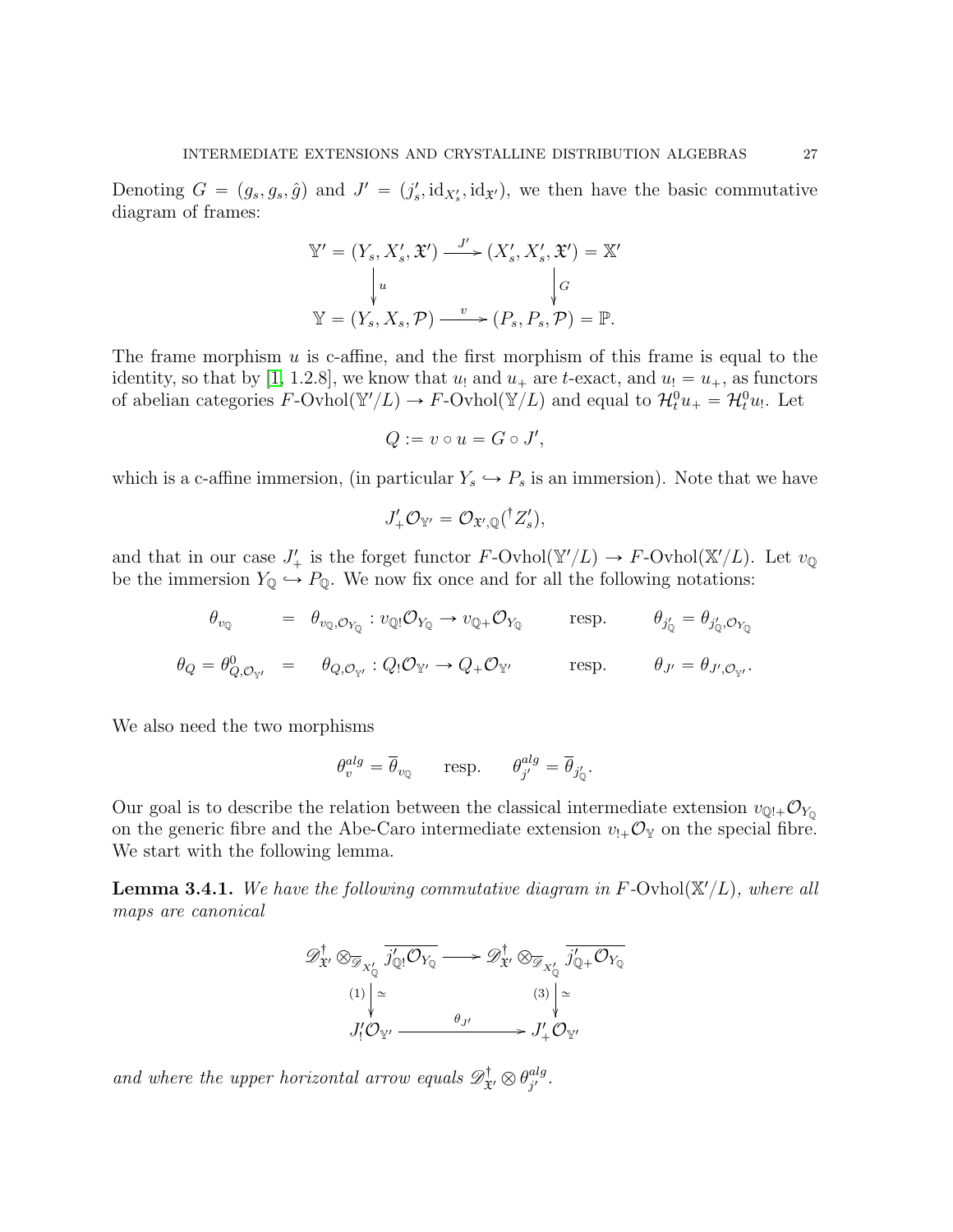Proof. The diagram of the statement can be completed by the following diagram



Let us prove that both squares of this diagram are commutative. The isomorphism  $(3)$ is given by Berthelot's result [3.2.10.](#page-19-0) The right square of this diagram is commutative by [3.2.8,](#page-18-0) horizontal maps of this square are isomorphisms, so that (2) is an isomorphism as well. The left square of this diagram is commutative by [3.2.9](#page-18-1) applied to  $j'_{\mathbb{Q}!}\mathcal{O}_{Y_{\mathbb{Q}}}$  and [3.2.11.](#page-19-1) Moreover (ii) of  $3.2.11$  tells us that  $(1)$  is an isomorphism. We conclude that the external square is commutative with vertical arrows being isomorphisms.  $\Box$ 

Recall that  $Q = G \circ J' = v \circ u$ ,  $v_{\mathbb{Q}} = g_{\mathbb{Q}} \circ j'_{\mathbb{Q}}$ ,  $\theta_v^{alg} = \overline{\theta}_{v_{\mathbb{Q}}}, \mathcal{O}_{Y_{\mathbb{Q}}}$  and  $\theta_Q = \theta_{Q, \mathcal{O}_Y}$ .

<span id="page-27-1"></span>**Corollary 3.4.2.** There is a commutative diagram (with canonical vertical maps) in  $F$ - $Ovhol(\mathbb{P})$ 

$$
\mathscr{D}_{\mathcal{P}}^{\dagger} \otimes_{\overline{\mathscr{D}}_{P_{\mathbb{Q}}}} \overline{v_{\mathbb{Q}!} \mathcal{O}_{Y_{\mathbb{Q}}}} \longrightarrow \mathscr{D}_{\mathcal{P}}^{\dagger} \otimes_{\overline{\mathscr{D}}_{P_{\mathbb{Q}}}} \overline{v_{\mathbb{Q}+} \mathcal{O}_{Y_{\mathbb{Q}}}}
$$
\n
$$
\downarrow^{\simeq} \qquad \qquad \downarrow^{\simeq} \qquad \qquad \downarrow^{\simeq} \qquad \qquad \downarrow^{\simeq} \qquad \qquad \downarrow^{\simeq} \qquad \qquad \downarrow^{\simeq} \qquad \qquad \downarrow^{\simeq} \qquad \qquad \downarrow^{\simeq} \qquad \qquad \downarrow^{\simeq} \qquad \qquad \downarrow^{\simeq} \qquad \qquad \downarrow^{\simeq} \qquad \qquad \downarrow^{\simeq} \qquad \qquad \downarrow^{\simeq} \qquad \qquad \downarrow^{\simeq} \qquad \qquad \downarrow^{\simeq} \qquad \qquad \downarrow^{\simeq} \qquad \qquad \downarrow^{\simeq} \qquad \qquad \downarrow^{\simeq} \qquad \qquad \downarrow^{\simeq} \qquad \qquad \downarrow^{\simeq} \qquad \qquad \downarrow^{\simeq} \qquad \qquad \downarrow^{\simeq} \qquad \qquad \downarrow^{\simeq} \qquad \qquad \downarrow^{\simeq} \qquad \qquad \downarrow^{\simeq} \qquad \qquad \downarrow^{\simeq} \qquad \qquad \downarrow^{\simeq} \qquad \qquad \downarrow^{\simeq} \qquad \qquad \downarrow^{\simeq} \qquad \qquad \downarrow^{\simeq} \qquad \qquad \downarrow^{\simeq} \qquad \qquad \downarrow^{\simeq} \qquad \qquad \downarrow^{\simeq} \qquad \qquad \downarrow^{\simeq} \qquad \qquad \downarrow^{\simeq} \qquad \qquad \downarrow^{\simeq} \qquad \qquad \downarrow^{\simeq} \qquad \qquad \downarrow^{\simeq} \qquad \qquad \downarrow^{\simeq} \qquad \qquad \downarrow^{\simeq} \qquad \qquad \downarrow^{\simeq} \qquad
$$

where the upper horizontal arrow equals the map  $\mathscr{D}^{\dagger}_{\mathcal{P}} \otimes \theta_v^{alg}$ .

*Proof.* As G is c-proper,  $G_+ = G_!$ , and using [2.2.1,](#page-9-1) we can see that  $\theta_Q = G_+ \circ \theta_{J'}$ . Similarly, we have the equality  $v_{\mathbb{Q}} = g_{\mathbb{Q}} \circ j'_{\mathbb{Q}}$ , and as  $g_{\mathbb{Q}}$  is proper,  $\theta_{v_{\mathbb{Q}}} = g_{\mathbb{Q}^+} \circ \theta_{j'_{\mathbb{Q}}}$ . We finally use the compatibility for projective morphisms [3.3.6,](#page-23-0) and we observe that we obtain the diagram of the corollary after applying  $\hat{g}_+$  to the previous diagram [3.4.1.](#page-26-0)

Remark: We have the identifications  $\theta_{j_0'}(\mathcal{O}_{Y_{\mathbb{Q}}}) \simeq \mathcal{O}_{X'_{\mathbb{Q}}}$  and  $\theta_{J'}\mathcal{O}_{\mathfrak{X}',\mathbb{Q}}({}^{\dagger}Z'_{s}) \simeq \mathcal{O}_{\mathfrak{X}',\mathbb{Q}}$ , and that

$$
\mathscr{D}^{\dagger}_{\mathfrak{X}'}\otimes_{\overline{\mathscr{D}}_{X'_{\mathbb{Q}}}}\overline{\mathcal{O}_{X'_{\mathbb{Q}}}}\simeq \mathcal{O}_{\mathfrak{X}',\mathbb{Q}}.
$$

We have the constant overholonomic modules on  $\mathbb{Y}$  resp.  $\mathbb{Y}'$ 

 $\mathcal{O}_{\mathbb{Y}} = \mathbb{R}\Gamma_{\mathbb{Y}}(\mathcal{O}_{\mathcal{P},\mathbb{Q}})[d] \quad \text{ resp. } \quad \mathcal{O}_{\mathbb{Y}'} = \mathbb{R}\Gamma_{\mathbb{Y}'}(\mathcal{O}_{\mathfrak{X}',\mathbb{Q}}) = \mathcal{O}_{\mathfrak{X}',\mathbb{Q}}({}^\dagger Z'_s)$ 

as defined in [2.3.5,](#page-12-1) where  $d = \dim P_s - \dim Y_s$ .

<span id="page-27-0"></span>Lemma 3.4.3. There are canoncical isomorphisms

(*i*)  $u^! \mathcal{O}_\mathbb{Y} \simeq \mathcal{O}_{\mathbb{Y}'},$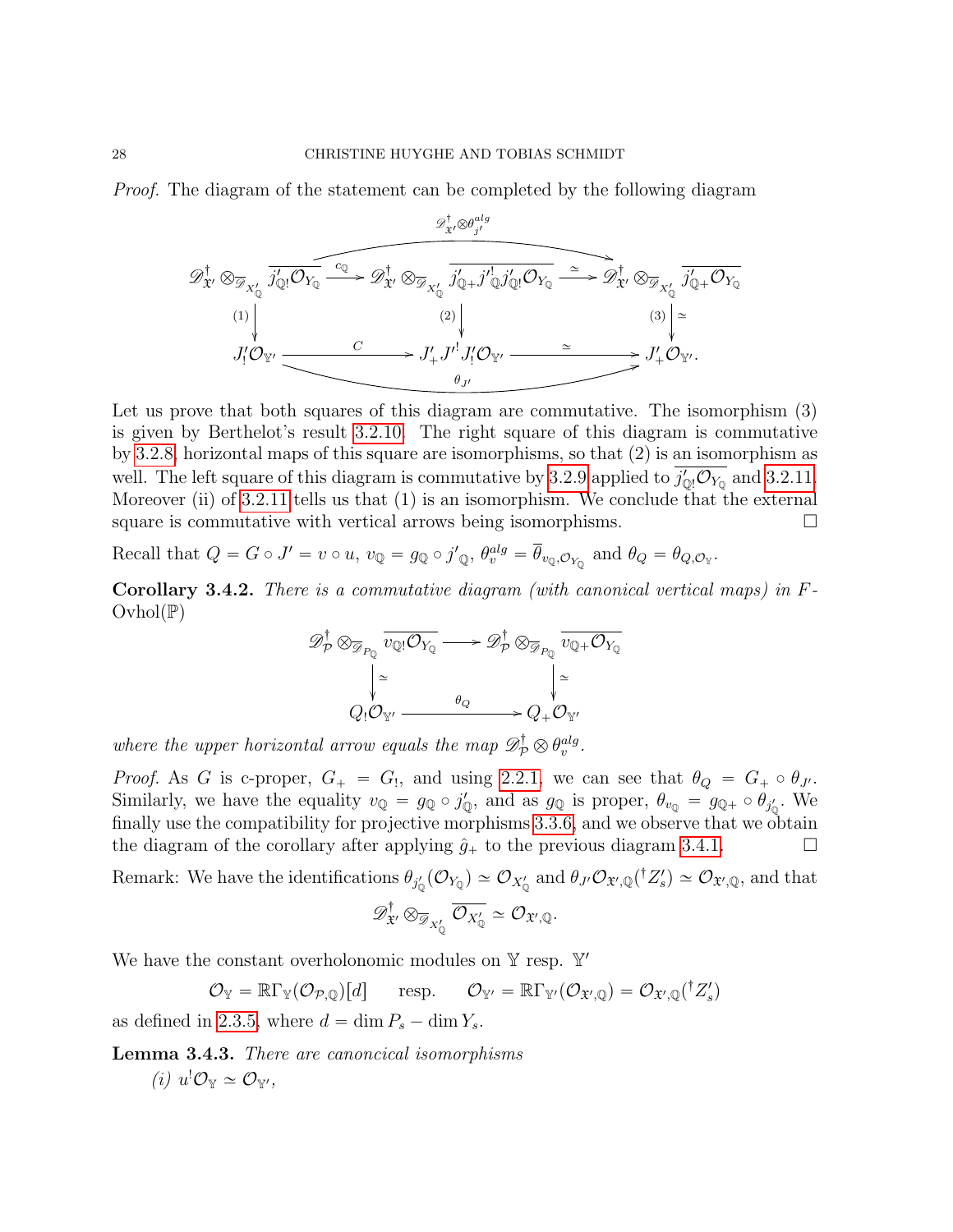$$
(ii) u_+\mathcal{O}_{\mathbb{Y}'}\simeq \mathcal{O}_{\mathbb{Y}}.
$$

*Proof.* By [\[1,](#page-47-4) 1.2.8],  $u^!$  and  $u_+$  are exact functors of the categories Ovhol( $\mathbb{Y}/L$ ) and Ovhol $(\mathbb{Y}/L)$ , and quasi-inverse, so that (ii) is a direct consequence of (i). Recall also that, by [\[14,](#page-47-9) 2.2.6.1, 2.2.8, 2.2.14],  $\mathbb{R}\Gamma_{\mathbb{Y}'} \circ \mathbb{R}\Gamma_{\mathbb{Y}'} = \mathbb{R}\Gamma_{\mathbb{Y}'}$ . We compute

$$
u^{!}\mathcal{O}_{\mathbb{Y}} = \mathbb{R}\Gamma_{\mathbb{Y}'} \circ \hat{g}^{!}(\mathbb{R}\Gamma_{X_{s}}^{\dagger}(\mathcal{I}_{s})(\mathcal{O}_{\mathcal{P},\mathbb{Q}})[d])
$$
  
\n
$$
\simeq \mathbb{R}\Gamma_{\mathbb{Y}'} \circ \mathbb{R}\Gamma_{X'_{s}}^{\dagger} \circ (\mathcal{I}_{Z'_{s}}')\hat{g}^{!}\mathcal{O}_{\mathcal{P},\mathbb{Q}}[d] \quad [14, \text{ Théorème 2.2.18}]
$$
  
\n
$$
\simeq \mathbb{R}\Gamma_{\mathbb{Y}'} \circ \mathbb{R}\Gamma_{\mathbb{Y}'}\mathcal{O}_{\mathfrak{X}',\mathbb{Q}}
$$
  
\n
$$
\simeq \mathbb{R}\Gamma_{\mathbb{Y}'}\mathcal{O}_{\mathfrak{X}',\mathbb{Q}}.
$$

We come to the main result, which describes the relation between the classical intermediate extension  $v_{\mathbb{Q}^1}$ + $\mathcal{O}_{Y_{\mathbb{Q}}}$  on the generic fibre and the Abe-Caro intermediate extension  $v_{!+}\mathcal{O}_{\mathbb{Y}}$  on the special fibre.

<span id="page-28-1"></span>Theorem 3.4.4. There is a canonical isomorphism

$$
\mathscr{D}_{\mathcal{P}}^{\dagger} \otimes_{\overline{\mathscr{D}}_{P_{\mathbb{Q}}}} \overline{v_{\mathbb{Q}!+}(\mathcal{O}_{Y_{\mathbb{Q}}})} \simeq v_{!+}(\mathcal{O}_{Y}).
$$

*Proof.* Again, by [\[1,](#page-47-4) 1.2.8],  $u_+ = u_1$ , and  $\theta_Q = \theta_v \circ u_+$ . By previous lemma [3.4.3,](#page-27-0)  $u_+ \mathcal{O}_{\mathbb{Y}'} \simeq$  $\mathcal{O}_{\mathbb{Y}}$  and we have a commutative diagram

$$
v_{+}\mathcal{O}_{\mathbb{Y}} \xrightarrow{\theta_{v}} v_{!}\mathcal{O}_{\mathbb{Y}}\downarrow \simeq \qquad \qquad \downarrow \simeq \nQ_{+}\mathcal{O}_{\mathbb{Y}'} \xrightarrow{\theta_{Q}} Q_{!}\mathcal{O}_{\mathbb{Y}'}.
$$

Now we have

$$
v_{!+}(\mathcal{O}_{\mathbb{Y}}) = \text{im}(\theta_v)
$$
  
\n
$$
\approx \text{im}(\theta_Q)
$$
  
\n
$$
\approx \mathscr{D}_\mathcal{P}^\dagger \otimes_{\overline{\mathscr{D}}_{P_Q}} \text{im}(\theta_v^{alg}) \text{ by } 3.4.2,
$$
  
\n
$$
\approx \mathscr{D}_\mathcal{P}^\dagger \otimes_{\overline{\mathscr{D}}_{P_Q}} \overline{v_{\mathbb{Q}!+}(\mathcal{O}_{Y_Q})}.
$$

 $\Box$ 

#### 4. Localization theory on the flag variety

<span id="page-28-0"></span>We specialize the above theory to the case where  $P$  is the (formal) flag variety of a connected split reductive group G over  $\mathfrak{o}$ . Such a space is coherently  $\mathscr{D}^{\dagger}$ -affine and its algebra of global differential operators  $H^0(\mathcal{P}, \mathscr{D}^{\dagger}_{\mathcal{P}})$  $(\mathcal{P}_{\mathcal{P}}^{\mathsf{T}})$  identifies with (a central reduction of) the crystalline distribution algebra of  $G$ . Truly in the spirit of classical localization theory [\[3\]](#page-47-2), this allows us to analyze geometrically the module theory of the distribution algebra.

 $\Box$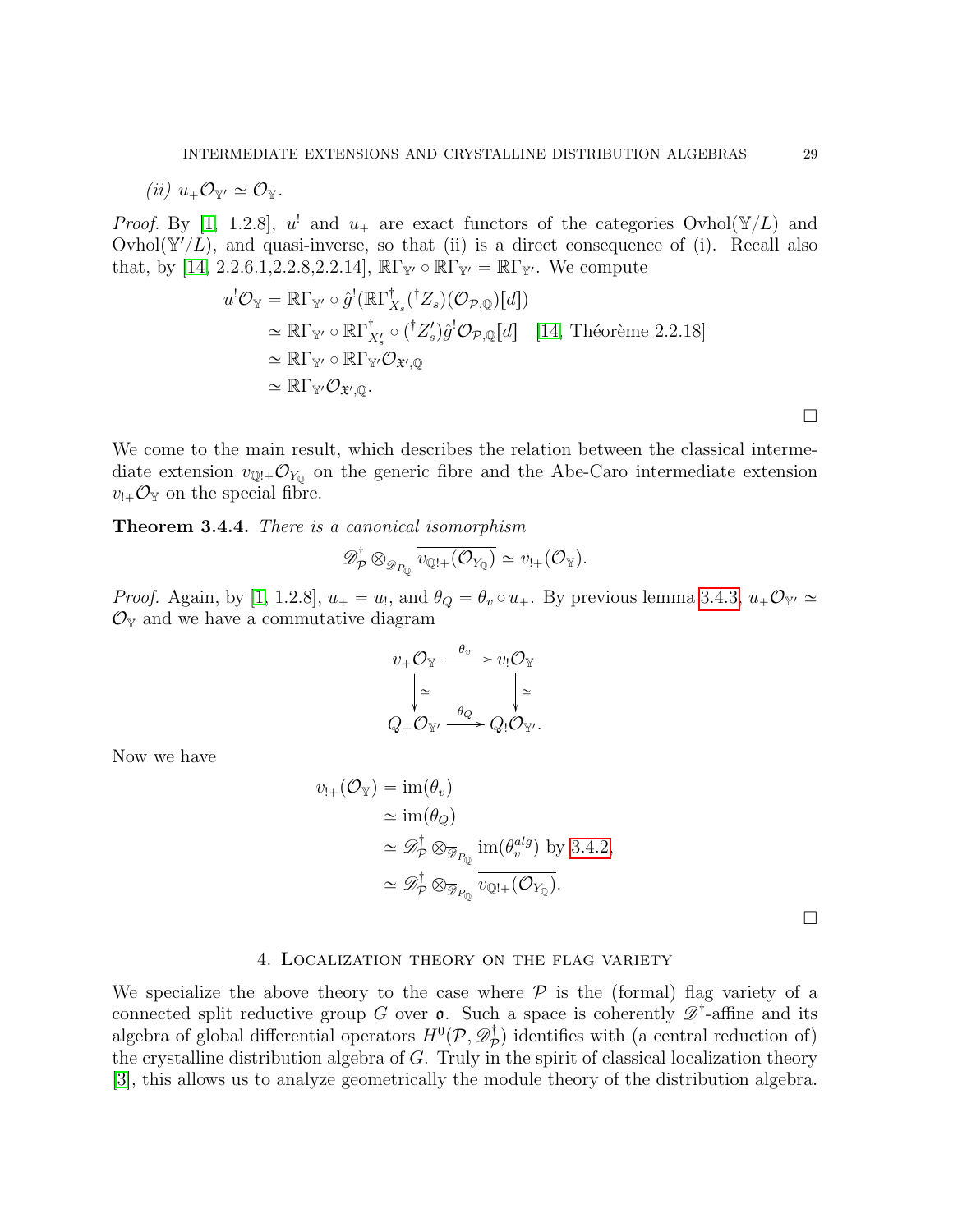<span id="page-29-0"></span>4.1. Crystalline distribution algebras. In this subsection, G can be any connected affine smooth group scheme over  $\mathfrak{o}$ . Let I be the kernel of the morphism  $\mathfrak{o}$ -algebras  $\varepsilon_G : \mathfrak{o}[G] \to \mathfrak{o}$  which represents  $1 \in G$ . Then  $I/I^2$  is a free  $\mathfrak{o} = \mathfrak{o}[G]/I$ -module of finite rank. Let  $t_1, \ldots, t_N \in I$  whose classes modulo  $I^2$  form a base of  $I/I^2$ . The *m*-PD-envelope of I is denoted by  $P_{(m)}(G)$ . This algebra is a free  $\mathfrak{o}$ -module with basis

$$
\underline{t}^{\{\underline{k}\}} = t_1^{\{k_1\}} \cdots t_N^{\{k_N\}},
$$

where  $q_i!t_i^{\{k_i\}} = t_i^{k_i}$  with  $i = p^mq_i + r$  et  $r < p^m$  [\[6,](#page-47-1) 1.5]. The algebra  $P_{(m)}(G)$  has a descending filtration by the ideals

$$
I^{\{n\}} = \bigoplus_{|\underline{k}| \geqslant n} \mathfrak{o} \cdot \underline{t}^{\{\underline{k}\}}.
$$

The quotients  $P_{(m)}^n(G) := P_{(m)}(G)/I^{\{n+1\}}$  are generated, as  $\mathfrak{o}\text{-module}$ , by the elements  $\underline{t}^{\{k\}}$ The quotients  $P_{(m)}(G) := P_{(m)}(G)/T^{(m)}$  are generated, as **o**-module, by the elements  $\underline{V}^{(m)}$ <br>where  $|\underline{k}| \leq n$  and there is an isomorphism  $P_{(m)}^n(G) \simeq \bigoplus_{|\underline{k}| \leq n} \mathfrak{o} \underline{t}^{\{\underline{k}\}}$  as **o**-modules. There are canonical surjections  $pr^{n+1,n} : P^{n+1}_{(m)}$  $p_{(m)}^{n+1}(G) \twoheadrightarrow P_{(m)}^{n}(G).$ 

We note

$$
\mathrm{Lie}(G):=\mathrm{Hom}_{\mathfrak{o}}(I/I^2,\mathfrak{o}).
$$

The Lie-algebra Lie(G) is a free **o**-module with basis  $\xi_1, \ldots, \xi_N$  dual to  $t_1, \ldots, t_N$ . For  $m' \geq m$ , the universal property of divided power algebras gives homomorphismes of filtered algebras  $\psi_{m,m'} : P_{(m')}(G) \to P_{(m)}(G)$  which induce on quotients homomorphismes of algebras  $\psi_{m,m'}^n: P_{(m')}^n(G) \to P_{(m)}^n(G)$ . The module of distributions of level m and order n is  $D_n^{(m)}(G) := \text{Hom}_{\mathfrak{o}}(P_{(m)}^n(G), \mathfrak{o})$  The algebra of distributions of level m is defined to be

$$
D^{(m)}(G) := \varinjlim_{n} D_{n}^{(m)}(G)
$$

where the limit is taken with respect to the maps  $\text{Hom}_{\mathfrak{g}}(pr^{n+1,n}, \mathfrak{o}).$ 

For  $m' \geq m$ , the algebra homomorphisms  $\psi_{m,m'}^n$  give dually linear maps  $\Phi_{m,m'}^n : D_n^{(m)}(G) \to D_m^{(m)}(G)$  $D_n^{(m)}(G)$  and finally a morphism of filtered algebras  $\Phi_{m,m'} : D^{(m)}(G) \to D^{(m')}(G)$ . The direct limit

$$
Dist(G) = \varinjlim_{m} D^{(m)}(G)
$$

equals the classical distribution algebra of the group scheme  $G$  [\[23,](#page-48-9) II.§4.6.1].

Let now G be the completion of G along its special fibre. We write  $G_i = \text{Spec } \mathfrak{o}[G]/\pi^{i+1}$ . The morphism  $G_{i+1} \hookrightarrow G_i$  induces  $D^{(m)}(G_{i+1}) \to D^{(m)}(G_i)$ . We put

$$
\widehat{D}^{(m)}(\mathcal{G}) := \varprojlim_{i} D^{(m)}(G_i).
$$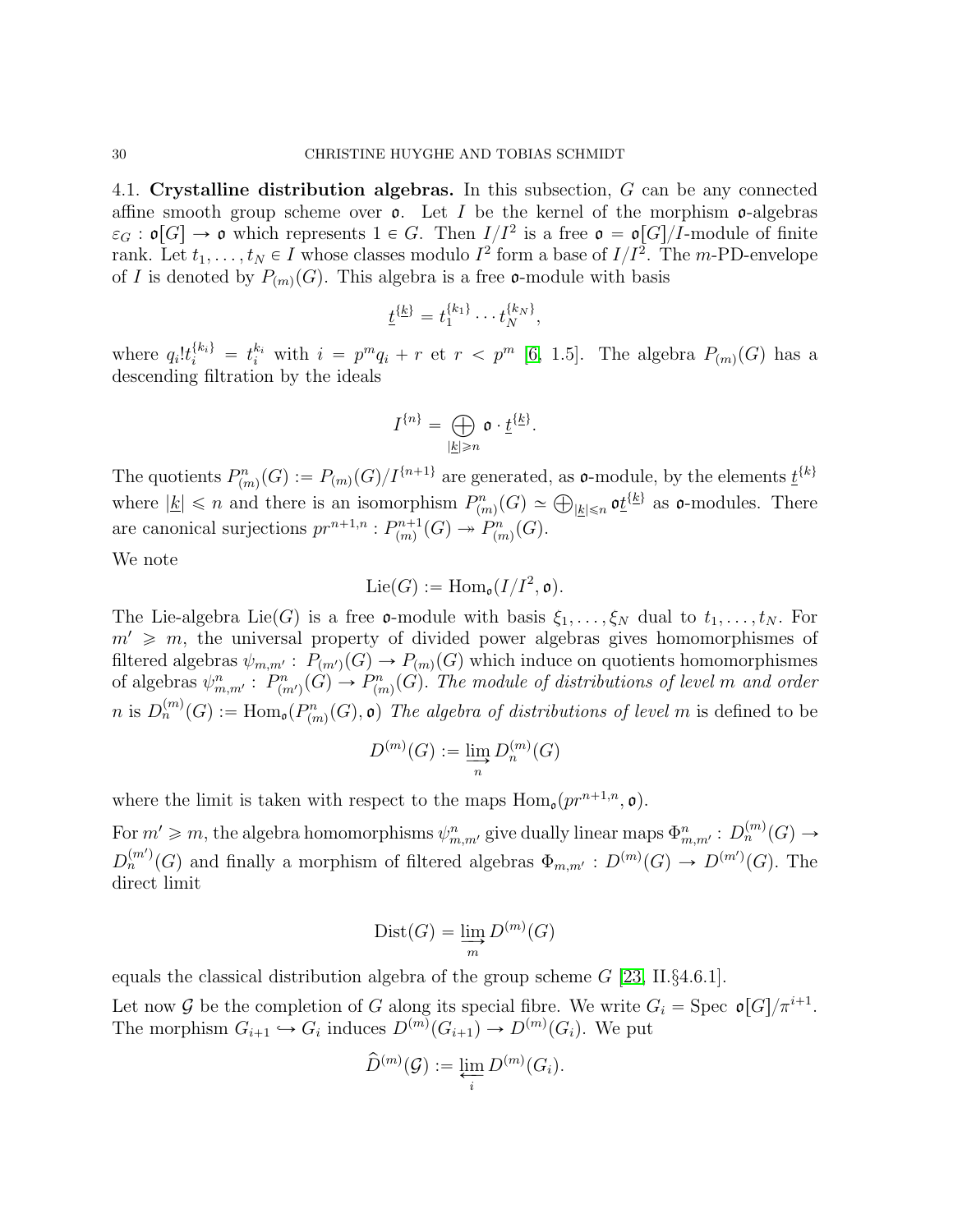If  $m' \geq m$ , one has the morphisms  $\hat{\Phi}_{m,m'} : \hat{D}^{(m)}(\mathcal{G}) \to \hat{D}^{(m')}(\mathcal{G})$  and the *crystalline* distribution algebra is defined to be

$$
D^{\dagger}(\mathcal{G}) := \varinjlim_{m} \widehat{D}^{(m)}(\mathcal{G}) \otimes \mathbb{Q}.
$$

Note, as for differential operators, that this dagger-algebra appears with coefficients tensored by Q. For more details on the basic theory of the algebra  $D^{\dagger}(\mathcal{G})$  we refer to [\[39,](#page-48-0) [40\]](#page-48-3).

For a character  $\theta$  :  $Z(\mathfrak{g}) \to L$  of the center  $Z(\mathfrak{g})$  of the universal enveloping algebra of the L-Lie algebra  $\mathfrak{g} = \text{Lie}(G) \otimes \mathbb{Q}$ , we will always denote by

$$
D^{\dagger}(\mathcal{G})_{\theta}:=D^{\dagger}(\mathcal{G})_{\theta}\otimes_{Z(\mathfrak{g}),\theta}L
$$

the corresponding central reduction of  $D^{\dagger}(\mathcal{G})$ . The *trivial* character is the character  $\theta_0$ with ker  $\theta_0 = Z(\mathfrak{g}) \cap (U(\mathfrak{g})\mathfrak{g}).$ 

<span id="page-30-0"></span>4.2. The localization theorem and overholonomicity. We keep the notation of the previous subsection, but specialize now to the case of a connected split reductive group scheme G over  $\mathfrak o$ . Let in the following  $\theta = \theta_0$  be the trivial character. Our goal is to analyze the *central block* of the category of  $D^{\dagger}(\mathcal{G})$ -modules, i.e. the category of  $D^{\dagger}(\mathcal{G})_{\theta_0}$ -modules. We keep the notation from the preceding section.

We let  $B \subset G$  be a Borel subgroup containing a maximal split torus T, with unipotent radical N. Denote by

 $P := G/B$ 

the flag scheme. It is a smooth and projective scheme over  $\rho$ . We denote by  $\mathcal P$  its formal completion. The G-action on P by translations endowes  $P$  with a G-action. We recall the localization theorem for arithmetic  $\mathscr{D}$ -modules on the flag variety.

<span id="page-30-1"></span>**Theorem 4.2.1.** (a) The global section functor induces an equivalence of categories between coherent  $\mathscr{D}^\dagger_{\mathcal{F}}$  $p^{\dagger}_{\mathcal{P}}$ -modules and coherent  $H^{0}(\mathcal{P},\mathscr{D}^{\dagger}_{\mathcal{P}})$  $\mathcal{P}_{\mathcal{P}}$ )-modules. A quasi-inverse is given by the functor

$$
\mathscr{L}oc(M)=\mathscr{D}^{\dagger}_{\mathcal{P}}\otimes_{H^0(\mathcal{P},\mathscr{D}^{\dagger}_{\mathcal{P}})}M.
$$

(b) The  $\mathcal G$ -action on  $\mathcal P$  induces an algebra isomorphism

$$
D^{\dagger}(\mathcal{G})_{\theta_0} \stackrel{\simeq}{\longrightarrow} H^0(\mathcal{P}, \mathscr{D}_{\mathcal{P}}^{\dagger}).
$$

*Proof.* This summarizes the main results of [\[40\]](#page-48-3) and [\[45\]](#page-49-3).

Remark: A. Sarrazola-Alzate has extended the above theorem to the case of an arbitrary central character  $\theta$  using a twisted version of the sheaf  $\mathscr{D}^{\dagger}_{\mathcal{P}}$  $_{\mathcal{P}}^{\mathcal{I}},$  cf. [\[46\]](#page-49-4).

**Definition 4.2.2.** A  $D^{\dagger}(\mathcal{G})_{\theta_0}$ -module M is called *geometrically (F-)overholonomic* if the coherent  $\mathscr{D}^\dagger_{\mathcal{F}}$  $p^{\dagger}_{\mathcal{P}}$ -module  $\mathscr{Loc}(M)$  lies in the full subcategory  $(F-)$ Ovhol $(\mathbb{P}/L)$ .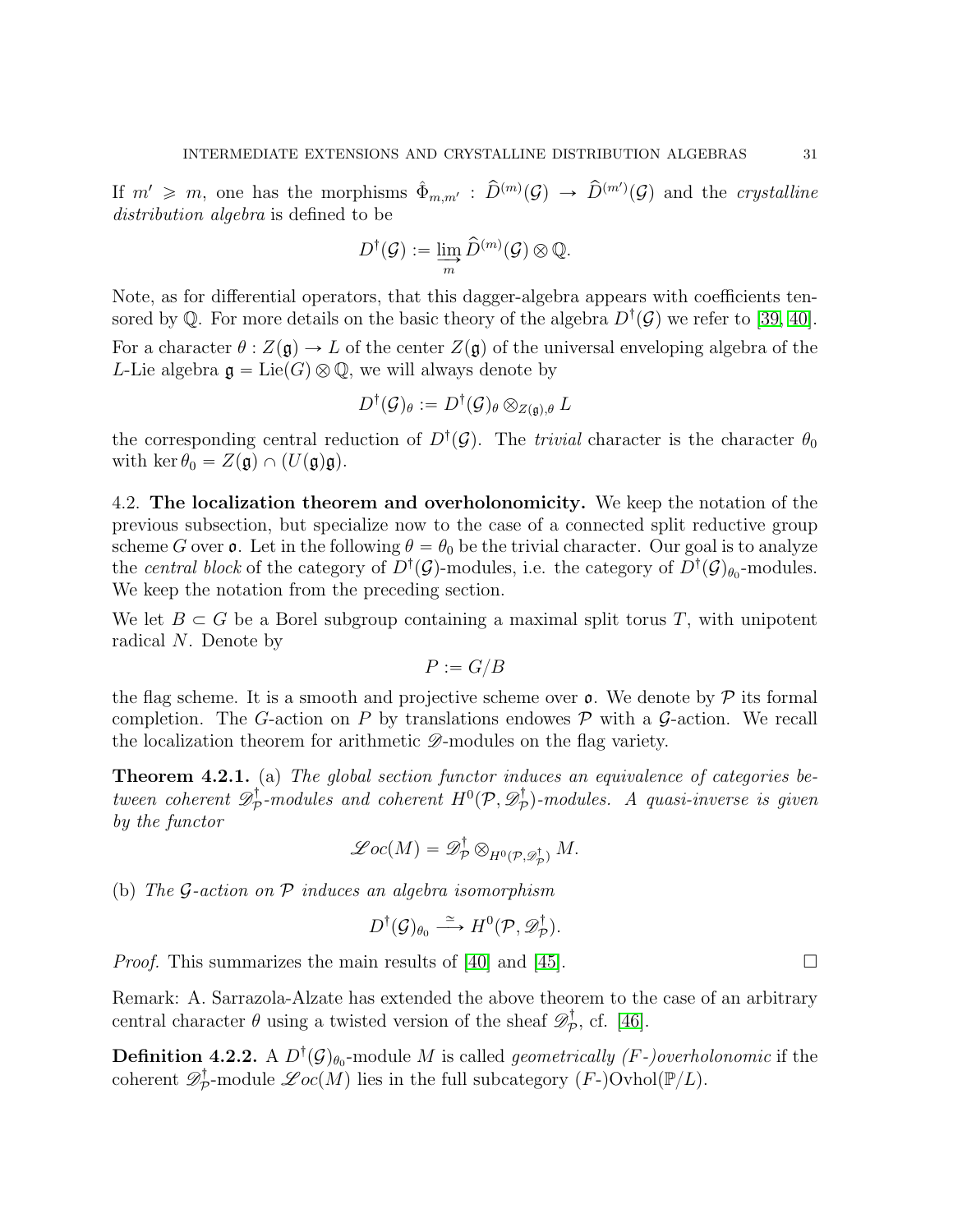Remark: Already in the classical situation of algebraic D-modules on complex flag varieties, it is difficult in dimension  $> 1$  to translate the condition of being a holonomic Dmodule to the algebraic side. Nevertheless, this condition cuts out an interesting abelian finite length subcategory inside all Lie algebra representations, which contains many examples (highest weight representations, Whittaker modules etc.) It is the cristalline analogue of this category which we propose to study.

Recall from [2.1](#page-5-1) the set of equivalence classes of pairs  $(Y, \mathcal{E})$  where  $Y \subseteq \mathcal{P}_s$  is a connected smooth locally closed subvariety and  $\mathcal E$  is an irreducible overconvergent isocrystal on  $\mathbb{Y} = (Y, X)$ , which is an object of Ovhol $(\mathbb{Y}/L)$  (the category of overholonomic modules, stable by any base change). We put  $\mathcal{L}(Y, \mathcal{E}) := v_{!+}(\mathcal{E}) \in \text{Ovhol}(\mathbb{P}/L)$  where  $v : \mathbb{Y} \to \mathbb{P}$  is the immersion of couples associated with Y .

<span id="page-31-0"></span>**Theorem 4.2.3.** The correspondence  $(Y, \mathcal{E}) \rightarrow H^0(\mathcal{P}, \mathcal{L}(Y, \mathcal{E}))$  induces a bijection

 ${pairs (Y, E)}/\sim \stackrel{\simeq}{\longrightarrow} {irreducible~geometrically~overholonomic~}D^{\dagger}(\mathcal{G})_{\theta_0}\text{-modules}\}/\simeq$ 

*Proof.* This follows from the classification theorem [2.3.4](#page-12-0) together with [4.2.1.](#page-30-1)  $\Box$ 

We point out a related interesting property of the category of overholonomic  $\mathscr{D}^\dagger_\mathcal{P}$  $\bar{p}$ -modules.

It is conjectured by de Jong that, if  $X$  is a connected smooth projective variety over an algebraically closed field of characteristic  $p > 0$  with trivial etale fundamental group, then any isocrystal on X is constant. This conjecture is proved under certain additional assumptions by Esnault-Shiho in [\[27\]](#page-48-10). In our case, the fibration  $G \to G/B = P$  is a separable proper morphism with geometrically connected fibre between locally noetherian connected schemes. To compute the fundamental group of  $\mathcal{P}_s$ , we may pass to a simply connected cover of the semisimple derived group of  $\mathcal{G}_s$ . The homotopy exact sequence [\[31,](#page-48-11) Exp. 10 Cor. 1.4] implies then that étale fundamental group of  $\mathcal{P}_s$  is trivial. Here is a short representation-theoretic proof of de Jong's conjecture for the flag variety  $P_s$ .

<span id="page-31-2"></span>**Proposition 4.2.4.** Any convergent isocrystal on  $\mathcal{P}_s$  is constant.

*Proof.* Any convergent isocrystal  $\mathcal{E}$  may be viewed as a coherent  $\mathscr{D}^{\dagger}_{\mathcal{F}}$  $\bar{p}$ -module which is coherent over  $\mathcal{O}_{\mathcal{P},\mathbb{Q}}$  [\[6,](#page-47-1) Prop. (4.1.4)]. Then  $H^0(\mathcal{P},\mathcal{E})$  is a finite dimensional representation of the reductive L-Lie algebra g and hence completely reducible (semisimple). In addition, it has central character  $\theta_0$ . But the trivial one dimensional representation is the only irreducible g-representation of finite dimension and with central character  $\theta_0$ . Since the trivial representation localizes to the trivial connection  $\mathcal{O}_{\mathcal{P},\mathbb{Q}}$  and since localization commutes with direct sums, the isocrystal  $\mathcal E$  must be constant.

<span id="page-31-1"></span><sup>&</sup>lt;sup>2</sup>The homotopy exact sequence implies in the same manner that the generic fibre  $P_L$  has trivial étale fundamental group. By Chern-Weil theory and Grothendieck's theorem on formal functions, the de Rham Chern classes on  $P_L$  become trivial after tensoring with  $\mathbb Q$ . But these classes correspond to the rational crystalline classes on  $\mathcal{P}_s$  via the comparison theorem between de Rham and crystalline cohomology, from which one may deduce the conjecture. We thank H. Esnault for explaining this general argument to us.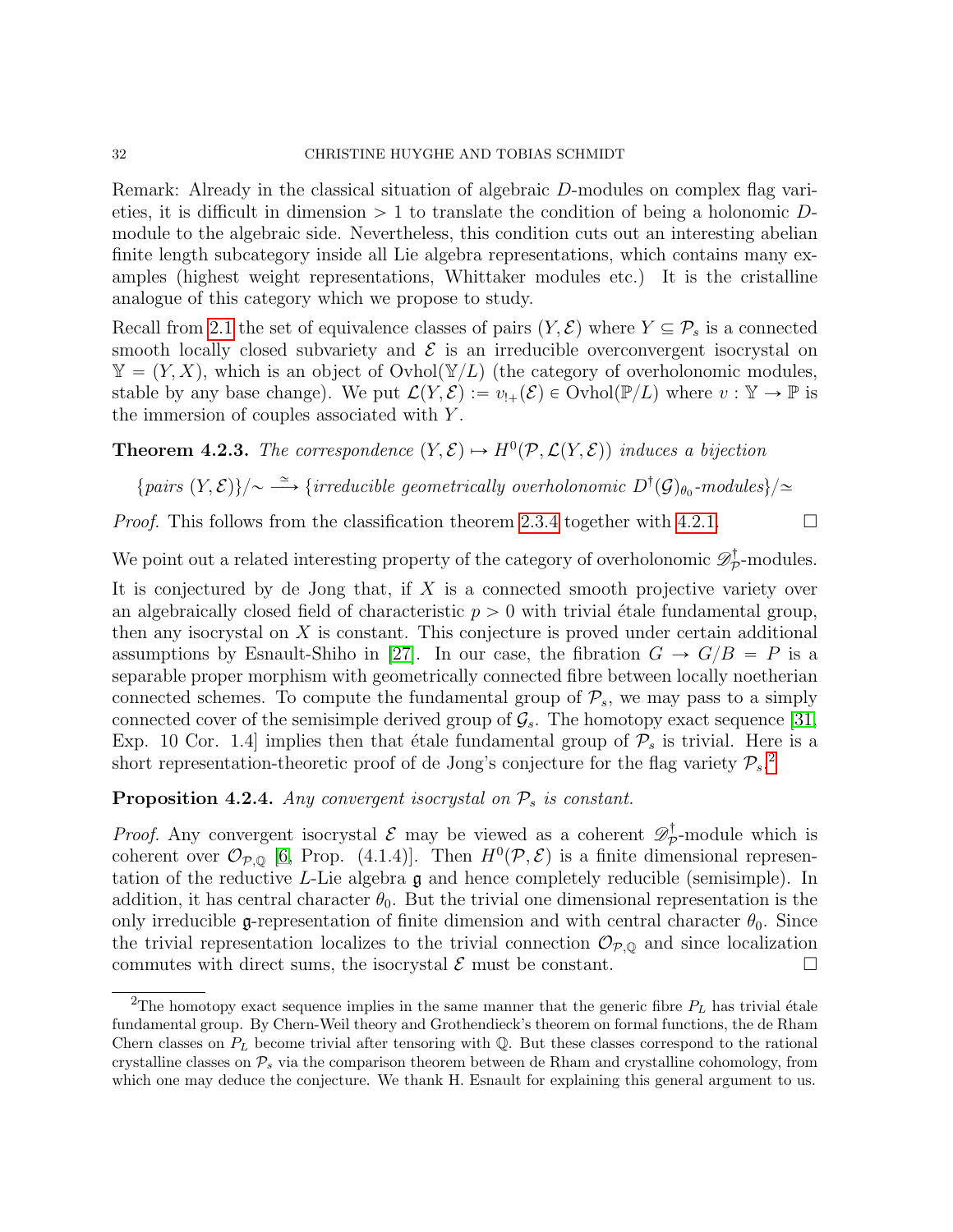<span id="page-32-0"></span>4.3. Link to locally analytic representations. In this subsection, we explain how the methods and results of the present paper might ultimately have applications to locally analytic representations. Although this is more of a speculation and we do not prove any substantial result in this subsection, we like to include it in this paper, as it has been a major source of motivation for us in writing this paper.

To put everything in context, we briefly recall some classical results from the geometric representation theory of non-compact real Lie groups [\[32,](#page-48-12) [47\]](#page-49-5). Let  $G_{\mathbb{R}}$  be a non-compact connected reductive real Lie group  $(GL_n(\mathbb{R})$  is a first example) and let  $\mathfrak{g} = \mathbb{C} \otimes_{\mathbb{R}} Lie(G_{\mathbb{R}})$ be its complexified Lie algebra. Let  $K_{\mathbb{R}} \subset G_{\mathbb{R}}$  be a maximal compact subgroup with complexification K. Given an admissible  $G_{\mathbb{R}}$ -representation<sup>[3](#page-32-1)</sup> V, we denote by  $V_{K_{\mathbb{R}}-\text{fin}} \subseteq V$ its subspace of  $K_{\mathbb{R}}$ -finite vectors. It is dense in V and naturally equipped with the structure of a Harish-Chandra  $(\mathfrak{g}, K)$ -module. The formation

$$
V \mapsto HC(V) := V_{K_{\mathbb{R}} - \text{fin}}
$$

is a covariant, exact and faithful functor from admissible  $G_{\mathbb{R}}$ -representations of finite length to Harish-Chandra  $(\mathfrak{g}, K)$ -modules. One calls two finite length representations  $V_1$ and  $V_2$  infinitesimally equivalent if  $HC(V_1) \simeq HC(V_2)$ . Classifying irreducible representations according to infinitesimal equivalence is a first step towards a full classification of irreducible representations.<sup>[4](#page-32-2)</sup> Any Harish-Chandra module  $M$  admits a globalization (i.e. a finite length representation V with  $HC(V) \simeq M$ ) which implies, by its functorial properties, that  $HC$  even preserves irreducibility. Hence, classifying irreducible representations up to infinitesimal equivalence is the same as classifying irreducible Harish-Chandra modules for the pair  $(\mathfrak{g}, K)$ . If  $G_{\mathbb{R}}$  admits a connected complexification  $(GL_n(\mathbb{R})$  is a first example), then irreducible Harish-Chandra modules have infinitesimal characters. In this case, the classification of modules with fixed character  $\theta$  is equivalent, using Beilinson-Bernstein localization, to the classification of irreducible twisted Harish-Chandra sheaves on the complex flag variety of  $\mathfrak{g}$ . The latter, in turn, is a special case of the general classification of holonomic twisted D-modules as intermediate extensions over locally closed subvarieties [\[3\]](#page-47-2).

We like to speculate how this might generalize from real-analytic to p-adic analytic Lie groups. Concretely, let  $G(L)$  be the group of L-valued points of our split connected reductive group G. This is a non-compact locally L-analytic group whose basic theory of admissible locally analytic representations (in certain complete locally convex Hausdorff spaces over  $L$ ) has been developed by Schneider-Teitelbaum in a series of papers [\[50,](#page-49-6) [51,](#page-49-7) 52. We have the *n*-th congruence subgroup scheme  $G(n)$  of the **o**-group scheme G. It is a smooth affine group scheme over  $\mathfrak{o}$ . We denote by  $\widehat{G(n)}$  the completion of  $G(n)$  along the unit section  $1 \in G(n)_k$  in its special fibre and by  $G(n)^\circ := \widehat{G(n)}^{\text{rig}}$  its rigid-analytic generic

<span id="page-32-1"></span><sup>&</sup>lt;sup>3</sup> Representation here means a jointly continuous linear action of  $G_{\mathbb{R}}$  on a complete locally convex Hausdorff space V over  $\mathbb C$ . For the notion of *admissibility*, see for example [\[47,](#page-49-5) 3.1].

<span id="page-32-2"></span><sup>4</sup>For unitary representations, infinitesimal equivalence already implies equivalence, a famous result of Harish-Chandra [\[32\]](#page-48-12).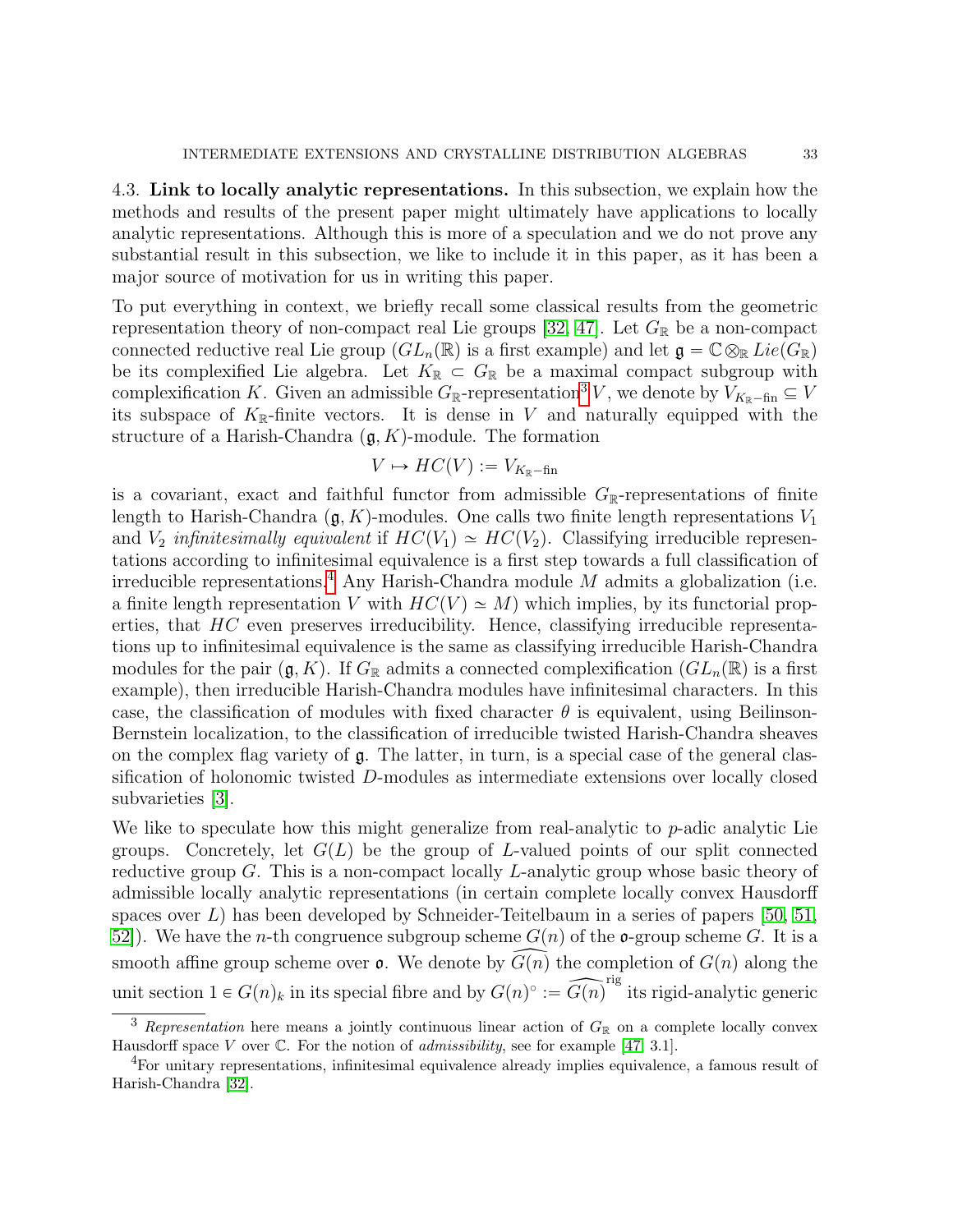fibre (in the sense of Berthelot, cf. [\[4,](#page-47-17) [22\]](#page-47-18)). By construction,  $G(n)$ <sup>o</sup> is a rigid-analytic group over L, whose underlying space is strictly quasi-Stein (in the sense of  $[26, 2.1.17]$ ), and which comes with an associated rigid-analytic distribution algebra  $\mathcal{D}^{an}(G(n)^\circ)$ , cf. [\[26,](#page-48-1) 5.2]. The latter naturally contains  $U(\mathfrak{g})$  and one has the central reduction

$$
\mathcal{D}^{an}(G(n)^\circ)_\theta := \mathcal{D}^{an}(G(n)^\circ) \otimes_{Z(\mathfrak{g}),\theta} L
$$

for each character  $\theta$  of the center  $Z(\mathfrak{g})$  of  $U(\mathfrak{g})$ .

We need the following basic lemma. For the notion of a *good analytic open subgroup*, we refer to [\[26,](#page-48-1) 5.2]. Let e be the ramification index of the extension  $L/\mathbb{Q}_p$ .

**Lemma 4.3.1.** The congruence subgroup  $\text{ker}(G(\mathfrak{o}) \to G(\mathfrak{o}/\pi^n))$  is a good analytic open subgroup of  $G(L)$  for n larger than  $\frac{e}{p-1}$ .

*Proof.* Choose a closed embedding of the group scheme G into some  $GL_{m/\mathfrak{o}}$  [\[10,](#page-47-19) Prop. 13.2] and identify  $Lie(GL_{m/\mathfrak{o}}) = Mat_m(\mathfrak{o})$ . For n larger than  $\frac{e}{p-1}$ , the  $\mathfrak{o}$ -Lie lattice  $\pi^n Mat_m(\mathfrak{o})$ exponentiates to the open subgroup  $1 + \pi^n Mat_m(\mathfrak{o})$  of  $GL_m(L)$ . Hence the  $\mathfrak{o}\text{-Lie}$  lattice  $\pi^n Lie(G) \subseteq \mathfrak{g}$  exponentiates to the congruence subgroup ker $(G(\mathfrak{o}) \to G(\mathfrak{o}/\pi^n))$ . By definition, the latter is thus a good analytic open subgroup of  $G(L)$ .

The lemma and [\[26,](#page-48-1) 5.3] imply that the ring  $\mathcal{D}^{an}(G(n)^\circ)$  is coherent for any n larger than e  $\frac{e}{p-1}$ . The corresponding category  $Mod^{\text{fp}}(\mathcal{D}^{an}(G(n)^{\circ})$  of finitely presented  $\mathcal{D}^{an}(G(n)^{\circ})$ modules is then abelian.

Let V be an admissible  $G(L)$ -representation. Let  $V_{G(n)^\circ - \text{an}} \subseteq V$  be its subspace of  $G(n)^\circ$ -analytic vectors [\[26,](#page-48-1) 3.4.1]. The latter is naturally a module over  $\mathcal{D}^{an}(G(n)^\circ)$ , cf. [26, 5.1.8] (adapted to the  $\sigma$ -affinoid rigid group  $G(n)$ °). For fixed n and nonzero V, the subspace  $V_{G(n)^\circ-\text{an}}$  may be zero, which is why we introduce the subcategory  $\text{Rep}^{(n)}(G(L))$  of representations V which are topologically generated, as  $G(L)$ -representations, by their  $G(n)$ <sup>o</sup>analytic vectors. Any topologically irreducible G-representation lies in  $\text{Rep}^{(n)}(G(L))$ , for sufficiently large  $n$  and, moreover, admits an infinitesimal character [\[24\]](#page-48-13).

**Proposition 4.3.2.** For sufficiently large n, the formation  $HC_{p-\text{adic}}^{(n)}(V) := (V_{G(n)^\circ-\text{an}})'$ defines a contravariant exact and faithful functor

$$
HC_{p-\text{adic}}^{(n)}: \text{Rep}^{(n)}(G(L)) \longrightarrow \text{Mod}^{\text{fp}}(\mathcal{D}^{an}(G(n)^{\circ}).
$$

*Proof.* Let *n* be larger than  $\frac{e}{p-1}$ . The lemma and [\[25,](#page-48-14) A.13/14] show that the functor is well-defined and exact. The property  $HC_{p-\text{adic}}^{(n)}(V) = 0$  obviously implies  $V = 0$ . Since  $HC_{p-\text{adic}}^{n}$  is exact, this gives faithfulness.

We believe that the functors  $HC_{p-\text{adic}}^{(n)}$  are the correct p-adic analogue for the functor  $HC$  in the real setting. Let  $\tilde{V}_1$  and  $V_2$  be two topologically irreducible admissible  $G(L)$ -representations. We say  $V_1$  and  $V_2$  are *infinitesimally equivalent* if  $HC_{p-\text{adic}}^{(n)}(V_1) \simeq$ 

 $\Box$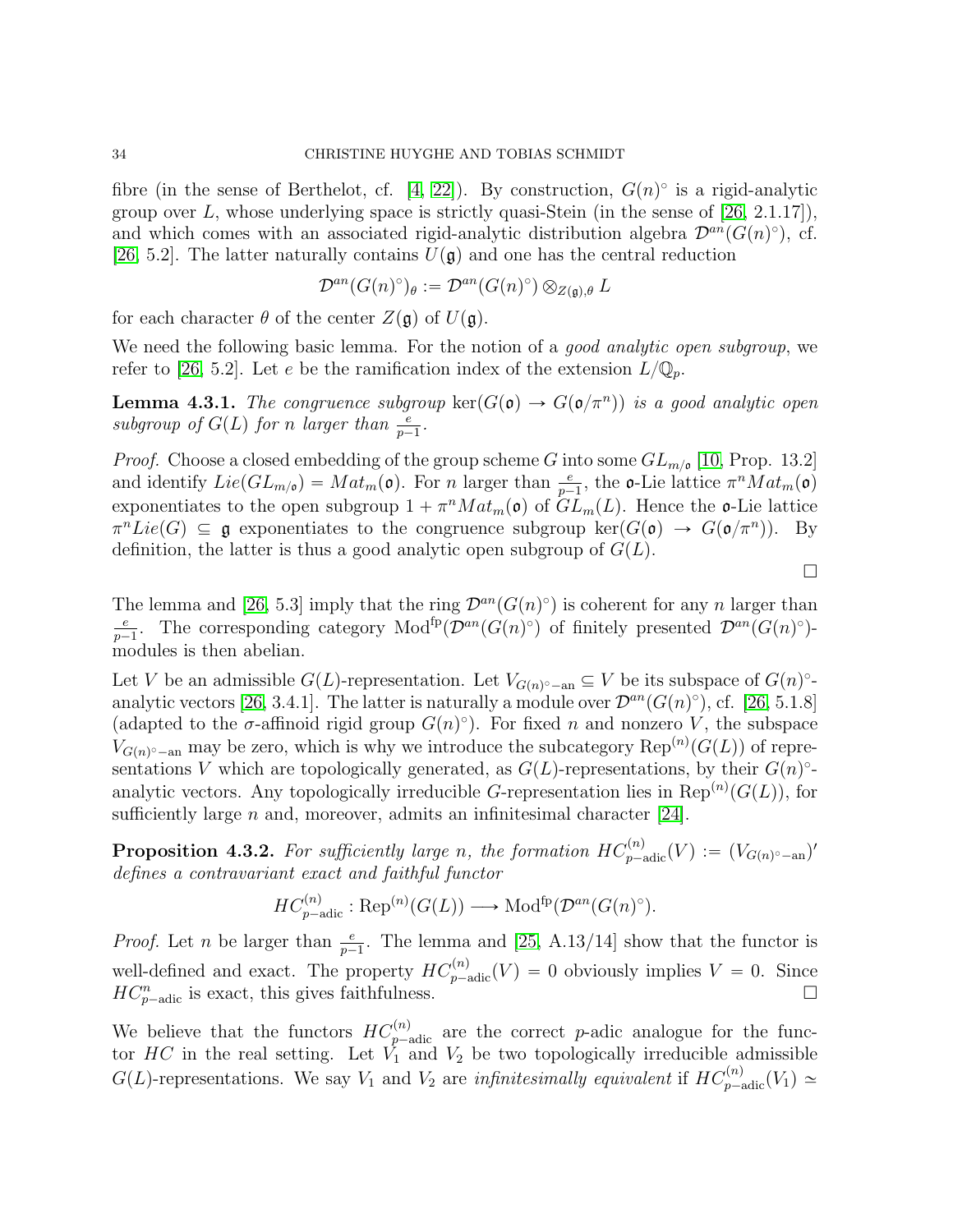$HC_{p-\text{adic}}^{(n)}(V_2)$  for some sufficiently large n, such that  $V_1, V_2 \in \text{Rep}^{(n)}(G(L))$ . It would be interesting to classify topologically irreducible representations up to infinitesimal equivalence. At the moment, a p-adic analogue of Casselman's globalization result is not known (at least to our knowledge), but it still seems relevant to obtain more information on the categories  $\text{Mod}^{\text{fp}}(\mathcal{D}^{an}(G(n)_{\theta}^{\circ})$  and their irreducible modules. At first step, one might want to consider only the trivial character  $\theta_0$  and might ask, analogous to the real-analytic setting, for a geometric approach via some sort of p-adic Beilinson-Bernstein localization.

A first basic result in this direction is [\[39,](#page-48-0) 5.3.1] which provides a canonical isomorphism

$$
\mathcal{D}^{an}(G(n)^{\circ}) \simeq D^{\dagger}(\mathcal{G}(n))
$$

with the crystalline distribution algebra  $D^{\dagger}(\mathcal{G}(n))$  of the p-adic completion  $\mathcal{G}(n)$  of  $G(n)$ . Moreover, in [\[38\]](#page-48-15) we have introduced the sheaf of arithmetic differential operators  $\mathscr{D}^{\dagger}_{\mathcal{P},n}$  of congruence level n on the formal flag scheme  $P$  of  $G$ . We proved that the global sections of  $\mathscr{D}^{\dagger}_{\mathcal{P},n}$  give back  $D^{\dagger}(\mathcal{G}(n))_{\theta_0}$  and that  $\mathcal P$  is coherently  $\mathscr{D}^{\dagger}_{\mathcal{P},n}$ -affine. We therefore expect that the category  $Mod^{fp}(\mathcal{D}^{an}(G(n)_{\theta_0}^{\circ})$  and its irreducible modules can effectively be studied through the geometry of arithmetic  $\mathscr{D}$ -modules with congruence level structures on  $\mathcal{P}$ . Even if we are ultimately only interested in results up to sufficiently large  $n$ , we expect that the methods for higher n will strongly be inspired by the classical case  $n = 0$ . The methods and results in the present article in the case  $n = 0$  thus form a first step in this programme.

#### 5. Highest weight representations and the rank one case

<span id="page-34-0"></span>We keep the notation from the preceding section.

<span id="page-34-1"></span>5.1. **Highest weight representations.** We assume in this section that the field  $L$  is locally compact. This allows us to make use of the results in [\[48\]](#page-49-9). Under this hypothesis, we establish a crystalline version of the central block of the classical BGG category  $\mathcal{O}$ . We go on and show that its irreducible objects are geometrically overholonomic and compute their associated parameters  $(Y, \mathcal{E})$  in the geometric classification [4.2.3.](#page-31-0)

Let  $\Delta$  be the set of simple roots in  $\Phi^+$ . We fix a (Chevalley) basis for Lie(G) compatible with its root space decomposition. In particular, we obtain a  $\mathfrak{o}$ -basis  $t_1, ..., t_n$  of Lie(T) which is made up from a L-basis of the center of  $\mathfrak g$  and finitely many elements  $t_\alpha$ , indexed by  $\alpha \in \Delta$ , such that  $\beta(t_{\alpha}) \in \mathbb{Z}$  for all  $\beta \in \Phi$ . Let  $\Gamma := \mathbb{Z}_{\geqslant 0} \Phi^+ \subset \mathbb{Q} \Phi =: \Lambda_r \subseteq \Lambda$  where  $\Lambda_r$ and  $\Lambda$  are the root lattice and the integral weight lattice respectively.

For  $w \in W$  we let  $\lambda_w = -w(\rho) - \rho$ . These are |W| pairwise different elements of  $\Lambda_r$ .

Let  $\mathcal{O}_0$  be the central block of the classical BGG category, e.g. [\[36\]](#page-48-16). This is a full abelian subcategory of finitely generated  $U(\mathfrak{g})_{\theta_0}$ -modules which is noetherian and artinian. Its irreducible objects are given by the unique irreducible quotients  $M(\lambda_w) \to L(\lambda_w)$  where

$$
M(\lambda_w) := U(\mathfrak{g}) \otimes_{U(\mathfrak{t}), \lambda_w} L
$$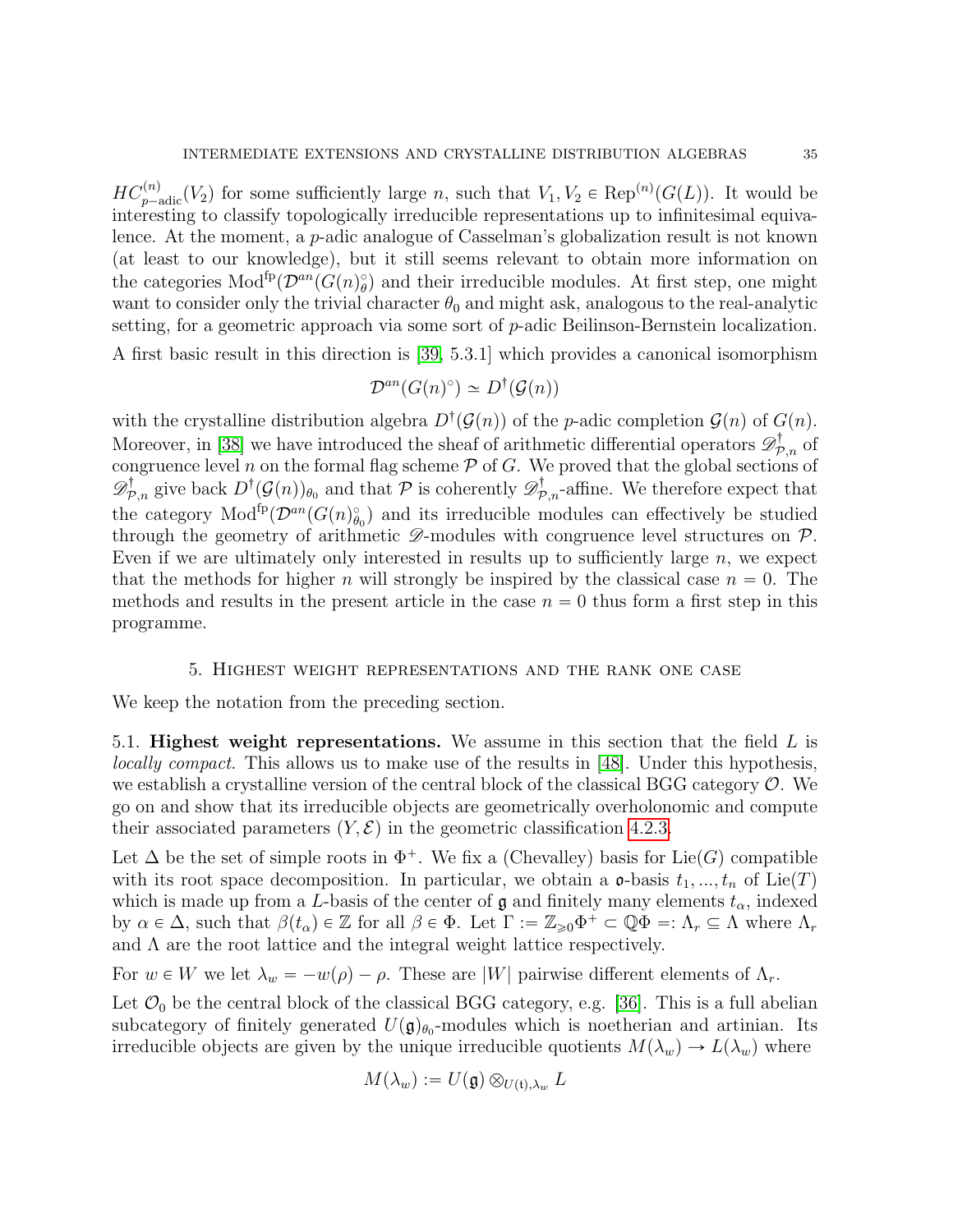is the Verma module with highest weight  $\lambda_w$  for  $w \in W$ .

To define a crystalline variant of the category  $\mathcal{O}_0$  we follow the constructions given in [\[48\]](#page-49-9) in the case of the Arens-Michael envelope of  $U(\mathfrak{g})$ . In order to do so, we need the field L to be locally compact.

By the discussion in [\[39,](#page-48-0) 5.3] the algebra  $D^{\dagger}(\mathcal{G}) = \lim_{m \to \infty} \hat{D}^{(m)}(\mathcal{G}) \otimes \mathbb{Q}$  is an inductive limit of Hausdorff locally convex L-vector spaces with injective and compact transition maps. According to [\[49,](#page-49-10) 7.19/16.9/16.10] it is therefore Hausdorff, complete and barrelled.

The framework of diagonalisable modules over suitable commutative topological L-algebras as described in [\[48,](#page-49-9) sec. 2] applies therefore to the L-algebra  $D^{\dagger}(\mathcal{T})$ . Note that it contains the universal enveloping algebra  $U(\mathfrak{t})$  as a dense subalgebra. A L-valued weight  $\lambda$  of  $D^{\dagger}(\mathcal{T})$ is a L-algebra homomorphism  $D^{\dagger}(\mathcal{T}) \to L$ . A set of weights Y is called *relatively compact* if its image under the injective map  $\lambda \mapsto (\lambda(t_1), ..., \lambda(t_n))$  has a compact closure in  $L^n$ . Let  $\lambda$  be weight and M some topological  $D^{\dagger}(\mathcal{T})$ -module. A nonzero  $m \in M$  is called a  $\lambda$ -weight vector if  $h.m = \lambda(h)$ .m for all  $h \in D^{\dagger}(\mathcal{T})$ . In this case  $\lambda$  is called a weight of M. The closure  $M_{\lambda}$  in M of the L-vector space generated by all  $\lambda$ -weight vectors is called the  $\lambda$ -weight space of M. The module M is called  $D^{\dagger}(\mathcal{T})$ -diagonalisable if there is a set of weights  $\Pi(M)$  with the property: to every  $m \in M$  there exists a family  $\{m_{\lambda} \in M_{\lambda}\}_{\lambda \in \Pi(M)}$ converging cofinitely against zero in  $M$  and satisfying

$$
m=\sum_{\lambda\in\Pi(M)}m_\lambda.
$$

Given a diagonalisable module M we may form  $M^{ss} = \bigoplus_{\lambda \in \Pi(M)} M_{\lambda}$  (depending on the choice of  $\Pi(M)$ ).

**Definition 5.1.1.** The category  $\mathcal{O}_0^{\dagger}$  equals the full subcategory of  $D^{\dagger}(\mathcal{G})_{\theta_0}$ -modules M satisfying:

- (1) M is a coherent  $D^{\dagger}(\mathcal{G})_{\theta_0}$ -module
- (2) M is  $D^{\dagger}(\mathcal{T})$ -diagonalisable with  $\Pi(M)$  contained in the union of the cosets  $\lambda_w \Gamma$
- (3) All weight spaces  $M_{\lambda}$ ,  $\lambda \in \Pi(M)$ , are finite dimensional over L.

By definition, given  $M \in \mathcal{O}_0^{\dagger}$ , then any finitely generated  $U(\mathfrak{g})$ -submodule of  $M^{ss}$  lies in  $\mathcal{O}_0$ . In particular,  $M^{ss}$  contains a *maximal vector*, i.e. a nonzero  $m \in M_\lambda$  (of some weight  $\lambda$ ) such that  $\mathfrak{n} \cdot m = 0$ . We will make precise the relation between the two categories  $\mathcal{O}_0$ and  $\mathcal{O}_0^{\dagger}$  below.

We list some basic properties of the category  $\mathcal{O}_0^{\dagger}$ .

- **Proposition 5.1.2.** (i) The direct sum of two modules of  $\mathcal{O}_0^{\dagger}$  is in  $\mathcal{O}_0^{\dagger}$  (ii) the (co)kernel and (co)image of an arbitrary  $D^{\dagger}(\mathcal{G})_{\theta_0}$ -linear map between objects in  $\mathcal{O}_0^{\dagger}$  is in  $\mathcal{O}_0^{\dagger}$ 
	- (iii) the sum of two coherent submodules of an object in  $\mathcal{O}_0^{\dagger}$  is in  $\mathcal{O}_0^{\dagger}$
	- (iv) any finitely generated submodule of an object in  $\mathcal{O}_0^{\dagger}$  is in  $\mathcal{O}_0^{\dagger}$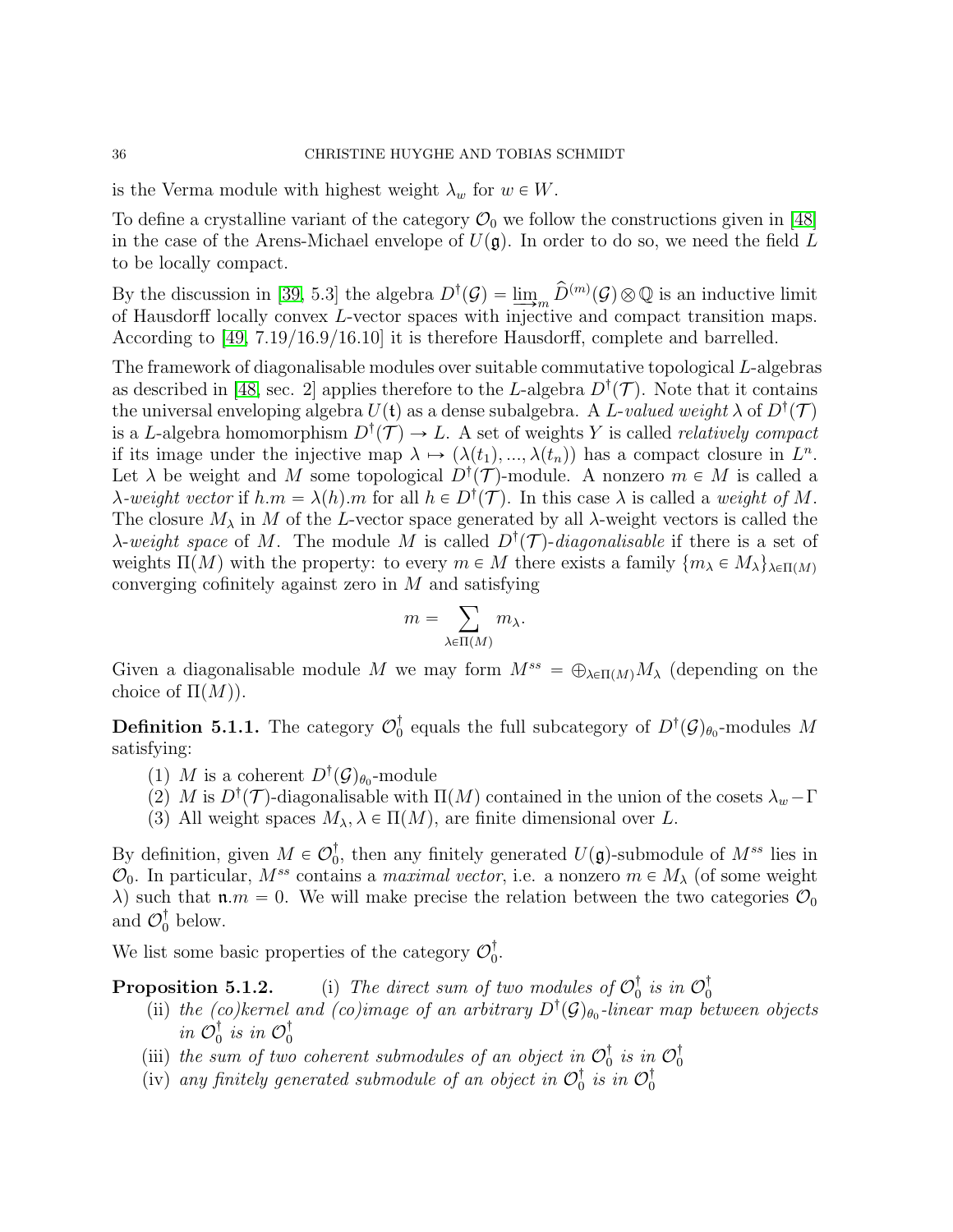# (v)  $\mathcal{O}_0^{\dagger}$  is an abelian category.

Proof. This can be proved using a variant of the proof of [\[48,](#page-49-9) Prop. 3.6.3]. Note that any  $\Pi(M)$  which is contained in the union of the cosets  $\lambda_w - \Gamma$  is relatively compact. Indeed,  $\Gamma$  is relatively compact its closure being contained in the compact subset  $\mathbb{Z}_p^{|\Delta|}$  of  $L^n$ , cf. [\[48,](#page-49-9) Lem. 3.6.1].

We exhibit Verma type modules in  $\mathcal{O}_0^{\dagger}$ . The main difference between the case of the crystalline distribution algebra and the case of the Arens-Michael envelope treated in [\[48\]](#page-49-9) is that *not* every weight  $\mathfrak{t} \to L$  extends to a weight of  $D^{\dagger}(\mathcal{T})$ . The following lemma is sufficient for our purposes.

**Lemma 5.1.3.** Any linear form  $\lambda : \text{Lie}(T) \to \mathfrak{o}$  such that  $\lambda(h_i) \in \mathbb{Z}_p$  for all  $i = 1, ..., n$ extends canonically to a L-algebra homomorphism  $D^{\dagger}(\mathcal{T}) \to L$ .

*Proof.* Recall that the distribution algebra  $Dist(\mathbb{G}_m)$  of the  $o$ -group scheme  $\mathbb{G}_m$  is gener-*Proof.* Recall that the distribution alge<br>ated as an **o**-module by the elements  $\binom{\delta_1}{k}$  $\delta_k$ ) for  $k \in \mathbb{N}$  where  $\delta_1$  is a generator of Lie( $\mathbb{G}_m$ ), cf. [\[41,](#page-48-17) Part I.7.8]. Our choice of Chevalley basis implies an isomorphism of group schemes  $T \simeq \prod_{i=1,\dots,n} \mathbb{G}_m$  such that the basis element  $h_i$  becomes the generator of the *i*-th copy  $L \cong \prod_{i=1,\dots,n} \mathbb{G}_m$  such<br>Lie $(\mathbb{G}_m)$ . Since  $\binom{\lambda(h_i)}{k}$  $\binom{h_i}{k}$   $\in \mathbb{Z}_p$ , the associated L-algebra homomorphism  $\lambda: U(\mathfrak{t}) \to L$  restricts to an  $\mathfrak{o}$ -algebra homomorphism  $Dist(T) \to \mathfrak{o}$ . Since  $Dist(T) = \underline{\lim}_{m} D^{(m)}(T)$ , this extends then to a L-algebra homomorphism  $D^{\dagger}(\mathcal{T}) \to L$ ,

We may apply the lemma to any weight  $\lambda_w$  and hence consider the  $D^{\dagger}(\mathcal{G})$ -module

$$
M^{\dagger}(\lambda_w) := D^{\dagger}(\mathcal{G}) \otimes_{D^{\dagger}(\mathcal{T}), \lambda_w} L.
$$

<span id="page-36-0"></span>**Proposition 5.1.4.** The module  $M^{\dagger}(\lambda_w)$  lies in  $\mathcal{O}_0^{\dagger}$ . We have

$$
M^{\dagger}(\lambda_w)^{ss} = M(\lambda_w)
$$
 and  $M^{\dagger}(\lambda_w) = D^{\dagger}(\mathcal{G}) \otimes_{U(\mathfrak{g})} M(\lambda_w)$ .

There is a canonical inclusion preserving bijection between subobjects of  $M^{\dagger}(\lambda_w)$  and abstract  $U(\mathfrak{g})$ -submodules of  $M(\lambda_w)$ . In particular,  $M^{\dagger}(\lambda_w)$  admits a unique maximal subobject and hence a unique irreducible quotient  $L^{\dagger}(\lambda_w)$ . The latter satisfies  $L^{\dagger}(\lambda_w)^{ss} = L(\lambda_w)$ .

Proof. This can be proved as in [\[48,](#page-49-9) Prop. 3.7.1]. Note that the triangular decomposition

$$
D^{(m)}(G) = D^{(m)}(N^-) \otimes_{\mathfrak{o}} D^{(m)}(T) \otimes_{\mathfrak{o}} D^{(m)}(N),
$$

cf. [\[40,](#page-48-3) 2.2], implies that  $M^{\dagger}(w) \simeq D^{\dagger}(\mathcal{N}^-)$  as a left  $D^{\dagger}(\mathcal{N}^-)$ -module. This implies the first displayed identity. Moreover,  $M^{\dagger}(\lambda_w)$  equals the quotient of  $D^{\dagger}(\mathcal{G})$  by the left ideal generated by ker $(\lambda_w)$ , which implies the second displayed identity. Note also that the nonzero quotient morphism  $M^{\dagger}(\lambda_w) \to L^{\dagger}(\lambda_w)$  yields a nonzero quotient morphism  $M^{\dagger}(\lambda_w)^{ss} \to L^{\dagger}(\lambda_w)^{ss}$  since  $(-)^{ss}$  is faithful and exact [\[48,](#page-49-9) Prop. 2.0.2]. Hence  $M^{\dagger}(\lambda_w)^{ss} =$  $M(\lambda_w)$  implies  $L^{\dagger}(\lambda_w)^{ss} = L(\lambda_w)$ .

**Corollary 5.1.5.** The modules  $L^{\dagger}(\lambda_w)$  exhaust, up to isomorphism, all the irreducible *objects in*  $\mathcal{O}_0^{\dagger}$ .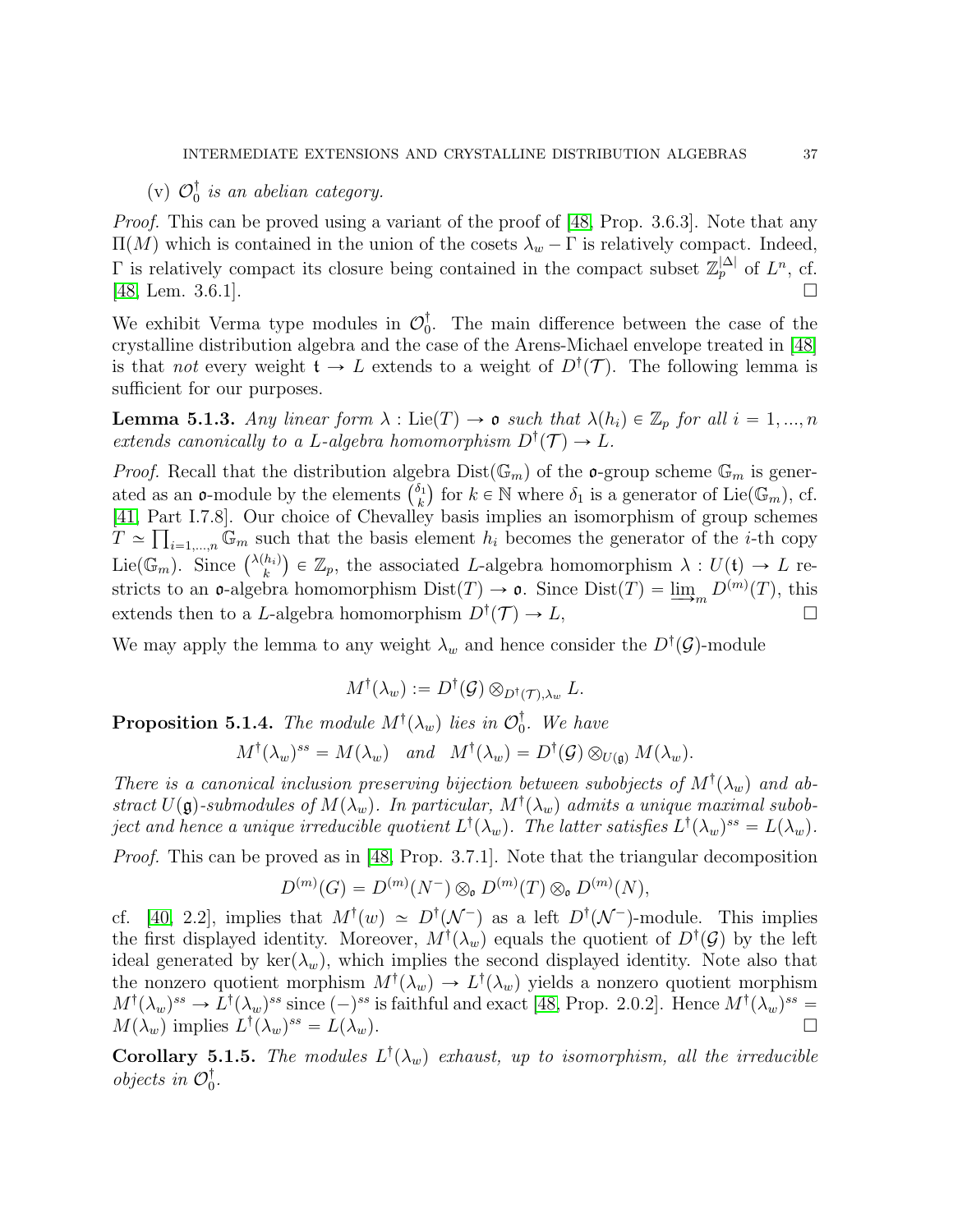*Proof.* Let L be an irreducible object in  $\mathcal{O}_0^{\dagger}$ . Take a maximal vector  $m \in L^{ss}$  of some weight  $\lambda$ . Then  $U(\mathfrak{g})m$  is a highest weight module in  $\mathcal O$  of weight  $\lambda$ , cf. [\[36,](#page-48-16) 1.2]. Hence  $Z(\mathfrak{g})$  acts on the maximal vector m via the central character  $\theta_{\lambda}$  associated to  $\lambda$  via the Harish-Chandra homomorphism [\[36,](#page-48-16) 1.7]. But  $U(\mathfrak{g})m \subset L$  whence  $\theta_{\lambda} = \theta_0$  and so  $\lambda = \lambda_w$ for some  $w \in W$ . We obtain a nonzero  $D^{\dagger}(\mathcal{G})$ -linear map  $M^{\dagger}(\lambda_w) \to L, 1 \otimes 1 \mapsto m$ . So L is an irreducible quotient of  $M^{\dagger}(\lambda_w)$ , i.e.  $L \simeq L^{\dagger}$  $(\lambda_w)$ .

**Corollary 5.1.6.** The category  $\mathcal{O}_0^{\dagger}$  is artinian and noetherian.

*Proof.* This can be deduced similarly to [\[48,](#page-49-9) Prop.4.2.2]. In fact, let  $M \in \mathcal{O}_0^{\dagger}$  and consider the finite-dimensional L-vector space  $V := \sum_{w} M_{\lambda_w}$ . Suppose  $N' \subsetneq N \subseteq M$  are two subobjects. Let  $m \in N \backslash N'$  be a maximal vector of some weight  $\lambda$ . As in the preceding proof we deduce from the action of  $Z(\mathfrak{g})$  on m that  $\lambda = \lambda_w$  for some  $w \in W$ . So  $m \in N \cap V$ whence  $\dim_L N \cap V > \dim_L N' \cap V$ . This implies that M has finite length.

Given a module  $M \in \mathcal{O}_0$ , we can define the coherent  $D^{\dagger}(\mathcal{G})_{\theta_0}$ -module

$$
M^{\dagger} := D^{\dagger}(\mathcal{G}) \otimes_{U(\mathfrak{g})} M.
$$

<span id="page-37-0"></span>**Theorem 5.1.7.** The functor  $F : M \longrightarrow M^{\dagger}$  is exact and induces an equivalence of abelian categories

$$
\mathcal{O}_0 \stackrel{\simeq}{\longrightarrow} \mathcal{O}_0^{\dagger}.
$$

A quasi-inverse is given by the functor  $(-)^{ss}$ .

*Proof.* The ring extension  $U(\mathfrak{g}) \to D^{\dagger}(\mathcal{G})$  is flat [\[40,](#page-48-3) Lem. 4.1]. We already now that  $F(M(\lambda_w)) = M^{\dagger}(\lambda_w)$ . Since any object  $M \in \mathcal{O}_0$  admits a finite composition series with irreducible constituents of the form  $L(w)$ , there is a surjection  $\bigoplus_w M(\lambda_w) \to M$ . Since F commutes with direct sums, we see that  $F(M)$  equals the quotient of  $\bigoplus_w M^{\dagger}(\lambda_w)$  modulo a finitely generated submodule and so lies in  $\mathcal{O}_0^{\dagger}$ , according to parts (iii)-(v) of [5.1.2.](#page-0-0) We therefore have an exact functor  $F: \mathcal{O}_0 \to \mathcal{O}_0^{\dagger}$ . Given  $M \in \mathcal{O}_0^{\dagger}$  we have a functorial morphism  $M \to F(M)^{ss}, m \mapsto 1 \otimes m$  which is bijective for irreducible M according to [5.1.4.](#page-36-0) By dévissage, we obtain  $M \simeq F(M)^{ss}$  in general. Let  $M \in \mathcal{O}_0^{\dagger}$ . To obtain  $M^{ss} \in \mathcal{O}_0$  we use induction on the length of M and suppose that  $N \subset M$  is a maximal submodule, i.e.  $M/N \simeq L^{\dagger}(\lambda_w)$  for some w, such that  $N^{ss} \in \mathcal{O}_0$ . Exactness of  $(-)^{ss}$ and  $L^{\dagger}(\lambda_w)^{ss} = L(\lambda_w)$  implies that  $M^{ss}$  is an extension of two finitely generated  $U(\mathfrak{g})$ modules and hence itself finitely generated. So  $M^{ss} \in \mathcal{O}_0$ . We may now deduce that  $(-)^{ss}$ is also a right quasi-inverse to F. Indeed, for any  $M \in \mathcal{O}_0^{\dagger}$ , there is a natural morphism  $F(M^{ss}) \to M$  in  $\mathcal{O}_0^{\dagger}$  which is bijective for irreducible M according to [5.1.4.](#page-36-0) By dévissage, we obtain  $F(M^{ss}) \simeq M$  in general.

To conclude, we will show that the irreducible modules  $L^{\dagger}(\lambda_w)$  are all geometrically F-overholonomic.<sup>[5](#page-37-1)</sup> To do this, fix  $w \in W$  and let

$$
Y_w := BwB/B \subset P = G/B
$$

<span id="page-37-1"></span> $5$  The local compactness assumption on L is not necessary for this.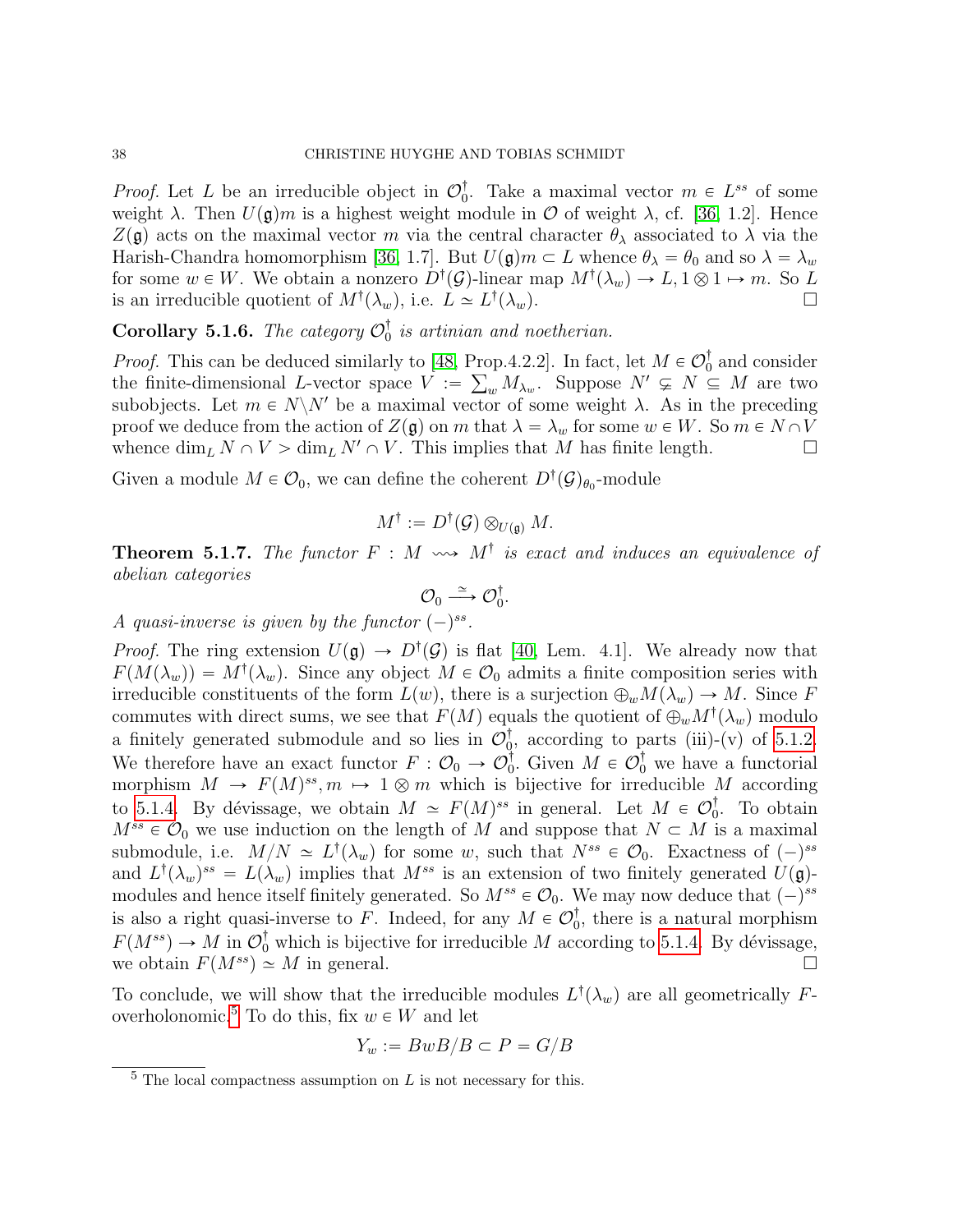be the Bruhat cell in P associated with  $w \in W$ . Let  $v : Y_w \hookrightarrow P$  be the corresponding immersion over  $\mathfrak o$  and let  $v_{\mathbb Q}: Y_{w\mathbb Q} \hookrightarrow P_{\mathbb Q}$  be the corresponding immersion on the level of L-algebraic varieties. It is well-known (e.g. [\[35,](#page-48-2) Prop. 12.3.2]) that there is a canonical isomorphism of  $\mathscr{D}_{P_{\mathbb{Q}}}$ -modules

$$
\mathrm{Loc}(L(\lambda_w)) := \mathscr{D}_{P_{\mathbb{Q}}} \otimes_{U(\mathfrak{g})} L(\lambda_w) \simeq v_{\mathbb{Q}!+}(\mathcal{O}_{Y_{w\mathbb{Q}}}).
$$

Let  $X_w \subseteq P$  be the Zariski closure of the Bruhat cell  $Y_w$  in P, a Schubert scheme. We let

$$
X'_w \longrightarrow X_w
$$

be its *Demazure desingularization*, which is defined at the level of  $\sigma$ -schemes [\[41,](#page-48-17) II, 13.6]. We are then in the axiomatic situation (S), the point of departure for subsection [3.4,](#page-25-0) so that all the results of this subsection apply. In particular, we have the frame  $\mathbb{Y}_{w} = (Y_{w,s}, X_{w,s}, \mathcal{P})$  together with its c-locally closed immersion

$$
v:\mathbb{Y}_w\longrightarrow \mathbb{P}
$$

and the constant overholonomic module  $\mathcal{O}_{\mathbb{Y}_w}$  on  $\mathbb{Y}_w$ . Its intermediate extension  $v_{!+}(\mathcal{O}_{\mathbb{Y}_w})$ is an overholonomic  $F - \mathscr{D}_{\mathcal{F}}^{\dagger}$  $\mathcal{P}_{\mathcal{P}}^{\mathsf{T}}$ -module, cf. [2.3.7.](#page-14-3) In this situation, the main theorem [3.4.4](#page-28-1) implies directly the following result.

<span id="page-38-1"></span>**Proposition 5.1.8.** There is a canonical isomorphism of  $\mathscr{D}^{\dagger}_{\mathcal{F}}$  $\mathbb{P}_{\mathcal{P}}^{\mathsf{T}}$ -modules

$$
\mathscr{D}_{\mathcal{P}}^{\dagger} \otimes_{\overline{\mathscr{D}}_{P_{\mathbb{Q}}}} \overline{v_{\mathbb{Q}!+}(\mathcal{O}_{Y_{w\mathbb{Q}}})} \simeq v_{!+}(\mathcal{O}_{Y_w}).
$$

Now consider the localization

$$
\mathscr{L}oc(L^{\dagger}(\lambda_w))=\mathscr{D}_{\mathcal{P}}^{\dagger}\otimes_{D^{\dagger}(\mathcal{G})}L(\lambda_w)^{\dagger}.
$$

<span id="page-38-0"></span>**Theorem 5.1.9.** Let  $w \in W$ . There is a  $\mathscr{D}^{\dagger}_{\mathcal{F}}$  $\mathbb{P}_{\mathcal{P}}^{\mathbb{T}}$ -linear isomorphism

$$
\mathscr{Loc}(L^{\dagger}(\lambda_w)) \simeq v_{!+}(\mathcal{O}_{\mathbb{Y}_w}).
$$

The crystalline highest weight module  $L^{\dagger}(\lambda_w)$  is geometrically F-overholonomic.

*Proof.* We write  $L(w)$  resp.  $L^{\dagger}(w)$  for  $L(\lambda_w)$  resp.  $L^{\dagger}(\lambda_w)$ . Since  $L^{\dagger}(w) = D^{\dagger}(\mathcal{G}) \otimes_{U(\mathfrak{g})} I(w)$  $L(w)$ , associativity of tensor products yields a canonical isomorphism

$$
\mathscr{D}_{\mathcal{P}}^{\dagger} \otimes_{D^{\dagger}(\mathcal{G})} L(w)^{\dagger} \simeq \mathscr{D}_{\mathcal{P}}^{\dagger} \otimes_{U(\mathfrak{g})} L(w) \simeq \mathscr{D}_{\mathcal{P}}^{\dagger} \otimes_{\overline{\mathcal{P}}_{P_{\mathbb{Q}}}} (\overline{\mathscr{D}}_{P_{\mathbb{Q}}} \otimes_{U(\mathfrak{g})} L(w)) \simeq \mathscr{D}_{\mathcal{P}}^{\dagger} \otimes_{\overline{\mathcal{P}}_{P_{\mathbb{Q}}}} \overline{\mathrm{Loc}(L(w))}.
$$

Since  $Loc(L(w)) \simeq v_{\mathbb{Q}!+}(\mathcal{O}_{Y_{w\mathbb{Q}}})$ , the asserted isomorphism follows now in combination with [5.1.8.](#page-38-1) Since  $v_{!+}(\mathcal{O}_{\mathbb{Y}_w})$  is a overholonomic  $F \text{-} \mathscr{D}^{\dagger}_{\mathcal{P}}$  $\bar{p}$ -module, the module  $L^{\dagger}(w)$  is seen to be geometrically  $F$ -overholonomic.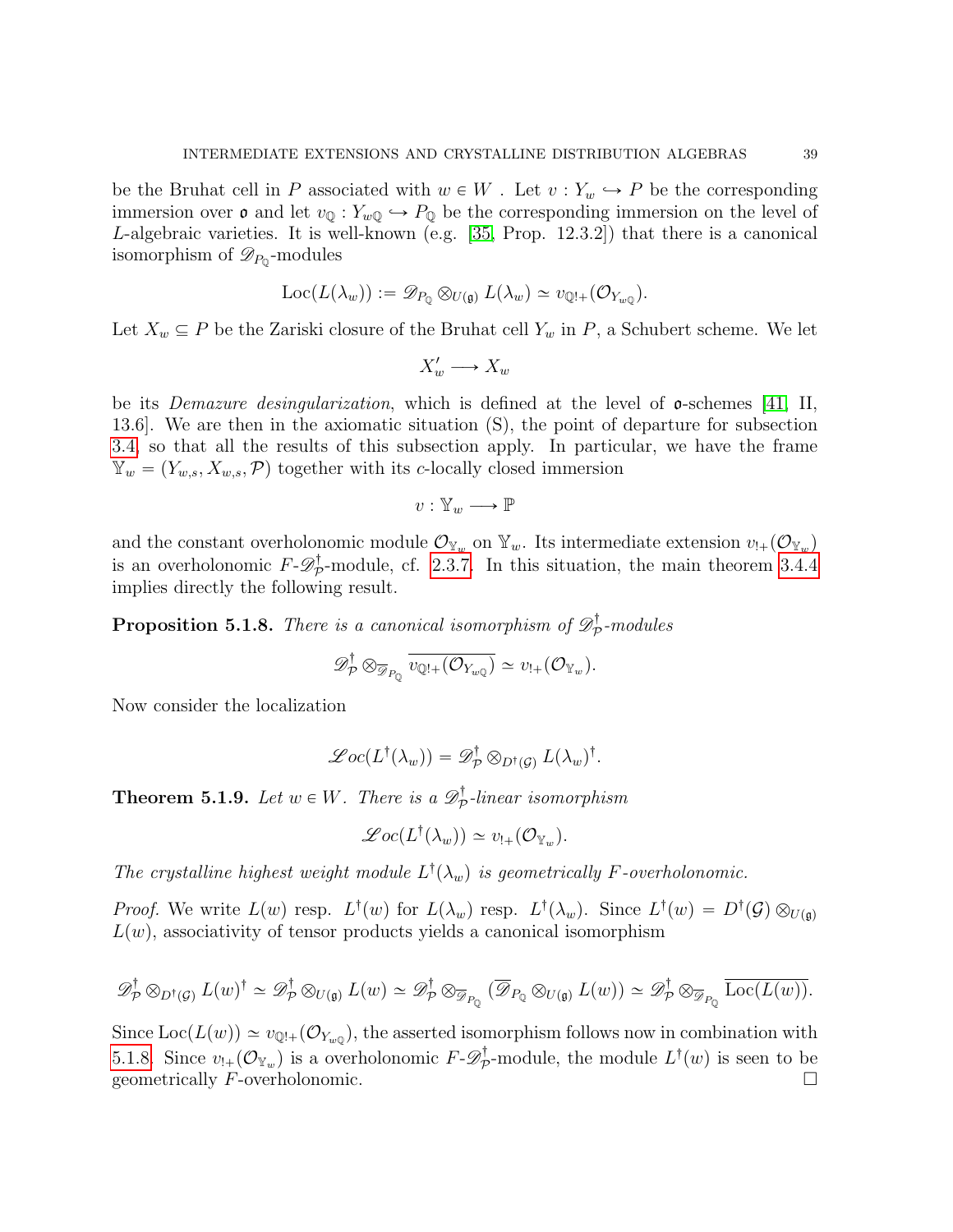<span id="page-39-0"></span>5.2. The  $SL_2$ -case. We first establish some general results for curves. We also assume, in the case  $p = 2$  that  $\mathfrak o$  is an unramified extension of  $\mathbb{Z}_2$ . If  $\mathfrak o$  has ramification index equal to  $e$ , one can choose an integer  $h$  satisfying

$$
\frac{e}{p-1} < h \leqslant e.
$$

Then  $p \in \varpi^h$ **o**. Denote by  $\sigma$  the p-power map  $\mathfrak{o}/\varpi^h \mathfrak{o} \to \mathfrak{o}/\varpi^h \mathfrak{o}$  and by  $\sigma^{(s)}$  the composite  $\sigma \circ \ldots \circ \sigma$  (s times). Let  $\mathfrak X$  be a smooth **o**-formal scheme of relative dimension 1,  $\mathfrak X'$  a smooth formal scheme lifting  $X^{(s)} = X \times_{\sigma^{(s)}} \text{Spec} (\mathfrak{d}/\varpi^h \mathfrak{d})$  where X denotes the special fiber of  $\mathfrak{X}$ . Let F be the relative Frobenius  $X \to X^{(s)}$ , such that the composite map  $X \to X$  given by  $p_1 \circ F$  equals the map  $x \mapsto x^{p^s}$  (where  $p_1$  denotes the first projection  $X^{(s)} \to X$ , and  $F : \mathfrak{X} \to \mathfrak{X}'$  a lifting of the relative Frobenius. Such a lifting F always exists, if  $\mathfrak X$  is affine or equal to the formal projective line. In [\[8\]](#page-47-16), Berthelot proved, for any  $l \in \mathbb{N}$ , that the O-module inverse image  $F^*$  induces an equivalence of categories between coherent  $\hat{\mathcal{D}}_{\mathbf{x}',\mathbb{Q}}^{(l)}$ -modules (resp.  $\mathscr{D}^{\dagger}_{\mathbf{x}'}$ -coherent modules) and  $\hat{\mathcal{D}}_{\mathbf{x},\mathbb{Q}}^{(l+s)}$ -modules (resp.  $\mathscr{D}^{\dagger}_{\mathfrak{X}}$  $\mathfrak{X}^{\dagger}$ -coherent modules). Denote

$$
F_d^{\flat}(\widehat{\mathcal{D}}_{\mathfrak{X}', \mathbb{Q}}^{(l)}) := \mathcal{H}om_{\mathcal{O}_{\mathfrak{X}'}}(\mathcal{O}_{\mathfrak{X}}, \widehat{\mathcal{D}}_{\mathfrak{X}', \mathbb{Q}}^{(l)}),
$$

where the *Hom* is taken for the right  $\mathcal{O}_{\mathfrak{X}'}$ -module structure of  $\widehat{\mathcal{D}}_{\mathfrak{X}',\mathbb{Q}}^{(l)}$ . This module is a  $(\hat{\mathcal{D}}_{\mathfrak{X}',\mathbb{Q}}^{(l)},\hat{\mathcal{D}}_{\mathfrak{X},\mathbb{Q}}^{(l+s)})$ -bimodule and a quasi-inverse functor for  $F^*$  is given by

$$
\mathcal{E}' \mapsto F_d^{\flat}(\widehat{\mathcal{D}}^{(l)}_{\mathfrak{X}',\mathbb{Q}}) \otimes_{\widehat{\mathcal{D}}^{(l+s)}_{\mathfrak{X},\mathbb{Q}}} \mathcal{E}.
$$

In the same manner, a quasi-inverse for  $F^*$ , on the level of  $\mathscr{D}^{\dagger}_{\mathfrak{X}}$  $\mathbf{x}^{\mathsf{T}}$ -modules, is constructed via the  $(\mathscr{D}^{\dagger}_{\mathfrak{X}'}, \mathscr{D}^{\dagger}_{\mathfrak{X}})$  $\mathcal{F}_{\mathcal{X}}^{\dagger}$ -bimodule  $F_d^{\dagger}(\mathscr{D}_{\mathfrak{X}}^{\dagger})$ , which is defined analogously. Moreover, if  $\mathfrak{X}$  is affine and endowed with a local coordinate t, then  $F_d^{\flat}(\hat{\mathcal{D}}_{\mathfrak{X}',\mathbb{Q}}^{(0)})$ , is a finite free left  $\hat{\mathcal{D}}_{\mathfrak{X}',\mathbb{Q}}^{(0)}$ -module of rank p. The left  $\widehat{\mathcal{D}}_{\mathfrak{X}',\mathbb{Q}}^{(0)}$ -module structure of  $F_d^{\flat}(\widehat{\mathcal{D}}_{\mathfrak{X}',\mathbb{Q}}^{(0)})$  is given by  $(P \cdot u)(x) := P \cdot u(x)$ , and we have an explicit isomorphism of  $\widehat{\mathcal{D}}_{\mathfrak{X}',\mathbb{Q}}^{(0)}$ -modules  $F_d^{\flat}(\widehat{\mathcal{D}}_{\mathfrak{X}',\mathbb{Q}}^{(0)}) \simeq (\widehat{\mathcal{D}}_{\mathfrak{X}',\mathbb{Q}}^{(0)})^{\oplus p}$  given by  $u \mapsto (u(1), u(t), \dots, u(t^{p-1})) \in (\widehat{\mathcal{D}}_{\mathfrak{X}',\mathbb{Q}}^{(0)})^{\oplus p}$ .

We will need the following lemma. Recall that a smooth formal  $\mathfrak{o}$ -scheme  $\mathfrak{Y}$  is called *co*herently  $\hat{\mathcal{D}}_{\mathfrak{Y},\mathbb{Q}}^{(0)}$ -affine, if the global section functor induces an equivalence between coherent modules over  $\hat{\mathcal{D}}_{\mathfrak{Y},\mathbb{Q}}^{(0)}$  and over its ring of global sections respectively.

**Lemma 5.2.1.** Let  $\mathfrak{Y}$  be an irreducible smooth formal curve over  $\mathfrak{o}$ , which is coherently  $\hat{\mathcal{D}}^{(0)}_{\mathfrak{Y},\mathbb{Q}}$ -affine. If F is a coherent  $\hat{\mathcal{D}}^{(0)}_{\mathfrak{Y},\mathbb{Q}}$ -module, such that F has no subquotient isomorphic to  $\widehat{\mathcal{D}}_{\mathfrak{Y},\mathbb{Q}}^{(0)}$ , then F is holonomic.

*Proof.* Let us prove the lemma. Using Caro's criterion  $[17,$  Théorème 2.6, Proposition 2.8, it suffices to show that  $\mathcal{H}om_{\hat{\mathcal{D}}_{\mathfrak{Y},\mathbb{Q}}^{(0)}}(\mathcal{F},\hat{\mathcal{D}}_{\mathfrak{Y},\mathbb{Q}}^{(0)})=0$ . Denote by  $D=\Gamma(\mathfrak{Y},\hat{\mathcal{D}}_{\mathfrak{Y},\mathbb{Q}}^{(0)})$ , which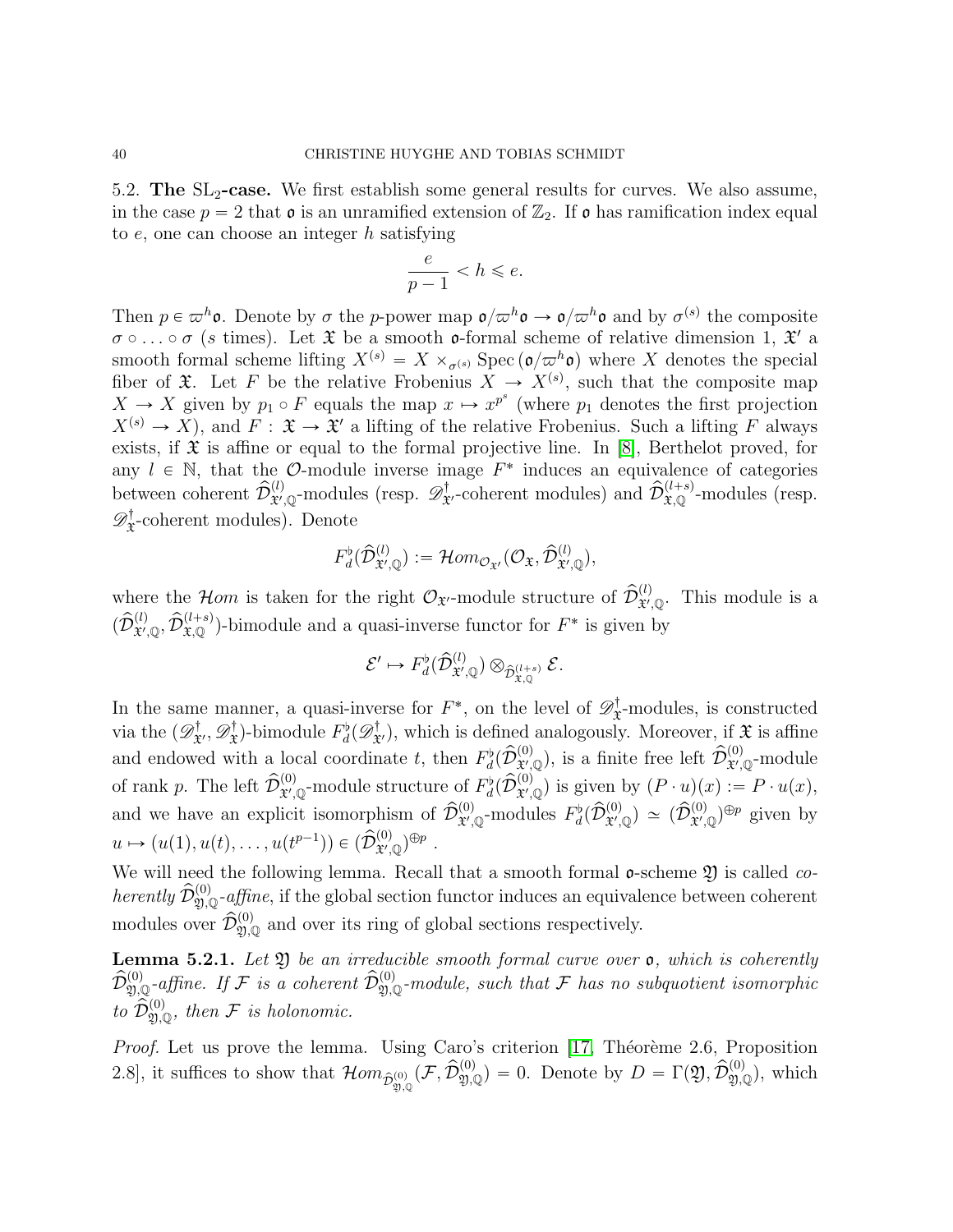is a coherent ring, by hypothesis. There is an open affine  $\mathfrak{V} \subset \mathfrak{Y}$ , such that the ring  $E = \Gamma(\mathfrak{V}, \widehat{\mathcal{D}}_{\mathfrak{V},\mathbb{Q}}^{(0)})$  has no zero divisors [\[28\]](#page-48-18).

*Fact.* Restriction to  $\mathfrak{V} \subset \mathfrak{Y}$  gives an inclusion  $D \subset E$ .

*Proof of the fact.* The inclusion comes, after taking global sections over  $\mathfrak{Y}$ , from the inclusion of sheaves  $\widehat{\mathcal{D}}_{\mathfrak{Y},\mathbb{Q}}^{(0)} \hookrightarrow j_*\widehat{\mathcal{D}}_{\mathfrak{Y},\mathbb{Q}}^{(0)}$ , where j denotes the inclusion  $\mathfrak{Y} \subset \mathfrak{Y}$ . The statement is local over  $\mathfrak{Y}$ , so that we can assume that  $\mathfrak{Y}$  is irreducible and endowed with a local coordinate and associated derivation  $\partial$ , so that  $\mathcal{D}_{\mathfrak{Y}}^{(0)}$  is  $\mathcal{O}_{\mathfrak{Y}}$ -free on the basis  $\{\partial^{\nu}\}_{\nu\geqslant0}$ . The inclusion  $\mathcal{O}_{\mathfrak{Y}} \hookrightarrow j_*\mathcal{O}_{\mathfrak{Y}}$  therefore implies the inclusion  $\mathcal{D}_{\mathfrak{Y}}^{(0)} \hookrightarrow j_*\mathcal{D}_{\mathfrak{Y}}^{(0)}$ . Passing to p-adic completions and inverting p gives the inclusion  $\widehat{\mathcal{D}}_{\mathfrak{Y},\mathbb{Q}}^{(0)} \hookrightarrow j_* \widehat{\mathcal{D}}_{\mathfrak{Y},\mathbb{Q}}^{(0)}$ , as claimed.

Returning to the proof of the lemma, the inclusion  $D \subset E$ , shows that also D has no zero divisors. Moreover,  $F = \Gamma(\mathfrak{Y}, \mathcal{F})$  is a coherent D-module. If  $x_1, \ldots, x_r$  denotes a zero divisors. Moreover,  $F = \Gamma(2), \mathcal{F}$  is a coherent D-mo<br>finite set of D-module generators for F, then let  $N_i := \sum_k^i$  $\sum_{k=1}^{i} D \cdot x_k \subset F$  for  $i > 0$  and  $N_0 := 0$ . Any  $N_i$ , being a finitely generated submodule of F, is coherent over D and therefore  $\mathcal{N}_i = \hat{\mathcal{D}}_{\mathfrak{Y},\mathbb{Q}}^{(0)} \otimes_{D} N_i$  is coherent over  $\hat{\mathcal{D}}_{\mathfrak{Y},\mathbb{Q}}^{(0)}$ . By construction, we have the finite filtration

$$
0=\mathcal{N}_0\subset \mathcal{N}_1\subset \ldots \subset \mathcal{N}_{r-1}\subset \mathcal{N}_r.
$$

We will prove by finite induction on  $i \geq 0$ , that  $\mathcal{H}om_{\hat{\mathcal{D}}_{\mathfrak{Y},\mathbb{Q}}^{(0)}}(\mathcal{N}_i,\hat{\mathcal{D}}_{\mathfrak{Y},\mathbb{Q}}^{(0)})=0$ . This is trivial for  $i = 0$ . Assume that this is true for some i. We have an exact sequence of coherent  $\widehat{\mathcal{D}}^{(0)}_{\mathfrak{Y}, \mathbb{Q}}$ -modules

$$
0 \to \mathcal{N}_i \to \mathcal{N}_{i+1} \to \mathcal{N}_{i+1}/\mathcal{N}_i \to 0,
$$

thus an exact sequence

$$
0 \to \mathcal{H}om_{\widehat{\mathcal{D}}_{\mathfrak{Y},\mathbb{Q}}^{(0)}}(\mathcal{N}_{i+1}/\mathcal{N}_{i}, \widehat{\mathcal{D}}_{\mathfrak{Y},\mathbb{Q}}^{(0)}) \to \mathcal{H}om_{\widehat{\mathcal{D}}_{\mathfrak{Y},\mathbb{Q}}^{(0)}}(\mathcal{N}_{i+1}, \widehat{\mathcal{D}}_{\mathfrak{Y},\mathbb{Q}}^{(0)}) \to \mathcal{H}om_{\widehat{\mathcal{D}}_{\mathfrak{Y},\mathbb{Q}}^{(0)}}(\mathcal{N}_{i}, \widehat{\mathcal{D}}_{\mathfrak{Y},\mathbb{Q}}^{(0)}).
$$

The coherent left  $\hat{\mathcal{D}}_{\mathfrak{Y},\mathbb{Q}}^{(0)}$ -module  $\mathcal{N}_{i+1}/\mathcal{N}_i$  is generated by a single element  $x_{i+1}$  and is thus isomorphic to  $\widehat{\mathcal{D}}_{\mathfrak{Y},\mathbb{Q}}^{(0)}$  with  $\mathcal J$  some finitely generated left ideal of  $\widehat{\mathcal{D}}_{\mathfrak{Y},\mathbb{Q}}^{(0)}$ . By hypothesis  $\mathcal{J} \neq 0$ , so that  $J = \Gamma(\mathfrak{Y},\mathcal{J}) \neq 0$ . Take  $f \in J$  a non zero element. Consider  $u \in$  $Hom_{\hat{\mathcal{D}}_{\mathfrak{Y},\mathbb{Q}}^{(0)} }(\hat{\mathcal{D}}_{\mathfrak{Y},\mathbb{Q}}^{(0)}/\mathcal{J},\hat{\mathcal{D}}_{\mathfrak{Y},\mathbb{Q}}^{(0)})$  and  $\overline{1}$  the class modulo J of  $1 \in D$ . Writing also u for its global sections, we have  $fu(\overline{1}) = u(f \cdot \overline{1}) = u(\overline{0}) = 0$ . Since D has no zero divisor, this means  $u(\overline{1}) = 0$  and  $u = 0$ . Thus,  $\mathcal{H}om_{\hat{\mathcal{D}}_{2,Q}^{(0)}}(\mathcal{N}_{i+1}/\mathcal{N}_i, \hat{\mathcal{D}}_{2,Q}^{(0)}) = 0$ , and this proves the assertion for  $i + 1$ .

Then we have the following

<span id="page-40-0"></span>**Proposition 5.2.2.** Assume that  $\mathfrak{X}$  is affine or equal to the formal projective line over **o**. Any irreducible coherent  $\mathscr{D}_{\mathfrak{X}}^{\dagger}$  $\mathcal{L}^{\dagger}_{\mathfrak{X}}$ -module is holonomic.

Note that we do not assume any Frobenius structure here.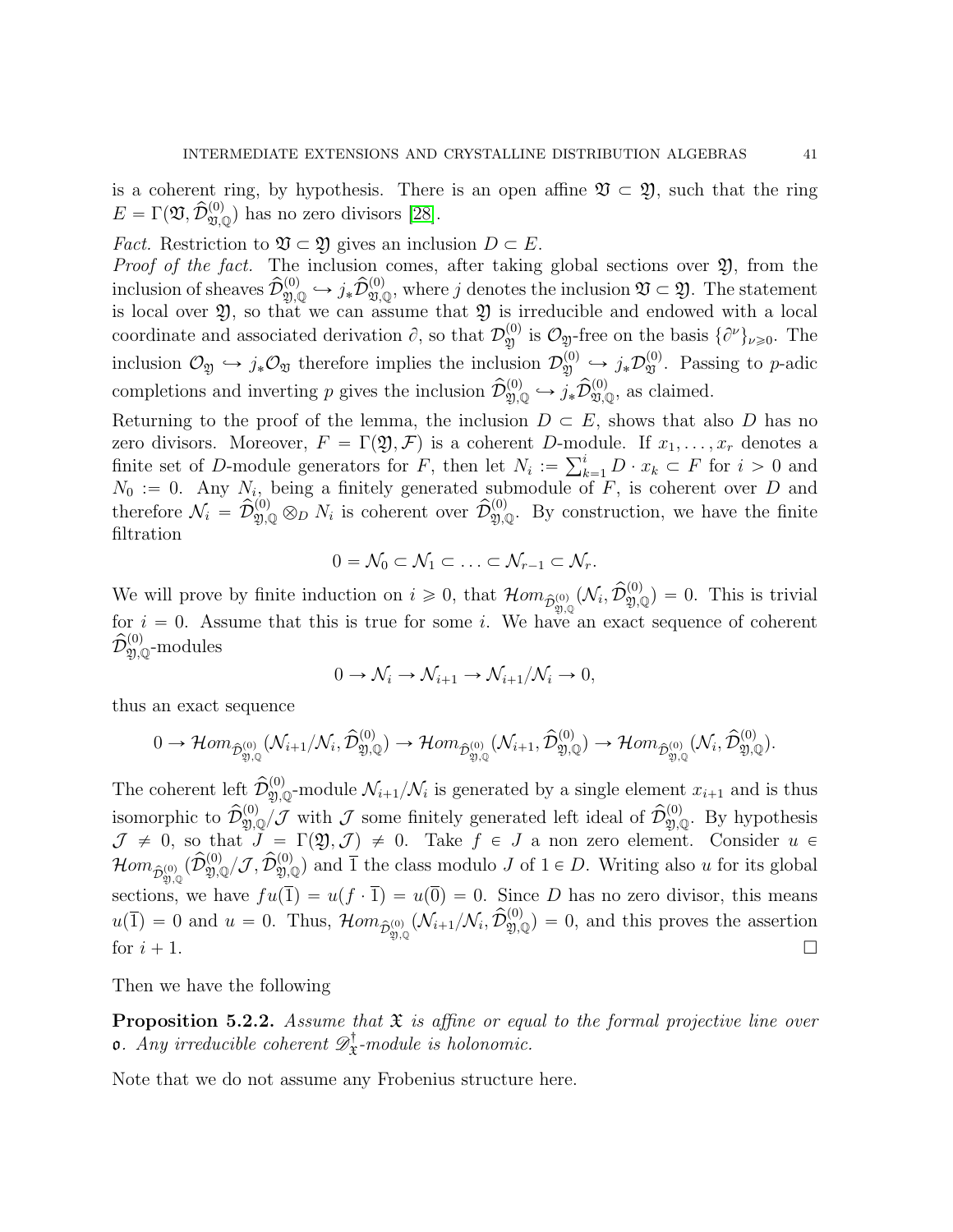*Proof.* By [\[17,](#page-47-13) Théorème 2.6, Proposition 2.8], it is enough to show  $\mathcal{H}om_{\mathscr{D}^{\dagger}_{\mathfrak{X}}}(\mathcal{E}, \mathscr{D}^{\dagger}_{\mathfrak{X}})$  $f_{\mathfrak{X}}^{\dagger}$  = 0. Let  $m \in \mathbb{N}$ , and  $\mathcal{E}^{(m)}$  be a coherent  $\widehat{\mathcal{D}}_{\mathfrak{X},\mathbb{Q}}^{(m)}$ -module such that

$$
\mathcal{E} \simeq \mathscr{D}^{\dagger}_{\mathfrak{X}} \otimes_{\widehat{\mathcal{D}}^{(m)}_{\mathfrak{X}, \mathbb{Q}}} \mathcal{E}^{(m)}.
$$

As

$$
\mathcal{H}om_{\mathscr{D}^{\dagger}_{\mathfrak{X}}}(\mathcal{E}, \mathscr{D}^{\dagger}_{\mathfrak{X}})\simeq \mathcal{H}om_{\widehat{\mathcal{D}}^{(m)}_{\mathfrak{X}, \mathbb{Q}}}(\mathcal{E}^{(m)}, \widehat{\mathcal{D}}^{(m)}_{\mathfrak{X}, \mathbb{Q}})\otimes_{\widehat{\mathcal{D}}^{(m)}_{\mathfrak{X}, \mathbb{Q}}}\mathscr{D}^{\dagger}_{\mathfrak{X}},
$$

it is enough to prove that

$$
\mathcal{H}om_{\widehat{\mathcal{D}}^{(m)}_{\mathfrak{X}, \mathbb{Q}}}(\mathcal{E}^{(m)}, \widehat{\mathcal{D}}^{(m)}_{\mathfrak{X}, \mathbb{Q}})=0.
$$

As we have remarked above, the relative Frobenius  $X \to X^{(m)}$  admits a lifting F. By Frobenius descent applied to  $F$ , we have

$$
\mathcal{H}om_{\widehat{\mathcal{D}}^{(m)}_{\mathfrak{X}, \mathbb{Q}}}(\mathcal{E}^{(m)}, \widehat{\mathcal{D}}^{(m)}_{\mathfrak{X}, \mathbb{Q}}) \simeq \mathcal{H}om_{\widehat{\mathcal{D}}^{(0)}_{\mathfrak{X}', \mathbb{Q}}}(\mathcal{F}, F_d^{\flat}(\widehat{\mathcal{D}}^{(0)}_{\mathfrak{X}', \mathbb{Q}})),
$$

where

$$
\mathcal{F} = F_d^{\flat}(\widehat{\mathcal{D}}^{(0)}_{\mathfrak{X}', \mathbb{Q}}) \otimes_{\widehat{\mathcal{D}}^{(m)}_{\mathfrak{X}, \mathbb{Q}}} \mathcal{E},
$$

is a coherent (left)  $\hat{\mathcal{D}}_{\mathfrak{X}',\mathbb{Q}}^{(0)}$ -module. We will now prove that  $\mathcal F$  is holonomic.

If  $\mathfrak X$  is affine, then  $\mathfrak X'$  is again affine. In the case of the projective line,  $\mathfrak X'$  is again isomorphic to the projective line. In both cases,  $\mathfrak{X}'$  is coherently  $\hat{\mathcal{D}}_{\mathfrak{X}',\mathbb{Q}}^{(0)}$ -affine (for the case of the projective line, see [\[37\]](#page-48-19)). In order to apply the previous lemma, we have to prove that F has no subquotient isomorphic to  $\hat{\mathcal{D}}_{\mathfrak{X}',\mathbb{Q}}^{(0)}$ . Assume, for a contradiction, that F admits such a subquotient. Then  $F^*\hat{\mathcal{D}}_{\mathfrak{X}',\mathbb{Q}}^{(0)}$  is a subquotient of  $F^*\mathcal{F} \simeq \mathcal{E}^{(m)}$ , and

$$
\mathscr{D}^{\dagger}_{\mathfrak{X}} \otimes_{\widehat{\mathcal{D}}^{(m)}_{\mathfrak{X}, \mathbb{Q}}} F^* \widehat{\mathcal{D}}^{(0)}_{\mathfrak{X}', \mathbb{Q}}
$$

is a subquotient of  $\mathscr{D}^{\dagger}_{\mathfrak{X}} \otimes_{\hat{\mathcal{D}}_{\mathfrak{X},\mathbb{Q}}} \mathcal{E}^{(m)} \simeq \mathcal{E}$ . By compatibility of the Frobenius with tensor product [\[8,](#page-47-16) Chapitre 3], this is equivalent to saying that  $F^*\mathscr{D}^{\dagger}_{\mathfrak{X}'}$  is a subquotient of  $\mathcal{E}$ . Using the equivalence of categories  $[8,$  Théorème 4.2.4], we get that

$$
F^{\flat} \mathscr{D}^{\dagger}_{\mathfrak{X}'} \otimes_{\mathscr{D}^{\dagger}_{\mathfrak{X}}} F^* \mathscr{D}^{\dagger}_{\mathfrak{X}'} \text{ is a subquotient of } F^{\flat} \mathscr{D}^{\dagger}_{\mathfrak{X}'} \otimes_{\mathscr{D}^{\dagger}_{\mathfrak{X}}} \mathcal{E}.
$$

By [\[8,](#page-47-16) Proposition 4.2.2] the left-hand side of the previous formula is isomorphic to  $\mathscr{D}^{\dagger}_{\mathfrak{X}'}$  as bi- $\mathscr{D}^{\dagger}_{\mathfrak{X}'}$ -module. Moreover, since  $F^*$  establishes an equivalence of categories, the right-hand side of the previous formula is an irreducible  $\mathscr{D}^{\dagger}_{\mathfrak{X}'}$ -module. We finally arrive at the fact that  $\mathscr{D}^{\dagger}_{\mathfrak{X}'}$  is a subquotient of the irreducible module  $F^{\flat} \mathscr{D}^{\dagger}_{\mathfrak{X}'} \otimes \mathcal{E}$ , which gives a contradiction. Hence the lemma applies and proves that  $\mathcal F$  is holonomic.

Consider now an open  $\mathfrak{V} \subset \mathfrak{X}$ , endowed with a local coordinate. Then  $F^{\flat} \widehat{\mathcal{D}}_{\mathfrak{V}',\mathbb{Q}}^{(0)}$  is a free left  $\widehat{\mathcal{D}}_{\mathfrak{V}',\mathbb{Q}}^{(0)}$ -module of rank p. As  $\mathcal F$  is holonomic,

$$
\mathcal{H}om_{\widehat{\mathcal{D}}^{(0)}_{\mathfrak{V}',\mathbb{Q}}}(\mathcal{F}|_{\mathfrak{V}'},\widehat{\mathcal{D}}^{(0)}_{\mathfrak{V}',\mathbb{Q}})=0,
$$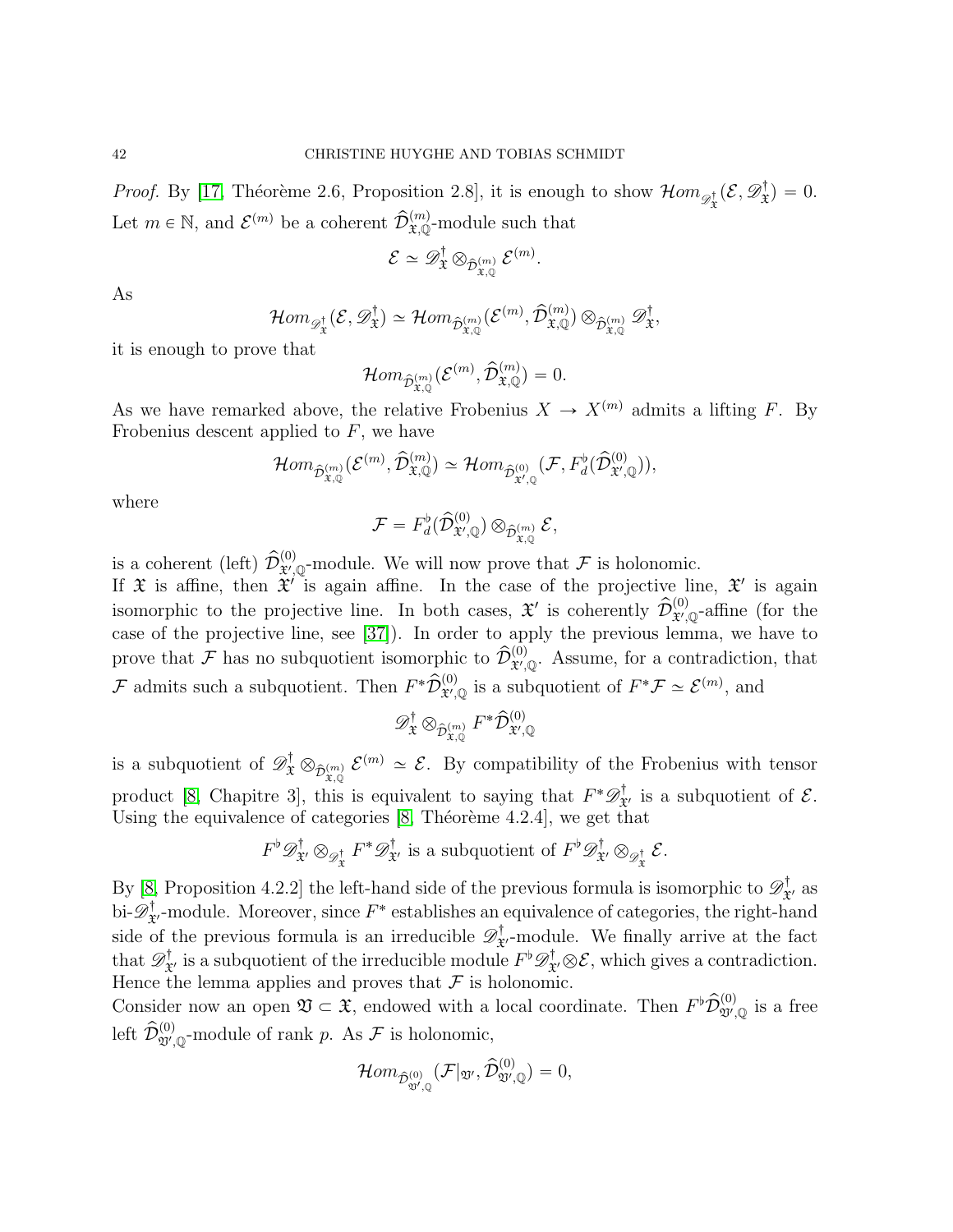which implies that

$$
\mathcal{H}om_{\hat{\mathcal{D}}^{(0)}_{\mathfrak{V}',\mathbb{Q}}}(\mathcal{F}|_{\mathfrak{V}'},F^{\flat}\hat{\mathcal{D}}^{(0)}_{\mathfrak{V}',\mathbb{Q}})=0.
$$

Using a covering of  $\mathfrak X$  by such  $\mathfrak V$ , one arrives at

$$
\mathcal{H}om_{\widehat{\mathcal{D}}^{(m)}_{\mathfrak{X},\mathbb{Q}}}(\mathcal{E}^{(m)},\widehat{\mathcal{D}}^{(m)}_{\mathfrak{X},\mathbb{Q}})=\mathcal{H}om_{\widehat{\mathcal{D}}^{(0)}_{\mathfrak{X}',\mathbb{Q}}}(\mathcal{F},F^{\flat}\widehat{\mathcal{D}}^{(0)}_{\mathfrak{X}',\mathbb{Q}})=0.
$$

This implies  $\mathcal{H}om_{\mathscr{D}^{\dagger}_{\mathfrak{X}}}(\mathcal{E}, \mathscr{D}^{\dagger}_{\mathfrak{X}})$  $\mathcal{L}(\mathbf{x}) = 0$  and shows that  $\mathcal{E}$  is holonomic.

After these more general results, we return to the setting of 4.2 in the case of  $G = SL_2$ . We let B be the subgroup of upper triangular matrices and  $T \subset B$  be the subgroup of diagonal matrices. We identify  $\Lambda = \mathbb{Z}$  so that  $\Delta = {\alpha}$  with  $\alpha = 2$ . We identify

$$
P = G/B = \mathbb{P}^1_{\mathfrak{o}}
$$

with the projective line  $\mathbb{P}^1_{\mathfrak{o}}$  over  $\mathfrak{o}$ . We choose an affine coordinate t around zero. The group G acts by fractional transformations

$$
\left(\begin{array}{cc} a & b \\ c & d \end{array}\right) . (t) = \left(\begin{array}{c} at+b \\ ct+d \end{array}\right)
$$

in the usual way. The stabiliser of the point  $\infty \in \mathbb{P}^1_{\mathfrak{o}}$  is B.

Remark: In this setting, proposition [5.2.2](#page-40-0) shows that *any* irreducible  $D^{\dagger}(\mathcal{G})_{\theta_0}$ -module is geometrically holonomic, i.e. localizes to a holonomic module. Under the presence of Frobenius structures, one knows that for coherent modules on quasi-projective varieties, the notions of holonomicity and overholonomicity are equivalent [\[19\]](#page-47-20). In general, the implication "holonomic  $\implies$  overholonomic" for coherent modules on curves is an open question<sup>[6](#page-42-0)</sup>.

In this setting, the theorem [4.2.3](#page-31-0) gives a classification of in terms of irreducible overconvergent isocrystals  $\mathcal E$  on couples  $\mathbb Y = (Y, X)$  where Y is either :

- (1) a closed point of  $\mathbb{P}^1_k$  or
- (2) an open complement of finitely many closed points  $Z = \{y_1, ..., y_n\}$  of  $\mathbb{P}_k^1$ .

In case (1), the point is a complete invariant, since we have necessarily  $\mathcal{E} = \mathcal{O}_{\mathbb{Y}}$  in this case. Suppose that the point is  $k$ -rational. Since the (finitely many)  $k$ -rational points  $\mathbb{P}^1(k)$  of  $\mathbb{P}^1_k$  form a single orbit under the natural action of the (finite) group  $G(k)$  of  $k$ -rational points of  $G$ , it suffices to consider the point

$$
\{\infty\} = Y_{1,s} = X_{1,s}
$$

<span id="page-42-0"></span><sup>&</sup>lt;sup>6</sup>The key problem is to verify whether an overconvergent isocrystal which is coherent and holonomic comes - up to alteration of the curve - from a convergent log-isocrystal. We thank Daniel Caro for explaining this point to us.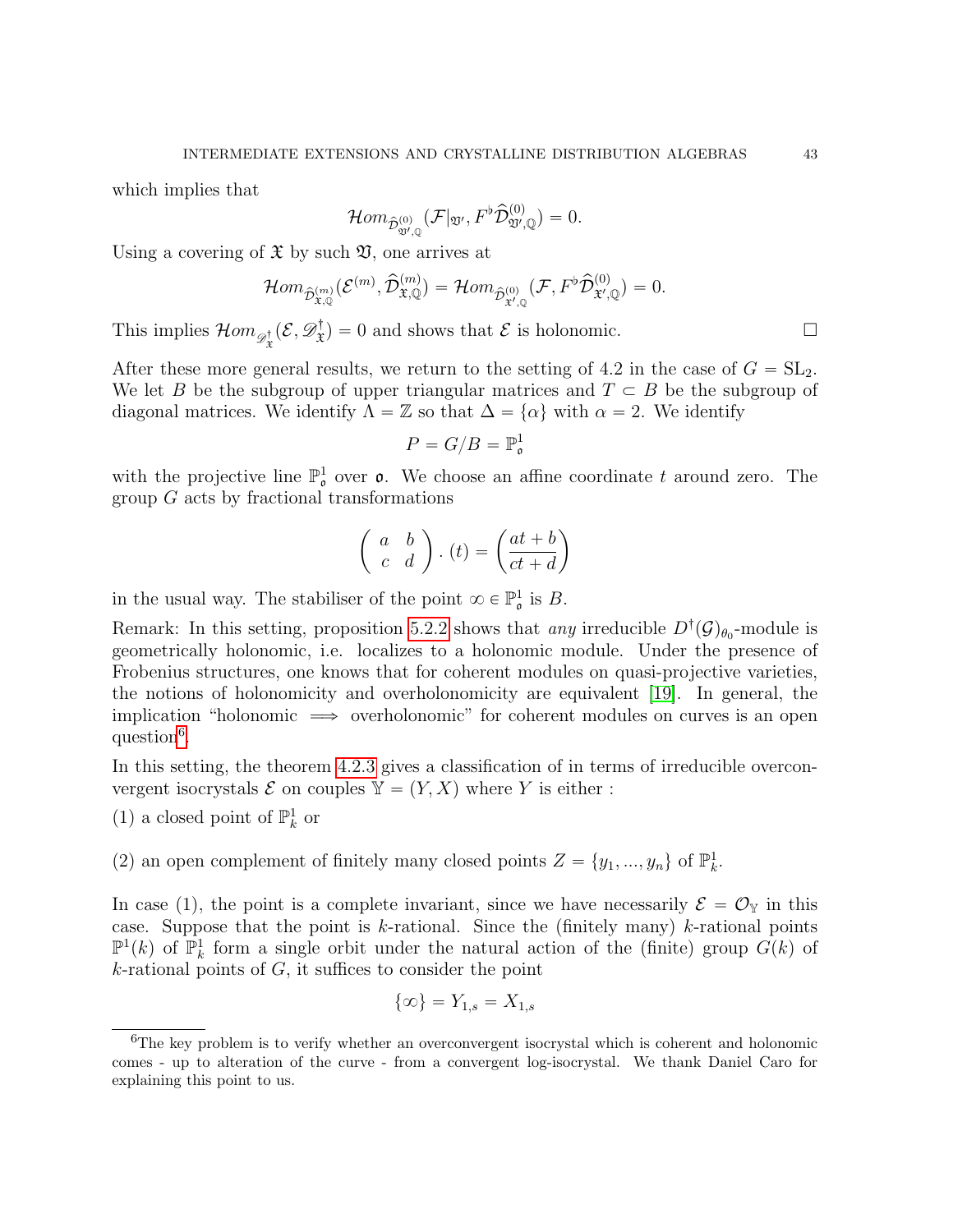in  $\mathbb{P}_k^1$ . According to [5.1.9,](#page-38-0) the global sections of  $v_{!+}(\mathcal{O}_\mathbb{Y})$  are equal to the  $D^{\dagger}(\mathcal{G})_{\theta_0}$ -module  $L^{\dagger}(-2)$ , the crystalline version of the classical anti-dominant Verma module  $M(-2)$  $L(-2)$ .

Suppose now that the point is k'-rational for a finite extension field  $k'/k$ . Let  $M =$  $H^0(\mathcal{P}, v_{!+}(\mathcal{O}_{\mathbb{Y}}))$ . Let  $\mathfrak{o}'$  be a finite extension of  $\mathfrak{o}$  with residue field k' and quotient field L'. The base change  $M_{L'} = M \otimes_L L'$  has the same geometric parameter, but now considered a rational point of the special fibre of  $P \times_{\mathfrak{o}} \mathfrak{o}'$ . This means that M is a twisted form of the module  $L^{\dagger}(-2)$ , with respect to the field extension  $L'/L$ .

We come to case (2). For  $Z = \emptyset$  and hence  $Y = \mathbb{P}^1_k$  we obtain the trivial representation, i.e. the augmentation character  $D^{\dagger}(\mathcal{G}) \to L$ . Indeed, there are no convergent isocrystals on  $P$  besides the constant one, cf. [4.2.4.](#page-31-2) Let  $n > 0$ . Modulo the appearance of twisted forms (see the above argument), we may assume that all points  $y_1, ..., y_n$  are k-rational and  $y_1 = \infty$ . There are then two extreme cases

$$
Y = \mathbb{A}^1_k \text{ resp. } Y = \mathbb{P}^1_k \backslash \mathbb{P}^1(k),
$$

the affine line and so-called Drinfeld's upper half plane, respectively.

We discuss an interesting example in the case  $Y = \mathbb{A}^1_k$ . For this, we assume that L contains the p-th roots of unity  $\mu_p$  and we choose an element  $\pi \in \mathfrak{o}$  with

$$
\mathrm{ord}_p(\pi)=1/(p-1).
$$

We have the affine coordinate t on  $\mathbb{A}^1_\sigma$  and we let  $\partial = d/dt$ . We let  $\mathscr{L}_\varpi$  be the coherent  $\mathscr{D}^{\dagger}_{\mathcal{F}}$  $p^{\dagger}_{\mathcal{P}}$ -module defined by the *Dwork overconvergent F-isocrystal*  $L_{\pi}$  on Y associated with  $\pi$ , i.e.  $\mathscr{L}_{\pi} = v_{!+}L_{\pi}$  where  $v : \mathbb{Y} \to \mathbb{P}$ . Recall that the underlying  $\mathcal{O}_{\mathcal{P},\mathbb{Q}}$ -module of  $\mathscr{L}_{\pi}$ is  $\mathcal{O}_{\mathcal{P},\mathbb{Q}}(\infty)$ , endowed with a compatible  $\mathscr{D}^{\dagger}_{\mathcal{P}}$  $\partial_{\mathcal{P}}^{\dagger}$ -module structure for which  $\partial(1) = -\pi$ , [\[9,](#page-47-12) 4.5.5].

Example 1.0.0.<br>Write  $\mathfrak{n} = L \cdot e$  with  $e = \begin{pmatrix} 0 & 1 \\ 0 & 0 \end{pmatrix}$ . Let  $\eta : \mathfrak{n} \to L$  be a nonzero character and consider Kostant's standard Whittaker module

$$
W_{\theta_0,\eta}:=U(\mathfrak{g})\otimes_{Z(\mathfrak{g})\otimes U(\mathfrak{n})}L_{\theta_0,\eta}
$$

with character  $\eta$  and central character  $\theta_0$ , cf. [\[42,](#page-48-4) (3.6.1)] for its original definition over the complex numbers. It is an irreducible  $U(\mathfrak{g})$ -module, cf. [\[11,](#page-47-5) Lem. 5.3] which holds over any field of characteristic zero (note that in Block's notation  $g(q) = q - \eta(e) \neq q$ here), but does not lie in  $\mathcal{O}_0$ . In fact, the restriction of the  $\mathscr{D}_{\mathbb{P}^1_L}$ -module  $Loc(\widetilde{W}_{\theta_0,\eta})$  to  $\mathbb{A}^1_L$ has an irregular singularity at  $\infty$  [\[43,](#page-48-20) 4.4].

Let  $W^{\dagger}_{\theta_0,\eta} := D^{\dagger}(\mathcal{G}) \otimes_{U(\mathfrak{g})} W_{\theta_0,\eta}.$ 

<span id="page-43-0"></span>**Theorem 5.2.3.** Let  $\eta(e) := \pi$ . There is a canonical  $\mathscr{D}_{\mathcal{F}}^{\dagger}$  $\mathbb{P}_{\mathcal{P}}$ -linear isomorphism

$$
\mathscr{Loc}(W^{\dagger}_{\theta_0,\eta}) \stackrel{\simeq}{\longrightarrow} \mathscr{L}_{\pi}.
$$

The crystalline Whittaker module  $W_{\theta_0,\eta}^{\dagger}$  is geometrically F-overholonomic.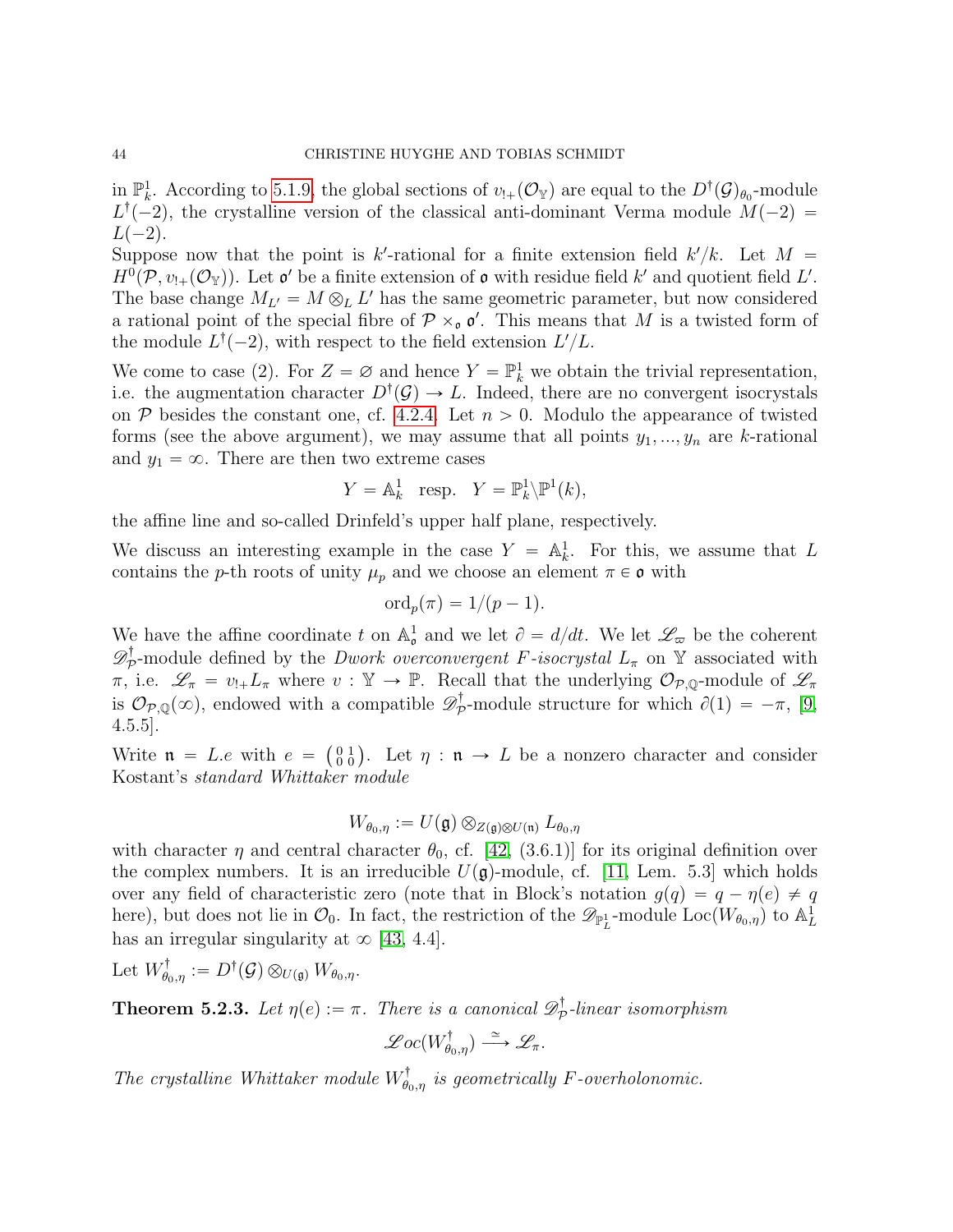*Proof.* For any character  $\eta$ , the module  $W_{\theta_0, \eta}$  admits the presentation

$$
W_{\theta_0,\eta}=U(\mathfrak{g})/U(\mathfrak{g})(e-\eta(e)).
$$

For our particular choice, one finds  $W_{\theta_0,\eta}^{\dagger} = D^{\dagger}(\mathcal{G})/D^{\dagger}(\mathcal{G})(e-\pi)$ . The canonical morphism  $U(\mathfrak{g}) \to \mathscr{D}_{\mathbb{P}^1_L}$  maps e to  $-\partial$ , cf. [\[35,](#page-48-2) 11.2.1], and the isomorphism of part (b) in theorem [4.2.1](#page-30-1) is compatible with this morphism. We obtain

$$
\mathscr{Loc}(W^{\dagger}_{\theta_0,\eta})=\mathscr{D}^{\dagger}_{\mathcal{P}}/\mathscr{D}^{\dagger}_{\mathcal{P}}(\partial+\pi)
$$

which coincides with the standard presentation of the  $\mathscr{D}^{\dagger}_{\mathcal{F}}$  $_{\mathcal{P}}^{\dagger}$ -module  $\mathscr{L}_{\pi}$  [\[5,](#page-47-15) Prop. 5.2.3].  $\Box$ 

Remark: It is interesting to note that the Dwork isocrystal  $\mathscr{L}_{\pi}$  is *algebraic* in the sense that it comes from an algebraic  $\mathscr{D}_{\mathbb{P}^1_L}$ -module, namely  $Loc(W_{\theta_0,\eta})$ , by extension of scalars  $\overline{\mathscr{D}}_{\mathbb{P}^1_L} \rightarrow \mathscr{D}^{\dagger}_{\mathcal{F}}$  $\bar{\mathcal{P}}$  .

We discuss an example in the second case, where  $Y = \mathbb{P}_k^1 \backslash \mathbb{P}^1(k)$ . We identify  $k = \mathbb{F}_q$ . We assume that L contains the cyclic group  $\mu_{q+1}$  of  $(q+1)$ -th roots of unity. We consider the so-called Drinfeld curve

$$
Y' = \left\{ (x, y) \in \mathbb{A}_k^2 \mid xy^q - x^q y = 1 \right\}.
$$

It is an affine smooth irreducible curve and the map  $(x, y) \mapsto [x : y]$  is an unramified Galois covering

$$
u:Y'\longrightarrow Y
$$

with Galois group  $\mu_{q+1}$ . The group  $\mu_{q+1}$  acts by homotheties  $\zeta(x, y) = (\zeta_x, \zeta_y)$ . We have a smooth projective compactification

$$
\overline{Y'} = \left\{ \left[ x : y : z \right] \in \mathbb{P}^2_k \mid xy^q - x^q y = z^{q+1} \right\}
$$

and the covering extends to a smooth (and tamely ramified) morphism

$$
u:\overline{Y'}\longrightarrow \mathbb{P}^1_k,
$$

given by  $[x : y : z] \mapsto [x : y]$ . The boundary  $Z' = \overline{Y'} \setminus Y'$  is mapped bijectively to  $Z = \mathbb{P}^1(k)$  and the ramification index at each point in Z is  $q + 1$ . For more details the reader may consult [\[12,](#page-47-21) chap. 2]. We denote by  $u : \mathbb{Y}' \to \mathbb{Y}$  the morphism of couples induced by u. We let  $\mathcal{E} = \mathbb{R}^{\bullet} u_{\text{rig},*} \mathcal{O}_{\mathbb{Y}'}$  be the relative rigid cohomology sheaf which, in our situation, is just the direct image of  $\mathcal{O}_{Y}$  under the morphism u endowed with the Gauss-Manin connection.

**Proposition 5.2.4.** The relative rigid cohomology sheaf, as an overconvergent  $F$ -isocrystal on Y, admits a decomposition  $\mathcal{E} = \bigoplus_{j=0,\ldots,q} \mathcal{E}(j)$ , where  $\mathcal{E}(j)$  is the isotypic subspace (of rank one) on which  $\mu_{q+1}$  acts by the character  $\zeta \mapsto \zeta^j$ . In particular, each pair  $(Y, \mathcal{E}(j))$ corresponds to an irreducible geometrically overholonomic  $D^{\dagger}(\mathcal{G})_{\theta_0}$ -module  $H^0(\mathcal{P}, v_{!+}\mathcal{E}(j)).$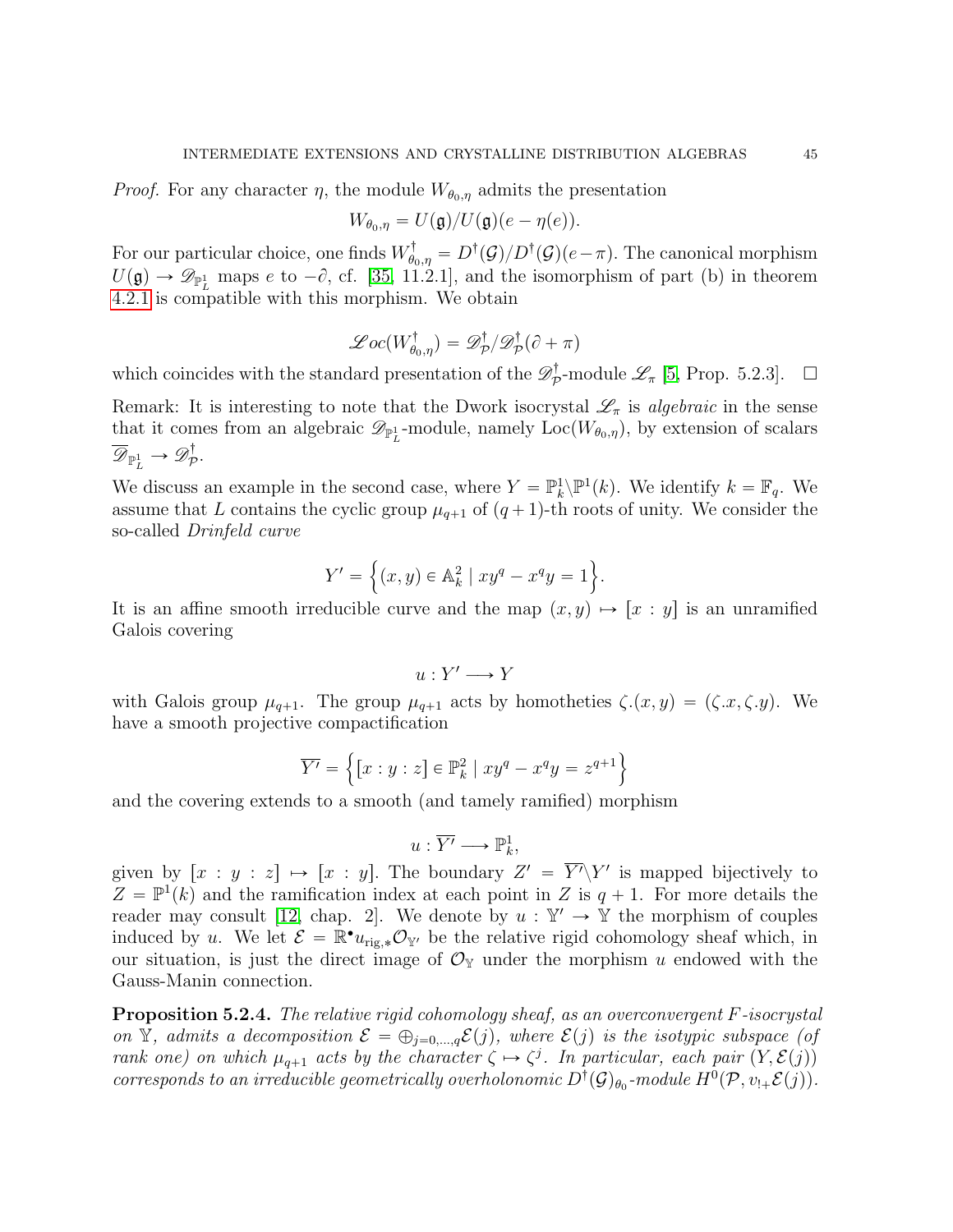*Proof.* The cover  $u: Y' \to Y$  is an abelian prime-to-p Galois covering as considered in [\[29\]](#page-48-5). The relative rigid cohomology, as an overconvergent  $F$ -isocrystal on the base  $Y$  (denoted there by  $E^{\dagger}$ ) together with its decomposition  $E^{\dagger} = \bigoplus_j E^{\dagger}(j)$  is constructed in [\[29,](#page-48-5) sec. 2. Note that  $u: Y' \to Y$  is even equal to (one of the  $q-1$  connected components of) the Deligne-Lusztig torsor for the nonsplit torus  $\mu_{q+1}$  in the finite group  $G(\mathbb{F}_q)$ , a special situation considered in [\[29,](#page-48-5) sec. 4].

Are the modules  $H^0(\mathcal{P}, v_{!+}\mathcal{E}(j))$  algebraic in the sense that they arise from irreducible  $U(\mathfrak{g})$ -modules, by extension of scalars  $U(\mathfrak{g}) \to D^{\dagger}(\mathcal{G})$ ? Let us remark that the théorème  $d'algébrisation$  of Christol-Mebkhout [\[21,](#page-47-22) thm. 5.0-10] implies that any overconvergent  $F$ -isocrystal on the open Y is algebraic, i.e. comes from an algebraic connection on a characteristic zero lift of Y. However, this does not imply (at least a priori) that the intermediate extensions preserve this algebraicity. To our knowledge, the most general result in this direction at the moment is our theorem [3.4.4](#page-28-1) above. Actually, to prove this algebraicity result, it would be enough to prove an analogous statement to [3.4.4](#page-28-1) in the case where the map b (using notations of [3.4\)](#page-25-0) induces a finite étale cover  $Y' := b^{-1}Y \to Y$ . To prove [3.4.4,](#page-28-1) we use the equivalence of categories [\[1,](#page-47-4) 1.2.8]. We need to replace this argument in the case where b induces a finite étale cover  $Y' := b^{-1}Y \to Y$ .

If the modules  $H^0(\mathcal{P}, v_{!+}\mathcal{E}(j))$  are algebraic, to which class do they belong? We recall that irreducible  $U(\mathfrak{g})$ -modules fall into three classes: highest weight modules, Whittaker modules and a third class whose objects (with a fixed central character) are in bijective correspondence with similarity classes of irreducible elements of a certain localization of the first Weyl algebra [\[11\]](#page-47-5). We plan to come back to these question in future work.

We finish this paper with the remark, still in the case (2), that if we concentrate on the subcategory of overconvergent F-isocrystals on  $Y = \mathbb{P}_k^1 \times Z$  which are unit-root, then work of Tsuzuki [\[54,](#page-49-11) Thm. 7.2.3] shows that this category is equivalent to the category of *p*-adic representations of the étale fundamental group  $\pi_1^{et}(Y)$  with finite monodromy (i.e. representations such that for each  $y \in Z$  the inertia subgroup at y acts through a finite quotient). Of course, the trivial representation corresponds to the constant isocrystal  $\mathcal{O}_{Y}$ .

#### 6. Appendix: Complements on divisors

<span id="page-45-1"></span><span id="page-45-0"></span>Lemma 6.0.1. Let P be a normal, irreducible, separated noetherian scheme, Z a proper closed subset of P,  $x \notin Z$ , then there exists an effective Cartier divisor D of P such that  $x \notin D$  and  $Z_{red}$  is a subscheme of  $D_{red}$ , where  $Z_{red}$  and  $D_{red}$  are the reduced schemes associated to Z and D respectively. Moreover  $U = P \ D$  can be chosen to be an affine subset of P.

*Proof.* Let  $V = P\Z$  and U an affine subscheme of V containing x. Then as P is irre-ducible, U is dense and since P is normal, we can apply [\[53,](#page-49-2) [tag 0EGJ\]](https://stacks.math.columbia.edu/tag/0EGJ) to see that  $P\setminus U$  is the support of a Cartier divisor  $D$  of  $P$ . We finally get the inclusion of topological spaces  $|Z| \subset |P|$ . Let  $\mathcal{J}_Z$  and  $\mathcal{J}_D$  be the sheaves of ideals defining the closed subschemes D and  $Z$ , the inclusion of topological spaces implies that on any affine subset of  $P$ , there exists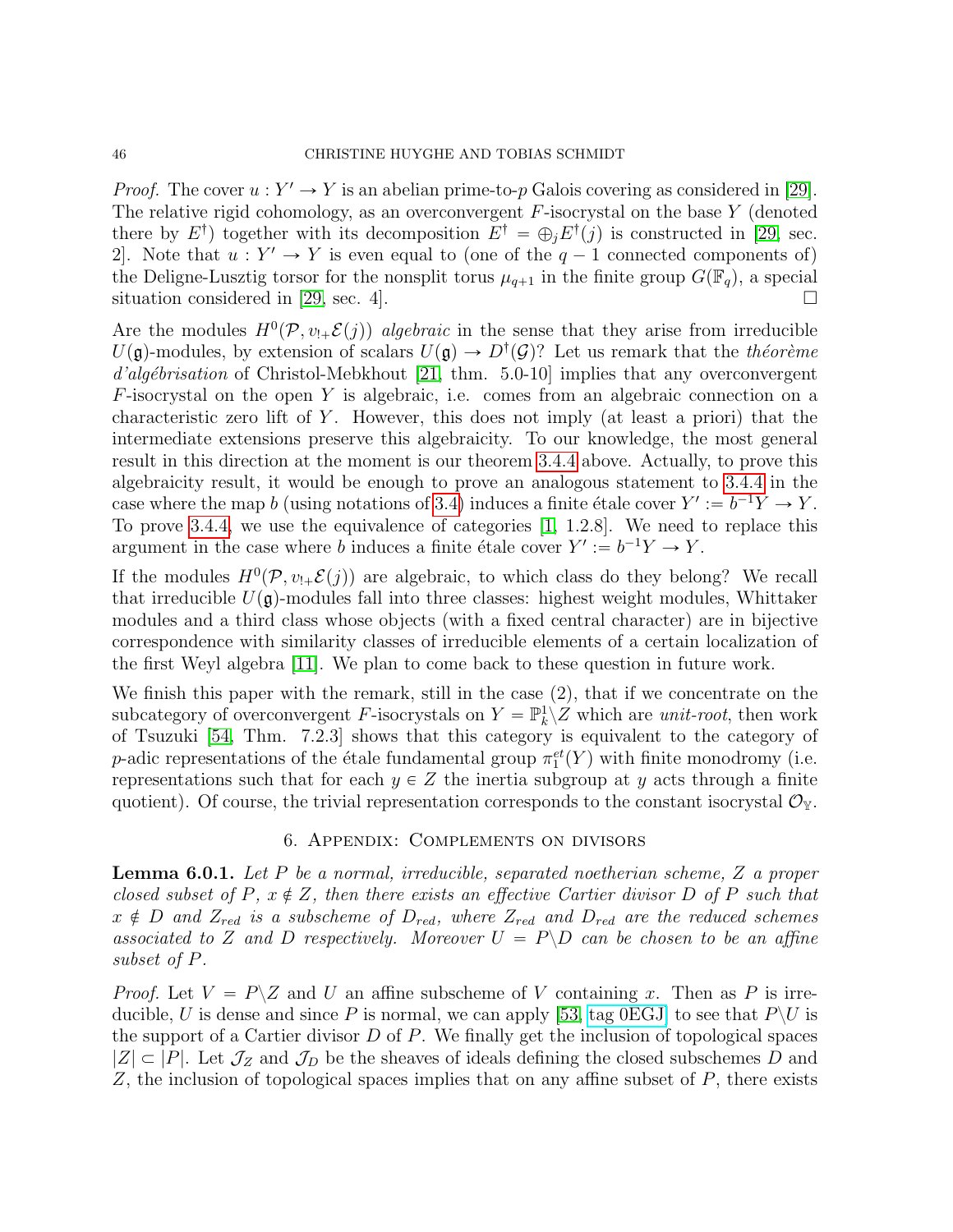*n* such that  $\mathcal{J}_D^n \subset \mathcal{J}_Z$ . As *P* is noetherian, there exists *N* such that  $\mathcal{J}_D^N \subset \mathcal{J}_Z$ , which implies that there is a closed immersion  $Z_{red} \hookrightarrow D_{red}$ .

<span id="page-46-0"></span>**Lemma 6.0.2.** Let P be a normal and irreducible separated noetherian scheme,  $X$  a proper closed subset of  $P, X_1, \ldots, X_r$  its irreducible components.

- (i) There exist effective Cartier divisors  $D_1, \ldots, D_N$  such that  $X = \bigcap_{i=1}^N X_i$  $X = \bigcap_{i=1}^{N} D_i.$
- (i) There exist effective Cartier divisors  $D_1, \ldots, D_N$  such that  $X = \bigcap_{i=1}^N D_i$ .<br>
(ii) There exists an effective Cartier divisor D containing  $X_2 \bigcup \ldots \bigcup X_r$  and such that  $X_1 \bigcap (P \backslash D)$  is dense in  $X_1$ . Moreover  $U = P \backslash D$  can be chosen to be an affine subset of P.

*Proof.* Let us prove (i). Let  $D$  be the set of effective Cartier divisors containing X, which is not empty by the previous lemma. Note that  $X = \bigcap_{D \in \mathcal{D}} D$ . Indeed, if not, there exists some  $x \in \bigcap_{D \in \mathcal{D}} D$  such that  $x \notin X$ . But, by the previous lemma we can find some divisor in  $D$  not containing x, which is a contradiction. It remains to show that this intersection is finite. If not, there is a sequence  $(D_i)_{i\in\mathbb{N}}$  of divisors of D such that  $Z_j := \bigcap_{i\leq j} D_i \subsetneq Z_{j-1}$ . Denote by  $\mathcal{I}_i$  the sheaf of ideals defining  $D_i$ , so that  $Z_j = V(\mathcal{I}_1 + \ldots + \mathcal{I}_j)$  and consider  $U = \text{Spec } A \subset P$  an affine open. As A is noetherian, the sequence  $\mathcal{I}_1(U) + \ldots + \mathcal{I}_j(U)$  is stationary, meaning that there exists n such that  $Z_n \bigcap U = Z_m \bigcap U$ , for any  $m \geq n$ . As P is noetherian, we see that there exists N such that  $Z_m = Z_N$  for any  $m \ge N$ . This is a contradiction and the intersection is finite.

a contradiction and the intersection is finite.<br>Let us prove (ii). Let  $Y = X_2 \bigcup ... \bigcup X_r$  and  $x \in X_1 \backslash Y$ . Applying [6.0.1](#page-45-1) we see that there exists a divisor D containing Y such that  $x \notin D$ . Then  $(P \backslash D) \bigcap X_1$  is dense since  $X_1$  is irreducible. □

<span id="page-46-1"></span>**Lemma 6.0.3.** Let  $Y$  be an open dense normal subscheme of an irreducible scheme  $X$ , D a divisor of Y, then  $D \bigcap Y = D$ .

*Proof.* The question is local over X and we can assume that X is affine equal to Spec A and  $Y = D(h)$ . Localizing again on X and using the normality of Y, we can assume that the divisor is given by a single equation, i.e.  $D = V(g)$  for some  $g \in A$ . Then  $D = V(A \cap A[1/h]g)$ , so that  $gA \subset A \cap A[1/h]g$  and  $D \cap Y \subset D$ , which proves the claim as obviously  $D \subset \overline{D} \bigcap Y$ .  $Y.$ 

From now on we consider varieties over some field k.

**Lemma 6.0.4.** Let P be an irreducible, normal, quasi-projective variety and  $X \subseteq P$  a closed subvariety with irreducible components  $X_1, \ldots, X_r$ . There exist reduced effective Cartier divisors  $D_1, \ldots, D_r$  in P such that č

$$
\forall i \in \{1, \ldots, r\}, \ X_i \subset D_i \ and \ \forall j \neq i, (P \backslash D_i) \bigcap X_j \ is \ dense \ in \ X_j.
$$

*Proof.* Pick a point  $x_i$  of  $X_i$  for each irreducible component  $X_i$ , then as  $P \backslash X_i$  is quasiprojective, there is a dense affine open subset  $U_i \subset P \backslash X_i$  containing  $x_1, \ldots, x_{i-1}, x_{i+1}, \ldots, x_r$ ([\[53,](#page-49-2) [tag 01ZY\]](https://stacks.math.columbia.edu/tag/01ZY)). And as P is normal, again by [\[53,](#page-49-2) [tag 0EGJ\]](https://stacks.math.columbia.edu/tag/0EGJ),  $P\setminus U_i$  is the support of some effective Cartier divisor  $D_i$  containing  $X_i$  and such that  $(P \backslash D_i) \bigcap X_j$  is dense in  $X_j$ for  $j \neq i$ .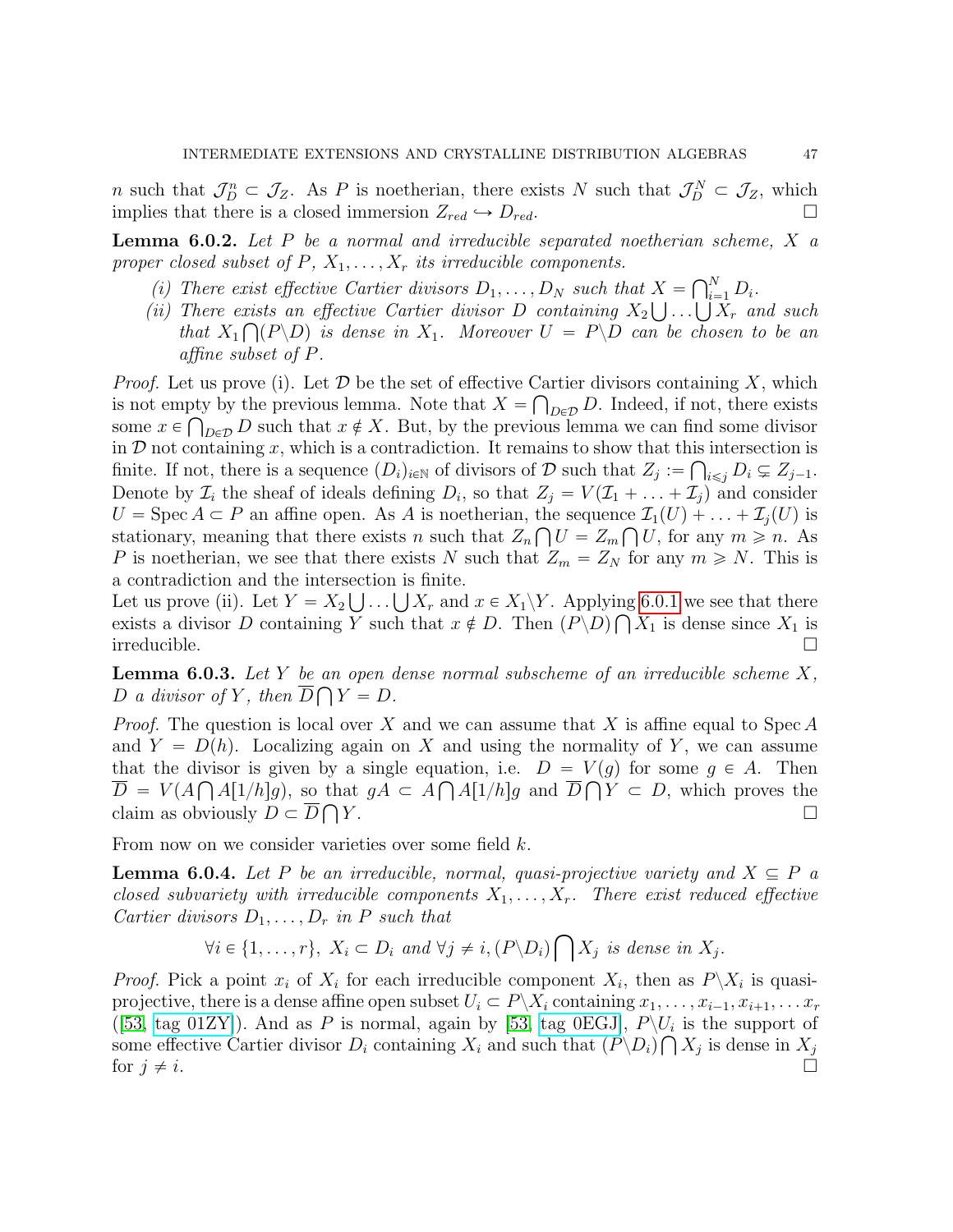#### <span id="page-47-0"></span>**REFERENCES**

- <span id="page-47-4"></span>[1] T. Abe and D. Caro. Theory of weights in p-adic cohomology. American Journal of Mathematics, 140(4), 2018.
- <span id="page-47-7"></span>[2] Tomoyuki Abe and Daniel Caro. On Beilinson's equivalence for p-adic cohomology. Selecta Math.  $(N.S.), 24(2):591-608, 2018.$
- <span id="page-47-2"></span>[3] A. Beĭlinson and J. Bernstein. Localisation de  $\mathfrak{g}\text{-modules}$ . C. R. Acad. Sci. Paris Sér. I Math., 292(1):15–18, 1981.
- <span id="page-47-17"></span>[4] P. Berthelot. Cohomologie rigide et cohomologie rigide à supports propres (première partie). preprint. Available at: http://perso.univ-rennes1.fr/pierre.berthelot/.
- <span id="page-47-15"></span>[5] P. Berthelot. Cohomologie rigide et théorie des D-modules. In p-adic analysis (Trento, 1989), volume 1454 of Lecture Notes in Math., pages 80–124. Springer, Berlin, 1990.
- <span id="page-47-1"></span>[6] P. Berthelot. D-modules arithmétiques I. Opérateurs différentiels de niveau fini. Ann. Sci. E.N.S, 29:185–272, 1996.
- <span id="page-47-14"></span>[7] Pierre Berthelot. Cohérence différentielle des algèbres de fonctions surconvergentes. C. R. Acad. Sci. Paris Sér. I Math., 323(1):35–40, 1996.
- <span id="page-47-16"></span>[8] Pierre Berthelot. D-modules arithmétiques. II. Descente par Frobenius. Mém. Soc. Math. Fr. (N.S.),  $(81):$ vi $+136, 2000$ .
- <span id="page-47-12"></span>[9] Pierre Berthelot. Introduction à la théorie arithmétique des  $\mathcal{D}\text{-modules.}$  Astérisque, (279):1–80, 2002. Cohomologies *p*-adiques et applications arithmétiques, II.
- <span id="page-47-19"></span>[10] J. E. Bertin. Généralités sur les préschémas en groupes. In Schémas en Groupes (Sém. Géométrie  $A$ lgébrique, Inst. Hautes Études Sci., 1963/64), Fasc. 2a, Exposé 6b, page 112. Inst. Hautes Études Sci., Paris, 1965.
- <span id="page-47-5"></span>[11] Richard E. Block. The irreducible representations of the Lie algebra  $sl(2)$  and of the Weyl algebra. Adv. in Math., 39(1):69–110, 1981.
- <span id="page-47-21"></span>[12] Cédric Bonnafé. Representations of  $SL_2(\mathbb{F}_q)$ , volume 13 of Algebra and Applications. Springer-Verlag London, Ltd., London, 2011.
- <span id="page-47-3"></span>[13] J.-L. Brylinski and M. Kashiwara. Kazhdan-Lusztig conjecture and holonomic systems. Invent. Math., 64(3):387–410, 1981.
- <span id="page-47-9"></span>[14] Daniel Caro. D modules arithmétiques surcohérents. Application aux fonctions L. Ann. Inst. Fourier  $(Grenoble)$ , 54 $(6)$ :1943–1996 (2005), 2004.
- <span id="page-47-11"></span>[15] Daniel Caro. D-modules arithmétiques associés aux isocristaux surconvergents. Cas lisse. Bull. Soc. Math. France, 137(4):453–543, 2009.
- <span id="page-47-8"></span>[16] Daniel Caro. D-modules arithmétiques surholonomes. Ann. Sci. Éc. Norm. Supér. (4),  $42(1):141-$ 192, 2009.
- <span id="page-47-13"></span>[17] Daniel Caro. Holonomie sans structure de Frobenius et critères d'holonomie. Ann. Inst. Fourier (Grenoble), 61(4):1437–1454 (2012), 2011.
- <span id="page-47-10"></span>[18] Daniel Caro. Pleine fidélité sans structure de Frobenius et isocristaux partiellement surconvergents. Math. Ann., 349(4):747–805, 2011.
- <span id="page-47-20"></span>[19] Daniel Caro. Stabilité de l'holonomie sur les variétés quasi-projectives. Compos. Math., 147(6):1772– 1792, 2011.
- <span id="page-47-6"></span>[20] Daniel Caro. La surcoh´erence entraˆıne l'holonomie. Bull. Soc. Math. France, 144(3):429–475, 2016.
- <span id="page-47-22"></span>[21] G. Christol and Z. Mebkhout. Sur le théorème de l'indice des équations différentielles  $p$ -adiques. IV. Invent. Math., 143(3):629–672, 2001.
- <span id="page-47-18"></span>[22] A. J. de Jong. Crystalline Dieudonné module theory via formal and rigid geometry. Inst. Hautes  $\acute{E}tudes\, Sci. \ Publ. Math., (82): 5–96, 1995.$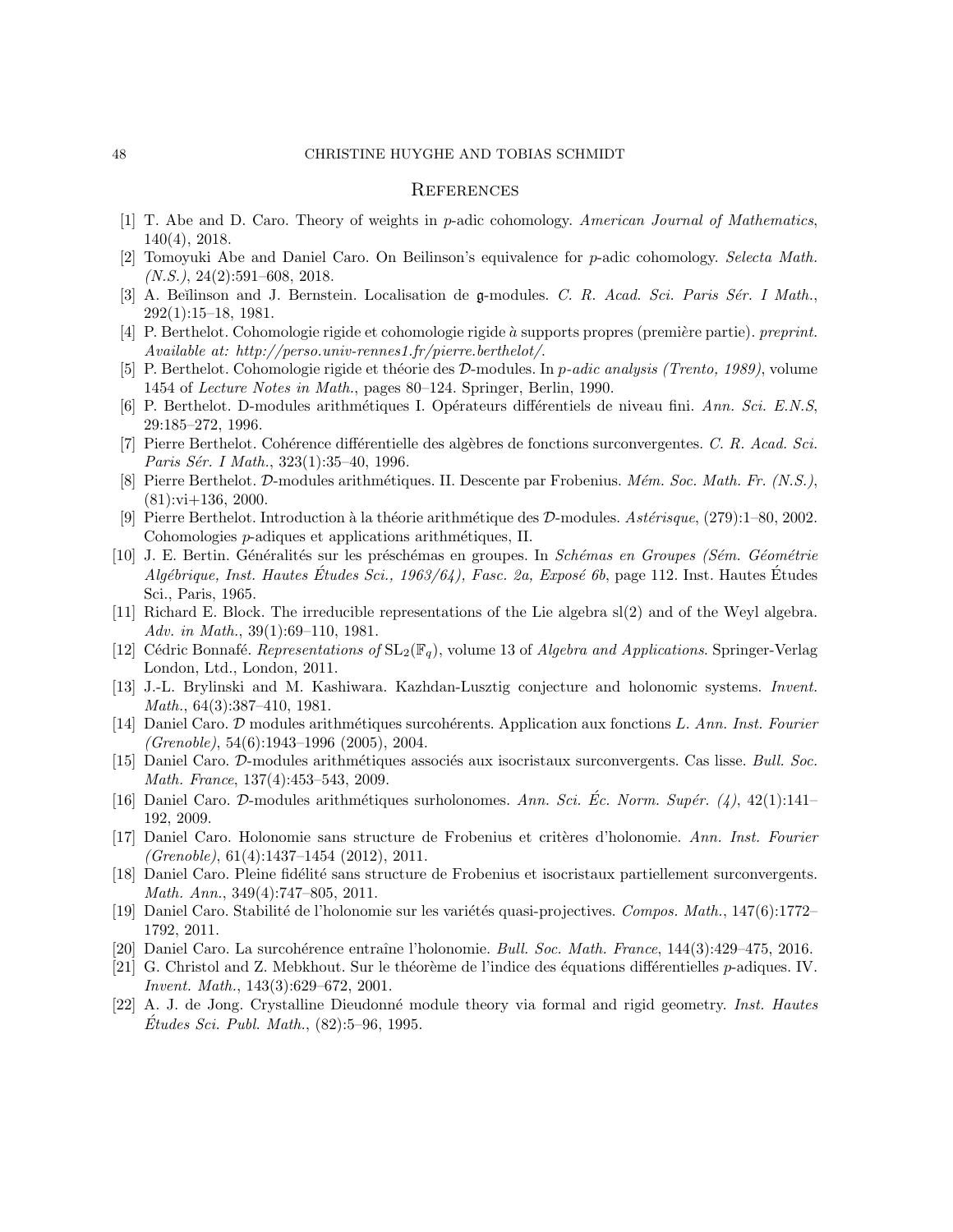- <span id="page-48-9"></span>[23] M. Demazure and P. Gabriel. Groupes algébriques. Tome I: Géométrie algébrique, généralités, *groupes commutatifs.* Masson & Cie, Éditeur, Paris, 1970. Avec un appendice Corps de classes local par Michiel Hazewinkel.
- <span id="page-48-13"></span>[24] G. Dospinescu and B. Schraen. Endomorphism algebras of admissible p-adic representations of p-adic Lie groups. Preprint  $2011$ . Available at: http  ${{\rm (}arxiv.org/PS_cache/arxiv/pdf/1106/1106.2446v2.pdf}.$
- <span id="page-48-14"></span>[25] M. Emerton. Jacquet modules of locally analytic representations of p-adic reductive groups. II. The relation to parabolic induction. J. Institut Math. Jussieu (to appear).
- <span id="page-48-1"></span>[26] M. Emerton. Locally analytic vectors in representations of locally p-adic analytic groups. Preprint. To appear in: Memoirs of the AMS.
- <span id="page-48-10"></span>[27] Hélène Esnault and Atsushi Shiho. Convergent isocrystals on simply connected varieties. Ann. Inst. Fourier (Grenoble), 68(5):2109–2148, 2018.
- <span id="page-48-18"></span>[28] Laurent Garnier. Théorèmes de division sur  $\hat{L}_{\chi\phi}^{(0)}$  et applications. Bulletin de la Société Mathématique de France, 123(4):547–589, 1995.
- <span id="page-48-5"></span>[29] Elmar Grosse-Klönne. On the crystalline cohomology of Deligne-Lusztig varieties. Finite Fields Appl., 13(4):896–921, 2007.
- <span id="page-48-7"></span>[30] A. Grothendieck. Éléments de géométrie algébrique. III. Étude cohomologique des faisceaux cohérents. I. Inst. Hautes Études Sci. Publ. Math.,  $(11):167$ , 1961.
- <span id="page-48-11"></span>[31] Alexander Grothendieck. Revêtements étales et groupe fondamental. Fasc. II: Exposés 6, 8 à 11, volume  $1960/61$  of *Séminaire de Géométrie Algébrique*. Institut des Hautes Études Scientifiques, Paris, 1963.
- <span id="page-48-12"></span>[32] Harish-Chandra. Representations of a semisimple Lie group on a Banach space. I. Trans. Amer. Math. Soc., 75:185–243, 1953.
- <span id="page-48-8"></span>[33] R. Hartshorne. Algebraic geometry. Springer-Verlag, New York, 1977. Graduate Texts in Math., No. 52.
- <span id="page-48-6"></span>[34] Robin Hartshorne. Residues and duality. Lecture notes of a seminar on the work of A. Grothendieck, given at Harvard 1963/64. With an appendix by P. Deligne. Lecture Notes in Mathematics, No. 20. Springer-Verlag, Berlin, 1966.
- <span id="page-48-2"></span>[35] Ryoshi Hotta, Kiyoshi Takeuchi, and Toshiyuki Tanisaki. D-modules, perverse sheaves, and representation theory, volume 236 of Progress in Mathematics. Birkhäuser Boston Inc., Boston, MA, 2008. Translated from the 1995 Japanese edition by Takeuchi.
- <span id="page-48-16"></span>[36] James E. Humphreys. Representations of semisimple Lie algebras in the BGG category O, volume 94 of Graduate Studies in Mathematics. American Mathematical Society, Providence, RI, 2008.
- <span id="page-48-19"></span>[37] C. Huyghe.  $\mathcal{D}^{\dagger}$ -affinité de l'espace projectif. Compositio Math., 108(3):277–318, 1997. With an appendix by P. Berthelot.
- <span id="page-48-15"></span>[38] C. Huyghe, D. Patel, T. Schmidt, and M. Strauch.  $\mathcal{D}^{\dagger}$ -affinity of formal models of flag varieties. Preprint 2016. http://arxiv.org/abs/1501.05837.
- <span id="page-48-0"></span>[39] Christine Huyghe and Tobias Schmidt. Algèbres de distributions et D-modules arithmétiques. Rend. Semin. Mat. Univ. Padova, 139:1–76, 2018.
- <span id="page-48-3"></span>[40] Christine Huyghe and Tobias Schmidt. D-modules arithmétiques sur la variété de drapeaux. J. Reine Angew. Math., 754:1–15, 2019.
- <span id="page-48-17"></span>[41] Jens Carsten Jantzen. Representations of algebraic groups, volume 107 of Mathematical Surveys and Monographs. American Mathematical Society, Providence, RI, second edition, 2003.
- <span id="page-48-4"></span>[42] Bertram Kostant. On Whittaker vectors and representation theory. Invent. Math., 48(2):101–184, 1978.
- <span id="page-48-20"></span>[43] Dragan Miličić and Wolfgang Soergel. Twisted Harish-Chandra sheaves and Whittaker modules: the nondegenerate case. In Developments and retrospectives in Lie theory, volume 37 of Dev. Math., pages 183–196. Springer, Cham, 2014.